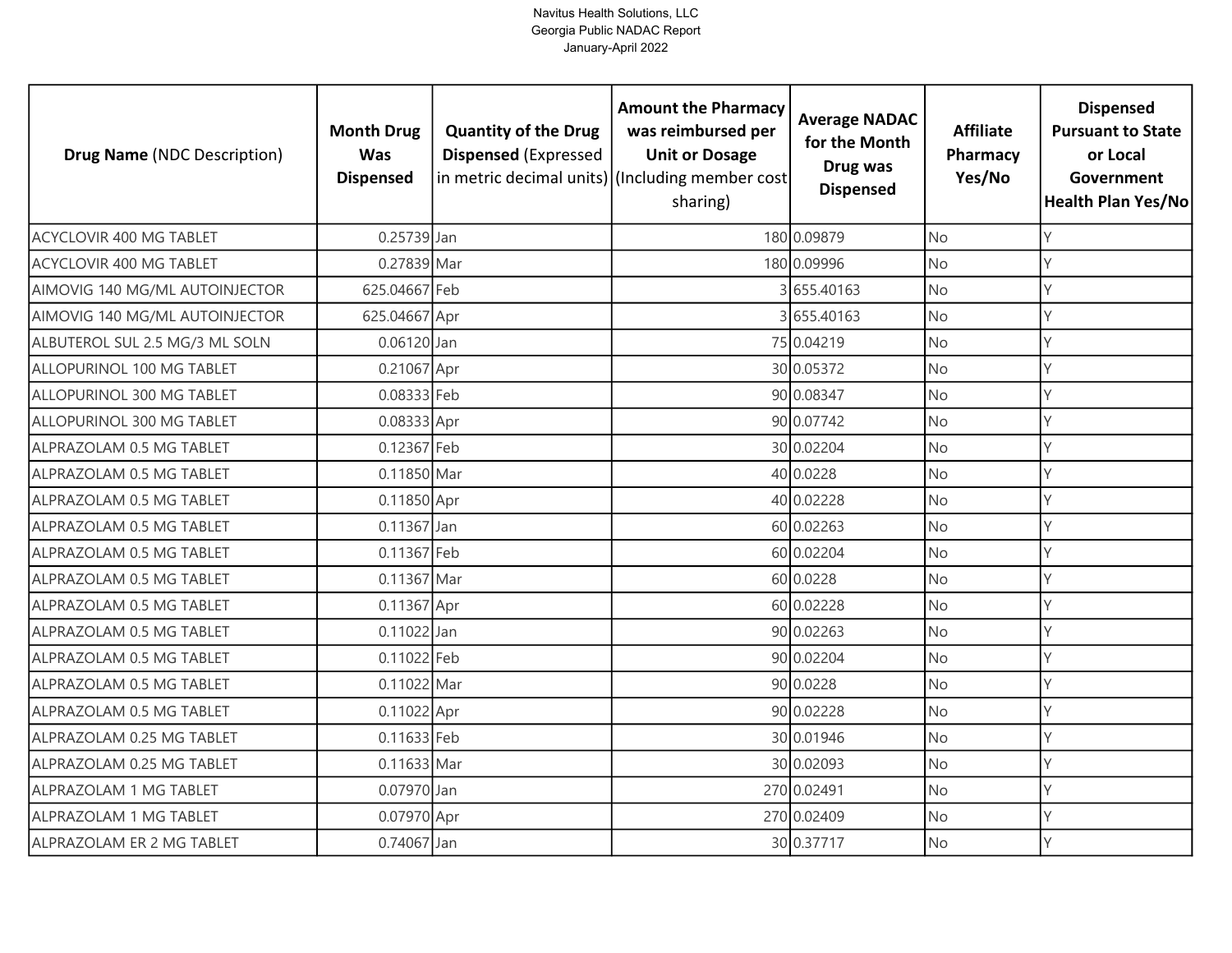| <b>Drug Name (NDC Description)</b> | <b>Month Drug</b><br><b>Was</b><br><b>Dispensed</b> | <b>Quantity of the Drug</b><br><b>Dispensed (Expressed</b> | <b>Amount the Pharmacy</b><br>was reimbursed per<br><b>Unit or Dosage</b><br>in metric decimal units) (Including member cost<br>sharing) | <b>Average NADAC</b><br>for the Month<br>Drug was<br><b>Dispensed</b> | <b>Affiliate</b><br>Pharmacy<br>Yes/No | <b>Dispensed</b><br><b>Pursuant to State</b><br>or Local<br>Government<br>Health Plan Yes/No |
|------------------------------------|-----------------------------------------------------|------------------------------------------------------------|------------------------------------------------------------------------------------------------------------------------------------------|-----------------------------------------------------------------------|----------------------------------------|----------------------------------------------------------------------------------------------|
| ALPRAZOLAM ER 2 MG TABLET          | 0.69467 Feb                                         |                                                            |                                                                                                                                          | 30 0.29492                                                            | <b>No</b>                              | Y                                                                                            |
| AMITRIPTYLINE HCL 25 MG TAB        | 0.23000 Feb                                         |                                                            |                                                                                                                                          | 30 0.07233                                                            | No                                     | Y                                                                                            |
| AMITRIPTYLINE HCL 25 MG TAB        | 0.23000 Mar                                         |                                                            |                                                                                                                                          | 30 0.07343                                                            | <b>No</b>                              | Y                                                                                            |
| AMITRIPTYLINE HCL 25 MG TAB        | 0.23000 Apr                                         |                                                            |                                                                                                                                          | 30 0.06852                                                            | No                                     | Y                                                                                            |
| AMITRIPTYLINE HCL 25 MG TAB        | 0.37767 Mar                                         |                                                            |                                                                                                                                          | 90 0.07343                                                            | <b>No</b>                              | Y                                                                                            |
| AMITRIPTYLINE HCL 50 MG TAB        | 0.27133 Mar                                         |                                                            |                                                                                                                                          | 90 0.14797                                                            | No                                     | Y                                                                                            |
| AMITRIPTYLINE HCL 50 MG TAB        | 0.29133 Mar                                         |                                                            |                                                                                                                                          | 30 0.14797                                                            | No                                     | Y                                                                                            |
| AMITRIPTYLINE HCL 50 MG TAB        | 0.27767 Apr                                         |                                                            |                                                                                                                                          | 30 0.13661                                                            | No                                     | Υ                                                                                            |
| AMITRIPTYLINE HCL 100 MG TAB       | 0.41311 Apr                                         |                                                            |                                                                                                                                          | 90 0.29377                                                            | No                                     | Y                                                                                            |
| AMITRIPTYLINE HCL 100 MG TAB       | $0.61144$ Jan                                       |                                                            |                                                                                                                                          | 90 0.32062                                                            | No                                     | Y                                                                                            |
| AMLODIPINE BESYLATE 2.5 MG TAB     | 0.15667 Mar                                         |                                                            |                                                                                                                                          | 30 0.01264                                                            | No                                     | Y                                                                                            |
| AMLODIPINE BESYLATE 2.5 MG TAB     | 0.15667 Apr                                         |                                                            |                                                                                                                                          | 30 0.01271                                                            | <b>No</b>                              | Υ                                                                                            |
| AMLODIPINE BESYLATE 2.5 MG TAB     | 0.00006 Apr                                         |                                                            |                                                                                                                                          | 180 0.01271                                                           | No                                     | $\vee$                                                                                       |
| AMLODIPINE BESYLATE 5 MG TAB       | 0.16167 Feb                                         |                                                            |                                                                                                                                          | 30 0.01181                                                            | <b>No</b>                              | Y                                                                                            |
| AMLODIPINE BESYLATE 5 MG TAB       | 0.16167 Mar                                         |                                                            |                                                                                                                                          | 30 0.01104                                                            | No                                     | Y                                                                                            |
| AMLODIPINE BESYLATE 5 MG TAB       | 0.16167 Apr                                         |                                                            |                                                                                                                                          | 30 0.01084                                                            | <b>No</b>                              | Y                                                                                            |
| AMLODIPINE BESYLATE 5 MG TAB       | 0.14000 Jan                                         |                                                            |                                                                                                                                          | 90 0.01116                                                            | No                                     | Y                                                                                            |
| AMLODIPINE BESYLATE 5 MG TAB       | 0.20022 Apr                                         |                                                            |                                                                                                                                          | 90 0.01084                                                            | <b>No</b>                              | Y                                                                                            |
| AMLODIPINE BESYLATE 5 MG TAB       | 0.14000 Jan                                         |                                                            |                                                                                                                                          | 90 0.01116                                                            | No                                     | Υ                                                                                            |
| AMLODIPINE BESYLATE 5 MG TAB       | 0.14000 Feb                                         |                                                            |                                                                                                                                          | 90 0.01181                                                            | No                                     | Y                                                                                            |
| AMLODIPINE BESYLATE 5 MG TAB       | 0.14000 Mar                                         |                                                            |                                                                                                                                          | 90 0.01104                                                            | No                                     | Υ                                                                                            |
| AMLODIPINE BESYLATE 5 MG TAB       | 0.14000 Apr                                         |                                                            |                                                                                                                                          | 90 0.01084                                                            | No                                     | Y                                                                                            |
| AMLODIPINE BESYLATE 5 MG TAB       | $0.00011$ Jan                                       |                                                            |                                                                                                                                          | 90 0.01116                                                            | No                                     | Υ                                                                                            |
| AMLODIPINE BESYLATE 5 MG TAB       | 0.00011 Apr                                         |                                                            |                                                                                                                                          | 90 0.01084                                                            | No                                     | $\vee$                                                                                       |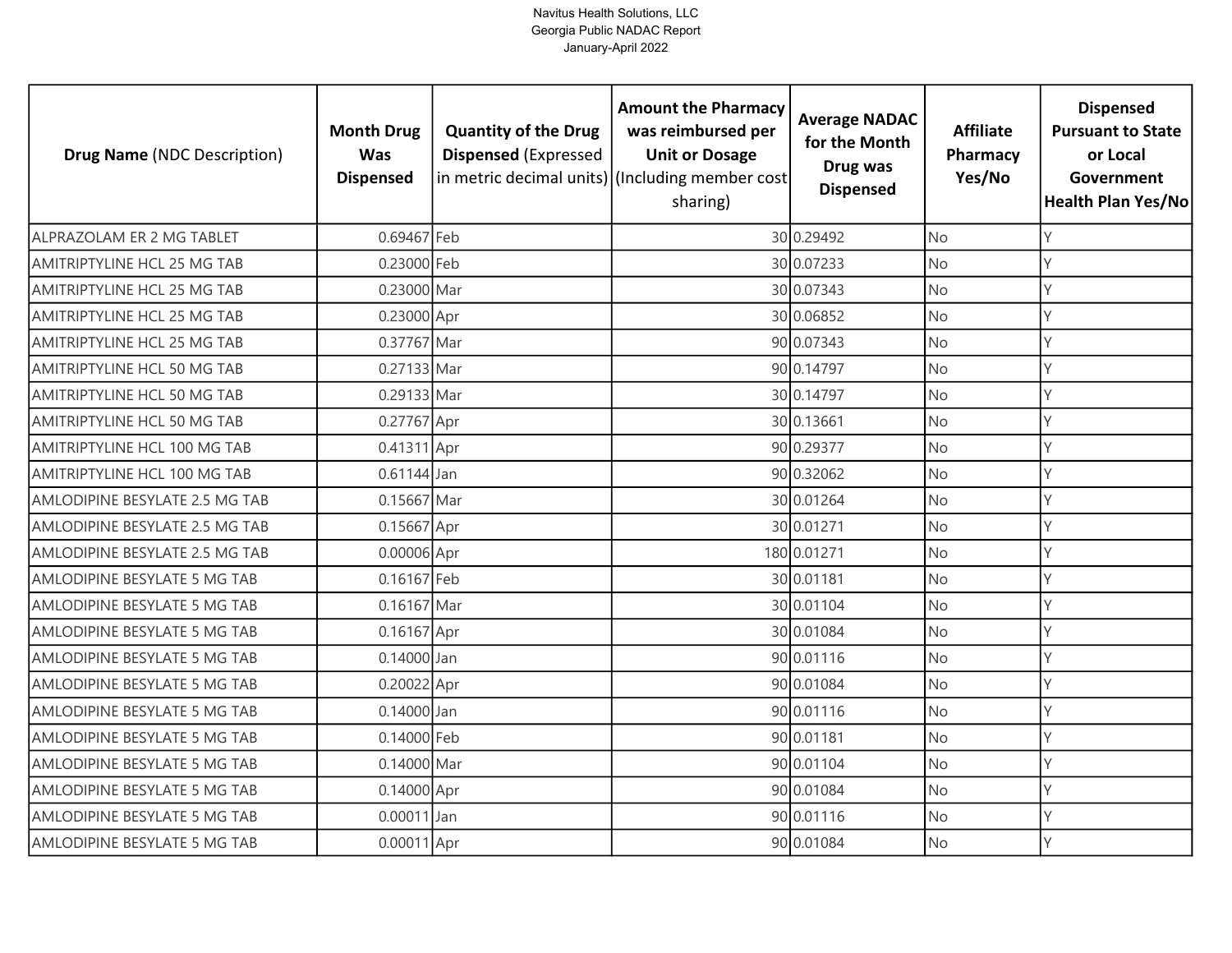| <b>Drug Name (NDC Description)</b> | <b>Month Drug</b><br><b>Was</b><br><b>Dispensed</b> | <b>Quantity of the Drug</b><br><b>Dispensed (Expressed</b> | <b>Amount the Pharmacy</b><br>was reimbursed per<br><b>Unit or Dosage</b><br>in metric decimal units) (Including member cost<br>sharing) | <b>Average NADAC</b><br>for the Month<br>Drug was<br><b>Dispensed</b> | <b>Affiliate</b><br>Pharmacy<br>Yes/No | <b>Dispensed</b><br><b>Pursuant to State</b><br>or Local<br>Government<br><b>Health Plan Yes/No</b> |
|------------------------------------|-----------------------------------------------------|------------------------------------------------------------|------------------------------------------------------------------------------------------------------------------------------------------|-----------------------------------------------------------------------|----------------------------------------|-----------------------------------------------------------------------------------------------------|
| AMLODIPINE BESYLATE 5 MG TAB       | 0.24967 Jan                                         |                                                            |                                                                                                                                          | 90 0.01116                                                            | <b>No</b>                              | Υ                                                                                                   |
| AMLODIPINE BESYLATE 10 MG TAB      | $0.00011$ Jan                                       |                                                            |                                                                                                                                          | 90 0.01589                                                            | <b>No</b>                              | Y                                                                                                   |
| AMLODIPINE BESYLATE 10 MG TAB      | 0.00011 Feb                                         |                                                            |                                                                                                                                          | 90 0.01775                                                            | <b>No</b>                              | Υ                                                                                                   |
| AMLODIPINE BESYLATE 10 MG TAB      | 0.00011 Mar                                         |                                                            |                                                                                                                                          | 90 0.01687                                                            | <b>No</b>                              | γ                                                                                                   |
| AMLODIPINE BESYLATE 10 MG TAB      | $0.00011$ Apr                                       |                                                            |                                                                                                                                          | 90 0.01657                                                            | <b>No</b>                              | γ                                                                                                   |
| AMLODIPINE BESYLATE 10 MG TAB      | 0.15344 Mar                                         |                                                            |                                                                                                                                          | 90 0.01687                                                            | <b>No</b>                              |                                                                                                     |
| AMLODIPINE BESYLATE 10 MG TAB      | 0.22711 Jan                                         |                                                            |                                                                                                                                          | 90 0.01589                                                            | <b>No</b>                              | γ                                                                                                   |
| AMLODIPINE BESYLATE 10 MG TAB      | 0.26233 Feb                                         |                                                            |                                                                                                                                          | 90 0.01775                                                            | <b>No</b>                              |                                                                                                     |
| AMLODIPINE BESYLATE 10 MG TAB      | 0.26233 Mar                                         |                                                            |                                                                                                                                          | 90 0.01687                                                            | <b>No</b>                              | Y                                                                                                   |
| AMLODIPINE BESYLATE 10 MG TAB      | 0.26233 Apr                                         |                                                            |                                                                                                                                          | 90 0.01657                                                            | <b>No</b>                              | Υ                                                                                                   |
| AMLODIPINE BESYLATE 10 MG TAB      | 0.17644 Apr                                         |                                                            |                                                                                                                                          | 90 0.01657                                                            | <b>No</b>                              | Y                                                                                                   |
| AMLODIPINE-BENAZEPRIL 5-10 MG      | 0.35644 Jan                                         |                                                            |                                                                                                                                          | 90 0.11683                                                            | <b>No</b>                              |                                                                                                     |
| AMLODIPINE-BENAZEPRIL 5-10 MG      | 0.41189 Apr                                         |                                                            |                                                                                                                                          | 90 0.11066                                                            | No                                     |                                                                                                     |
| AMLODIPINE-OLMESARTAN 5-40 MG      | 0.52233 Feb                                         |                                                            |                                                                                                                                          | 30 0.46878                                                            | <b>No</b>                              | γ                                                                                                   |
| AMLODIPINE-OLMESARTAN 5-40 MG      | 0.52233 Mar                                         |                                                            |                                                                                                                                          | 30 0.47518                                                            | No                                     | Υ                                                                                                   |
| AMLODIPINE-OLMESARTAN 5-40 MG      | 0.52233 Apr                                         |                                                            |                                                                                                                                          | 30 0.39375                                                            | No                                     | Υ                                                                                                   |
| AMLODIPINE-OLMESARTAN 5-40 MG      | $0.52233$ Jan                                       |                                                            |                                                                                                                                          | 30 0.49846                                                            | <b>No</b>                              | Y                                                                                                   |
| AMOX-CLAV 400-57 MG/5 ML SUSP      | 0.12140 Mar                                         |                                                            |                                                                                                                                          | 100 0.07681                                                           | <b>No</b>                              | Υ                                                                                                   |
| AMOX-CLAV 500-125 MG TABLET        | 0.55950 Mar                                         |                                                            |                                                                                                                                          | 20 0.31268                                                            | No                                     | γ                                                                                                   |
| AMOX-CLAV 600-42.9 MG/5 ML SUS     | 0.09120 Jan                                         |                                                            |                                                                                                                                          | 125 0.06794                                                           | <b>No</b>                              | Y                                                                                                   |
| AMOX-CLAV 875-125 MG TABLET        | 0.56786 Feb                                         |                                                            |                                                                                                                                          | 14 0.35493                                                            | <b>No</b>                              | Υ                                                                                                   |
| AMOX-CLAV 875-125 MG TABLET        | 0.56786 Apr                                         |                                                            |                                                                                                                                          | 14 0.30643                                                            | No                                     | Y                                                                                                   |
| AMOX-CLAV 875-125 MG TABLET        | 0.94929 Feb                                         |                                                            |                                                                                                                                          | 14 0.35493                                                            | No                                     |                                                                                                     |
| AMOX-CLAV 875-125 MG TABLET        | 0.55100 Feb                                         |                                                            |                                                                                                                                          | 20 0.35493                                                            | <b>No</b>                              | γ                                                                                                   |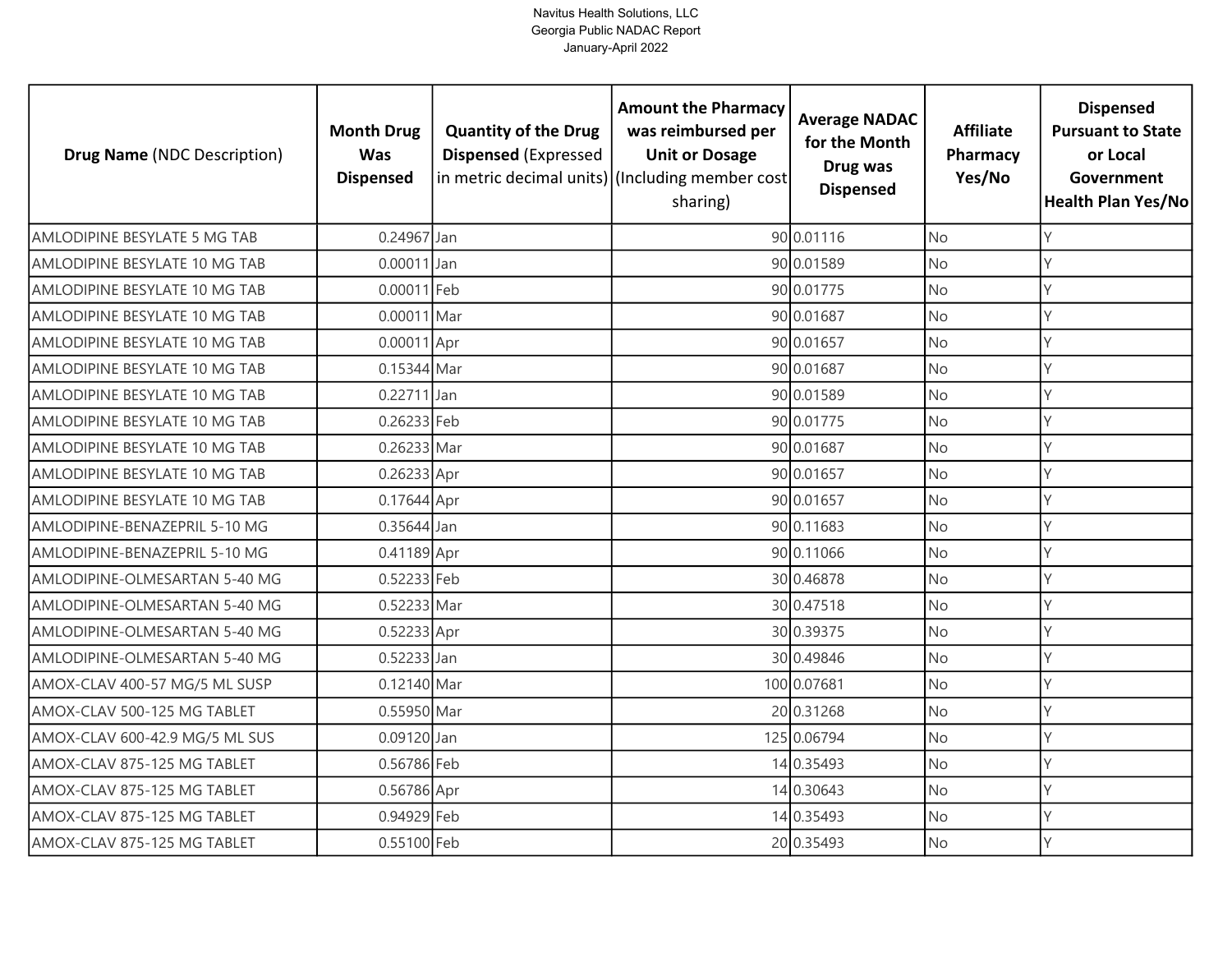| <b>Drug Name (NDC Description)</b> | <b>Month Drug</b><br><b>Was</b><br><b>Dispensed</b> | <b>Quantity of the Drug</b><br><b>Dispensed (Expressed</b> | <b>Amount the Pharmacy</b><br>was reimbursed per<br><b>Unit or Dosage</b><br>in metric decimal units) (Including member cost<br>sharing) | <b>Average NADAC</b><br>for the Month<br>Drug was<br><b>Dispensed</b> | <b>Affiliate</b><br>Pharmacy<br>Yes/No | <b>Dispensed</b><br><b>Pursuant to State</b><br>or Local<br>Government<br><b>Health Plan Yes/No</b> |
|------------------------------------|-----------------------------------------------------|------------------------------------------------------------|------------------------------------------------------------------------------------------------------------------------------------------|-----------------------------------------------------------------------|----------------------------------------|-----------------------------------------------------------------------------------------------------|
| AMOX-CLAV 875-125 MG TABLET        | 0.93400 Mar                                         |                                                            |                                                                                                                                          | 20 0.32484                                                            | <b>No</b>                              | Υ                                                                                                   |
| AMOXICILLIN 500 MG CAPSULE         | 0.16429 Feb                                         |                                                            |                                                                                                                                          | 21 0.0713                                                             | <b>No</b>                              | Y                                                                                                   |
| AMOXICILLIN 500 MG CAPSULE         | 0.14950 Apr                                         |                                                            |                                                                                                                                          | 40 0.06966                                                            | <b>No</b>                              |                                                                                                     |
| AMOXICILLIN 500 MG CAPSULE         | 0.14881 Apr                                         |                                                            |                                                                                                                                          | 42 0.06966                                                            | <b>No</b>                              |                                                                                                     |
| AMOXICILLIN 500 MG CAPSULE         | 0.15600 Jan                                         |                                                            |                                                                                                                                          | 20 0.06963                                                            | <b>No</b>                              |                                                                                                     |
| AMOXICILLIN 500 MG CAPSULE         | 0.15208 Apr                                         |                                                            |                                                                                                                                          | 24 0.06966                                                            | No                                     |                                                                                                     |
| AMOXICILLIN 500 MG TABLET          | 0.00050 Feb                                         |                                                            |                                                                                                                                          | 20 0.11753                                                            | <b>No</b>                              | Y                                                                                                   |
| AMOXICILLIN 875 MG TABLET          | 0.37650 Jan                                         |                                                            |                                                                                                                                          | 20 0.14134                                                            | <b>No</b>                              |                                                                                                     |
| AMOXICILLIN 875 MG TABLET          | 0.26550 Apr                                         |                                                            |                                                                                                                                          | 20 0.14155                                                            | No                                     |                                                                                                     |
| ARIPIPRAZOLE 2 MG TABLET           | 0.27033 Jan                                         |                                                            |                                                                                                                                          | 90 0.14285                                                            | <b>No</b>                              |                                                                                                     |
| ASPIRIN EC 81 MG TABLET            | 0.01444 Mar                                         |                                                            |                                                                                                                                          | 45 0.01442                                                            | <b>No</b>                              |                                                                                                     |
| <b>ATENOLOL 50 MG TABLET</b>       | $0.18433$ Jan                                       |                                                            |                                                                                                                                          | 30 0.02849                                                            | <b>No</b>                              |                                                                                                     |
| ATENOLOL 50 MG TABLET              | 0.18433 Feb                                         |                                                            |                                                                                                                                          | 30 0.02731                                                            | No                                     |                                                                                                     |
| ATENOLOL 50 MG TABLET              | 0.16256 Mar                                         |                                                            |                                                                                                                                          | 90 0.02861                                                            | <b>No</b>                              | γ                                                                                                   |
| ATOMOXETINE HCL 80 MG CAPSULE      | 1.51633 Mar                                         |                                                            |                                                                                                                                          | 30 1.40838                                                            | No                                     | γ                                                                                                   |
| ATOMOXETINE HCL 80 MG CAPSULE      | 1.64767 Jan                                         |                                                            |                                                                                                                                          | 30 1.31779                                                            | <b>No</b>                              | γ                                                                                                   |
| ATOMOXETINE HCL 80 MG CAPSULE      | 1.64767 Feb                                         |                                                            |                                                                                                                                          | 30 1.34352                                                            | <b>No</b>                              | Y                                                                                                   |
| ATOMOXETINE HCL 80 MG CAPSULE      | 1.51633 Apr                                         |                                                            |                                                                                                                                          | 30 1.06264                                                            | <b>No</b>                              |                                                                                                     |
| ATORVASTATIN 10 MG TABLET          | 0.19533 Jan                                         |                                                            |                                                                                                                                          | 30 0.03737                                                            | <b>No</b>                              |                                                                                                     |
| ATORVASTATIN 10 MG TABLET          | 0.19533 Mar                                         |                                                            |                                                                                                                                          | 30 0.03732                                                            | <b>No</b>                              | γ                                                                                                   |
| <b>ATORVASTATIN 10 MG TABLET</b>   | 0.18900 Apr                                         |                                                            |                                                                                                                                          | 30 0.03364                                                            | <b>No</b>                              | Υ                                                                                                   |
| ATORVASTATIN 10 MG TABLET          | 0.17533 Mar                                         |                                                            |                                                                                                                                          | 90 0.03732                                                            | <b>No</b>                              | Y                                                                                                   |
| <b>ATORVASTATIN 10 MG TABLET</b>   | 0.19700 Jan                                         |                                                            |                                                                                                                                          | 30 0.03737                                                            | No                                     |                                                                                                     |
| ATORVASTATIN 10 MG TABLET          | 0.19700 Feb                                         |                                                            |                                                                                                                                          | 30 0.03461                                                            | No                                     |                                                                                                     |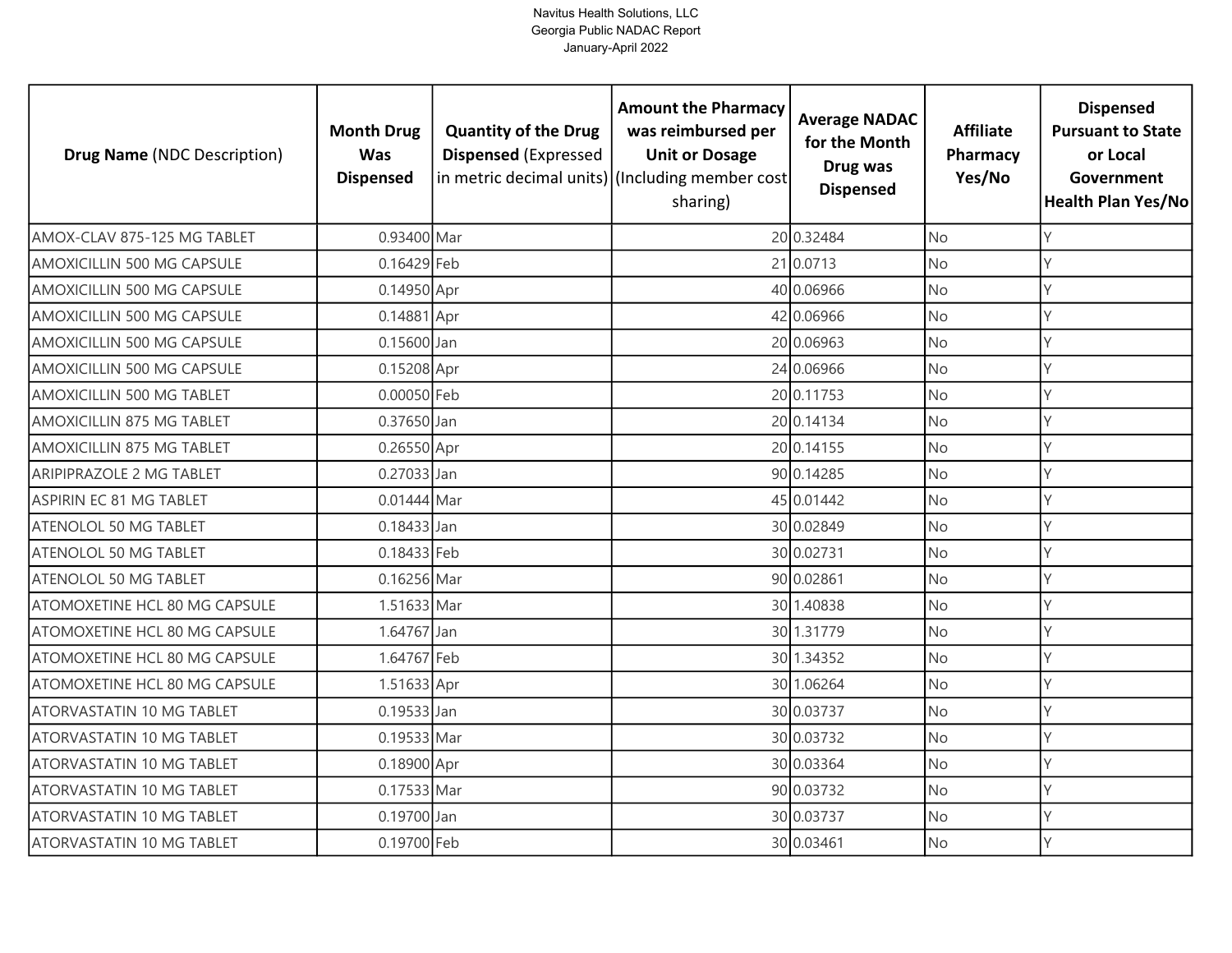| <b>Drug Name (NDC Description)</b> | <b>Month Drug</b><br><b>Was</b><br><b>Dispensed</b> | <b>Quantity of the Drug</b><br><b>Dispensed (Expressed</b> | <b>Amount the Pharmacy</b><br>was reimbursed per<br><b>Unit or Dosage</b><br>in metric decimal units) (Including member cost<br>sharing) | <b>Average NADAC</b><br>for the Month<br>Drug was<br><b>Dispensed</b> | <b>Affiliate</b><br>Pharmacy<br>Yes/No | <b>Dispensed</b><br><b>Pursuant to State</b><br>or Local<br>Government<br>Health Plan Yes/No |
|------------------------------------|-----------------------------------------------------|------------------------------------------------------------|------------------------------------------------------------------------------------------------------------------------------------------|-----------------------------------------------------------------------|----------------------------------------|----------------------------------------------------------------------------------------------|
| ATORVASTATIN 10 MG TABLET          | 0.19067 Mar                                         |                                                            |                                                                                                                                          | 30 0.03732                                                            | <b>No</b>                              | Y                                                                                            |
| <b>ATORVASTATIN 10 MG TABLET</b>   | 0.19067 Apr                                         |                                                            |                                                                                                                                          | 30 0.03364                                                            | No                                     | Y                                                                                            |
| ATORVASTATIN 10 MG TABLET          | $0.17533$ Jan                                       |                                                            |                                                                                                                                          | 90 0.03737                                                            | <b>No</b>                              | Y                                                                                            |
| <b>ATORVASTATIN 10 MG TABLET</b>   | 0.29978 Feb                                         |                                                            |                                                                                                                                          | 90 0.03461                                                            | No                                     | Y                                                                                            |
| ATORVASTATIN 20 MG TABLET          | 0.18144 Mar                                         |                                                            |                                                                                                                                          | 90 0.0488                                                             | No                                     | Υ                                                                                            |
| ATORVASTATIN 20 MG TABLET          | 0.30486 Mar                                         |                                                            |                                                                                                                                          | 72 0.0488                                                             | No                                     | Y                                                                                            |
| ATORVASTATIN 20 MG TABLET          | 0.21200 Jan                                         |                                                            |                                                                                                                                          | 30 0.04616                                                            | No                                     | Y                                                                                            |
| ATORVASTATIN 20 MG TABLET          | 0.21200 Feb                                         |                                                            |                                                                                                                                          | 30 0.05515                                                            | No                                     | Υ                                                                                            |
| ATORVASTATIN 20 MG TABLET          | 0.20300 Mar                                         |                                                            |                                                                                                                                          | 30 0.0488                                                             | No                                     | Y                                                                                            |
| ATORVASTATIN 20 MG TABLET          | 0.20300 Apr                                         |                                                            |                                                                                                                                          | 30 0.04642                                                            | No                                     | Y                                                                                            |
| ATORVASTATIN 20 MG TABLET          | 0.19022 Jan                                         |                                                            |                                                                                                                                          | 90 0.04616                                                            | No                                     | Y                                                                                            |
| ATORVASTATIN 20 MG TABLET          | 0.18144 Apr                                         |                                                            |                                                                                                                                          | 90 0.04642                                                            | No                                     | $\mathsf{Y}$                                                                                 |
| ATORVASTATIN 20 MG TABLET          | 0.20467 Feb                                         |                                                            |                                                                                                                                          | 30 0.05515                                                            | No                                     | Y                                                                                            |
| ATORVASTATIN 20 MG TABLET          | 0.18144 Mar                                         |                                                            |                                                                                                                                          | 90 0.0488                                                             | <b>No</b>                              | Y                                                                                            |
| ATORVASTATIN 20 MG TABLET          | 0.28156 Jan                                         |                                                            |                                                                                                                                          | 90 0.04616                                                            | No                                     | Y                                                                                            |
| ATORVASTATIN 20 MG TABLET          | 0.31022 Feb                                         |                                                            |                                                                                                                                          | 90 0.05515                                                            | <b>No</b>                              | Y                                                                                            |
| ATORVASTATIN 20 MG TABLET          | 0.31022 Apr                                         |                                                            |                                                                                                                                          | 90 0.04642                                                            | No                                     | Y                                                                                            |
| ATORVASTATIN 40 MG TABLET          | 0.19522 Feb                                         |                                                            |                                                                                                                                          | 90 0.05815                                                            | <b>No</b>                              | Y                                                                                            |
| ATORVASTATIN 40 MG TABLET          | 0.19522 Jan                                         |                                                            |                                                                                                                                          | 90 0.06028                                                            | No                                     | Υ                                                                                            |
| ATORVASTATIN 40 MG TABLET          | 0.21533 Jan                                         |                                                            |                                                                                                                                          | 30 0.06028                                                            | No                                     | Y                                                                                            |
| ATORVASTATIN 40 MG TABLET          | 0.21700 Jan                                         |                                                            |                                                                                                                                          | 30 0.06028                                                            | No                                     | Υ                                                                                            |
| ATORVASTATIN 40 MG TABLET          | 0.21700 Mar                                         |                                                            |                                                                                                                                          | 30 0.063                                                              | No                                     | Y                                                                                            |
| ATORVASTATIN 40 MG TABLET          | 0.19522 Jan                                         |                                                            |                                                                                                                                          | 90 0.06028                                                            | No                                     | Υ                                                                                            |
| ATORVASTATIN 40 MG TABLET          | 0.33378 Feb                                         |                                                            |                                                                                                                                          | 90 0.05815                                                            | No                                     | Y                                                                                            |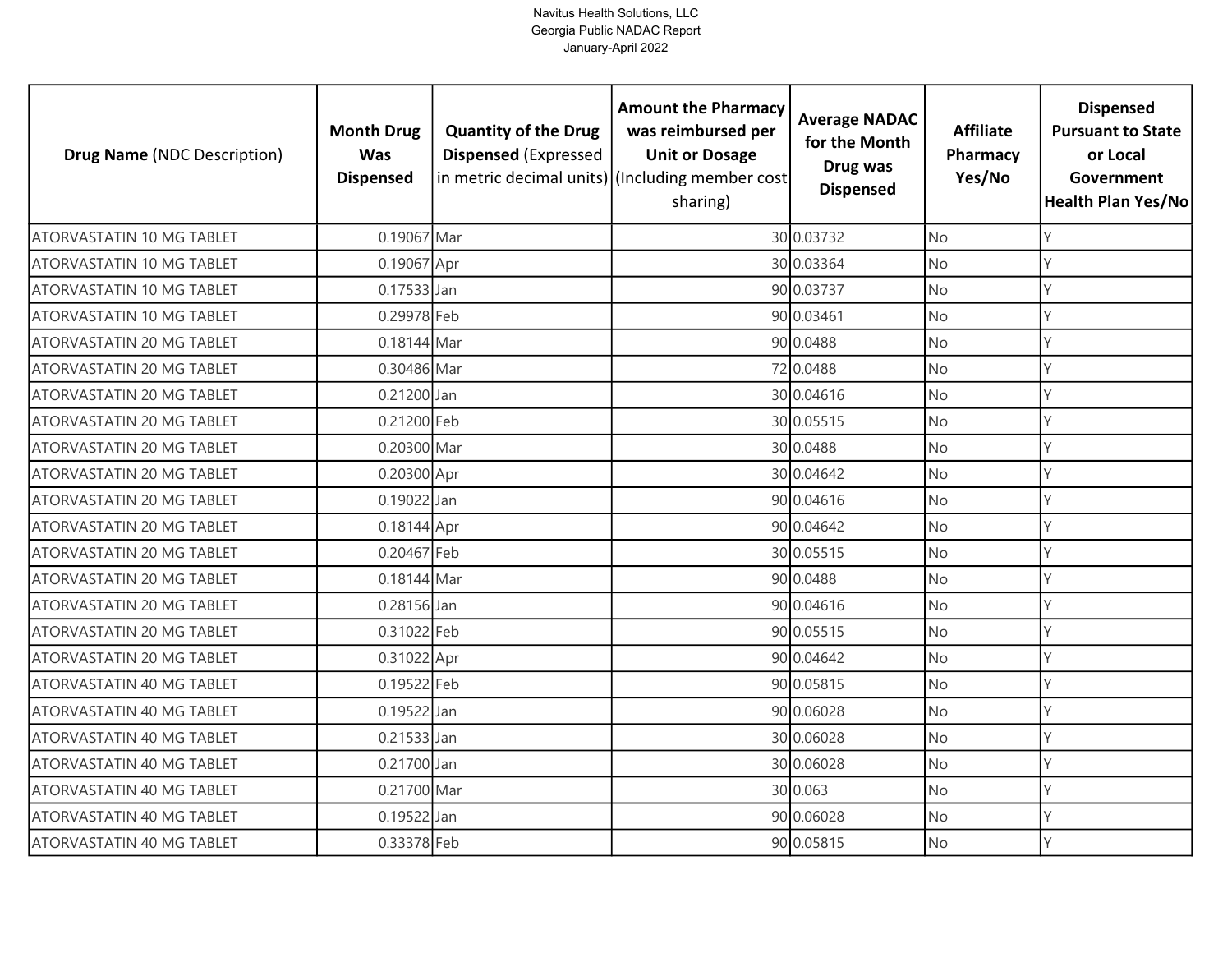| <b>Drug Name (NDC Description)</b> | <b>Month Drug</b><br><b>Was</b><br><b>Dispensed</b> | <b>Quantity of the Drug</b><br><b>Dispensed (Expressed</b> | <b>Amount the Pharmacy</b><br>was reimbursed per<br><b>Unit or Dosage</b><br>in metric decimal units) (Including member cost<br>sharing) | <b>Average NADAC</b><br>for the Month<br>Drug was<br><b>Dispensed</b> | <b>Affiliate</b><br>Pharmacy<br>Yes/No | <b>Dispensed</b><br><b>Pursuant to State</b><br>or Local<br>Government<br><b>Health Plan Yes/No</b> |
|------------------------------------|-----------------------------------------------------|------------------------------------------------------------|------------------------------------------------------------------------------------------------------------------------------------------|-----------------------------------------------------------------------|----------------------------------------|-----------------------------------------------------------------------------------------------------|
| ATORVASTATIN 40 MG TABLET          | 0.21700 Apr                                         |                                                            |                                                                                                                                          | 30 0.0579                                                             | <b>No</b>                              |                                                                                                     |
| ATORVASTATIN 80 MG TABLET          | 0.25200 Mar                                         |                                                            |                                                                                                                                          | 30 0.10164                                                            | <b>No</b>                              | Υ                                                                                                   |
| ATORVASTATIN 80 MG TABLET          | 0.39678 Feb                                         |                                                            |                                                                                                                                          | 90 0.10105                                                            | <b>No</b>                              | Y                                                                                                   |
| AUROVELA 24 FE 1 MG-20 MCG TAB     | 1.37964 Jan                                         |                                                            |                                                                                                                                          | 28 0.71168                                                            | No                                     | Υ                                                                                                   |
| AZELASTINE 0.1% (137 MCG) SPRY     | 0.62867 Jan                                         |                                                            |                                                                                                                                          | 30 0.27022                                                            | <b>No</b>                              | γ                                                                                                   |
| AZELASTINE 0.1% (137 MCG) SPRY     | 0.71378 Feb                                         |                                                            |                                                                                                                                          | 90 0.27344                                                            | <b>No</b>                              | Υ                                                                                                   |
| AZELASTINE 0.1% (137 MCG) SPRY     | 0.43900 Jan                                         |                                                            |                                                                                                                                          | 30 0.27022                                                            | No                                     | Y                                                                                                   |
| AZELASTINE 0.1% (137 MCG) SPRY     | 0.70233 Feb                                         |                                                            |                                                                                                                                          | 30 0.27344                                                            | <b>No</b>                              |                                                                                                     |
| AZELASTINE 0.1% (137 MCG) SPRY     | 0.43733 Mar                                         |                                                            |                                                                                                                                          | 30 0.27761                                                            | <b>No</b>                              |                                                                                                     |
| AZELASTINE 0.1% (137 MCG) SPRY     | 0.43733 Apr                                         |                                                            |                                                                                                                                          | 30 0.26352                                                            | <b>No</b>                              |                                                                                                     |
| AZELASTINE 0.1% (137 MCG) SPRY     | 0.62867 Feb                                         |                                                            |                                                                                                                                          | 30 0.27344                                                            | No                                     |                                                                                                     |
| AZELASTINE 0.15% NASAL SPRAY       | 0.72467 Feb                                         |                                                            |                                                                                                                                          | 30 0.60985                                                            | <b>No</b>                              |                                                                                                     |
| AZITHROMYCIN 200 MG/5 ML SUSP      | 0.46533 Jan                                         |                                                            |                                                                                                                                          | 15 0.47665                                                            | No                                     |                                                                                                     |
| AZITHROMYCIN 200 MG/5 ML SUSP      | 0.43511 Feb                                         |                                                            |                                                                                                                                          | 22.5 0.35458                                                          | <b>No</b>                              | Υ                                                                                                   |
| AZITHROMYCIN 200 MG/5 ML SUSP      | 0.77333 Apr                                         |                                                            |                                                                                                                                          | 22.5 0.3677                                                           | No                                     | Υ                                                                                                   |
| AZITHROMYCIN 200 MG/5 ML SUSP      | 0.44978 Feb                                         |                                                            |                                                                                                                                          | 45 0.35458                                                            | <b>No</b>                              | Υ                                                                                                   |
| AZITHROMYCIN 200 MG/5 ML SUSP      | 0.47867 Jan                                         |                                                            |                                                                                                                                          | 15 0.47665                                                            | <b>No</b>                              | Υ                                                                                                   |
| AZITHROMYCIN 250 MG TABLET         | $0.68167$ Jan                                       |                                                            |                                                                                                                                          | 6 0.49639                                                             | <b>No</b>                              | γ                                                                                                   |
| AZITHROMYCIN 250 MG TABLET         | 1.02250 Feb                                         |                                                            |                                                                                                                                          | 12 0.49727                                                            | No                                     | Υ                                                                                                   |
| AZITHROMYCIN 250 MG TABLET         | 0.96571 Jan                                         |                                                            |                                                                                                                                          | 21 0.49639                                                            | No                                     | V                                                                                                   |
| AZITHROMYCIN 250 MG TABLET         | 0.69000 Mar                                         |                                                            |                                                                                                                                          | 60.48506                                                              | <b>No</b>                              | γ                                                                                                   |
| AZITHROMYCIN 250 MG TABLET         | 0.67750 Jan                                         |                                                            |                                                                                                                                          | 60.49639                                                              | No                                     | V                                                                                                   |
| AZITHROMYCIN 250 MG TABLET         | 0.69000 Mar                                         |                                                            |                                                                                                                                          | 6 0.48506                                                             | <b>No</b>                              |                                                                                                     |
| AZITHROMYCIN 250 MG TABLET         | 0.96778 Jan                                         |                                                            |                                                                                                                                          | 6 0.49639                                                             | No                                     | γ                                                                                                   |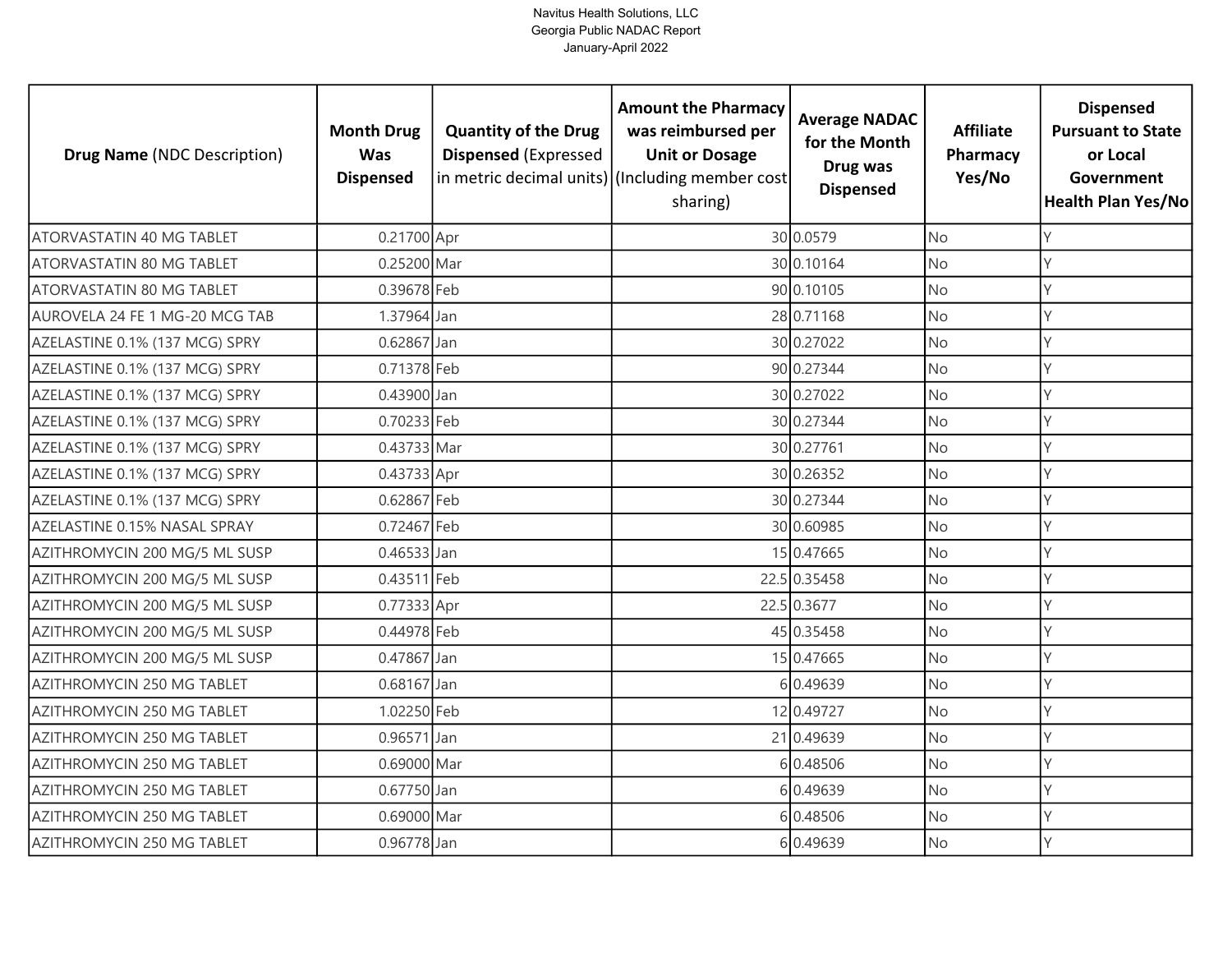| <b>Drug Name (NDC Description)</b>    | <b>Month Drug</b><br><b>Was</b><br><b>Dispensed</b> | <b>Quantity of the Drug</b><br><b>Dispensed (Expressed</b> | <b>Amount the Pharmacy</b><br>was reimbursed per<br><b>Unit or Dosage</b><br>in metric decimal units) (Including member cost<br>sharing) | <b>Average NADAC</b><br>for the Month<br>Drug was<br><b>Dispensed</b> | <b>Affiliate</b><br>Pharmacy<br>Yes/No | <b>Dispensed</b><br><b>Pursuant to State</b><br>or Local<br>Government<br><b>Health Plan Yes/No</b> |
|---------------------------------------|-----------------------------------------------------|------------------------------------------------------------|------------------------------------------------------------------------------------------------------------------------------------------|-----------------------------------------------------------------------|----------------------------------------|-----------------------------------------------------------------------------------------------------|
| AZITHROMYCIN 250 MG TABLET            | $0.68167$ Jan                                       |                                                            |                                                                                                                                          | 6 0.49639                                                             | <b>No</b>                              | γ                                                                                                   |
| AZITHROMYCIN 500 MG TABLET            | 1.62400 Feb                                         |                                                            |                                                                                                                                          | 50.76399                                                              | <b>No</b>                              | Υ                                                                                                   |
| AZITHROMYCIN 500 MG TABLET            | 1.57000 Mar                                         |                                                            |                                                                                                                                          | 60.82092                                                              | <b>No</b>                              | Υ                                                                                                   |
| <b>BACLOFEN 10 MG TABLET</b>          | 0.12800 Mar                                         |                                                            |                                                                                                                                          | 45 0.06547                                                            | <b>No</b>                              | Υ                                                                                                   |
| <b>BACLOFEN 10 MG TABLET</b>          | 0.12467 Feb                                         |                                                            |                                                                                                                                          | 60 0.0693                                                             | <b>No</b>                              | γ                                                                                                   |
| BENAZEPRIL HCL 40 MG TABLET           | 0.24411 Jan                                         |                                                            |                                                                                                                                          | 90 0.12878                                                            | <b>No</b>                              | Υ                                                                                                   |
| <b>BENZONATATE 100 MG CAPSULE</b>     | $0.21133$ Jan                                       |                                                            |                                                                                                                                          | 30 0.08695                                                            | <b>No</b>                              | Y                                                                                                   |
| <b>BENZONATATE 100 MG CAPSULE</b>     | 0.19589 Feb                                         |                                                            |                                                                                                                                          | 90 0.08606                                                            | <b>No</b>                              |                                                                                                     |
| BENZONATATE 200 MG CAPSULE            | 0.32143 Jan                                         |                                                            |                                                                                                                                          | 42 0.13883                                                            | No                                     |                                                                                                     |
| BENZONATATE 200 MG CAPSULE            | 0.19733 Feb                                         |                                                            |                                                                                                                                          | 30 0.13218                                                            | <b>No</b>                              |                                                                                                     |
| BENZONATATE 200 MG CAPSULE            | 0.19900 Jan                                         |                                                            |                                                                                                                                          | 30 0.13883                                                            | <b>No</b>                              |                                                                                                     |
| BETAMETHASONE DP 0.05% CRM            | 1.35533 Apr                                         |                                                            |                                                                                                                                          | 45 0.63637                                                            | <b>No</b>                              |                                                                                                     |
| BETAMETHASONE DP AUG 0.05% CRM        | 0.27467 Jan                                         |                                                            |                                                                                                                                          | 15 0.2367                                                             | <b>No</b>                              |                                                                                                     |
| <b>BISOPROLOL FUMARATE 5 MG TAB</b>   | 0.45567 Feb                                         |                                                            |                                                                                                                                          | 90 0.38803                                                            | <b>No</b>                              | Υ                                                                                                   |
| <b>BISOPROLOL FUMARATE 5 MG TAB</b>   | 0.47900 Feb                                         |                                                            |                                                                                                                                          | 30 0.38803                                                            | No                                     | Υ                                                                                                   |
| <b>BRIMONIDINE 0.2% EYE DROP</b>      | 1.53267 Jan                                         |                                                            |                                                                                                                                          | 15 0.83064                                                            | <b>No</b>                              | Υ                                                                                                   |
| <b>BRIMONIDINE 0.2% EYE DROP</b>      | 1.53267 Apr                                         |                                                            |                                                                                                                                          | 15 0.58858                                                            | No                                     | Υ                                                                                                   |
| <b>BUDESONIDE 32 MCG NASAL SPRAY</b>  | 1.42705 Mar                                         |                                                            |                                                                                                                                          | 8.43 1.90218                                                          | <b>No</b>                              | Y                                                                                                   |
| BUPRENORPHINE-NALOXONE 8-2 MG SL F    | 3.71444 Jan                                         |                                                            |                                                                                                                                          | 45 3.2932                                                             | No                                     |                                                                                                     |
| BUPRENORPHINE-NALOXONE 8-2 MG SL F    | 3.71444 Feb                                         |                                                            |                                                                                                                                          | 45 3.29241                                                            | <b>No</b>                              |                                                                                                     |
| BUPRENORPHINE-NALOXONE 8-2 MG SL F    | 3.71444 Mar                                         |                                                            |                                                                                                                                          | 45 3.26802                                                            | No                                     |                                                                                                     |
| BUPRENORPHINE-NALOXONE 8-2 MG SL F    | 3.71444 Apr                                         |                                                            |                                                                                                                                          | 45 3.26185                                                            | No                                     |                                                                                                     |
| <b>BUPROPION HCL SR 100 MG TABLET</b> | 0.40400 Apr                                         |                                                            |                                                                                                                                          | 30 0.10981                                                            | <b>No</b>                              |                                                                                                     |
| <b>BUPROPION HCL SR 150 MG TABLET</b> | 0.24300 Jan                                         |                                                            |                                                                                                                                          | 90 0.0998                                                             | No                                     | γ                                                                                                   |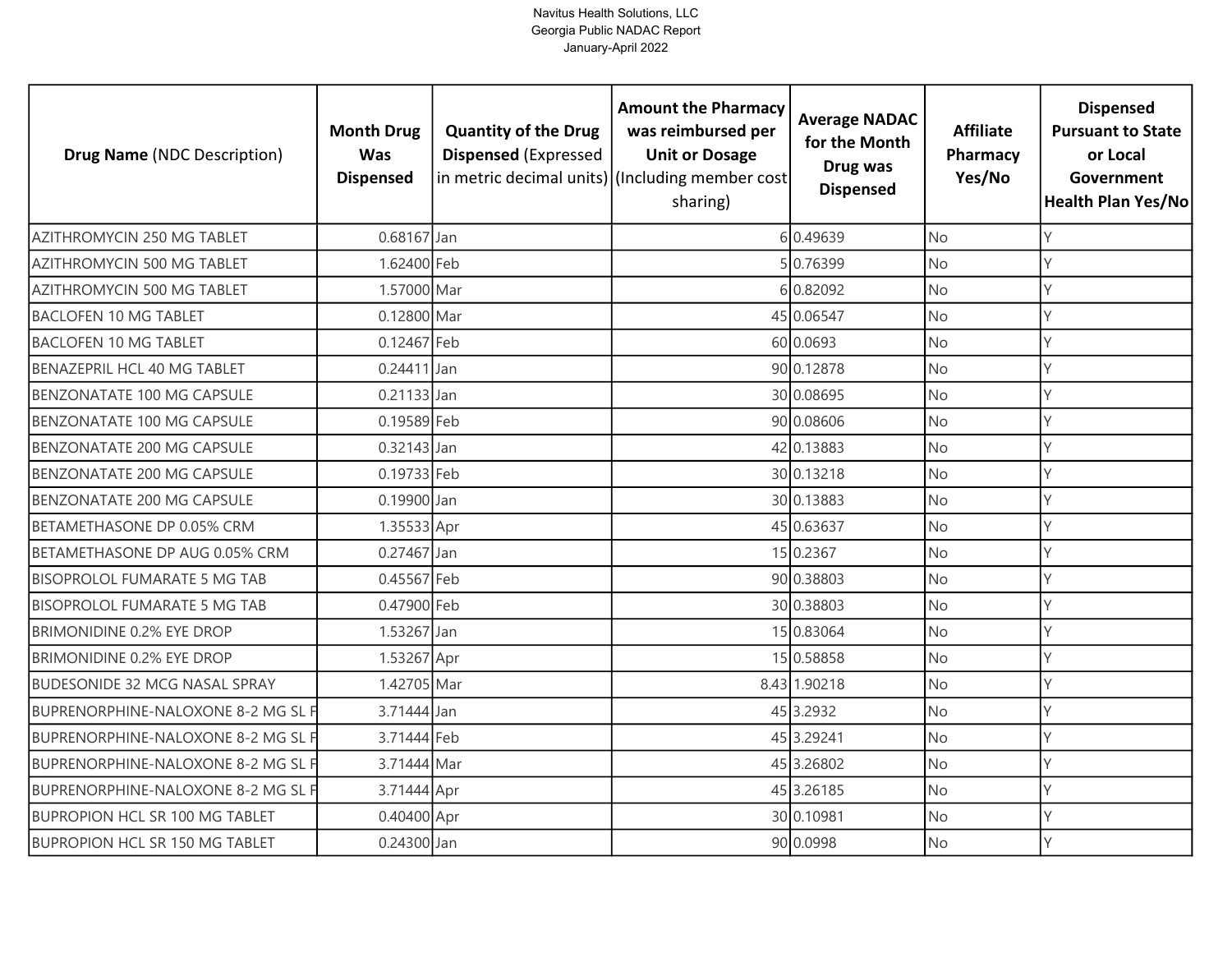| <b>Drug Name (NDC Description)</b>    | <b>Month Drug</b><br><b>Was</b><br><b>Dispensed</b> | <b>Quantity of the Drug</b><br><b>Dispensed (Expressed</b> | <b>Amount the Pharmacy</b><br>was reimbursed per<br><b>Unit or Dosage</b><br>in metric decimal units) (Including member cost<br>sharing) | <b>Average NADAC</b><br>for the Month<br>Drug was<br><b>Dispensed</b> | <b>Affiliate</b><br>Pharmacy<br>Yes/No | <b>Dispensed</b><br><b>Pursuant to State</b><br>or Local<br>Government<br><b>Health Plan Yes/No</b> |
|---------------------------------------|-----------------------------------------------------|------------------------------------------------------------|------------------------------------------------------------------------------------------------------------------------------------------|-----------------------------------------------------------------------|----------------------------------------|-----------------------------------------------------------------------------------------------------|
| <b>BUPROPION HCL XL 150 MG TABLET</b> | 0.33833 Jan                                         |                                                            |                                                                                                                                          | 30 0.13986                                                            | <b>No</b>                              | Υ                                                                                                   |
| <b>BUPROPION HCL XL 150 MG TABLET</b> | 0.33833 Feb                                         |                                                            |                                                                                                                                          | 30 0.14759                                                            | <b>No</b>                              | Υ                                                                                                   |
| <b>BUPROPION HCL XL 150 MG TABLET</b> | 0.33833 Mar                                         |                                                            |                                                                                                                                          | 30 0.1335                                                             | <b>No</b>                              | Υ                                                                                                   |
| <b>BUPROPION HCL XL 150 MG TABLET</b> | 0.33833 Apr                                         |                                                            |                                                                                                                                          | 30 0.13587                                                            | <b>No</b>                              | γ                                                                                                   |
| <b>BUPROPION HCL XL 150 MG TABLET</b> | 0.54200 Feb                                         |                                                            |                                                                                                                                          | 30 0.14759                                                            | <b>No</b>                              | Y                                                                                                   |
| <b>BUPROPION HCL XL 150 MG TABLET</b> | 0.54200 Mar                                         |                                                            |                                                                                                                                          | 30 0.1335                                                             | <b>No</b>                              | Υ                                                                                                   |
| <b>BUPROPION HCL XL 150 MG TABLET</b> | 0.50467 Dec                                         |                                                            |                                                                                                                                          | 60 0.13986                                                            | No                                     | Y                                                                                                   |
| <b>BUPROPION HCL XL 150 MG TABLET</b> | $0.47111$ Jan                                       |                                                            |                                                                                                                                          | 90 0.13986                                                            | <b>No</b>                              |                                                                                                     |
| <b>BUPROPION HCL XL 150 MG TABLET</b> | $0.54433$ Apr                                       |                                                            |                                                                                                                                          | 90 0.13587                                                            | <b>No</b>                              | Y                                                                                                   |
| <b>BUPROPION HCL XL 300 MG TABLET</b> | 0.31456 Feb                                         |                                                            |                                                                                                                                          | 90 0.19843                                                            | <b>No</b>                              | Υ                                                                                                   |
| BUPROPION HCL XL 300 MG TABLET        | 0.31456 Jan                                         |                                                            |                                                                                                                                          | 90 0.19458                                                            | <b>No</b>                              | Y                                                                                                   |
| <b>BUPROPION HCL XL 300 MG TABLET</b> | 0.31456 Apr                                         |                                                            |                                                                                                                                          | 90 0.17082                                                            | <b>No</b>                              |                                                                                                     |
| <b>BUPROPION HCL XL 300 MG TABLET</b> | 0.31456 Apr                                         |                                                            |                                                                                                                                          | 90 0.17082                                                            | <b>No</b>                              |                                                                                                     |
| <b>BUPROPION HCL XL 300 MG TABLET</b> | 0.33633 Jan                                         |                                                            |                                                                                                                                          | 30 0.19458                                                            | <b>No</b>                              | Υ                                                                                                   |
| BUPROPION HCL XL 300 MG TABLET        | 0.56000 Apr                                         |                                                            |                                                                                                                                          | 30 0.17082                                                            | No                                     | Υ                                                                                                   |
| <b>BUPROPION HCL XL 300 MG TABLET</b> | 0.47878 Mar                                         |                                                            |                                                                                                                                          | 90 0.18442                                                            | No                                     | γ                                                                                                   |
| <b>BUPROPION HCL XL 300 MG TABLET</b> | 0.33467 Apr                                         |                                                            |                                                                                                                                          | 30 0.17082                                                            | <b>No</b>                              | Y                                                                                                   |
| <b>BUPROPION HCL XL 300 MG TABLET</b> | 0.31456 Mar                                         |                                                            |                                                                                                                                          | 90 0.18442                                                            | <b>No</b>                              | Υ                                                                                                   |
| <b>BUPROPION HCL XL 300 MG TABLET</b> | 0.33633 Feb                                         |                                                            |                                                                                                                                          | 30 0.19843                                                            | <b>No</b>                              | Υ                                                                                                   |
| <b>BUPROPION HCL XL 300 MG TABLET</b> | 0.33633 Mar                                         |                                                            |                                                                                                                                          | 30 0.18442                                                            | <b>No</b>                              | γ                                                                                                   |
| <b>BUPROPION HCL XL 300 MG TABLET</b> | 0.49733 Jan                                         |                                                            |                                                                                                                                          | 90 0.19458                                                            | <b>No</b>                              | Υ                                                                                                   |
| <b>BUSPIRONE HCL 5 MG TABLET</b>      | 0.09189 Jan                                         |                                                            |                                                                                                                                          | 90 0.02821                                                            | No                                     | Y                                                                                                   |
| <b>BUSPIRONE HCL 7.5 MG TABLET</b>    | 0.43167 Jan                                         |                                                            |                                                                                                                                          | 60 0.20429                                                            | <b>No</b>                              |                                                                                                     |
| <b>BUSPIRONE HCL 7.5 MG TABLET</b>    | 0.45733 Feb                                         |                                                            |                                                                                                                                          | 60 0.21289                                                            | <b>No</b>                              | γ                                                                                                   |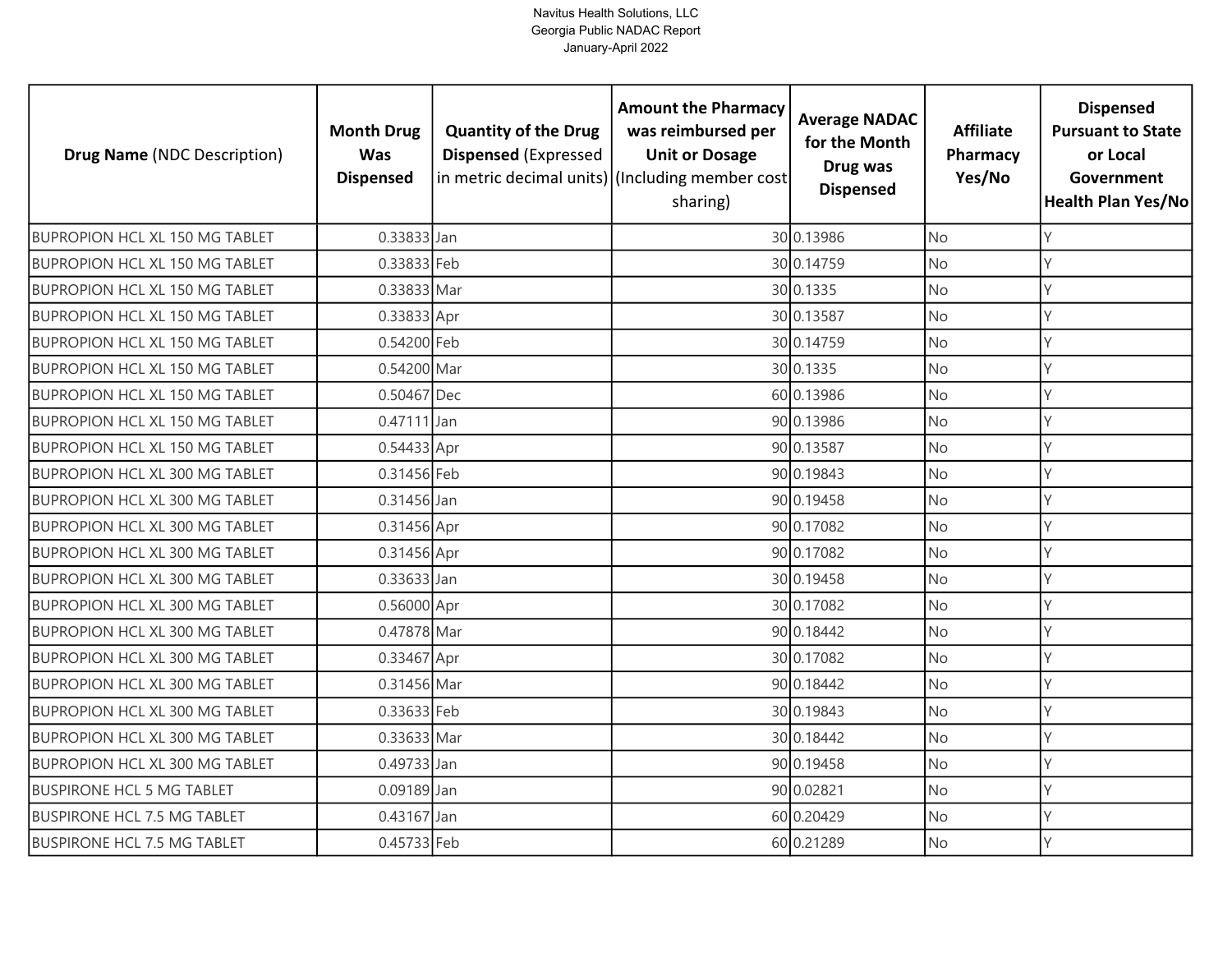| <b>Drug Name (NDC Description)</b> | <b>Month Drug</b><br><b>Was</b><br><b>Dispensed</b> | <b>Quantity of the Drug</b><br><b>Dispensed (Expressed</b> | <b>Amount the Pharmacy</b><br>was reimbursed per<br><b>Unit or Dosage</b><br>in metric decimal units) (Including member cost<br>sharing) | <b>Average NADAC</b><br>for the Month<br>Drug was<br><b>Dispensed</b> | <b>Affiliate</b><br>Pharmacy<br>Yes/No | <b>Dispensed</b><br><b>Pursuant to State</b><br>or Local<br>Government<br>Health Plan Yes/No |
|------------------------------------|-----------------------------------------------------|------------------------------------------------------------|------------------------------------------------------------------------------------------------------------------------------------------|-----------------------------------------------------------------------|----------------------------------------|----------------------------------------------------------------------------------------------|
| <b>BUSPIRONE HCL 7.5 MG TABLET</b> | 0.45733 Mar                                         |                                                            |                                                                                                                                          | 60 0.22186                                                            | <b>No</b>                              | Y                                                                                            |
| <b>BUSPIRONE HCL 7.5 MG TABLET</b> | 0.48317 Apr                                         |                                                            |                                                                                                                                          | 60 0.20419                                                            | No                                     | Y                                                                                            |
| <b>BUSPIRONE HCL 15 MG TABLET</b>  | 0.20000 Jan                                         |                                                            |                                                                                                                                          | 30 0.05301                                                            | <b>No</b>                              | Y                                                                                            |
| <b>BUSPIRONE HCL 15 MG TABLET</b>  | 0.18733 Feb                                         |                                                            |                                                                                                                                          | 30 0.05321                                                            | No                                     | Y                                                                                            |
| <b>BUSPIRONE HCL 15 MG TABLET</b>  | 0.21867 Mar                                         |                                                            |                                                                                                                                          | 30 0.05601                                                            | <b>No</b>                              | Y                                                                                            |
| <b>BUSPIRONE HCL 15 MG TABLET</b>  | 0.11319 Mar                                         |                                                            |                                                                                                                                          | 270 0.05601                                                           | No                                     | Y                                                                                            |
| CABERGOLINE 0.5 MG TABLET          | 5.00750 Feb                                         |                                                            |                                                                                                                                          | 24 2.3939                                                             | No                                     | Y                                                                                            |
| <b>CAPECITABINE 500 MG TABLET</b>  | 0.65000 Jan                                         |                                                            |                                                                                                                                          | 84 0.61977                                                            | Yes                                    | Υ                                                                                            |
| CAPECITABINE 500 MG TABLET         | 0.63488 Feb                                         |                                                            |                                                                                                                                          | 84 0.61977                                                            | Yes                                    | Y                                                                                            |
| <b>CAPECITABINE 500 MG TABLET</b>  | 0.63488 Mar                                         |                                                            |                                                                                                                                          | 84 0.61977                                                            | Yes                                    | Y                                                                                            |
| CAPECITABINE 500 MG TABLET         | 0.63488 Apr                                         |                                                            |                                                                                                                                          | 84 0.61977                                                            | Yes                                    | $\vee$                                                                                       |
| CARBIDOPA-LEVODOPA 25-100 TAB      | 0.23923 Feb                                         |                                                            |                                                                                                                                          | 810 0.11669                                                           | <b>No</b>                              | $\mathsf{Y}$                                                                                 |
| CARISOPRODOL 350 MG TABLET         | 0.11733 Jan                                         |                                                            |                                                                                                                                          | 75 0.05794                                                            | No                                     | $\vee$                                                                                       |
| CARISOPRODOL 350 MG TABLET         | 0.11733 Mar                                         |                                                            |                                                                                                                                          | 75 0.05909                                                            | <b>No</b>                              | Y                                                                                            |
| CARISOPRODOL 350 MG TABLET         | 0.11733 Apr                                         |                                                            |                                                                                                                                          | 75 0.05691                                                            | No                                     | Y                                                                                            |
| CARVEDILOL 3.125 MG TABLET         | 0.09600 Feb                                         |                                                            |                                                                                                                                          | 60 0.01928                                                            | <b>No</b>                              | Y                                                                                            |
| CARVEDILOL 3.125 MG TABLET         | 0.09633 Mar                                         |                                                            |                                                                                                                                          | 60 0.01877                                                            | No                                     | Y                                                                                            |
| CARVEDILOL 3.125 MG TABLET         | 0.09667 Apr                                         |                                                            |                                                                                                                                          | 60 0.01989                                                            | <b>No</b>                              | Y                                                                                            |
| CARVEDILOL 3.125 MG TABLET         | 0.08606 Feb                                         |                                                            |                                                                                                                                          | 180 0.01928                                                           | No                                     | Υ                                                                                            |
| CARVEDILOL 3.125 MG TABLET         | 0.08661 Mar                                         |                                                            |                                                                                                                                          | 180 0.01877                                                           | No                                     | Y                                                                                            |
| CARVEDILOL 3.125 MG TABLET         | 0.08661 Apr                                         |                                                            |                                                                                                                                          | 180 0.01989                                                           | No                                     | Υ                                                                                            |
| CARVEDILOL 3.125 MG TABLET         | 0.12733 Jan                                         |                                                            |                                                                                                                                          | 180 0.02043                                                           | No                                     | Y                                                                                            |
| CARVEDILOL 3.125 MG TABLET         | 0.14811 Mar                                         |                                                            |                                                                                                                                          | 180 0.01877                                                           | No                                     | Υ                                                                                            |
| CARVEDILOL 6.25 MG TABLET          | 0.08961 Feb                                         |                                                            |                                                                                                                                          | 180 0.02264                                                           | No                                     | $\vee$                                                                                       |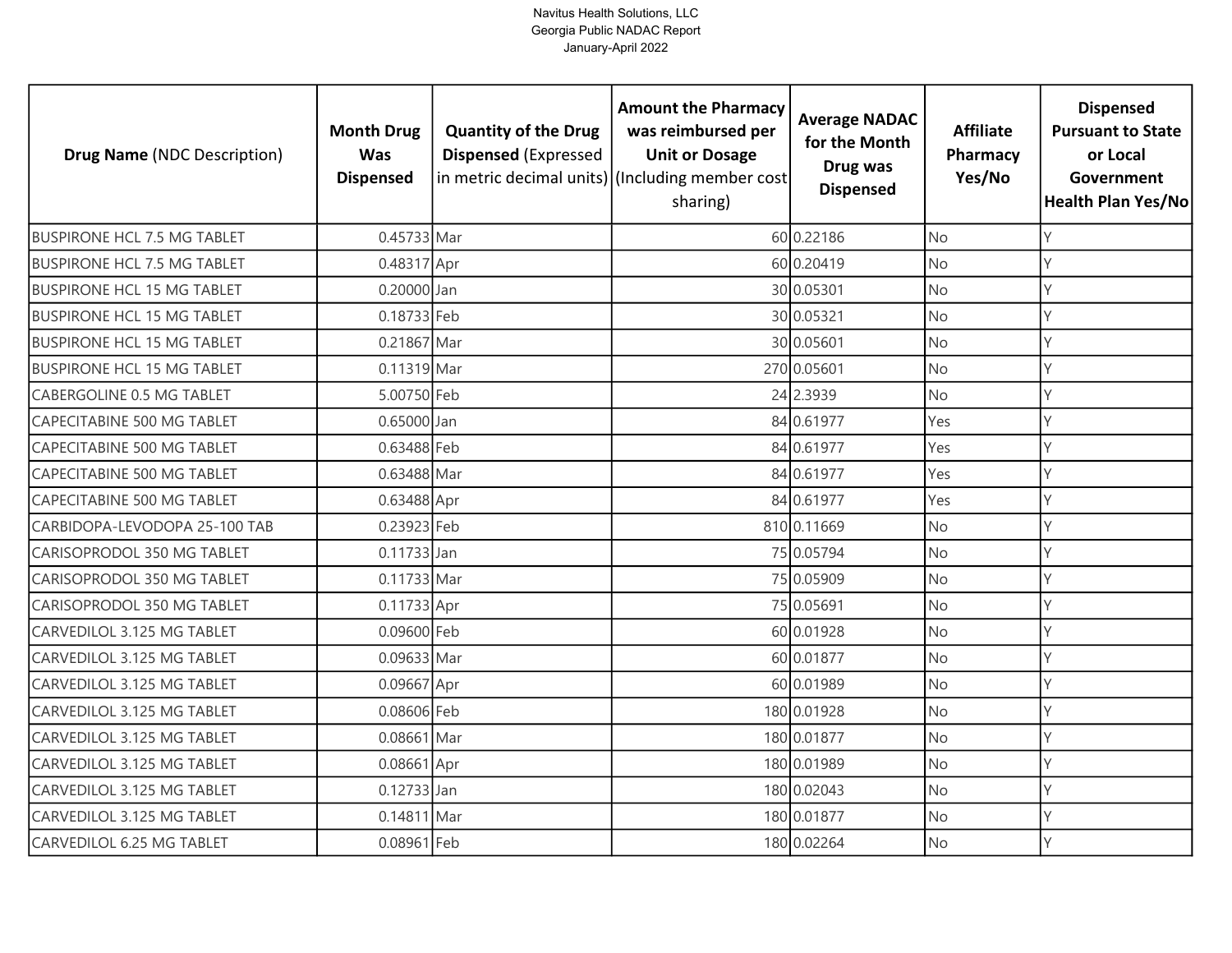| <b>Drug Name (NDC Description)</b> | <b>Month Drug</b><br><b>Was</b><br><b>Dispensed</b> | <b>Quantity of the Drug</b><br><b>Dispensed (Expressed</b> | <b>Amount the Pharmacy</b><br>was reimbursed per<br><b>Unit or Dosage</b><br>in metric decimal units) (Including member cost<br>sharing) | <b>Average NADAC</b><br>for the Month<br>Drug was<br><b>Dispensed</b> | <b>Affiliate</b><br>Pharmacy<br>Yes/No | <b>Dispensed</b><br><b>Pursuant to State</b><br>or Local<br>Government<br>Health Plan Yes/No |
|------------------------------------|-----------------------------------------------------|------------------------------------------------------------|------------------------------------------------------------------------------------------------------------------------------------------|-----------------------------------------------------------------------|----------------------------------------|----------------------------------------------------------------------------------------------|
| CARVEDILOL 6.25 MG TABLET          | $0.08961$ Jan                                       |                                                            |                                                                                                                                          | 180 0.02148                                                           | <b>No</b>                              | Y                                                                                            |
| CARVEDILOL 6.25 MG TABLET          | 0.08961 Apr                                         |                                                            |                                                                                                                                          | 180 0.02043                                                           | No                                     | Y                                                                                            |
| CARVEDILOL 12.5 MG TABLET          | 0.09233 Jan                                         |                                                            |                                                                                                                                          | 90 0.02304                                                            | <b>No</b>                              | Y                                                                                            |
| <b>CARVEDILOL 12.5 MG TABLET</b>   | 0.14594 Jan                                         |                                                            |                                                                                                                                          | 180 0.02304                                                           | <b>No</b>                              | Y                                                                                            |
| CARVEDILOL 12.5 MG TABLET          | 0.15783 Apr                                         |                                                            |                                                                                                                                          | 180 0.02368                                                           | <b>No</b>                              | Υ                                                                                            |
| <b>CARVEDILOL 25 MG TABLET</b>     | 0.09756 Jan                                         |                                                            |                                                                                                                                          | 180 0.03566                                                           | No                                     | Y                                                                                            |
| <b>CARVEDILOL 25 MG TABLET</b>     | 0.09756 Apr                                         |                                                            |                                                                                                                                          | 180 0.03334                                                           | No                                     | Y                                                                                            |
| <b>CARVEDILOL 25 MG TABLET</b>     | 0.09756 Jan                                         |                                                            |                                                                                                                                          | 180 0.03566                                                           | No                                     | Υ                                                                                            |
| <b>CARVEDILOL 25 MG TABLET</b>     | 0.11222 Jan                                         |                                                            |                                                                                                                                          | 180 0.03566                                                           | No                                     | Y                                                                                            |
| <b>CARVEDILOL 25 MG TABLET</b>     | 0.18150 Mar                                         |                                                            |                                                                                                                                          | 360 0.03449                                                           | <b>No</b>                              | Y                                                                                            |
| CARVEDILOL 25 MG TABLET            | 0.14444 Feb                                         |                                                            |                                                                                                                                          | 180 0.03534                                                           | No                                     | $\vee$                                                                                       |
| CEFDINIR 125 MG/5 ML SUSP          | 0.18133 Apr                                         |                                                            |                                                                                                                                          | 60 0.1546                                                             | <b>No</b>                              | $\mathsf{Y}$                                                                                 |
| CEFDINIR 125 MG/5 ML SUSP          | 0.17280 Jan                                         |                                                            |                                                                                                                                          | 100 0.10863                                                           | No                                     | Y                                                                                            |
| CEFDINIR 125 MG/5 ML SUSP          | 0.17280 Feb                                         |                                                            |                                                                                                                                          | 100 0.11617                                                           | No                                     | Y                                                                                            |
| CEFDINIR 250 MG/5 ML SUSP          | 0.22800 Jan                                         |                                                            |                                                                                                                                          | 100 0.18689                                                           | No                                     | Y                                                                                            |
| CEFDINIR 250 MG/5 ML SUSP          | 0.19550 Dec                                         |                                                            |                                                                                                                                          | 120 0.16814                                                           | No                                     | Y                                                                                            |
| CEFDINIR 250 MG/5 ML SUSP          | 0.23800 Feb                                         |                                                            |                                                                                                                                          | 60 0.17124                                                            | No                                     | Y                                                                                            |
| CEFDINIR 300 MG CAPSULE            | 1.08750 Feb                                         |                                                            |                                                                                                                                          | 20 0.45448                                                            | <b>No</b>                              | Y                                                                                            |
| CEFDINIR 300 MG CAPSULE            | 1.09679 Jan                                         |                                                            |                                                                                                                                          | 28 0.4633                                                             | No                                     | Y                                                                                            |
| CEFDINIR 300 MG CAPSULE            | 0.97350 Jan                                         |                                                            |                                                                                                                                          | 20 0.4633                                                             | <b>No</b>                              | Y                                                                                            |
| CEFDINIR 300 MG CAPSULE            | 0.97350 Feb                                         |                                                            |                                                                                                                                          | 20 0.45448                                                            | No                                     | Y                                                                                            |
| CEFDINIR 300 MG CAPSULE            | 0.70700 Feb                                         |                                                            |                                                                                                                                          | 10 0.45448                                                            | No                                     | Y                                                                                            |
| CEFDINIR 300 MG CAPSULE            | 0.69000 Feb                                         |                                                            |                                                                                                                                          | 14 0.45448                                                            | No                                     | Υ                                                                                            |
| CEFDINIR 300 MG CAPSULE            | 0.67700 Jan                                         |                                                            |                                                                                                                                          | 20 0.4633                                                             | No                                     | Y                                                                                            |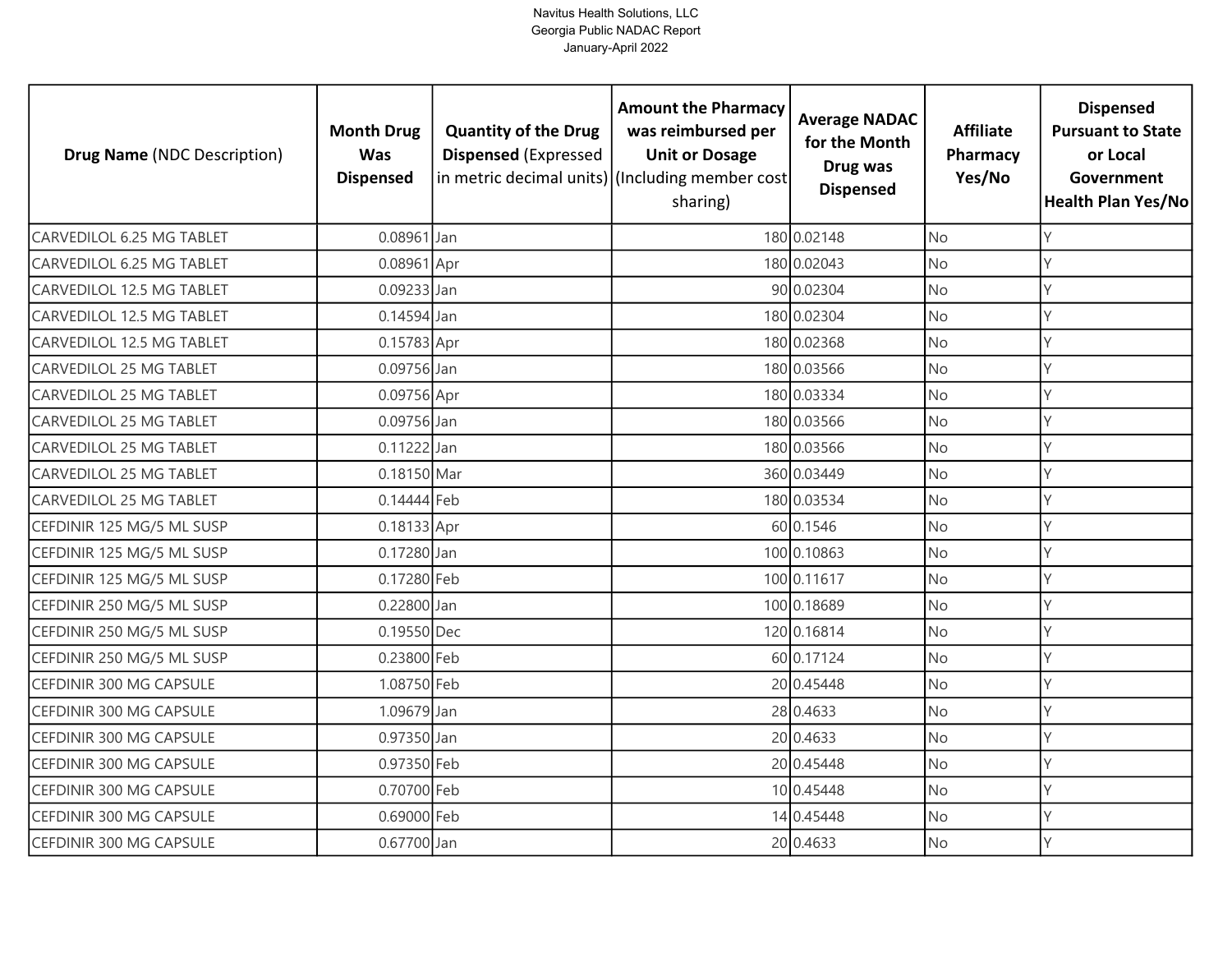| <b>Drug Name (NDC Description)</b>  | <b>Month Drug</b><br><b>Was</b><br><b>Dispensed</b> | <b>Quantity of the Drug</b><br><b>Dispensed (Expressed</b> | <b>Amount the Pharmacy</b><br>was reimbursed per<br><b>Unit or Dosage</b><br>in metric decimal units) (Including member cost<br>sharing) | <b>Average NADAC</b><br>for the Month<br>Drug was<br><b>Dispensed</b> | <b>Affiliate</b><br>Pharmacy<br>Yes/No | <b>Dispensed</b><br><b>Pursuant to State</b><br>or Local<br>Government<br>Health Plan Yes/No |
|-------------------------------------|-----------------------------------------------------|------------------------------------------------------------|------------------------------------------------------------------------------------------------------------------------------------------|-----------------------------------------------------------------------|----------------------------------------|----------------------------------------------------------------------------------------------|
| CEFDINIR 300 MG CAPSULE             | 0.66143 Mar                                         |                                                            |                                                                                                                                          | 42 0.46443                                                            | <b>No</b>                              | Y                                                                                            |
| CELECOXIB 100 MG CAPSULE            | 0.18017 Feb                                         |                                                            |                                                                                                                                          | 60 0.10745                                                            | No                                     | Y                                                                                            |
| CELECOXIB 100 MG CAPSULE            | 0.16944 Mar                                         |                                                            |                                                                                                                                          | 90 0.1081                                                             | <b>No</b>                              | Y                                                                                            |
| CELECOXIB 200 MG CAPSULE            | 0.27950 Mar                                         |                                                            |                                                                                                                                          | 180 0.13496                                                           | <b>No</b>                              | Y                                                                                            |
| CELECOXIB 200 MG CAPSULE            | 0.46583 Feb                                         |                                                            |                                                                                                                                          | 60 0.15866                                                            | <b>No</b>                              | Υ                                                                                            |
| CELECOXIB 200 MG CAPSULE            | 0.49833 Mar                                         |                                                            |                                                                                                                                          | 180 0.13496                                                           | <b>No</b>                              | Y                                                                                            |
| CEPHALEXIN 250 MG/5 ML SUSP         | 0.11725 Jan                                         |                                                            |                                                                                                                                          | 200 0.0684                                                            | No                                     | Y                                                                                            |
| CEPHALEXIN 250 MG/5 ML SUSP         | 0.11400 Mar                                         |                                                            |                                                                                                                                          | 200 0.0656                                                            | No                                     | Υ                                                                                            |
| CEPHALEXIN 500 MG CAPSULE           | 0.24400 Apr                                         |                                                            |                                                                                                                                          | 10 0.11858                                                            | No.                                    | Y                                                                                            |
| CEPHALEXIN 500 MG CAPSULE           | 0.21100 Jan                                         |                                                            |                                                                                                                                          | 20 0.11462                                                            | <b>No</b>                              | Y                                                                                            |
| CEPHALEXIN 500 MG CAPSULE           | 0.20000 Apr                                         |                                                            |                                                                                                                                          | 28 0.11858                                                            | No                                     | $\vee$                                                                                       |
| CEPHALEXIN 500 MG CAPSULE           | 0.42500 Mar                                         |                                                            |                                                                                                                                          | 6 0.12151                                                             | <b>No</b>                              | Y                                                                                            |
| CEPHALEXIN 500 MG CAPSULE           | 0.34722 Apr                                         |                                                            |                                                                                                                                          | 18 0.11858                                                            | No                                     | Y                                                                                            |
| CEPHALEXIN 500 MG CAPSULE           | 0.32575 Mar                                         |                                                            |                                                                                                                                          | 40 0.12151                                                            | No                                     | Y                                                                                            |
| <b>CHLORTHALIDONE 25 MG TABLET</b>  | 0.30300 Mar                                         |                                                            |                                                                                                                                          | 30 0.16117                                                            | No                                     | Y                                                                                            |
| <b>CHLORTHALIDONE 25 MG TABLET</b>  | 0.28122 Mar                                         |                                                            |                                                                                                                                          | 90 0.16117                                                            | No                                     | Y                                                                                            |
| <b>CHLORTHALIDONE 25 MG TABLET</b>  | 0.50689 Feb                                         |                                                            |                                                                                                                                          | 90 0.15822                                                            | No                                     | Y                                                                                            |
| CIPROFLOXACIN HCL 500 MG TAB        | 0.24300 Jan                                         |                                                            |                                                                                                                                          | 20 0.14617                                                            | <b>No</b>                              | Y                                                                                            |
| CITALOPRAM HBR 20 MG TABLET         | 0.16189 Mar                                         |                                                            |                                                                                                                                          | 90 0.02946                                                            | No                                     | Y                                                                                            |
| CITALOPRAM HBR 20 MG TABLET         | 0.11867 Apr                                         |                                                            |                                                                                                                                          | 30 0.029                                                              | <b>No</b>                              | Y                                                                                            |
| CITALOPRAM HBR 40 MG TABLET         | 0.24678 Jan                                         |                                                            |                                                                                                                                          | 90 0.03877                                                            | <b>No</b>                              | Y                                                                                            |
| <b>CLARITHROMYCIN 500 MG TABLET</b> | 0.62357 Apr                                         |                                                            |                                                                                                                                          | 28 0.43312                                                            | No                                     | Y                                                                                            |
| CLINDAMYCIN (PEDI) 75 MG/5 ML       | 0.19358 Apr                                         |                                                            |                                                                                                                                          | 600 0.21121                                                           | No                                     | Υ                                                                                            |
| <b>CLOBETASOL 0.05% SOLUTION</b>    | 0.83340 Feb                                         |                                                            |                                                                                                                                          | 50 0.35131                                                            | No                                     | Y                                                                                            |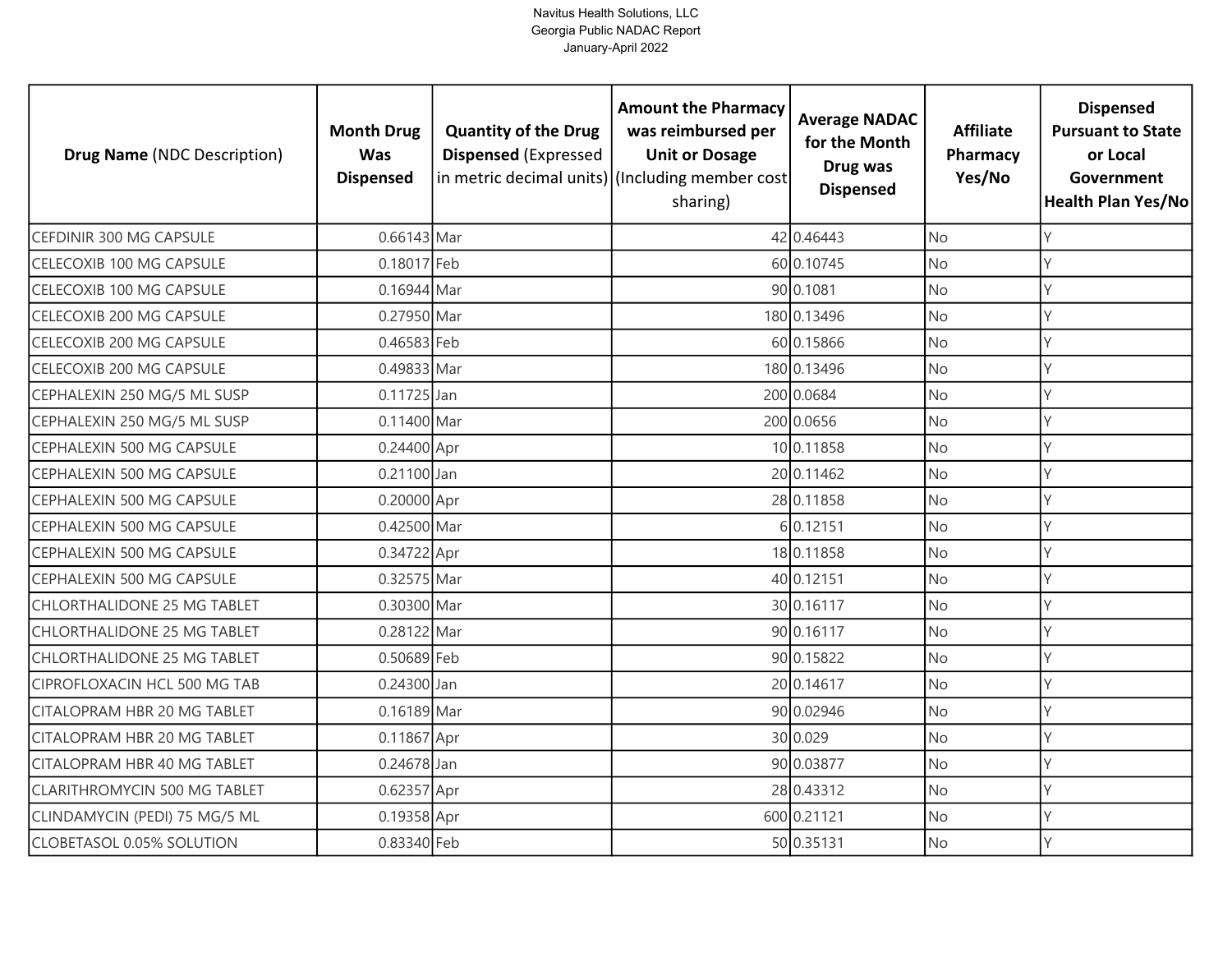| <b>Drug Name (NDC Description)</b> | <b>Month Drug</b><br><b>Was</b><br><b>Dispensed</b> | <b>Quantity of the Drug</b><br><b>Dispensed (Expressed</b> | <b>Amount the Pharmacy</b><br>was reimbursed per<br><b>Unit or Dosage</b><br>in metric decimal units) (Including member cost<br>sharing) | <b>Average NADAC</b><br>for the Month<br>Drug was<br><b>Dispensed</b> | <b>Affiliate</b><br>Pharmacy<br>Yes/No | <b>Dispensed</b><br><b>Pursuant to State</b><br>or Local<br>Government<br>Health Plan Yes/No |
|------------------------------------|-----------------------------------------------------|------------------------------------------------------------|------------------------------------------------------------------------------------------------------------------------------------------|-----------------------------------------------------------------------|----------------------------------------|----------------------------------------------------------------------------------------------|
| <b>CLOBETASOL 0.05% SOLUTION</b>   | 0.79340 Apr                                         |                                                            |                                                                                                                                          | 50 0.3424                                                             | <b>No</b>                              | Y                                                                                            |
| <b>CLOMIPRAMINE 50 MG CAPSULE</b>  | 1.23281 Jan                                         |                                                            |                                                                                                                                          | 270 0.94087                                                           | No                                     | Y                                                                                            |
| <b>CLOMIPRAMINE 50 MG CAPSULE</b>  | 1.09459 Apr                                         |                                                            |                                                                                                                                          | 270 0.93679                                                           | <b>No</b>                              | Y                                                                                            |
| <b>CLONAZEPAM 0.5 MG TABLET</b>    | 0.13533 Apr                                         |                                                            |                                                                                                                                          | 30 0.02479                                                            | No                                     | Y                                                                                            |
| CLONAZEPAM 0.5 MG TABLET           | 0.12433 Jan                                         |                                                            |                                                                                                                                          | 60 0.0243                                                             | <b>No</b>                              | Y                                                                                            |
| <b>CLONAZEPAM 0.5 MG TABLET</b>    | 0.12433 Feb                                         |                                                            |                                                                                                                                          | 60 0.02489                                                            | No                                     | Y                                                                                            |
| CLONAZEPAM 0.5 MG TABLET           | 0.12433 Mar                                         |                                                            |                                                                                                                                          | 60 0.02441                                                            | No                                     | Y                                                                                            |
| <b>CLONAZEPAM 0.5 MG TABLET</b>    | 0.12433 Apr                                         |                                                            |                                                                                                                                          | 60 0.02479                                                            | No                                     | Υ                                                                                            |
| <b>CLONAZEPAM 0.5 MG TABLET</b>    | 0.11356 Jan                                         |                                                            |                                                                                                                                          | 90 0.0243                                                             | No                                     | Y                                                                                            |
| <b>CLONAZEPAM 0.5 MG TABLET</b>    | 0.12022 Mar                                         |                                                            |                                                                                                                                          | 90 0.02441                                                            | No                                     | Y                                                                                            |
| <b>CLONAZEPAM 0.5 MG TABLET</b>    | 0.11356 Apr                                         |                                                            |                                                                                                                                          | 90 0.02479                                                            | No                                     | $\vee$                                                                                       |
| <b>CLONAZEPAM 1 MG TABLET</b>      | 0.11156 Apr                                         |                                                            |                                                                                                                                          | 45 0.03059                                                            | <b>No</b>                              | Y                                                                                            |
| <b>CLONAZEPAM 1 MG TABLET</b>      | 0.10627 Mar                                         |                                                            |                                                                                                                                          | 75 0.0296                                                             | No                                     | Y                                                                                            |
| <b>CLONAZEPAM 1 MG TABLET</b>      | 0.09822 Jan                                         |                                                            |                                                                                                                                          | 180 0.03096                                                           | <b>No</b>                              | Y                                                                                            |
| <b>CLOPIDOGREL 75 MG TABLET</b>    | 0.19822 Jan                                         |                                                            |                                                                                                                                          | 90 0.06516                                                            | No                                     | Y                                                                                            |
| <b>CLOPIDOGREL 75 MG TABLET</b>    | 0.19822 Mar                                         |                                                            |                                                                                                                                          | 90 0.067                                                              | <b>No</b>                              | Y                                                                                            |
| <b>CLOPIDOGREL 75 MG TABLET</b>    | 0.19822 Jan                                         |                                                            |                                                                                                                                          | 90 0.06516                                                            | No                                     | Y                                                                                            |
| <b>CLOPIDOGREL 75 MG TABLET</b>    | 0.19822 Apr                                         |                                                            |                                                                                                                                          | 90 0.0639                                                             | <b>No</b>                              | Y                                                                                            |
| CLOTRIMAZOLE-BETAMETHASONE CRM     | 0.34089 Jan                                         |                                                            |                                                                                                                                          | 45 0.18501                                                            | No                                     | Υ                                                                                            |
| CLOTRIMAZOLE-BETAMETHASONE CRM     | 0.34089 Mar                                         |                                                            |                                                                                                                                          | 45 0.17393                                                            | No                                     | Y                                                                                            |
| CLOTRIMAZOLE-BETAMETHASONE CRM     | 0.33978 Mar                                         |                                                            |                                                                                                                                          | 45 0.17393                                                            | No                                     | Υ                                                                                            |
| COLESEVELAM 625 MG TABLET          | 0.47883 Apr                                         |                                                            |                                                                                                                                          | 60 0.40758                                                            | No                                     | Y                                                                                            |
| COLESEVELAM 625 MG TABLET          | 0.54108 Feb                                         |                                                            |                                                                                                                                          | 360 0.4884                                                            | No                                     | Y                                                                                            |
| <b>CYCLOBENZAPRINE 5 MG TABLET</b> | 0.18238 Feb                                         |                                                            |                                                                                                                                          | 21 0.02853                                                            | No                                     | $\vee$                                                                                       |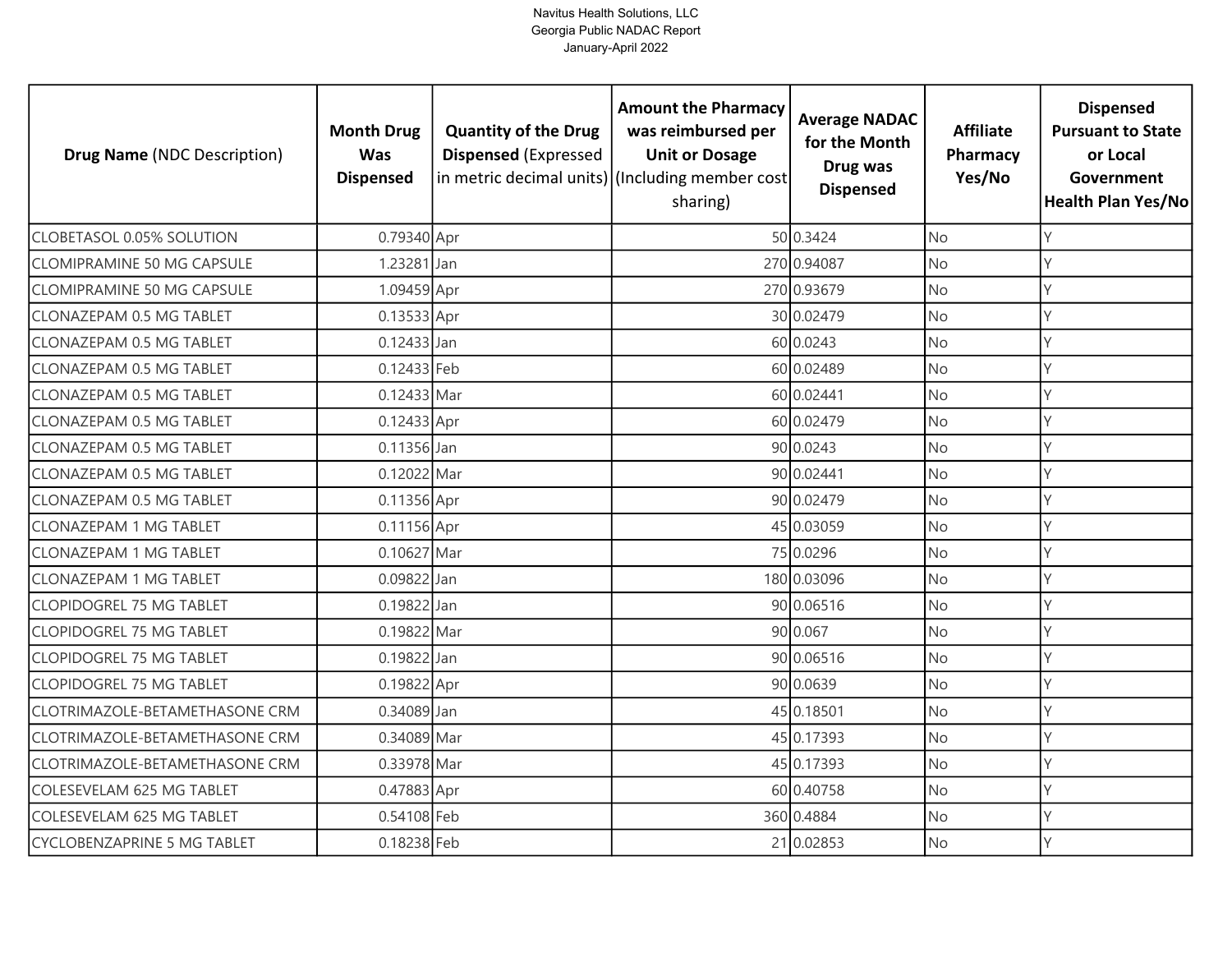| <b>Drug Name (NDC Description)</b>  | <b>Month Drug</b><br><b>Was</b><br><b>Dispensed</b> | <b>Quantity of the Drug</b><br><b>Dispensed (Expressed</b> | <b>Amount the Pharmacy</b><br>was reimbursed per<br><b>Unit or Dosage</b><br>in metric decimal units) (Including member cost<br>sharing) | <b>Average NADAC</b><br>for the Month<br>Drug was<br><b>Dispensed</b> | <b>Affiliate</b><br>Pharmacy<br>Yes/No | <b>Dispensed</b><br><b>Pursuant to State</b><br>or Local<br>Government<br><b>Health Plan Yes/No</b> |
|-------------------------------------|-----------------------------------------------------|------------------------------------------------------------|------------------------------------------------------------------------------------------------------------------------------------------|-----------------------------------------------------------------------|----------------------------------------|-----------------------------------------------------------------------------------------------------|
| <b>CYCLOBENZAPRINE 10 MG TABLET</b> | $0.12367$ Jan                                       |                                                            |                                                                                                                                          | 30 0.0228                                                             | <b>No</b>                              | Y                                                                                                   |
| <b>CYCLOBENZAPRINE 10 MG TABLET</b> | 0.19200 Jan                                         |                                                            |                                                                                                                                          | 30 0.0228                                                             | No                                     | Υ                                                                                                   |
| <b>CYCLOBENZAPRINE 10 MG TABLET</b> | 0.18204 Jan                                         |                                                            |                                                                                                                                          | 270 0.0228                                                            | <b>No</b>                              | Υ                                                                                                   |
| <b>CYCLOBENZAPRINE 10 MG TABLET</b> | 0.18993 Apr                                         |                                                            |                                                                                                                                          | 270 0.02438                                                           | <b>No</b>                              | Υ                                                                                                   |
| CYCLOBENZAPRINE 10 MG TABLET        | $-0.08952$ Apr                                      |                                                            |                                                                                                                                          | 21 0.02438                                                            | <b>No</b>                              | γ                                                                                                   |
| <b>CYPROHEPTADINE 4 MG TABLET</b>   | 0.36775 Mar                                         |                                                            |                                                                                                                                          | 40 0.09783                                                            | <b>No</b>                              |                                                                                                     |
| DESVENLAFAXINE SUCCNT ER 100 MG     | 1.30111 Mar                                         |                                                            |                                                                                                                                          | 90 0.60974                                                            | No                                     | V                                                                                                   |
| DEXAMETHASONE 4 MG TABLET           | 1.04250 Apr                                         |                                                            |                                                                                                                                          | 0.50885                                                               | No                                     |                                                                                                     |
| DEXMETHYLPHENIDATE 10 MG TAB        | 0.43200 Feb                                         |                                                            |                                                                                                                                          | 30 0.24299                                                            | No                                     |                                                                                                     |
| DEXMETHYLPHENIDATE 10 MG TAB        | 0.43200 Mar                                         |                                                            |                                                                                                                                          | 30 0.29016                                                            | No                                     |                                                                                                     |
| DEXMETHYLPHENIDATE ER 30 MG CP      | 2.77833 Jan                                         |                                                            |                                                                                                                                          | 30 1.61933                                                            | No                                     |                                                                                                     |
| DEXMETHYLPHENIDATE ER 30 MG CP      | 2.77833 Feb                                         |                                                            |                                                                                                                                          | 30 1.43295                                                            | <b>No</b>                              |                                                                                                     |
| DEXMETHYLPHENIDATE ER 30 MG CP      | 2.58433 Mar                                         |                                                            |                                                                                                                                          | 30 2.05596                                                            | No                                     |                                                                                                     |
| DEXMETHYLPHENIDATE ER 30 MG CP      | 2.58433 Apr                                         |                                                            |                                                                                                                                          | 30 1.93341                                                            | <b>No</b>                              | Υ                                                                                                   |
| DEXTROAMP-AMPHET ER 10 MG CAP       | 0.98600 Jan                                         |                                                            |                                                                                                                                          | 30 0.5175                                                             | No                                     | Y                                                                                                   |
| DEXTROAMP-AMPHET ER 10 MG CAP       | 0.98600 Feb                                         |                                                            |                                                                                                                                          | 30 0.48544                                                            | <b>No</b>                              | Υ                                                                                                   |
| DEXTROAMP-AMPHET ER 10 MG CAP       | 0.98600 Mar                                         |                                                            |                                                                                                                                          | 30 0.53198                                                            | No                                     | Υ                                                                                                   |
| DEXTROAMP-AMPHET ER 10 MG CAP       | 0.98600 Apr                                         |                                                            |                                                                                                                                          | 30 0.49071                                                            | <b>No</b>                              | Y                                                                                                   |
| DEXTROAMP-AMPHET ER 20 MG CAP       | 0.55500 Mar                                         |                                                            |                                                                                                                                          | 30 0.58746                                                            | No                                     |                                                                                                     |
| DEXTROAMP-AMPHET ER 20 MG CAP       | 0.55500 Apr                                         |                                                            |                                                                                                                                          | 30 0.57765                                                            | No                                     |                                                                                                     |
| DEXTROAMP-AMPHET ER 20 MG CAP       | 1.34100 Apr                                         |                                                            |                                                                                                                                          | 30 0.57765                                                            | No                                     |                                                                                                     |
| DEXTROAMP-AMPHET ER 25 MG CAP       | 1.23367 Feb                                         |                                                            |                                                                                                                                          | 30 0.53004                                                            | No                                     |                                                                                                     |
| DEXTROAMP-AMPHETAMIN 10 MG TAB      | 0.34750 Jan                                         |                                                            |                                                                                                                                          | 60 0.25265                                                            | No                                     |                                                                                                     |
| DEXTROAMP-AMPHETAMIN 10 MG TAB      | 0.59250 Apr                                         |                                                            |                                                                                                                                          | 60 0.24818                                                            | No                                     |                                                                                                     |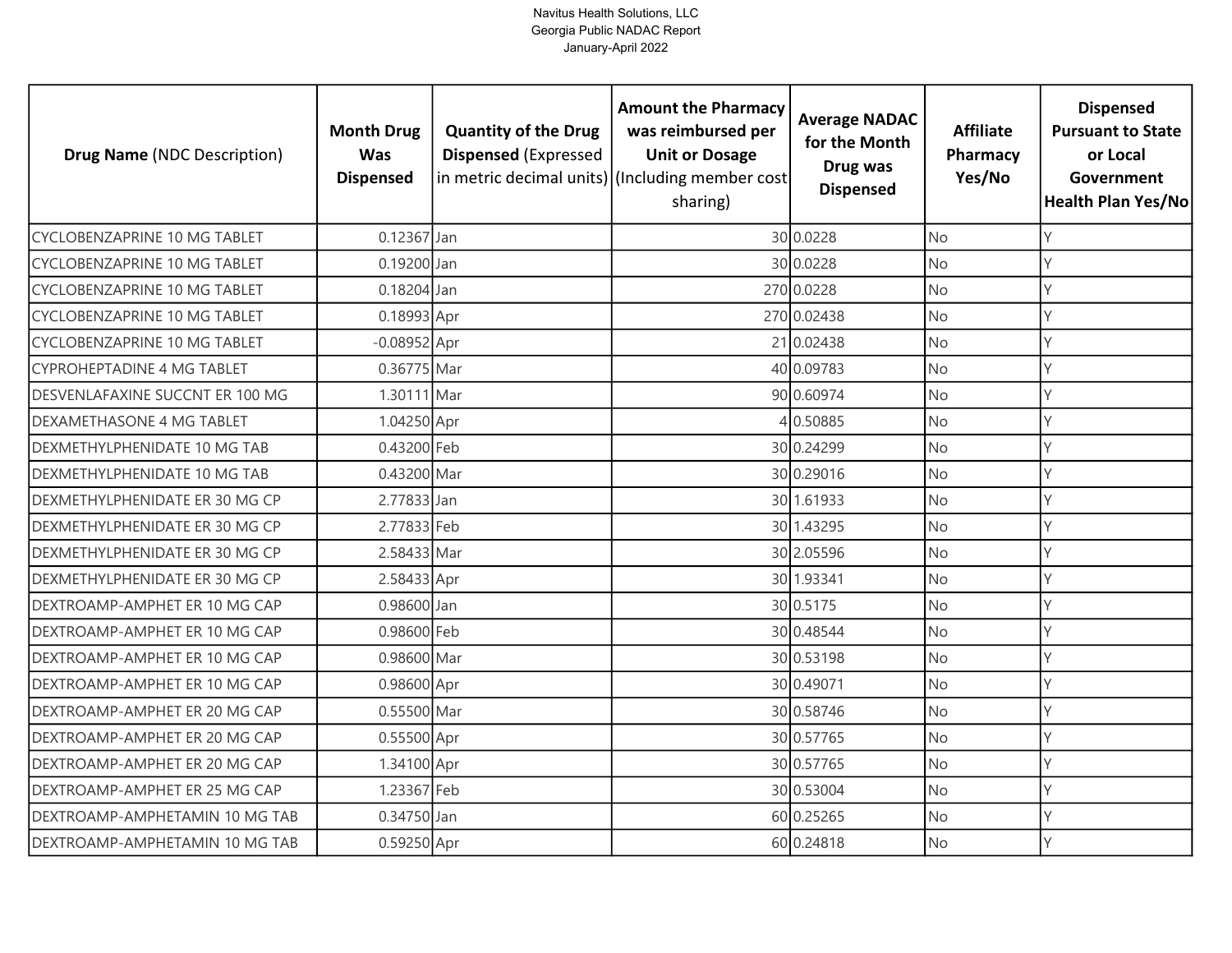| <b>Drug Name (NDC Description)</b> | <b>Month Drug</b><br><b>Was</b><br><b>Dispensed</b> | <b>Quantity of the Drug</b><br><b>Dispensed (Expressed</b> | <b>Amount the Pharmacy</b><br>was reimbursed per<br><b>Unit or Dosage</b><br>in metric decimal units) (Including member cost<br>sharing) | <b>Average NADAC</b><br>for the Month<br>Drug was<br><b>Dispensed</b> | <b>Affiliate</b><br>Pharmacy<br>Yes/No | <b>Dispensed</b><br><b>Pursuant to State</b><br>or Local<br>Government<br><b>Health Plan Yes/No</b> |
|------------------------------------|-----------------------------------------------------|------------------------------------------------------------|------------------------------------------------------------------------------------------------------------------------------------------|-----------------------------------------------------------------------|----------------------------------------|-----------------------------------------------------------------------------------------------------|
| DEXTROAMP-AMPHETAMIN 30 MG TAB     | 0.37833 Feb                                         |                                                            |                                                                                                                                          | 60 0.32043                                                            | <b>No</b>                              | Υ                                                                                                   |
| DICLOFENAC SOD DR 50 MG TAB        | 0.17950 Jan                                         |                                                            |                                                                                                                                          | 60 0.1031                                                             | <b>No</b>                              | Υ                                                                                                   |
| DICLOFENAC SOD DR 50 MG TAB        | 0.17950 Mar                                         |                                                            |                                                                                                                                          | 60 0.10202                                                            | <b>No</b>                              | Υ                                                                                                   |
| DICLOFENAC SOD DR 50 MG TAB        | 0.20048 Mar                                         |                                                            |                                                                                                                                          | 21 0.10202                                                            | No                                     | Υ                                                                                                   |
| DICLOFENAC SOD DR 75 MG TAB        | 0.17267 Jan                                         |                                                            |                                                                                                                                          | 60 0.09398                                                            | <b>No</b>                              |                                                                                                     |
| DICLOFENAC SODIUM 1% GEL           | 0.13340 Feb                                         |                                                            |                                                                                                                                          | 100 0.09547                                                           | No                                     | Υ                                                                                                   |
| DICLOFENAC SODIUM 1% GEL           | 0.13190 Feb                                         |                                                            |                                                                                                                                          | 100 0.09547                                                           | No                                     | Y                                                                                                   |
| DICLOFENAC SODIUM 1% GEL           | $0.16255$ Jan                                       |                                                            |                                                                                                                                          | 100 0.09491                                                           | No                                     |                                                                                                     |
| DICLOFENAC SODIUM 1% GEL           | 0.13340 Apr                                         |                                                            |                                                                                                                                          | 100 0.08739                                                           | No                                     |                                                                                                     |
| DILT XR 120 MG CAPSULE             | 0.91400 Apr                                         |                                                            |                                                                                                                                          | 30 0.44384                                                            | <b>No</b>                              |                                                                                                     |
| DILTIAZEM 24H ER(CD) 120 MG CP     | 0.31933 Jan                                         |                                                            |                                                                                                                                          | 30 0.17578                                                            | No                                     |                                                                                                     |
| DORZOLAMIDE HCL 2% EYE DROPS       | 1.81200 Jan                                         |                                                            |                                                                                                                                          | 10 1.29449                                                            | <b>No</b>                              |                                                                                                     |
| DORZOLAMIDE HCL 2% EYE DROPS       | 1.70600 Mar                                         |                                                            |                                                                                                                                          | 10 1.39302                                                            | No                                     | V                                                                                                   |
| DOTTI 0.1 MG PATCH                 | 8.98833 Jan                                         |                                                            |                                                                                                                                          | 24 9.25688                                                            | <b>No</b>                              | Y                                                                                                   |
| DOXAZOSIN MESYLATE 1 MG TAB        | $0.22633$ Jan                                       |                                                            |                                                                                                                                          | 30 0.0925                                                             | No                                     | Υ                                                                                                   |
| DOXAZOSIN MESYLATE 1 MG TAB        | 0.22633 Mar                                         |                                                            |                                                                                                                                          | 30 0.09392                                                            | No                                     | Υ                                                                                                   |
| DOXAZOSIN MESYLATE 1 MG TAB        | 0.22633 Apr                                         |                                                            |                                                                                                                                          | 30 0.09052                                                            | <b>No</b>                              | Y                                                                                                   |
| DOXAZOSIN MESYLATE 8 MG TAB        | 0.22478 Feb                                         |                                                            |                                                                                                                                          | 90 0.12676                                                            | <b>No</b>                              | Υ                                                                                                   |
| DOXAZOSIN MESYLATE 8 MG TAB        | 0.23744 Apr                                         |                                                            |                                                                                                                                          | 90 0.12095                                                            | <b>No</b>                              | γ                                                                                                   |
| DOXAZOSIN MESYLATE 8 MG TAB        | 0.22478 Feb                                         |                                                            |                                                                                                                                          | 180 0.12676                                                           | <b>No</b>                              |                                                                                                     |
| DOXEPIN 10 MG CAPSULE              | 0.41000 Jan                                         |                                                            |                                                                                                                                          | 90 0.23162                                                            | <b>No</b>                              | Υ                                                                                                   |
| DOXEPIN 25 MG CAPSULE              | $0.51767$ Jan                                       |                                                            |                                                                                                                                          | 30 0.2991                                                             | No                                     | Y                                                                                                   |
| DOXEPIN 25 MG CAPSULE              | 0.42733 Feb                                         |                                                            |                                                                                                                                          | 30 0.3037                                                             | No                                     |                                                                                                     |
| DOXEPIN 25 MG CAPSULE              | 0.66633 Jan                                         |                                                            |                                                                                                                                          | 30 0.2991                                                             | <b>No</b>                              | γ                                                                                                   |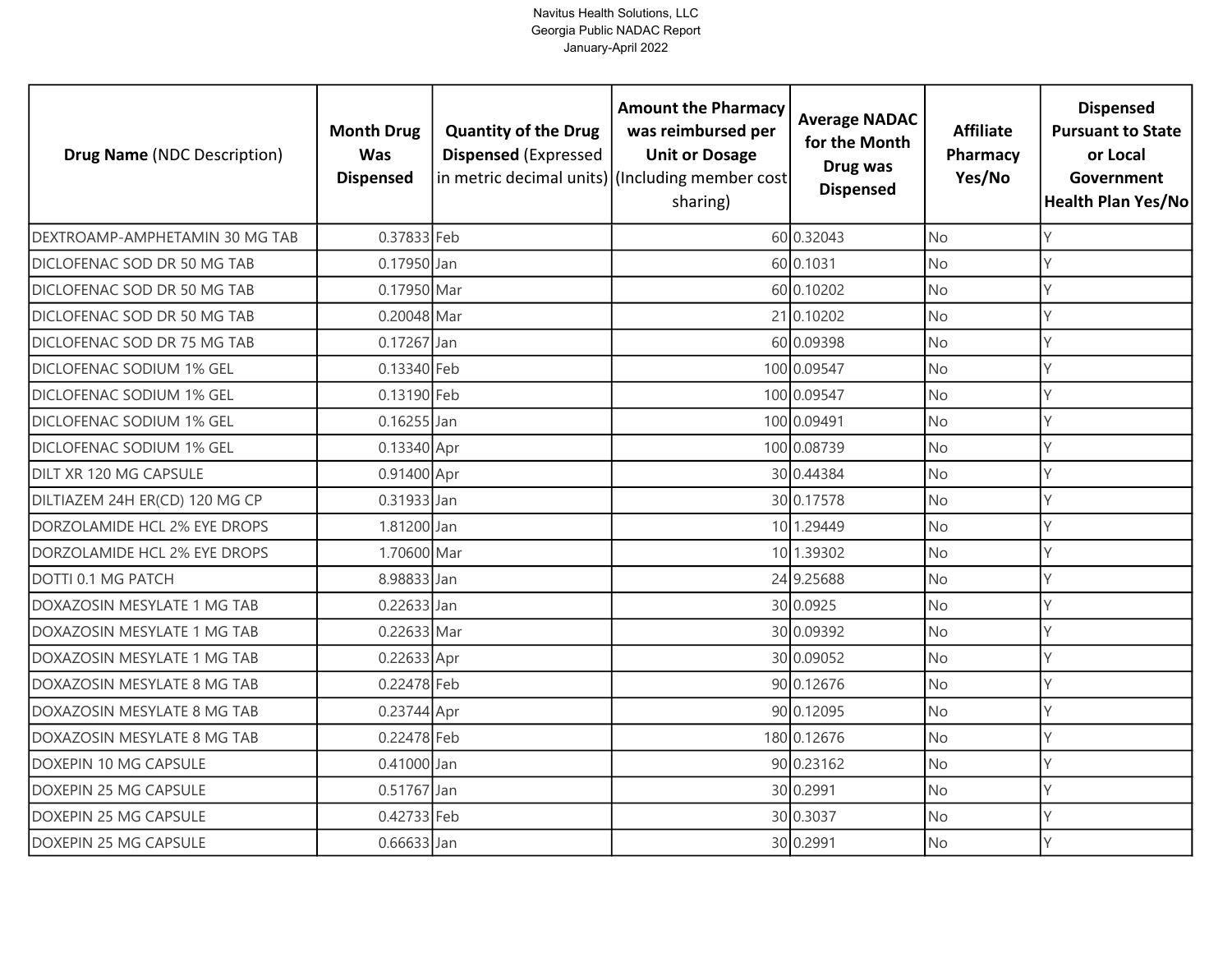| <b>Drug Name (NDC Description)</b> | <b>Month Drug</b><br><b>Was</b><br><b>Dispensed</b> | <b>Quantity of the Drug</b><br><b>Dispensed (Expressed</b> | <b>Amount the Pharmacy</b><br>was reimbursed per<br><b>Unit or Dosage</b><br>in metric decimal units) (Including member cost<br>sharing) | <b>Average NADAC</b><br>for the Month<br>Drug was<br><b>Dispensed</b> | <b>Affiliate</b><br>Pharmacy<br>Yes/No | <b>Dispensed</b><br><b>Pursuant to State</b><br>or Local<br>Government<br>Health Plan Yes/No |
|------------------------------------|-----------------------------------------------------|------------------------------------------------------------|------------------------------------------------------------------------------------------------------------------------------------------|-----------------------------------------------------------------------|----------------------------------------|----------------------------------------------------------------------------------------------|
| DOXEPIN 25 MG CAPSULE              | 0.66633 Mar                                         |                                                            |                                                                                                                                          | 30 0.30005                                                            | <b>No</b>                              | Y                                                                                            |
| <b>DOXEPIN 25 MG CAPSULE</b>       | 0.42733 Mar                                         |                                                            |                                                                                                                                          | 30 0.30005                                                            | No                                     | Y                                                                                            |
| DOXEPIN 25 MG CAPSULE              | 0.42733 Apr                                         |                                                            |                                                                                                                                          | 30 0.27427                                                            | <b>No</b>                              | Y                                                                                            |
| DOXYCYCLINE HYCLATE 50 MG CAP      | 0.58133 Jan                                         |                                                            |                                                                                                                                          | 60 0.25002                                                            | No                                     | Y                                                                                            |
| DOXYCYCLINE HYCLATE 100 MG CAP     | 0.37119 Apr                                         |                                                            |                                                                                                                                          | 42 0.13927                                                            | <b>No</b>                              | Υ                                                                                            |
| DOXYCYCLINE HYCLATE 100 MG TAB     | 0.21571 Feb                                         |                                                            |                                                                                                                                          | 28 0.14112                                                            | No                                     | Y                                                                                            |
| DOXYCYCLINE MONO 100 MG CAP        | 0.81000 Feb                                         |                                                            |                                                                                                                                          | 30.2512                                                               | No                                     | Y                                                                                            |
| DOXYCYCLINE MONO 100 MG CAP        | 0.60143 Mar                                         |                                                            |                                                                                                                                          | 14 0.25496                                                            | No                                     | Υ                                                                                            |
| DOXYCYCLINE MONO 100 MG CAP        | 0.36650 Apr                                         |                                                            |                                                                                                                                          | 20 0.24687                                                            | <b>No</b>                              | Y                                                                                            |
| DOXYCYCLINE MONO 100 MG CAP        | 0.35900 Feb                                         |                                                            |                                                                                                                                          | 20 0.2512                                                             | <b>No</b>                              | Y                                                                                            |
| DROSPIRENONE-EE 3-0.03 MG TAB      | 0.42179 Jan                                         |                                                            |                                                                                                                                          | 28 0.2774                                                             | No                                     | $\vee$                                                                                       |
| DROSPIRENONE-EE 3-0.03 MG TAB      | 0.42179 Feb                                         |                                                            |                                                                                                                                          | 28 0.23909                                                            | <b>No</b>                              | Υ                                                                                            |
| DROSPIRENONE-EE 3-0.03 MG TAB      | 0.42179 Apr                                         |                                                            |                                                                                                                                          | 28 0.2464                                                             | No                                     | Y                                                                                            |
| DULOXETINE HCL DR 20 MG CAP        | 0.25359 Feb                                         |                                                            |                                                                                                                                          | 270 0.12914                                                           | No                                     | Y                                                                                            |
| DULOXETINE HCL DR 20 MG CAP        | 0.25359 Apr                                         |                                                            |                                                                                                                                          | 270 0.10724                                                           | No                                     | Y                                                                                            |
| DULOXETINE HCL DR 30 MG CAP        | 0.24300 Mar                                         |                                                            |                                                                                                                                          | 30 0.10619                                                            | No                                     | Y                                                                                            |
| DULOXETINE HCL DR 30 MG CAP        | 0.24300 Apr                                         |                                                            |                                                                                                                                          | 30 0.10189                                                            | No                                     | Y                                                                                            |
| DULOXETINE HCL DR 30 MG CAP        | 0.23644 Mar                                         |                                                            |                                                                                                                                          | 45 0.10619                                                            | <b>No</b>                              | Y                                                                                            |
| DULOXETINE HCL DR 30 MG CAP        | 0.22967 Jan                                         |                                                            |                                                                                                                                          | 90 0.10514                                                            | No                                     | Y                                                                                            |
| DULOXETINE HCL DR 30 MG CAP        | 0.22967 Feb                                         |                                                            |                                                                                                                                          | 90 0.12096                                                            | <b>No</b>                              | Y                                                                                            |
| DULOXETINE HCL DR 30 MG CAP        | 0.22967 Mar                                         |                                                            |                                                                                                                                          | 90 0.10619                                                            | No                                     | Υ                                                                                            |
| DULOXETINE HCL DR 30 MG CAP        | 0.22967 Apr                                         |                                                            |                                                                                                                                          | 90 0.10189                                                            | No                                     | Y                                                                                            |
| DULOXETINE HCL DR 30 MG CAP        | 0.22300 Apr                                         |                                                            |                                                                                                                                          | 180 0.10189                                                           | No                                     | Υ                                                                                            |
| DULOXETINE HCL DR 30 MG CAP        | 0.25644 Jan                                         |                                                            |                                                                                                                                          | 90 0.10514                                                            | No                                     | Y                                                                                            |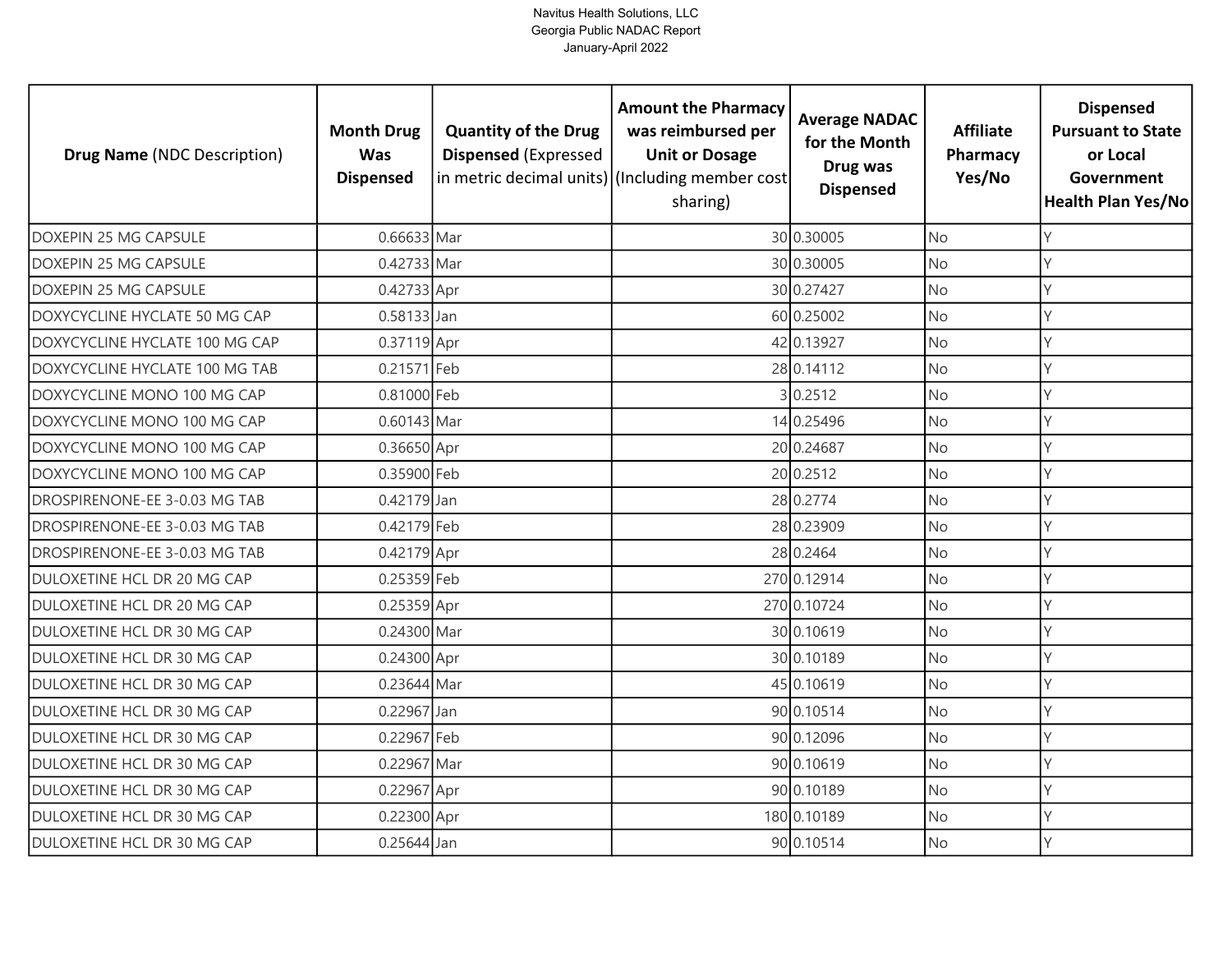| <b>Drug Name (NDC Description)</b> | <b>Month Drug</b><br><b>Was</b><br><b>Dispensed</b> | <b>Quantity of the Drug</b><br><b>Dispensed (Expressed</b> | <b>Amount the Pharmacy</b><br>was reimbursed per<br><b>Unit or Dosage</b><br>in metric decimal units) (Including member cost<br>sharing) | <b>Average NADAC</b><br>for the Month<br>Drug was<br><b>Dispensed</b> | <b>Affiliate</b><br>Pharmacy<br>Yes/No | <b>Dispensed</b><br><b>Pursuant to State</b><br>or Local<br>Government<br>Health Plan Yes/No |
|------------------------------------|-----------------------------------------------------|------------------------------------------------------------|------------------------------------------------------------------------------------------------------------------------------------------|-----------------------------------------------------------------------|----------------------------------------|----------------------------------------------------------------------------------------------|
| DULOXETINE HCL DR 30 MG CAP        | 0.25644 Apr                                         |                                                            |                                                                                                                                          | 90 0.10189                                                            | <b>No</b>                              | Y                                                                                            |
| DULOXETINE HCL DR 60 MG CAP        | $0.44133$ Jan                                       |                                                            |                                                                                                                                          | 30 0.12505                                                            | <b>No</b>                              | Y                                                                                            |
| DULOXETINE HCL DR 60 MG CAP        | 0.44133 Feb                                         |                                                            |                                                                                                                                          | 30 0.14311                                                            | <b>No</b>                              | Y                                                                                            |
| DULOXETINE HCL DR 60 MG CAP        | 0.46100 Mar                                         |                                                            |                                                                                                                                          | 30 0.12412                                                            | <b>No</b>                              | Y                                                                                            |
| DULOXETINE HCL DR 60 MG CAP        | 0.46100 Apr                                         |                                                            |                                                                                                                                          | 30 0.11666                                                            | <b>No</b>                              | Υ                                                                                            |
| DULOXETINE HCL DR 60 MG CAP        | 0.45678 Jan                                         |                                                            |                                                                                                                                          | 90 0.12505                                                            | No                                     | Υ                                                                                            |
| DULOXETINE HCL DR 60 MG CAP        | 0.45733 Apr                                         |                                                            |                                                                                                                                          | 90 0.11666                                                            | No                                     | Υ                                                                                            |
| DULOXETINE HCL DR 60 MG CAP        | 0.47656 Mar                                         |                                                            |                                                                                                                                          | 180 0.12412                                                           | No                                     | Υ                                                                                            |
| DULOXETINE HCL DR 60 MG CAP        | 0.29600 Feb                                         |                                                            |                                                                                                                                          | 15 0.14311                                                            | No                                     | Y                                                                                            |
| DULOXETINE HCL DR 60 MG CAP        | $0.27633$ Jan                                       |                                                            |                                                                                                                                          | 30 0.12505                                                            | <b>No</b>                              | Y                                                                                            |
| DULOXETINE HCL DR 60 MG CAP        | 0.27633 Feb                                         |                                                            |                                                                                                                                          | 30 0.14311                                                            | No                                     | $\vee$                                                                                       |
| DULOXETINE HCL DR 60 MG CAP        | 0.27633 Mar                                         |                                                            |                                                                                                                                          | 30 0.12412                                                            | <b>No</b>                              | Υ                                                                                            |
| DULOXETINE HCL DR 60 MG CAP        | 0.27633 Apr                                         |                                                            |                                                                                                                                          | 30 0.11666                                                            | No                                     | Y                                                                                            |
| DULOXETINE HCL DR 60 MG CAP        | 0.26617 Jan                                         |                                                            |                                                                                                                                          | 60 0.12505                                                            | <b>No</b>                              | Y                                                                                            |
| DULOXETINE HCL DR 60 MG CAP        | 0.37922 Jan                                         |                                                            |                                                                                                                                          | 90 0.12505                                                            | No                                     | Y                                                                                            |
| DULOXETINE HCL DR 60 MG CAP        | 0.29467 Jan                                         |                                                            |                                                                                                                                          | 90 0.12505                                                            | No                                     | Y                                                                                            |
| DULOXETINE HCL DR 60 MG CAP        | 0.29467 Feb                                         |                                                            |                                                                                                                                          | 90 0.14311                                                            | No                                     | Y                                                                                            |
| DULOXETINE HCL DR 60 MG CAP        | 0.29467 Apr                                         |                                                            |                                                                                                                                          | 90 0.11666                                                            | <b>No</b>                              | Y                                                                                            |
| ELETRIPTAN HBR 40 MG TABLET        | 5.34667 Jan                                         |                                                            |                                                                                                                                          | 12 3.97732                                                            | No                                     | Y                                                                                            |
| ENOXAPARIN 40 MG/0.4 ML SYR        | 11.28750 Mar                                        |                                                            |                                                                                                                                          | 5.6 11.94818                                                          | <b>No</b>                              | Y                                                                                            |
| <b>ESCITALOPRAM 5 MG TABLET</b>    | 0.27122 Jan                                         |                                                            |                                                                                                                                          | 90 0.04674                                                            | No                                     | Y                                                                                            |
| <b>ESCITALOPRAM 5 MG TABLET</b>    | 0.30544 Apr                                         |                                                            |                                                                                                                                          | 90 0.04591                                                            | No                                     | Y                                                                                            |
| <b>ESCITALOPRAM 5 MG TABLET</b>    | 0.32678 Jan                                         |                                                            |                                                                                                                                          | 90 0.04674                                                            | No                                     | Υ                                                                                            |
| <b>ESCITALOPRAM 10 MG TABLET</b>   | 0.29800 Jan                                         |                                                            |                                                                                                                                          | 30 0.04769                                                            | No                                     | Y                                                                                            |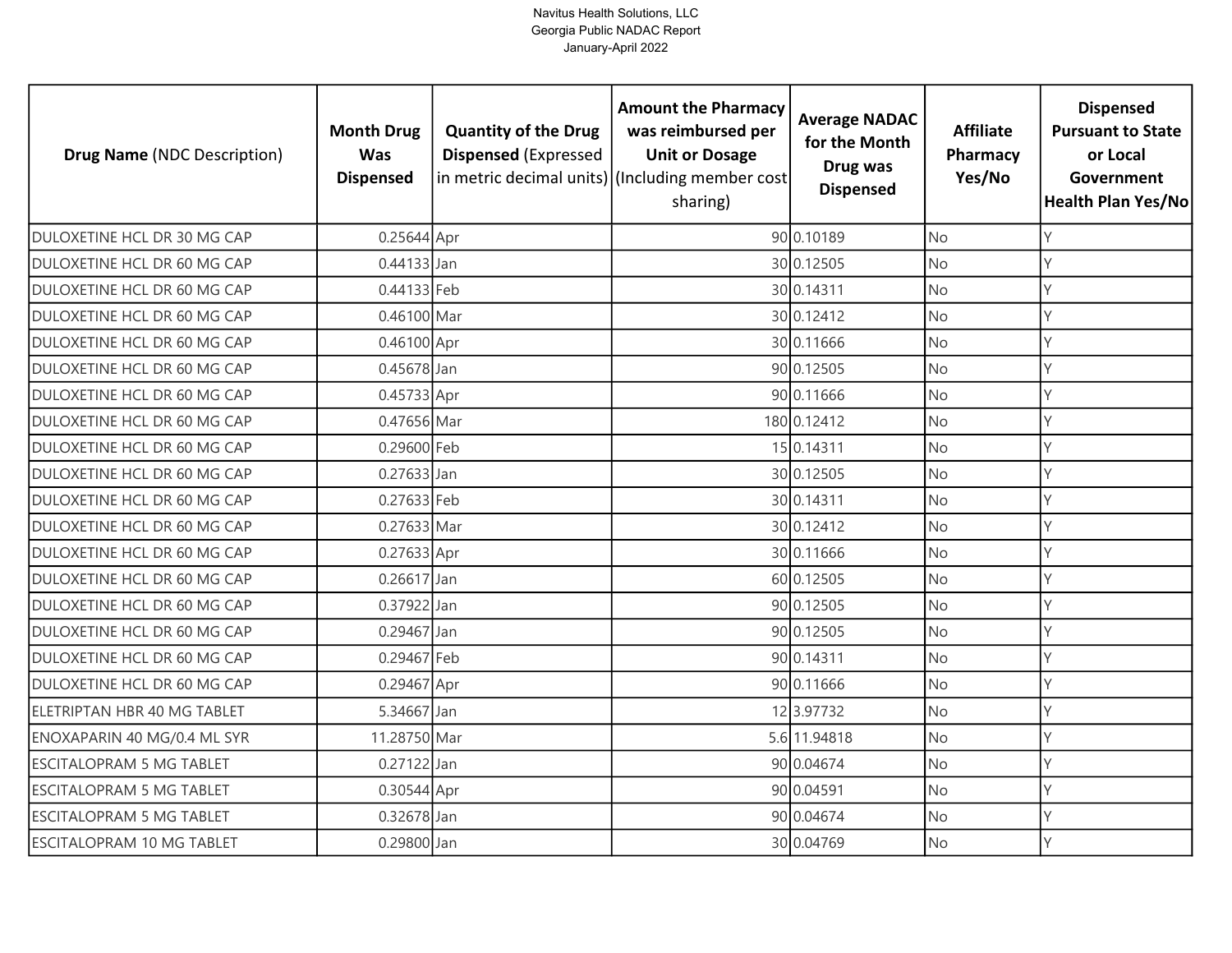| <b>Drug Name (NDC Description)</b> | <b>Month Drug</b><br><b>Was</b><br><b>Dispensed</b> | <b>Quantity of the Drug</b><br><b>Dispensed (Expressed</b> | <b>Amount the Pharmacy</b><br>was reimbursed per<br><b>Unit or Dosage</b><br>in metric decimal units) (Including member cost<br>sharing) | <b>Average NADAC</b><br>for the Month<br>Drug was<br><b>Dispensed</b> | <b>Affiliate</b><br>Pharmacy<br>Yes/No | <b>Dispensed</b><br><b>Pursuant to State</b><br>or Local<br>Government<br>Health Plan Yes/No |
|------------------------------------|-----------------------------------------------------|------------------------------------------------------------|------------------------------------------------------------------------------------------------------------------------------------------|-----------------------------------------------------------------------|----------------------------------------|----------------------------------------------------------------------------------------------|
| ESCITALOPRAM 10 MG TABLET          | 0.34233 Mar                                         |                                                            |                                                                                                                                          | 30 0.04972                                                            | <b>No</b>                              | Y                                                                                            |
| <b>ESCITALOPRAM 10 MG TABLET</b>   | 0.34233 Apr                                         |                                                            |                                                                                                                                          | 30 0.04837                                                            | No                                     | Y                                                                                            |
| <b>ESCITALOPRAM 10 MG TABLET</b>   | 0.18500 Apr                                         |                                                            |                                                                                                                                          | 90 0.04837                                                            | <b>No</b>                              | Y                                                                                            |
| <b>ESCITALOPRAM 10 MG TABLET</b>   | 0.33333 Jan                                         |                                                            |                                                                                                                                          | 30 0.04769                                                            | No                                     | Y                                                                                            |
| <b>ESCITALOPRAM 10 MG TABLET</b>   | 0.18944 Jan                                         |                                                            |                                                                                                                                          | 90 0.04769                                                            | <b>No</b>                              | Y                                                                                            |
| <b>ESCITALOPRAM 20 MG TABLET</b>   | 0.32933 Feb                                         |                                                            |                                                                                                                                          | 30 0.08801                                                            | No                                     | Y                                                                                            |
| ESCITALOPRAM 20 MG TABLET          | 0.38733 Apr                                         |                                                            |                                                                                                                                          | 30 0.07948                                                            | No                                     | Y                                                                                            |
| <b>ESCITALOPRAM 20 MG TABLET</b>   | 0.36078 Mar                                         |                                                            |                                                                                                                                          | 90 0.07845                                                            | No                                     | Υ                                                                                            |
| ESCITALOPRAM 20 MG TABLET          | 0.23100 Jan                                         |                                                            |                                                                                                                                          | 30 0.08197                                                            | No                                     | Y                                                                                            |
| <b>ESCITALOPRAM 20 MG TABLET</b>   | 0.23100 Feb                                         |                                                            |                                                                                                                                          | 30 0.08801                                                            | No                                     | Y                                                                                            |
| ESCITALOPRAM 20 MG TABLET          | 0.23100 Mar                                         |                                                            |                                                                                                                                          | 30 0.07845                                                            | No                                     | Y                                                                                            |
| <b>ESCITALOPRAM 20 MG TABLET</b>   | 0.23100 Apr                                         |                                                            |                                                                                                                                          | 30 0.07948                                                            | <b>No</b>                              | $\mathsf{Y}$                                                                                 |
| ESOMEPRAZOLE MAG DR 40 MG CAP      | 0.35089 Mar                                         |                                                            |                                                                                                                                          | 90 0.20468                                                            | No                                     | $\vee$                                                                                       |
| ESOMEPRAZOLE MAG DR 40 MG CAP      | 0.37100 Feb                                         |                                                            |                                                                                                                                          | 30 0.22372                                                            | <b>No</b>                              | Y                                                                                            |
| ESOMEPRAZOLE MAG DR 40 MG CAP      | 0.37100 Mar                                         |                                                            |                                                                                                                                          | 30 0.20468                                                            | No                                     | Y                                                                                            |
| ESOMEPRAZOLE MAG DR 40 MG CAP      | 0.35089 Jan                                         |                                                            |                                                                                                                                          | 90 0.19941                                                            | <b>No</b>                              | Y                                                                                            |
| ESOMEPRAZOLE MAG DR 40 MG CAP      | 0.35089 Feb                                         |                                                            |                                                                                                                                          | 180 0.22372                                                           | No                                     | Y                                                                                            |
| ESOMEPRAZOLE MAG DR 40 MG CAP      | 0.35089 Apr                                         |                                                            |                                                                                                                                          | 180 0.19362                                                           | <b>No</b>                              | Y                                                                                            |
| ESOMEPRAZOLE MAG DR 40 MG CAP      | 0.35089 Feb                                         |                                                            |                                                                                                                                          | 90 0.22372                                                            | No                                     | Υ                                                                                            |
| ESOMEPRAZOLE MAG DR 40 MG CAP      | 0.35089 Mar                                         |                                                            |                                                                                                                                          | 90 0.20468                                                            | No                                     | Y                                                                                            |
| ESOMEPRAZOLE MAG DR 40 MG CAP      | 0.35089 Apr                                         |                                                            |                                                                                                                                          | 90 0.19362                                                            | No                                     | Υ                                                                                            |
| ESTRADIOL 0.05 MG PATCH (2/WK)     | 8.52500 Jan                                         |                                                            |                                                                                                                                          | 89.29071                                                              | No                                     | Y                                                                                            |
| ESTRADIOL 0.05 MG PATCH (2/WK)     | 8.86000 Feb                                         |                                                            |                                                                                                                                          | 89.16821                                                              | No                                     | Υ                                                                                            |
| ESTRADIOL 0.05 MG PATCH (2/WK)     | 8.86000 Mar                                         |                                                            |                                                                                                                                          | 89.27983                                                              | No                                     | $\mathsf{Y}$                                                                                 |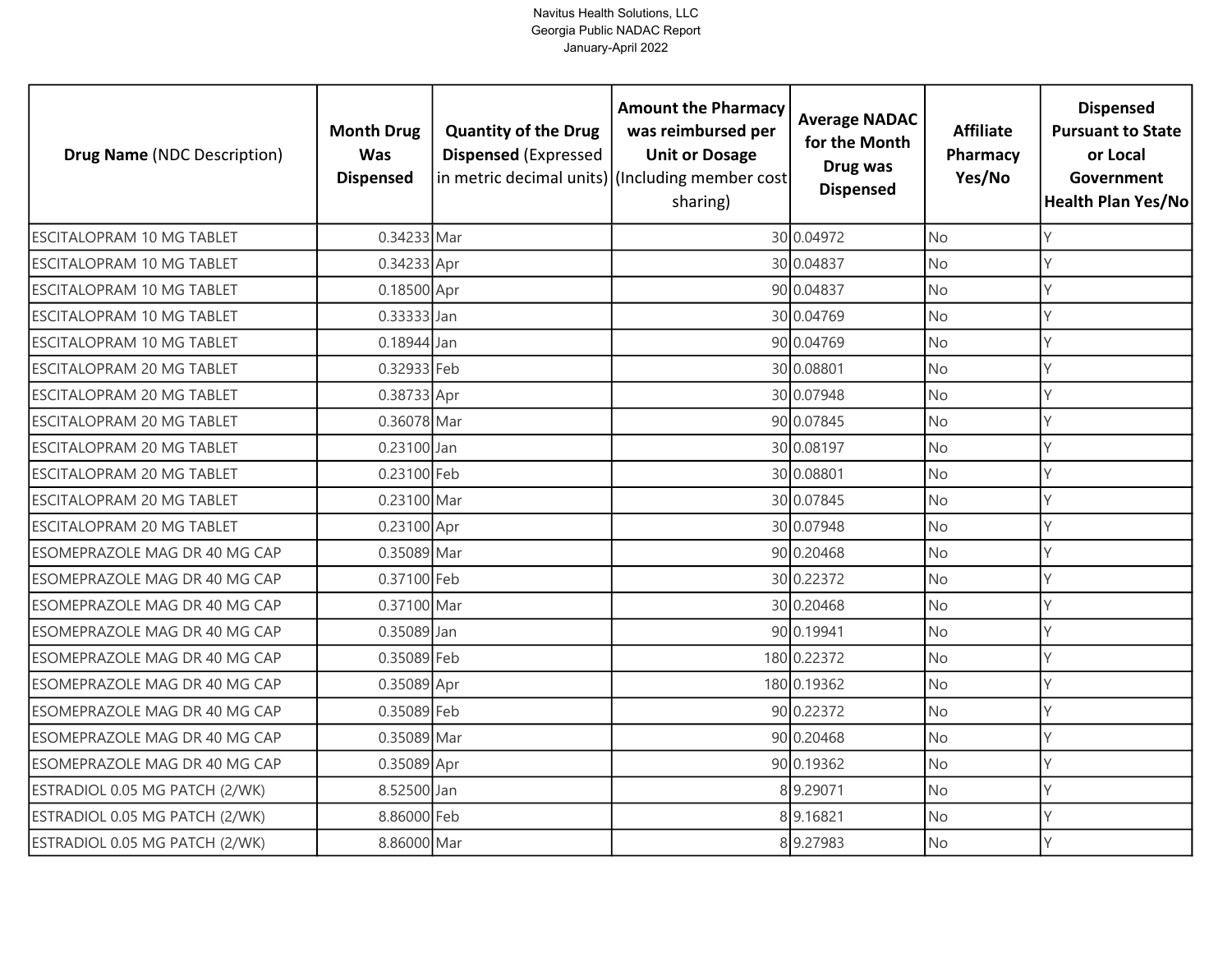| <b>Drug Name (NDC Description)</b> | <b>Month Drug</b><br><b>Was</b><br><b>Dispensed</b> | <b>Quantity of the Drug</b><br><b>Dispensed (Expressed</b><br>in metric decimal units) (Including member cost | <b>Amount the Pharmacy</b><br>was reimbursed per<br><b>Unit or Dosage</b><br>sharing) | <b>Average NADAC</b><br>for the Month<br>Drug was<br><b>Dispensed</b> | <b>Affiliate</b><br>Pharmacy<br>Yes/No | <b>Dispensed</b><br><b>Pursuant to State</b><br>or Local<br>Government<br>Health Plan Yes/No |
|------------------------------------|-----------------------------------------------------|---------------------------------------------------------------------------------------------------------------|---------------------------------------------------------------------------------------|-----------------------------------------------------------------------|----------------------------------------|----------------------------------------------------------------------------------------------|
| ESTRADIOL 0.05 MG PATCH (2/WK)     | 8.96000 Apr                                         |                                                                                                               |                                                                                       | 88.82067                                                              | <b>No</b>                              | Y                                                                                            |
| <b>ESTRADIOL 1 MG TABLET</b>       | 0.22000 Jan                                         |                                                                                                               |                                                                                       | 90 0.0965                                                             | No                                     | Y                                                                                            |
| <b>ESTRADIOL 1 MG TABLET</b>       | 0.21756 Apr                                         |                                                                                                               |                                                                                       | 90 0.08862                                                            | <b>No</b>                              | Y                                                                                            |
| <b>ESZOPICLONE 2 MG TABLET</b>     | 0.31800 Mar                                         |                                                                                                               |                                                                                       | 30 0.25375                                                            | No                                     | Y                                                                                            |
| <b>ESZOPICLONE 2 MG TABLET</b>     | 0.30313 Mar                                         |                                                                                                               |                                                                                       | 80 0.25375                                                            | <b>No</b>                              | Υ                                                                                            |
| <b>ESZOPICLONE 3 MG TABLET</b>     | 0.33500 Feb                                         |                                                                                                               |                                                                                       | 30 0.14701                                                            | No                                     | Υ                                                                                            |
| <b>ESZOPICLONE 3 MG TABLET</b>     | 0.33500 Mar                                         |                                                                                                               |                                                                                       | 30 0.14316                                                            | No                                     | Y                                                                                            |
| <b>ESZOPICLONE 3 MG TABLET</b>     | 0.33500 Apr                                         |                                                                                                               |                                                                                       | 30 0.13194                                                            | No                                     | Y                                                                                            |
| ETODOLAC 400 MG TABLET             | 0.40033 Jan                                         |                                                                                                               |                                                                                       | 60 0.33449                                                            | No                                     | V                                                                                            |
| <b>EZETIMIBE 10 MG TABLET</b>      | 0.28544 Jan                                         |                                                                                                               |                                                                                       | 90 0.12875                                                            | <b>No</b>                              | Υ                                                                                            |
| EZETIMIBE 10 MG TABLET             | 0.24822 Mar                                         |                                                                                                               |                                                                                       | 90 0.10777                                                            | No                                     | Y                                                                                            |
| <b>EZETIMIBE 10 MG TABLET</b>      | 0.24822 Jan                                         |                                                                                                               |                                                                                       | 90 0.12875                                                            | <b>No</b>                              | Y                                                                                            |
| <b>EZETIMIBE 10 MG TABLET</b>      | 0.24822 Apr                                         |                                                                                                               |                                                                                       | 90 0.10456                                                            | No                                     | $\vee$                                                                                       |
| <b>FAMOTIDINE 20 MG TABLET</b>     | 0.19967 Apr                                         |                                                                                                               |                                                                                       | 60 0.03335                                                            | <b>No</b>                              | Y                                                                                            |
| <b>FAMOTIDINE 20 MG TABLET</b>     | 0.10900 Feb                                         |                                                                                                               |                                                                                       | 180 0.03396                                                           | No                                     | Y                                                                                            |
| <b>FAMOTIDINE 20 MG TABLET</b>     | $0.10900$ Apr                                       |                                                                                                               |                                                                                       | 180 0.03335                                                           | <b>No</b>                              | Y                                                                                            |
| <b>FAMOTIDINE 20 MG TABLET</b>     | 0.17400 Mar                                         |                                                                                                               |                                                                                       | 10 0.03262                                                            | No                                     | Y                                                                                            |
| <b>FAMOTIDINE 40 MG TABLET</b>     | 0.21156 Jan                                         |                                                                                                               |                                                                                       | 90 0.07169                                                            | <b>No</b>                              | Y                                                                                            |
| <b>FAMOTIDINE 40 MG TABLET</b>     | 0.37000 Feb                                         |                                                                                                               |                                                                                       | 30 0.06883                                                            | No                                     | Υ                                                                                            |
| <b>FAMOTIDINE 40 MG TABLET</b>     | 0.34367 Mar                                         |                                                                                                               |                                                                                       | 90 0.06888                                                            | No                                     | Y                                                                                            |
| <b>FAMOTIDINE 40 MG TABLET</b>     | 0.21100 Feb                                         |                                                                                                               |                                                                                       | 60 0.06883                                                            | No                                     | Υ                                                                                            |
| FEBUXOSTAT 40 MG TABLET            | 0.96378 Apr                                         |                                                                                                               |                                                                                       | 90 0.77179                                                            | No                                     | Y                                                                                            |
| FENOFIBRATE 48 MG TABLET           | 0.28611 Apr                                         |                                                                                                               |                                                                                       | 90 0.1079                                                             | No                                     | Υ                                                                                            |
| FENOFIBRATE 145 MG TABLET          | 0.28456 Mar                                         |                                                                                                               |                                                                                       | 90 0.16424                                                            | No.                                    | $\vee$                                                                                       |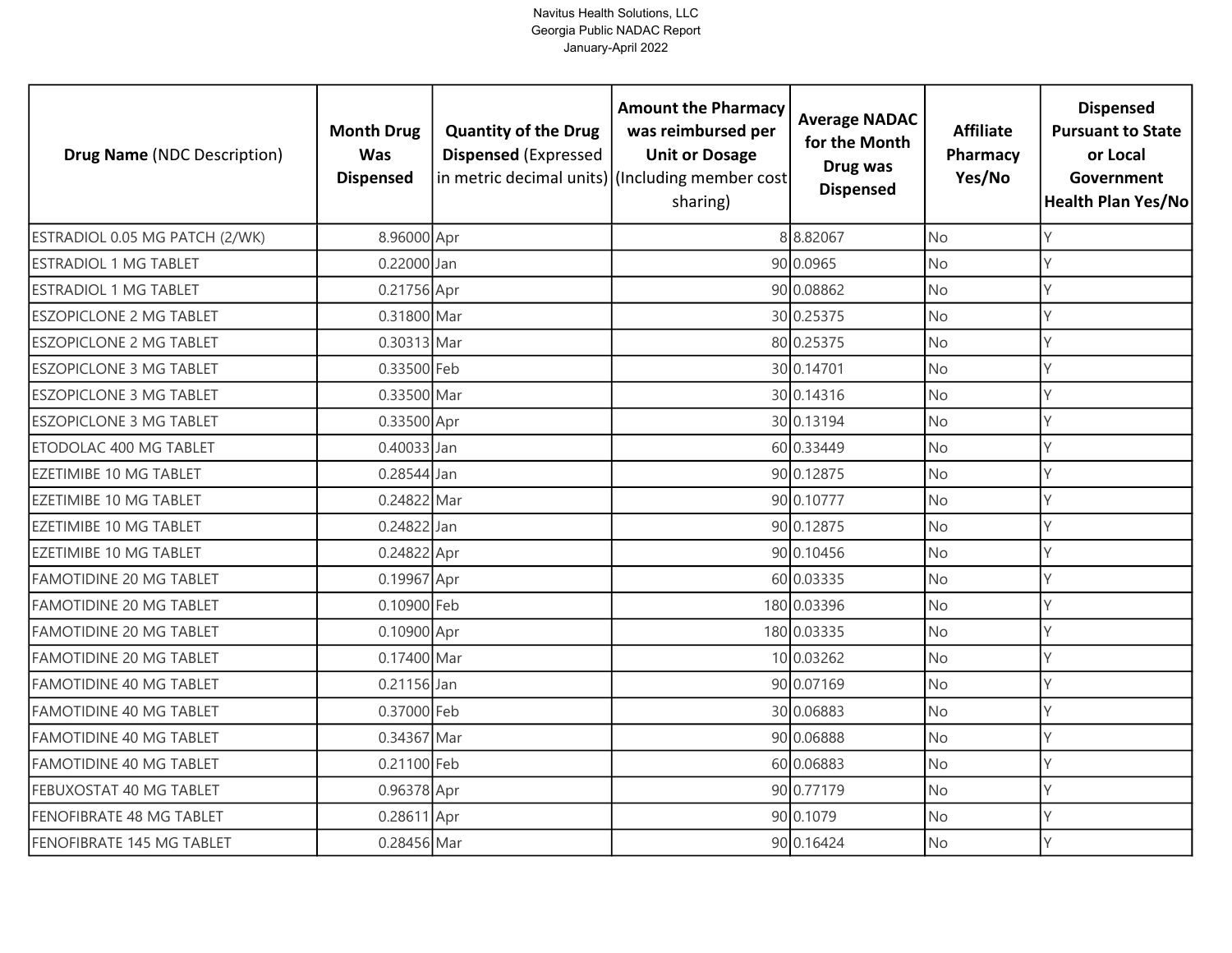| <b>Drug Name (NDC Description)</b>   | <b>Month Drug</b><br><b>Was</b><br><b>Dispensed</b> | <b>Quantity of the Drug</b><br><b>Dispensed (Expressed</b> | <b>Amount the Pharmacy</b><br>was reimbursed per<br><b>Unit or Dosage</b><br>in metric decimal units) (Including member cost)<br>sharing) | <b>Average NADAC</b><br>for the Month<br>Drug was<br><b>Dispensed</b> | <b>Affiliate</b><br>Pharmacy<br>Yes/No | <b>Dispensed</b><br><b>Pursuant to State</b><br>or Local<br>Government<br><b>Health Plan Yes/No</b> |
|--------------------------------------|-----------------------------------------------------|------------------------------------------------------------|-------------------------------------------------------------------------------------------------------------------------------------------|-----------------------------------------------------------------------|----------------------------------------|-----------------------------------------------------------------------------------------------------|
| FENOFIBRATE 145 MG TABLET            | 0.52933 Mar                                         |                                                            |                                                                                                                                           | 90 0.16424                                                            | <b>No</b>                              | Υ                                                                                                   |
| FENOFIBRATE 145 MG TABLET            | 0.48389 Jan                                         |                                                            |                                                                                                                                           | 90 0.17111                                                            | <b>No</b>                              | Y                                                                                                   |
| FENOFIBRATE 145 MG TABLET            | 0.48667 Apr                                         |                                                            |                                                                                                                                           | 90 0.15478                                                            | <b>No</b>                              | Υ                                                                                                   |
| FENOFIBRATE 160 MG TABLET            | 0.32411 Jan                                         |                                                            |                                                                                                                                           | 90 0.18813                                                            | No                                     | Υ                                                                                                   |
| FENOFIBRATE 160 MG TABLET            | 0.29956 Apr                                         |                                                            |                                                                                                                                           | 90 0.18018                                                            | <b>No</b>                              | γ                                                                                                   |
| <b>FINASTERIDE 5 MG TABLET</b>       | 0.22533 Mar                                         |                                                            |                                                                                                                                           | 30 0.07508                                                            | No                                     | Υ                                                                                                   |
| <b>FINASTERIDE 5 MG TABLET</b>       | 0.22533 Apr                                         |                                                            |                                                                                                                                           | 30 0.07341                                                            | No                                     | Y                                                                                                   |
| <b>FINASTERIDE 5 MG TABLET</b>       | 0.20544 Feb                                         |                                                            |                                                                                                                                           | 90 0.07727                                                            | No                                     |                                                                                                     |
| FINASTERIDE 5 MG TABLET              | 0.20544 Apr                                         |                                                            |                                                                                                                                           | 90 0.07341                                                            | No                                     |                                                                                                     |
| FLUCONAZOLE 100 MG TABLET            | 1.88500 Mar                                         |                                                            |                                                                                                                                           | 2 0.34281                                                             | <b>No</b>                              |                                                                                                     |
| FLUCONAZOLE 100 MG TABLET            | 1.75333 Mar                                         |                                                            |                                                                                                                                           | 30.34281                                                              | No                                     |                                                                                                     |
| FLUCONAZOLE 150 MG TABLET            | 4.36000 Feb                                         |                                                            |                                                                                                                                           | 0.68352                                                               | <b>No</b>                              |                                                                                                     |
| FLUCONAZOLE 150 MG TABLET            | 3.80500 Apr                                         |                                                            |                                                                                                                                           | 2 0.7815                                                              | <b>No</b>                              |                                                                                                     |
| FLUCONAZOLE 150 MG TABLET            | 6.03500 Feb                                         |                                                            |                                                                                                                                           | 20.68352                                                              | <b>No</b>                              | Y                                                                                                   |
| FLUCONAZOLE 150 MG TABLET            | 4.08000 Mar                                         |                                                            |                                                                                                                                           | 0.74933                                                               | No                                     | Υ                                                                                                   |
| FLUCONAZOLE 150 MG TABLET            | 6.08000 Jan                                         |                                                            |                                                                                                                                           | 0.82785                                                               | <b>No</b>                              | Υ                                                                                                   |
| <b>FLUCONAZOLE 200 MG TABLET</b>     | 1.62250 Jan                                         |                                                            |                                                                                                                                           | 40.60567                                                              | <b>No</b>                              | Y                                                                                                   |
| FLUOXETINE HCL 10 MG CAPSULE         | 0.19067 Jan                                         |                                                            |                                                                                                                                           | 30 0.0326                                                             | <b>No</b>                              | Υ                                                                                                   |
| FLUOXETINE HCL 10 MG CAPSULE         | 0.19067 Feb                                         |                                                            |                                                                                                                                           | 30 0.03545                                                            | No                                     | γ                                                                                                   |
| FLUTICASONE PROP 50 MCG SPRAY        | 0.94375 Apr                                         |                                                            |                                                                                                                                           | 16 0.27527                                                            | <b>No</b>                              |                                                                                                     |
| FLUTICASONE PROP 50 MCG SPRAY        | 0.57000 Jan                                         |                                                            |                                                                                                                                           | 16 0.27034                                                            | No                                     | ٧                                                                                                   |
| FLUTICASONE PROP 50 MCG SPRAY        | 0.63388 Feb                                         |                                                            |                                                                                                                                           | 16 0.28354                                                            | No                                     | V                                                                                                   |
| <b>FLUTICASONE PROP 50 MCG SPRAY</b> | 0.64984 Mar                                         |                                                            |                                                                                                                                           | 16 0.27037                                                            | No                                     |                                                                                                     |
| FLUTICASONE PROP 50 MCG SPRAY        | 0.56203 Apr                                         |                                                            |                                                                                                                                           | 16 0.27527                                                            | <b>No</b>                              | Y                                                                                                   |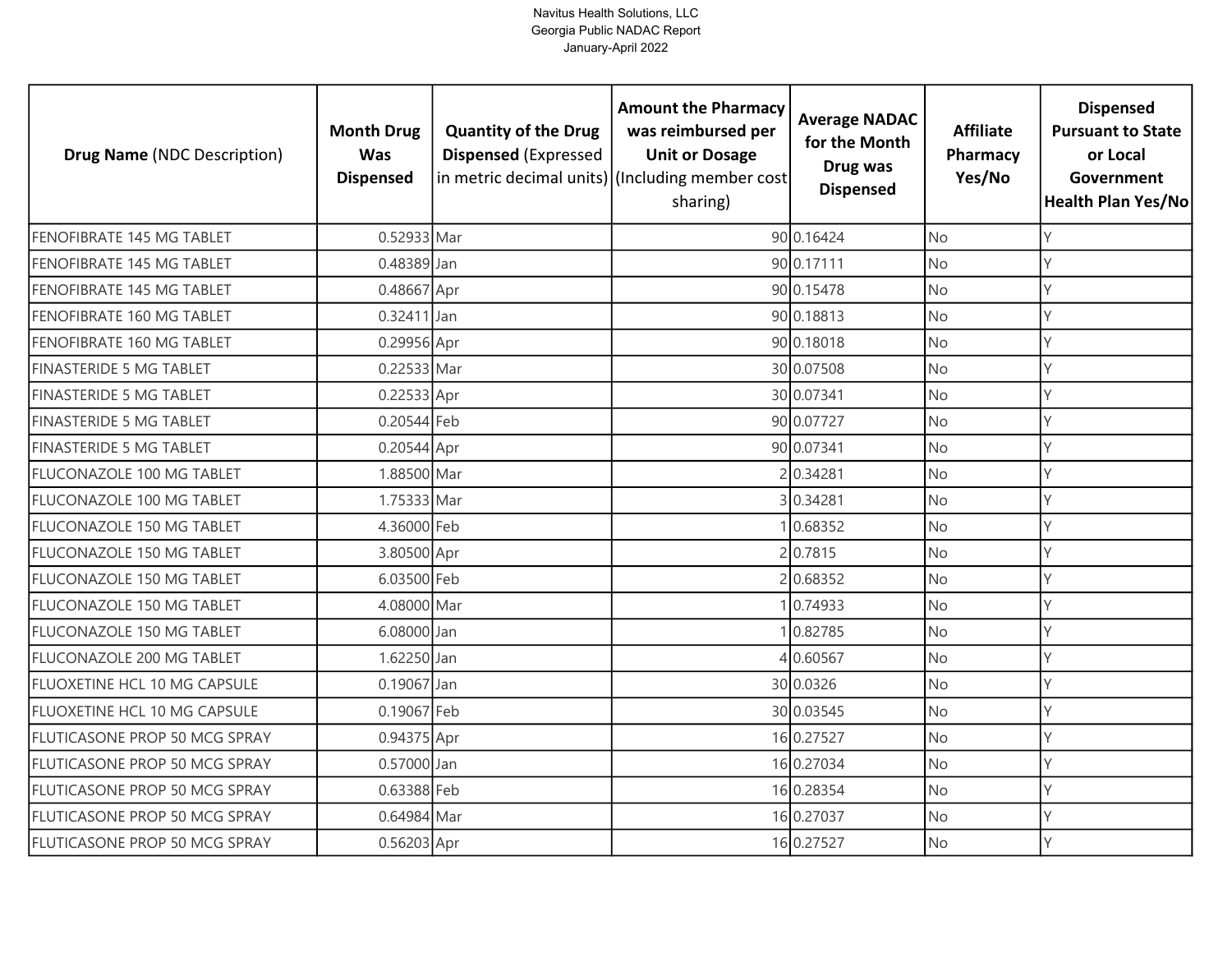| <b>Drug Name (NDC Description)</b> | <b>Month Drug</b><br><b>Was</b><br><b>Dispensed</b> | <b>Quantity of the Drug</b><br><b>Dispensed (Expressed</b><br>in metric decimal units) (Including member cost | <b>Amount the Pharmacy</b><br>was reimbursed per<br><b>Unit or Dosage</b><br>sharing) | <b>Average NADAC</b><br>for the Month<br>Drug was<br><b>Dispensed</b> | <b>Affiliate</b><br>Pharmacy<br>Yes/No | <b>Dispensed</b><br><b>Pursuant to State</b><br>or Local<br>Government<br><b>Health Plan Yes/No</b> |
|------------------------------------|-----------------------------------------------------|---------------------------------------------------------------------------------------------------------------|---------------------------------------------------------------------------------------|-----------------------------------------------------------------------|----------------------------------------|-----------------------------------------------------------------------------------------------------|
| FOLIC ACID 1 MG TABLET             | 0.07900 Jan                                         |                                                                                                               |                                                                                       | 30 0.02474                                                            | <b>No</b>                              | Y                                                                                                   |
| FOLIC ACID 1 MG TABLET             | 0.07900 Mar                                         |                                                                                                               |                                                                                       | 30 0.02568                                                            | No                                     | Y                                                                                                   |
| FOLIC ACID 1 MG TABLET             | 0.07900 Apr                                         |                                                                                                               |                                                                                       | 30 0.02659                                                            | <b>No</b>                              | Y                                                                                                   |
| FOLIC ACID 1 MG TABLET             | 0.05756 Feb                                         |                                                                                                               |                                                                                       | 90 0.03088                                                            | No                                     | Y                                                                                                   |
| FOLIC ACID 1 MG TABLET             | 0.05756 Mar                                         |                                                                                                               |                                                                                       | 90 0.02568                                                            | No                                     | Y                                                                                                   |
| FOLIC ACID 1 MG TABLET             | 0.07933 Feb                                         |                                                                                                               |                                                                                       | 30 0.03088                                                            | No                                     | Y                                                                                                   |
| FOLIC ACID 1 MG TABLET             | 0.07933 Mar                                         |                                                                                                               |                                                                                       | 30 0.02568                                                            | No                                     | Y                                                                                                   |
| FOLIC ACID 1 MG TABLET             | 0.07933 Apr                                         |                                                                                                               |                                                                                       | 30 0.02659                                                            | No                                     | Ý                                                                                                   |
| FOLIC ACID 1 MG TABLET             | 0.05533 Mar                                         |                                                                                                               |                                                                                       | 90 0.02568                                                            | No.                                    | Y                                                                                                   |
| FOLIC ACID 1 MG TABLET             | 0.05528 Apr                                         |                                                                                                               |                                                                                       | 180 0.02659                                                           | No                                     | Y                                                                                                   |
| FUROSEMIDE 20 MG TABLET            | 0.12500 Feb                                         |                                                                                                               |                                                                                       | 30 0.03105                                                            | No                                     | Y                                                                                                   |
| FUROSEMIDE 20 MG TABLET            | 0.12500 Mar                                         |                                                                                                               |                                                                                       | 30 0.03187                                                            | <b>No</b>                              | Y                                                                                                   |
| FUROSEMIDE 20 MG TABLET            | 0.12500 Apr                                         |                                                                                                               |                                                                                       | 30 0.03151                                                            | No                                     | Y                                                                                                   |
| FUROSEMIDE 40 MG TABLET            | 0.11167 Mar                                         |                                                                                                               |                                                                                       | 90 0.03326                                                            | <b>No</b>                              | Y                                                                                                   |
| <b>GABAPENTIN 100 MG CAPSULE</b>   | 0.07889 Feb                                         |                                                                                                               |                                                                                       | 90 0.03115                                                            | No                                     | Y                                                                                                   |
| <b>GABAPENTIN 100 MG CAPSULE</b>   | 0.07889 Mar                                         |                                                                                                               |                                                                                       | 90 0.03027                                                            | <b>No</b>                              | Y                                                                                                   |
| <b>GABAPENTIN 100 MG CAPSULE</b>   | 0.10048 Apr                                         |                                                                                                               |                                                                                       | 21 0.02912                                                            | No                                     | Y                                                                                                   |
| <b>GABAPENTIN 100 MG CAPSULE</b>   | 0.10400 Feb                                         |                                                                                                               |                                                                                       | 20 0.03115                                                            | <b>No</b>                              | Y                                                                                                   |
| <b>GABAPENTIN 300 MG CAPSULE</b>   | 0.09100 Mar                                         |                                                                                                               |                                                                                       | 120 0.04814                                                           | No                                     | Υ                                                                                                   |
| <b>GABAPENTIN 300 MG CAPSULE</b>   | 0.09100 Apr                                         |                                                                                                               |                                                                                       | 120 0.04651                                                           | No                                     | Y                                                                                                   |
| GABAPENTIN 300 MG CAPSULE          | 0.09100 Feb                                         |                                                                                                               |                                                                                       | 360 0.04756                                                           | No                                     | Υ                                                                                                   |
| <b>GABAPENTIN 300 MG CAPSULE</b>   | 0.09100 Apr                                         |                                                                                                               |                                                                                       | 360 0.04651                                                           | No                                     | Y                                                                                                   |
| <b>GABAPENTIN 300 MG CAPSULE</b>   | 0.11100 Apr                                         |                                                                                                               |                                                                                       | 30 0.04651                                                            | No                                     | Υ                                                                                                   |
| <b>GABAPENTIN 300 MG CAPSULE</b>   | 0.09767 Jan                                         |                                                                                                               |                                                                                       | 90 0.05194                                                            | No.                                    | V                                                                                                   |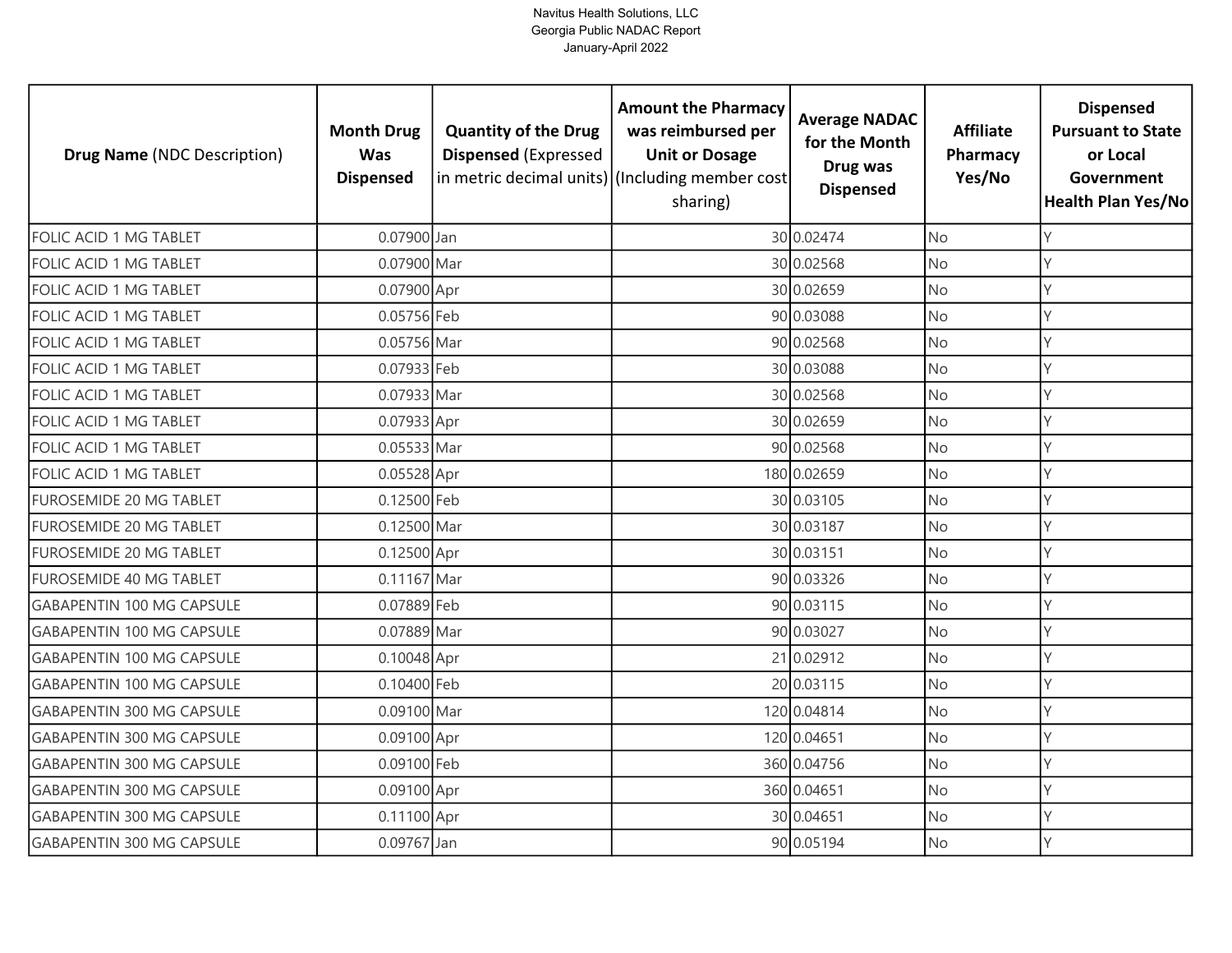| <b>Drug Name (NDC Description)</b> | <b>Month Drug</b><br><b>Was</b><br><b>Dispensed</b> | <b>Quantity of the Drug</b><br><b>Dispensed (Expressed</b> | <b>Amount the Pharmacy</b><br>was reimbursed per<br><b>Unit or Dosage</b><br>in metric decimal units) (Including member cost<br>sharing) | <b>Average NADAC</b><br>for the Month<br>Drug was<br><b>Dispensed</b> | <b>Affiliate</b><br>Pharmacy<br>Yes/No | <b>Dispensed</b><br><b>Pursuant to State</b><br>or Local<br>Government<br>Health Plan Yes/No |
|------------------------------------|-----------------------------------------------------|------------------------------------------------------------|------------------------------------------------------------------------------------------------------------------------------------------|-----------------------------------------------------------------------|----------------------------------------|----------------------------------------------------------------------------------------------|
| <b>GABAPENTIN 300 MG CAPSULE</b>   | 0.09767 Mar                                         |                                                            |                                                                                                                                          | 90 0.04814                                                            | <b>No</b>                              | Y                                                                                            |
| <b>GABAPENTIN 300 MG CAPSULE</b>   | 0.09600 Jan                                         |                                                            |                                                                                                                                          | 120 0.05194                                                           | No                                     | Y                                                                                            |
| <b>GABAPENTIN 300 MG CAPSULE</b>   | 0.09100 Mar                                         |                                                            |                                                                                                                                          | 180 0.04814                                                           | No                                     | $\mathsf{Y}$                                                                                 |
| <b>GABAPENTIN 600 MG TABLET</b>    | 0.13261 Jan                                         |                                                            |                                                                                                                                          | 180 0.08851                                                           | <b>No</b>                              | Y                                                                                            |
| <b>GABAPENTIN 600 MG TABLET</b>    | 0.13261 Mar                                         |                                                            |                                                                                                                                          | 180 0.0921                                                            | No                                     | Y                                                                                            |
| <b>GABAPENTIN 600 MG TABLET</b>    | 0.13261 Apr                                         |                                                            |                                                                                                                                          | 180 0.09064                                                           | <b>No</b>                              | Υ                                                                                            |
| <b>GABAPENTIN 600 MG TABLET</b>    | 0.13656 Jan                                         |                                                            |                                                                                                                                          | 90 0.08851                                                            | No                                     | Υ                                                                                            |
| <b>GABAPENTIN 600 MG TABLET</b>    | 0.13656 Feb                                         |                                                            |                                                                                                                                          | 90 0.09204                                                            | <b>No</b>                              | Υ                                                                                            |
| <b>GABAPENTIN 600 MG TABLET</b>    | 0.13656 Mar                                         |                                                            |                                                                                                                                          | 90 0.0921                                                             | No                                     | Y                                                                                            |
| <b>GABAPENTIN 600 MG TABLET</b>    | 0.13656 Apr                                         |                                                            |                                                                                                                                          | 90 0.09064                                                            | No                                     | Y                                                                                            |
| <b>GABAPENTIN 800 MG TABLET</b>    | 0.17617 Mar                                         |                                                            |                                                                                                                                          | 60 0.12598                                                            | No                                     | Y                                                                                            |
| <b>GEMFIBROZIL 600 MG TABLET</b>   | 0.17056 Mar                                         |                                                            |                                                                                                                                          | 90 0.10518                                                            | No                                     | Y                                                                                            |
| <b>GLIMEPIRIDE 2 MG TABLET</b>     | 0.20267 Feb                                         |                                                            |                                                                                                                                          | 30 0.0395                                                             | No                                     |                                                                                              |
| <b>GLIMEPIRIDE 2 MG TABLET</b>     | 0.08333 Apr                                         |                                                            |                                                                                                                                          | 90 0.03884                                                            | <b>No</b>                              | Y                                                                                            |
| <b>GLIMEPIRIDE 2 MG TABLET</b>     | $0.08333$ Jan                                       |                                                            |                                                                                                                                          | 90 0.04299                                                            | No                                     | Y                                                                                            |
| <b>GLIPIZIDE 10 MG TABLET</b>      | 0.20556 Mar                                         |                                                            |                                                                                                                                          | 180 0.04827                                                           | <b>No</b>                              | Y                                                                                            |
| <b>GLIPIZIDE ER 10 MG TABLET</b>   | 0.33333 Jan                                         |                                                            |                                                                                                                                          | 30 0.18325                                                            | No                                     | Y                                                                                            |
| <b>GLIPIZIDE ER 10 MG TABLET</b>   | 0.33333 Mar                                         |                                                            |                                                                                                                                          | 30 0.184                                                              | <b>No</b>                              | Υ                                                                                            |
| <b>GUANFACINE 1 MG TABLET</b>      | 0.57167 Jan                                         |                                                            |                                                                                                                                          | 90 0.49105                                                            | No                                     | Υ                                                                                            |
| <b>GUANFACINE 1 MG TABLET</b>      | 0.57167 Feb                                         |                                                            |                                                                                                                                          | 90 0.47585                                                            | No                                     | Y                                                                                            |
| <b>GUANFACINE 1 MG TABLET</b>      | 0.57167 Mar                                         |                                                            |                                                                                                                                          | 90 0.50477                                                            | No                                     | Υ                                                                                            |
| <b>GUANFACINE 1 MG TABLET</b>      | 0.57167 Apr                                         |                                                            |                                                                                                                                          | 90 0.4827                                                             | No                                     | Y                                                                                            |
| HYDRALAZINE 25 MG TABLET           | 0.14789 Mar                                         |                                                            |                                                                                                                                          | 180 0.04116                                                           | No                                     | Υ                                                                                            |
| HYDROCHLOROTHIAZIDE 12.5 MG CP     | $0.13333$ Jan                                       |                                                            |                                                                                                                                          | 30 0.03234                                                            | No                                     | $\vee$                                                                                       |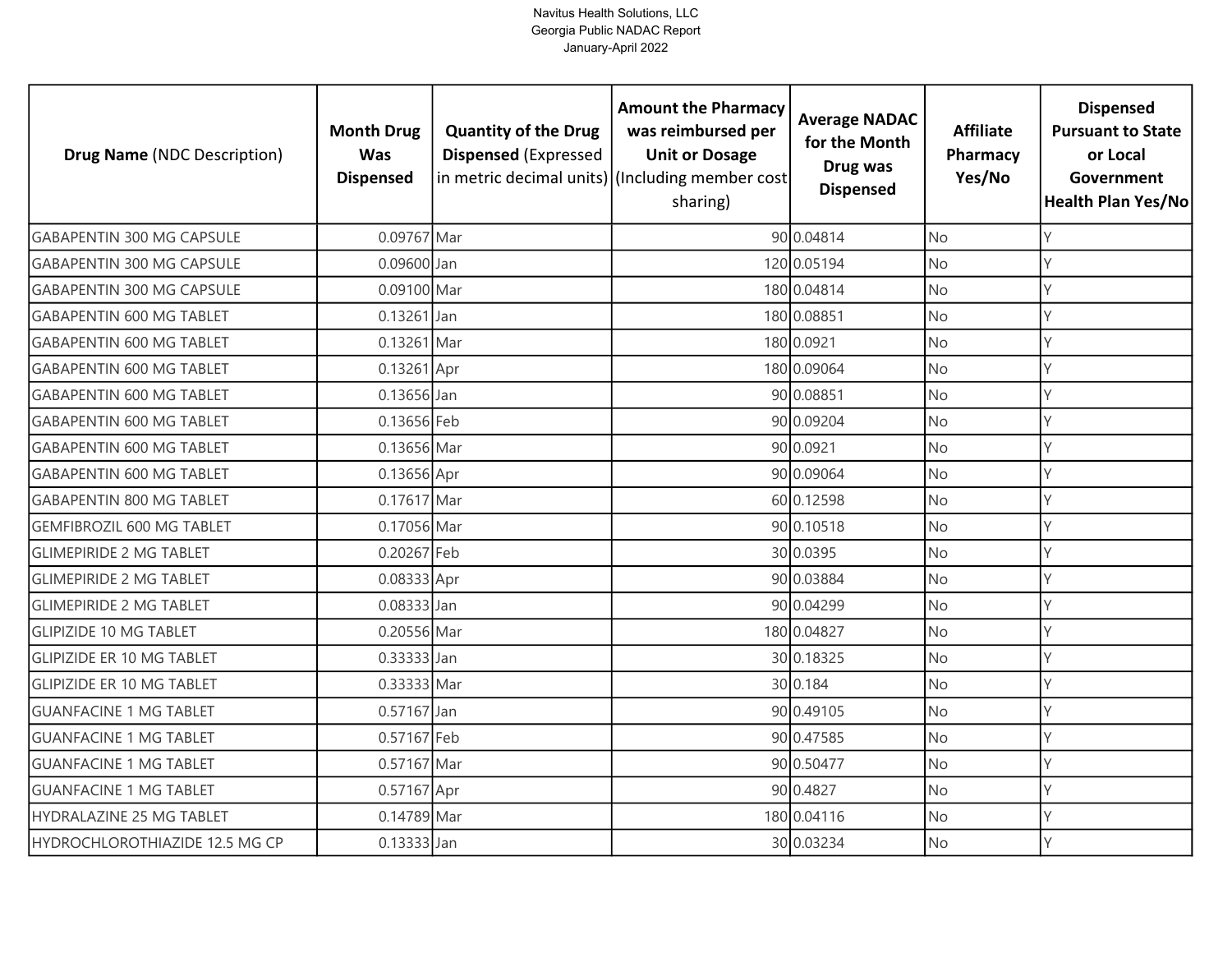| <b>Drug Name (NDC Description)</b> | <b>Month Drug</b><br><b>Was</b><br><b>Dispensed</b> | <b>Quantity of the Drug</b><br><b>Dispensed (Expressed</b> | <b>Amount the Pharmacy</b><br>was reimbursed per<br><b>Unit or Dosage</b><br>in metric decimal units) (Including member cost<br>sharing) | <b>Average NADAC</b><br>for the Month<br>Drug was<br><b>Dispensed</b> | <b>Affiliate</b><br>Pharmacy<br>Yes/No | <b>Dispensed</b><br><b>Pursuant to State</b><br>or Local<br>Government<br>Health Plan Yes/No |
|------------------------------------|-----------------------------------------------------|------------------------------------------------------------|------------------------------------------------------------------------------------------------------------------------------------------|-----------------------------------------------------------------------|----------------------------------------|----------------------------------------------------------------------------------------------|
| HYDROCHLOROTHIAZIDE 12.5 MG CP     | 0.11111 Feb                                         |                                                            |                                                                                                                                          | 90 0.03243                                                            | <b>No</b>                              | Y                                                                                            |
| HYDROCHLOROTHIAZIDE 12.5 MG CP     | 0.28456 Mar                                         |                                                            |                                                                                                                                          | 90 0.03333                                                            | No                                     | Y                                                                                            |
| HYDROCHLOROTHIAZIDE 12.5 MG CP     | $0.11111$ Jan                                       |                                                            |                                                                                                                                          | 90 0.03234                                                            | <b>No</b>                              | Y                                                                                            |
| HYDROCHLOROTHIAZIDE 12.5 MG CP     | 0.11111 Apr                                         |                                                            |                                                                                                                                          | 90 0.03226                                                            | No                                     | Y                                                                                            |
| HYDROCHLOROTHIAZIDE 25 MG TAB      | 0.05944 Feb                                         |                                                            |                                                                                                                                          | 90 0.01402                                                            | <b>No</b>                              | Υ                                                                                            |
| HYDROCHLOROTHIAZIDE 25 MG TAB      | 0.07967 Jan                                         |                                                            |                                                                                                                                          | 30 0.01381                                                            | No                                     | Υ                                                                                            |
| HYDROCHLOROTHIAZIDE 25 MG TAB      | 0.07967 Feb                                         |                                                            |                                                                                                                                          | 30 0.01402                                                            | No                                     | Y                                                                                            |
| HYDROCHLOROTHIAZIDE 25 MG TAB      | 0.06967 Feb                                         |                                                            |                                                                                                                                          | 60 0.01402                                                            | No                                     | Υ                                                                                            |
| HYDROCHLOROTHIAZIDE 25 MG TAB      | 0.05561 Apr                                         |                                                            |                                                                                                                                          | 180 0.01373                                                           | No                                     | V                                                                                            |
| HYDROCHLOROTHIAZIDE 25 MG TAB      | 0.01778 Mar                                         |                                                            |                                                                                                                                          | 90 0.01337                                                            | <b>No</b>                              | Υ                                                                                            |
| HYDROCHLOROTHIAZIDE 25 MG TAB      | 0.01778 Jan                                         |                                                            |                                                                                                                                          | 180 0.01381                                                           | <b>No</b>                              | Y                                                                                            |
| HYDROCHLOROTHIAZIDE 25 MG TAB      | 0.05956 Mar                                         |                                                            |                                                                                                                                          | 90 0.01337                                                            | <b>No</b>                              | Y                                                                                            |
| HYDROCHLOROTHIAZIDE 25 MG TAB      | $0.05522$ Jan                                       |                                                            |                                                                                                                                          | 90 0.01381                                                            | No                                     | $\vee$                                                                                       |
| HYDROCHLOROTHIAZIDE 25 MG TAB      | 0.05522 Feb                                         |                                                            |                                                                                                                                          | 90 0.01402                                                            | <b>No</b>                              | Y                                                                                            |
| HYDROCHLOROTHIAZIDE 25 MG TAB      | 0.05522 Apr                                         |                                                            |                                                                                                                                          | 90 0.01373                                                            | No                                     | Y                                                                                            |
| HYDROCODONE-ACETAMINOPHEN 5-325    | 0.22750 Feb                                         |                                                            |                                                                                                                                          | 8 0.09908                                                             | <b>No</b>                              | Y                                                                                            |
| HYDROCODONE-ACETAMINOPHEN 5-325    | 0.20000 Jan                                         |                                                            |                                                                                                                                          | 12 0.09595                                                            | <b>No</b>                              | Y                                                                                            |
| HYDROCODONE-ACETAMINOPHEN 5-325    | 0.20000 Feb                                         |                                                            |                                                                                                                                          | 12 0.09908                                                            | <b>No</b>                              | $\mathsf{Y}$                                                                                 |
| HYDROCODONE-ACETAMINOPHEN 5-325    | 0.16733 Apr                                         |                                                            |                                                                                                                                          | 30 0.09637                                                            | No                                     | Y                                                                                            |
| HYDROCODONE-ACETAMINOPHEN 5-325    | 0.19100 Feb                                         |                                                            |                                                                                                                                          | 10 0.09908                                                            | No                                     | Y                                                                                            |
| HYDROCODONE-CHLORPHEN ER SUSP      | 0.44925 Mar                                         |                                                            |                                                                                                                                          | 40 0.43216                                                            | No                                     | Υ                                                                                            |
| HYDROCORTISONE 2.5% CREAM          | 0.31286 Feb                                         |                                                            |                                                                                                                                          | 28 0.08925                                                            | No                                     | γ                                                                                            |
| HYDROCORTISONE 10 MG TABLET        | 0.39617 Apr                                         |                                                            |                                                                                                                                          | 60 0.26309                                                            | No                                     | Υ                                                                                            |
| HYDROXYCHLOROQUINE 200 MG TAB      | 0.52883 Apr                                         |                                                            |                                                                                                                                          | 60 0.22609                                                            | No                                     | Y                                                                                            |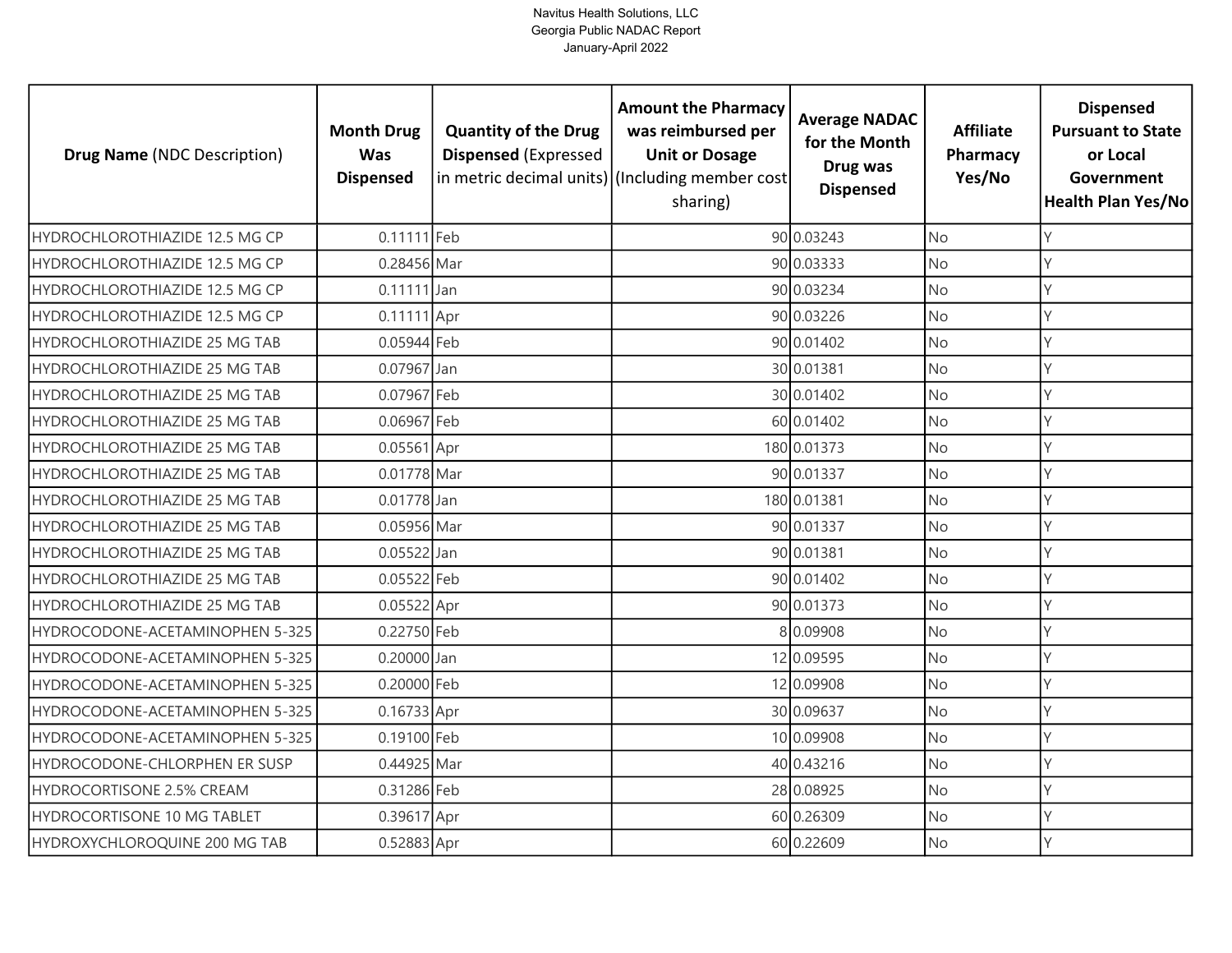| <b>Drug Name (NDC Description)</b> | <b>Month Drug</b><br><b>Was</b><br><b>Dispensed</b> | <b>Quantity of the Drug</b><br><b>Dispensed (Expressed</b> | <b>Amount the Pharmacy</b><br>was reimbursed per<br><b>Unit or Dosage</b><br>in metric decimal units) (Including member cost<br>sharing) | <b>Average NADAC</b><br>for the Month<br>Drug was<br><b>Dispensed</b> | <b>Affiliate</b><br>Pharmacy<br>Yes/No | <b>Dispensed</b><br><b>Pursuant to State</b><br>or Local<br>Government<br>Health Plan Yes/No |
|------------------------------------|-----------------------------------------------------|------------------------------------------------------------|------------------------------------------------------------------------------------------------------------------------------------------|-----------------------------------------------------------------------|----------------------------------------|----------------------------------------------------------------------------------------------|
| HYDROXYCHLOROQUINE 200 MG TAB      | 0.52956 Mar                                         |                                                            |                                                                                                                                          | 90 0.23831                                                            | <b>No</b>                              | Y                                                                                            |
| HYDROXYCHLOROQUINE 200 MG TAB      | 0.52961 Feb                                         |                                                            |                                                                                                                                          | 180 0.23998                                                           | No                                     | Y                                                                                            |
| HYDROXYCHLOROQUINE 200 MG TAB      | 0.36500 Feb                                         |                                                            |                                                                                                                                          | 10 0.23998                                                            | <b>No</b>                              | Y                                                                                            |
| HYDROXYCHLOROQUINE 200 MG TAB      | 0.43092 Jan                                         |                                                            |                                                                                                                                          | 60 0.24662                                                            | <b>No</b>                              | Y                                                                                            |
| HYDROXYCHLOROQUINE 200 MG TAB      | 0.30983 Mar                                         |                                                            |                                                                                                                                          | 60 0.23831                                                            | <b>No</b>                              | Y                                                                                            |
| HYDROXYCHLOROQUINE 200 MG TAB      | 0.55222 Feb                                         |                                                            |                                                                                                                                          | 180 0.23998                                                           | <b>No</b>                              | Y                                                                                            |
| HYDROXYCHLOROQUINE 200 MG TAB      | 0.31967 Feb                                         |                                                            |                                                                                                                                          | 60 0.23998                                                            | No                                     | Y                                                                                            |
| HYDROXYCHLOROQUINE 200 MG TAB      | 0.30983 Apr                                         |                                                            |                                                                                                                                          | 60 0.22609                                                            | No                                     | Υ                                                                                            |
| HYDROXYZINE HCL 25 MG TABLET       | 0.28875 Mar                                         |                                                            |                                                                                                                                          | 40 0.06757                                                            | No                                     | γ                                                                                            |
| HYDROXYZINE HCL 25 MG TABLET       | $0.25061$ Jan                                       |                                                            |                                                                                                                                          | 180 0.07622                                                           | No                                     | Υ                                                                                            |
| HYDROXYZINE HCL 25 MG TABLET       | 0.27106 Apr                                         |                                                            |                                                                                                                                          | 180 0.06672                                                           | No                                     | Y                                                                                            |
| HYDROXYZINE HCL 50 MG TABLET       | $-0.02071$ Apr                                      |                                                            |                                                                                                                                          | 14 0.09438                                                            | No                                     | Υ                                                                                            |
| HYDROXYZINE HCL 50 MG TABLET       | 0.26589 Jan                                         |                                                            |                                                                                                                                          | 90 0.09243                                                            | No                                     | Y                                                                                            |
| HYDROXYZINE HCL 50 MG TABLET       | 0.26644 Mar                                         |                                                            |                                                                                                                                          | 90 0.09594                                                            | No                                     | Y                                                                                            |
| HYOSCYAMINE 0.125 MG TAB SL        | 0.27167 Feb                                         |                                                            |                                                                                                                                          | 60 0.14114                                                            | No                                     | Y                                                                                            |
| IBANDRONATE SODIUM 150 MG TAB      | 9.38333 Mar                                         |                                                            |                                                                                                                                          | 3 5.47616                                                             | No                                     | Y                                                                                            |
| <b>IBUPROFEN 600 MG TABLET</b>     | 0.13400 Mar                                         |                                                            |                                                                                                                                          | 20 0.06063                                                            | <b>No</b>                              | Y                                                                                            |
| <b>IBUPROFEN 600 MG TABLET</b>     | 0.12333 Feb                                         |                                                            |                                                                                                                                          | 30 0.05949                                                            | <b>No</b>                              | $\mathsf{Y}$                                                                                 |
| <b>IBUPROFEN 600 MG TABLET</b>     | 0.19867 Mar                                         |                                                            |                                                                                                                                          | 30 0.06063                                                            | No                                     | Y                                                                                            |
| <b>IBUPROFEN 600 MG TABLET</b>     | 0.12333 Feb                                         |                                                            |                                                                                                                                          | 30 0.05949                                                            | <b>No</b>                              | Y                                                                                            |
| <b>IBUPROFEN 600 MG TABLET</b>     | 0.13133 Feb                                         |                                                            |                                                                                                                                          | 15 0.05949                                                            | No                                     | Y                                                                                            |
| <b>IBUPROFEN 600 MG TABLET</b>     | 0.12400 Feb                                         |                                                            |                                                                                                                                          | 20 0.05949                                                            | <b>No</b>                              | Y                                                                                            |
| <b>IBUPROFEN 800 MG TABLET</b>     | 0.13900 Jan                                         |                                                            |                                                                                                                                          | 30 0.07343                                                            | No                                     | Υ                                                                                            |
| <b>IBUPROFEN 800 MG TABLET</b>     | 0.13900 Apr                                         |                                                            |                                                                                                                                          | 30 0.07021                                                            | No                                     | Y                                                                                            |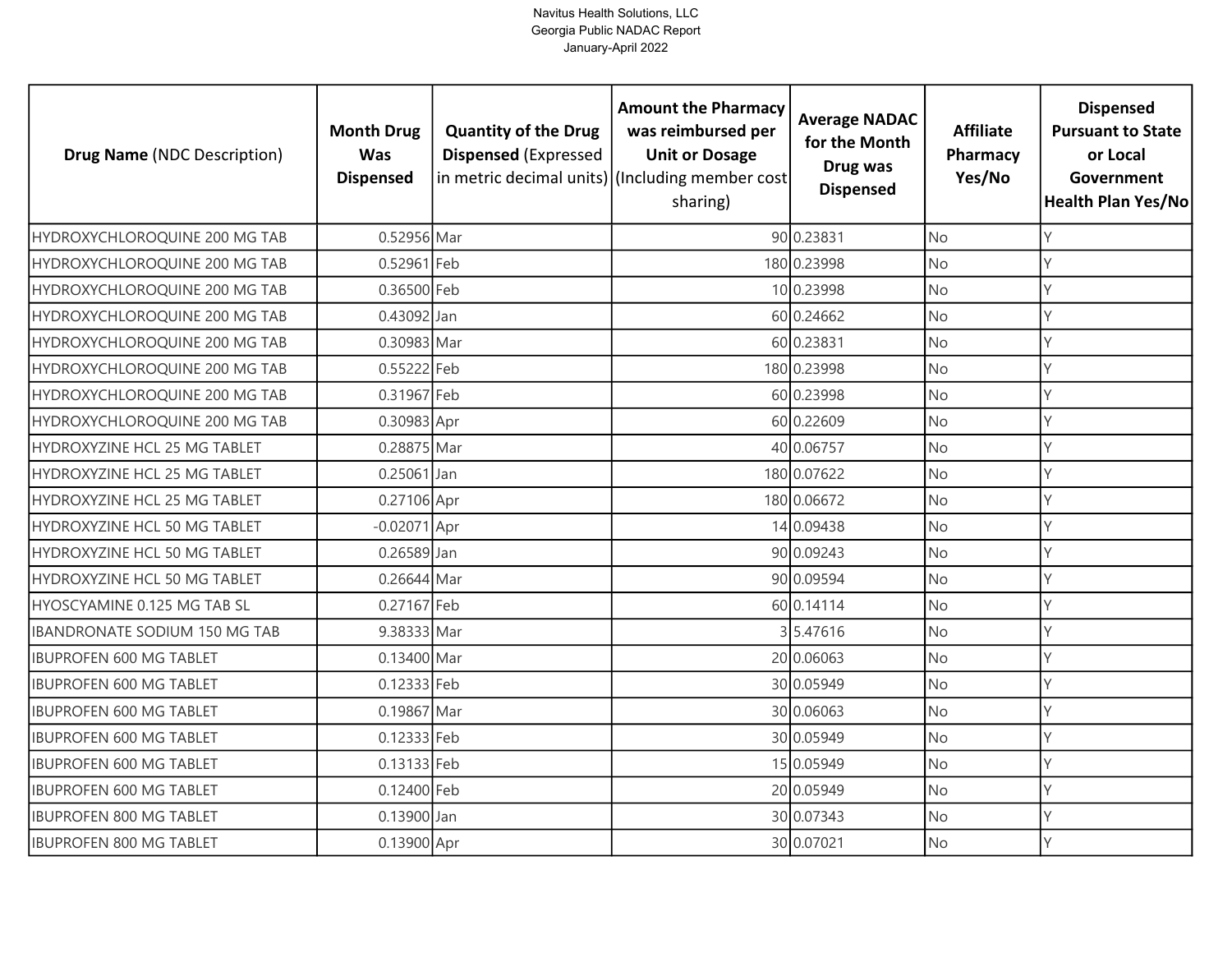| <b>Drug Name (NDC Description)</b>    | <b>Month Drug</b><br><b>Was</b><br><b>Dispensed</b> | <b>Quantity of the Drug</b><br><b>Dispensed (Expressed</b> | <b>Amount the Pharmacy</b><br>was reimbursed per<br><b>Unit or Dosage</b><br>in metric decimal units) (Including member cost<br>sharing) | <b>Average NADAC</b><br>for the Month<br>Drug was<br><b>Dispensed</b> | <b>Affiliate</b><br>Pharmacy<br>Yes/No | <b>Dispensed</b><br><b>Pursuant to State</b><br>or Local<br>Government<br><b>Health Plan Yes/No</b> |
|---------------------------------------|-----------------------------------------------------|------------------------------------------------------------|------------------------------------------------------------------------------------------------------------------------------------------|-----------------------------------------------------------------------|----------------------------------------|-----------------------------------------------------------------------------------------------------|
| <b>IBUPROFEN 800 MG TABLET</b>        | 0.12786 Apr                                         |                                                            |                                                                                                                                          | 56 0.07021                                                            | <b>No</b>                              |                                                                                                     |
| <b>IBUPROFEN 800 MG TABLET</b>        | 0.18167 Feb                                         |                                                            |                                                                                                                                          | 60 0.07352                                                            | <b>No</b>                              |                                                                                                     |
| <b>IBUPROFEN 800 MG TABLET</b>        | 0.12056 Feb                                         |                                                            |                                                                                                                                          | 90 0.07352                                                            | <b>No</b>                              | Y                                                                                                   |
| <b>IBUPROFEN 800 MG TABLET</b>        | $0.11719$ Jan                                       |                                                            |                                                                                                                                          | 270 0.07343                                                           | <b>No</b>                              | Υ                                                                                                   |
| <b>IBUPROFEN 800 MG TABLET</b>        | 0.19333 Jan                                         |                                                            |                                                                                                                                          | 30 0.07343                                                            | <b>No</b>                              | γ                                                                                                   |
| <b>IBUPROFEN 800 MG TABLET</b>        | 0.21633 Feb                                         |                                                            |                                                                                                                                          | 30 0.07352                                                            | <b>No</b>                              |                                                                                                     |
| <b>IBUPROFEN 800 MG TABLET</b>        | 0.12444 Mar                                         |                                                            |                                                                                                                                          | 90 0.07481                                                            | <b>No</b>                              |                                                                                                     |
| <b>IBUPROFEN 800 MG TABLET</b>        | 0.15500 Apr                                         |                                                            |                                                                                                                                          | 12 0.07021                                                            | <b>No</b>                              |                                                                                                     |
| <b>IBUPROFEN 800 MG TABLET</b>        | 0.13733 Apr                                         |                                                            |                                                                                                                                          | 30 0.07021                                                            | No                                     |                                                                                                     |
| <b>IBUPROFEN 800 MG TABLET</b>        | 0.11719 Mar                                         |                                                            |                                                                                                                                          | 270 0.07481                                                           | <b>No</b>                              |                                                                                                     |
| <b>IBUPROFEN 800 MG TABLET</b>        | 0.13156 Apr                                         |                                                            |                                                                                                                                          | 45 0.07021                                                            | <b>No</b>                              |                                                                                                     |
| <b>INDOMETHACIN 50 MG CAPSULE</b>     | $0.26567$ Jan                                       |                                                            |                                                                                                                                          | 30 0.11535                                                            | <b>No</b>                              |                                                                                                     |
| INSULIN ASPART FLEXPEN 100 UNIT/ML PE | 17.37933 Mar                                        |                                                            |                                                                                                                                          | 15 17.88148                                                           | No                                     |                                                                                                     |
| INSULIN ASPART FLEXPEN 100 UNIT/ML PE | 18.30222 Mar                                        |                                                            |                                                                                                                                          | 45 17.88148                                                           | <b>No</b>                              | γ                                                                                                   |
| <b>INSULIN GLARGINE-YFGN U100 PEN</b> | 9.20467 Feb                                         |                                                            |                                                                                                                                          | 15 9.48988                                                            | No                                     | Υ                                                                                                   |
| <b>IPRATROPIUM BR 0.02% SOLN</b>      | 0.07347 Jan                                         |                                                            |                                                                                                                                          | 300 0.05785                                                           | <b>No</b>                              | Υ                                                                                                   |
| <b>IPRATROPIUM BR 0.02% SOLN</b>      | 0.07347 Feb                                         |                                                            |                                                                                                                                          | 300 0.05783                                                           | <b>No</b>                              | Υ                                                                                                   |
| IPRATROPIUM-ALBUTEROL 0.5-3(2.5) MG/3 | 0.10089 Mar                                         |                                                            |                                                                                                                                          | 90 0.07201                                                            | <b>No</b>                              |                                                                                                     |
| <b>ISOSORBIDE MONONIT ER 30 MG TB</b> | 0.41700 Mar                                         |                                                            |                                                                                                                                          | 90 0.09715                                                            | No                                     | Υ                                                                                                   |
| ISOSORBIDE MONONIT ER 60 MG TB        | $0.11111$ Jan                                       |                                                            |                                                                                                                                          | 135 0.12194                                                           | No                                     | V                                                                                                   |
| ISOSORBIDE MONONIT ER 60 MG TB        | 0.11111 Apr                                         |                                                            |                                                                                                                                          | 135 0.12159                                                           | <b>No</b>                              |                                                                                                     |
| JENCYCLA 0.35 MG TABLET               | 0.30452 Feb                                         |                                                            |                                                                                                                                          | 84 0.17                                                               | No                                     |                                                                                                     |
| KETOROLAC 0.5% OPHTH SOLUTION         | 2.48000 Jan                                         |                                                            |                                                                                                                                          | 5 1.55154                                                             | <b>No</b>                              |                                                                                                     |
| KETOROLAC 0.5% OPHTH SOLUTION         | 2.48000 Feb                                         |                                                            |                                                                                                                                          | 5 1.55088                                                             | No                                     | γ                                                                                                   |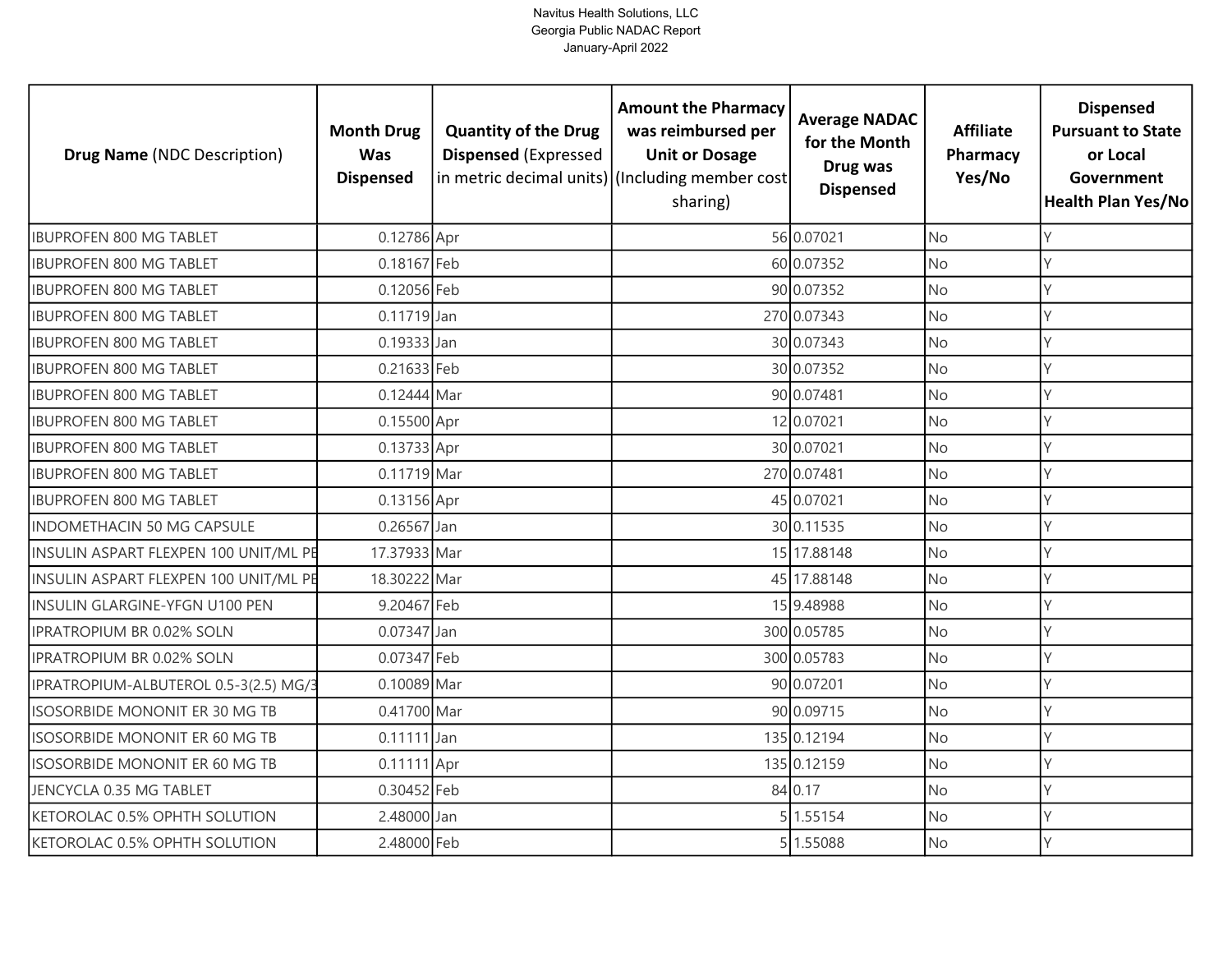| <b>Drug Name (NDC Description)</b>  | <b>Month Drug</b><br><b>Was</b><br><b>Dispensed</b> | <b>Quantity of the Drug</b><br><b>Dispensed (Expressed</b> | <b>Amount the Pharmacy</b><br>was reimbursed per<br><b>Unit or Dosage</b><br>in metric decimal units) (Including member cost<br>sharing) | <b>Average NADAC</b><br>for the Month<br>Drug was<br><b>Dispensed</b> | <b>Affiliate</b><br>Pharmacy<br>Yes/No | <b>Dispensed</b><br><b>Pursuant to State</b><br>or Local<br>Government<br>Health Plan Yes/No |
|-------------------------------------|-----------------------------------------------------|------------------------------------------------------------|------------------------------------------------------------------------------------------------------------------------------------------|-----------------------------------------------------------------------|----------------------------------------|----------------------------------------------------------------------------------------------|
| KETOROLAC 0.5% OPHTH SOLUTION       | 2.48000 Mar                                         |                                                            |                                                                                                                                          | 5 1.50166                                                             | <b>No</b>                              | Y                                                                                            |
| LABETALOL HCL 200 MG TABLET         | 0.25000 Feb                                         |                                                            |                                                                                                                                          | 60 0.17802                                                            | No                                     | Y                                                                                            |
| LABETALOL HCL 200 MG TABLET         | 0.25000 Mar                                         |                                                            |                                                                                                                                          | 60 0.17218                                                            | No                                     | Y                                                                                            |
| LABETALOL HCL 200 MG TABLET         | 0.25000 Jan                                         |                                                            |                                                                                                                                          | 60 0.18126                                                            | <b>No</b>                              | Y                                                                                            |
| LAMOTRIGINE 25 MG TABLET            | $0.11000$ Jan                                       |                                                            |                                                                                                                                          | 90 0.03402                                                            | <b>No</b>                              | γ                                                                                            |
| <b>LAMOTRIGINE 25 MG TABLET</b>     | 0.11000 Feb                                         |                                                            |                                                                                                                                          | 90 0.03443                                                            | No                                     |                                                                                              |
| LAMOTRIGINE 25 MG TABLET            | 0.11000 Mar                                         |                                                            |                                                                                                                                          | 90 0.03514                                                            | No                                     | Υ                                                                                            |
| <b>LAMOTRIGINE 25 MG TABLET</b>     | 0.11000 Apr                                         |                                                            |                                                                                                                                          | 90 0.03436                                                            | No                                     | $\mathsf{Y}$                                                                                 |
| LAMOTRIGINE 200 MG TABLET           | 0.41889 Mar                                         |                                                            |                                                                                                                                          | 180 0.10103                                                           | No                                     | γ                                                                                            |
| <b>LAMOTRIGINE 200 MG TABLET</b>    | 0.38511 Mar                                         |                                                            |                                                                                                                                          | 180 0.10103                                                           | No                                     | $\mathsf{Y}$                                                                                 |
| LARIN 21 1-20 TABLET                | $0.54143$ Jan                                       |                                                            |                                                                                                                                          | 21 0.28235                                                            | No                                     | Y                                                                                            |
| LARIN 21 1-20 TABLET                | 0.54143 Feb                                         |                                                            |                                                                                                                                          | 21 0.29361                                                            | <b>No</b>                              | $\mathsf{Y}$                                                                                 |
| LARIN 21 1-20 TABLET                | 0.50381 Mar                                         |                                                            |                                                                                                                                          | 21 0.29153                                                            | No                                     | Y                                                                                            |
| LARIN 21 1-20 TABLET                | 0.50381 Apr                                         |                                                            |                                                                                                                                          | 21 0.26967                                                            | No                                     | Y                                                                                            |
| LARIN FE 1.5-30 TABLET              | 0.43357 Mar                                         |                                                            |                                                                                                                                          | 28 0.28591                                                            | No                                     | Y                                                                                            |
| LARIN FE 1.5-30 TABLET              | 0.40107 Apr                                         |                                                            |                                                                                                                                          | 28 0.23707                                                            | <b>No</b>                              | Y                                                                                            |
| LEVOFLOXACIN 500 MG TABLET          | 0.74857 Apr                                         |                                                            |                                                                                                                                          | 7 0.1837                                                              | No                                     | Y                                                                                            |
| LEVOFLOXACIN 500 MG TABLET          | 1.11857 Jan                                         |                                                            |                                                                                                                                          | 14 0.18268                                                            | <b>No</b>                              | Y                                                                                            |
| LEVOFLOXACIN 500 MG TABLET          | 1.23143 Apr                                         |                                                            |                                                                                                                                          | 70.1837                                                               | No                                     | Y                                                                                            |
| LEVONORGESTREL-ETH ESTRAD 0.15 MG-0 | 0.83264 Feb                                         |                                                            |                                                                                                                                          | 91 0.17768                                                            | <b>No</b>                              |                                                                                              |
| LEVOTHYROXINE 25 MCG TABLET         | 0.29700 Apr                                         |                                                            |                                                                                                                                          | 30 0.12145                                                            | No                                     | Υ                                                                                            |
| LEVOTHYROXINE 25 MCG TABLET         | 0.34933 Jan                                         |                                                            |                                                                                                                                          | 30 0.13324                                                            | No                                     | Υ                                                                                            |
| LEVOTHYROXINE 25 MCG TABLET         | 0.29700 Feb                                         |                                                            |                                                                                                                                          | 30 0.1537                                                             | No                                     | Υ                                                                                            |
| LEVOTHYROXINE 25 MCG TABLET         | 0.29700 Mar                                         |                                                            |                                                                                                                                          | 30 0.11852                                                            | No                                     | $\vee$                                                                                       |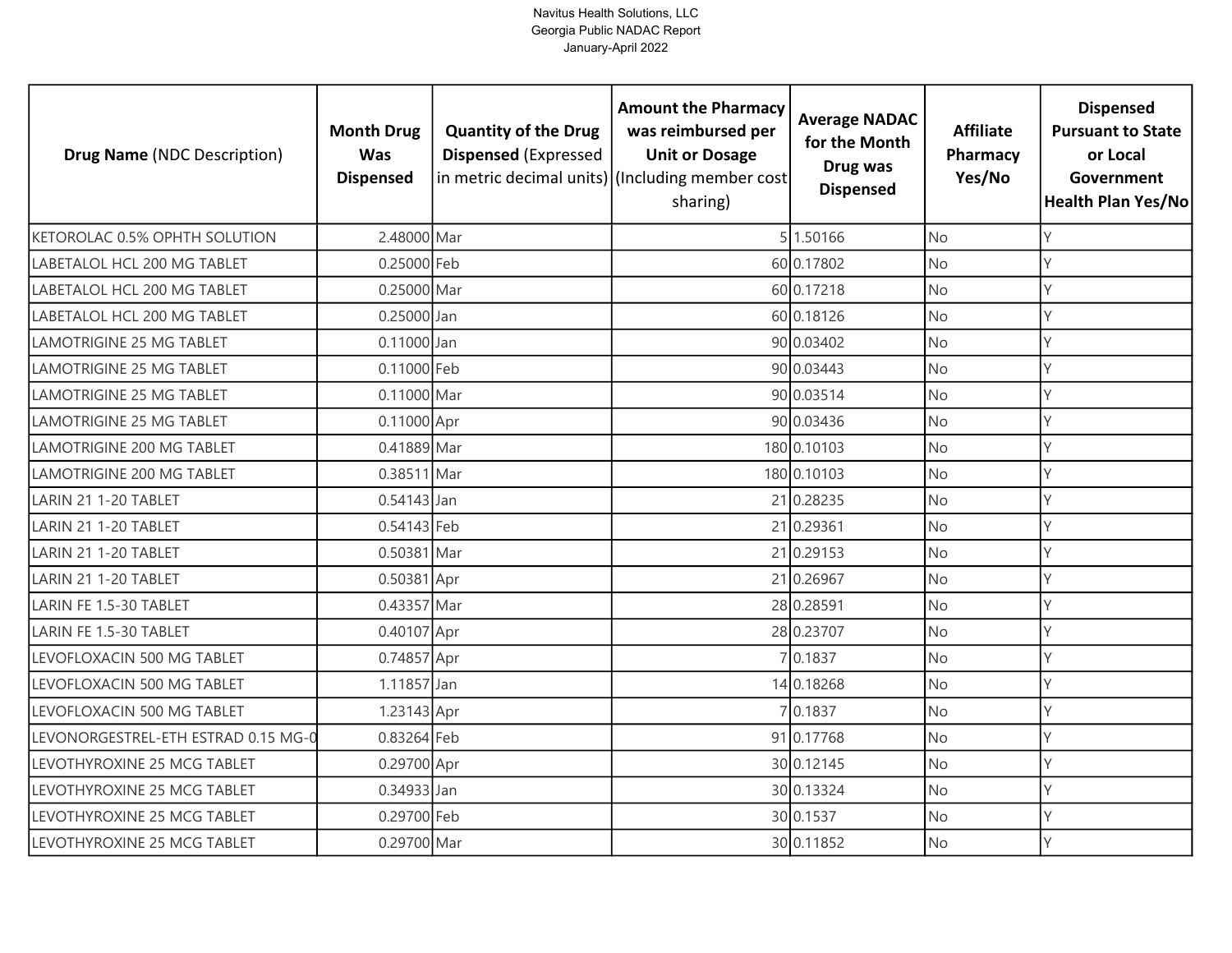| <b>Drug Name (NDC Description)</b> | <b>Month Drug</b><br><b>Was</b><br><b>Dispensed</b> | <b>Quantity of the Drug</b><br><b>Dispensed (Expressed</b> | <b>Amount the Pharmacy</b><br>was reimbursed per<br><b>Unit or Dosage</b><br>in metric decimal units) (Including member cost<br>sharing) | <b>Average NADAC</b><br>for the Month<br>Drug was<br><b>Dispensed</b> | <b>Affiliate</b><br>Pharmacy<br>Yes/No | <b>Dispensed</b><br><b>Pursuant to State</b><br>or Local<br>Government<br>Health Plan Yes/No |
|------------------------------------|-----------------------------------------------------|------------------------------------------------------------|------------------------------------------------------------------------------------------------------------------------------------------|-----------------------------------------------------------------------|----------------------------------------|----------------------------------------------------------------------------------------------|
| LEVOTHYROXINE 50 MCG TABLET        | 0.24889 Feb                                         |                                                            |                                                                                                                                          | 90 0.15269                                                            | <b>No</b>                              | Y                                                                                            |
| LEVOTHYROXINE 50 MCG TABLET        | $0.33211$ Jan                                       |                                                            |                                                                                                                                          | 90 0.14196                                                            | <b>No</b>                              | Y                                                                                            |
| LEVOTHYROXINE 50 MCG TABLET        | 0.37178 Apr                                         |                                                            |                                                                                                                                          | 90 0.1289                                                             | <b>No</b>                              | Y                                                                                            |
| LEVOTHYROXINE 75 MCG TABLET        | 0.38089 Jan                                         |                                                            |                                                                                                                                          | 90 0.157                                                              | No                                     | Y                                                                                            |
| LEVOTHYROXINE 75 MCG TABLET        | 0.28600 Mar                                         |                                                            |                                                                                                                                          | 90 0.15545                                                            | <b>No</b>                              | Υ                                                                                            |
| LEVOTHYROXINE 100 MCG TABLET       | 0.39333 Jan                                         |                                                            |                                                                                                                                          | 90 0.17124                                                            | No                                     | Y                                                                                            |
| LEVOTHYROXINE 100 MCG TABLET       | 0.30256 Apr                                         |                                                            |                                                                                                                                          | 90 0.129                                                              | No                                     | Y                                                                                            |
| LEVOTHYROXINE 112 MCG TABLET       | 0.40000 Feb                                         |                                                            |                                                                                                                                          | 90 0.21085                                                            | No                                     | Υ                                                                                            |
| LEVOTHYROXINE 112 MCG TABLET       | 0.33033 Apr                                         |                                                            |                                                                                                                                          | 90 0.16066                                                            | <b>No</b>                              | γ                                                                                            |
| LEVOTHYROXINE 112 MCG TABLET       | 0.42333 Feb                                         |                                                            |                                                                                                                                          | 30 0.21085                                                            | No                                     | Y                                                                                            |
| LEVOTHYROXINE 137 MCG TABLET       | 0.46744 Jan                                         |                                                            |                                                                                                                                          | 90 0.21248                                                            | No                                     | $\vee$                                                                                       |
| LEVOTHYROXINE 200 MCG TABLET       | 0.49600 Feb                                         |                                                            |                                                                                                                                          | 90 0.26605                                                            | <b>No</b>                              | $\mathsf{Y}$                                                                                 |
| LEVOTHYROXINE 200 MCG TABLET       | 0.46778 Mar                                         |                                                            |                                                                                                                                          | 90 0.2307                                                             | No                                     | $\mathsf{Y}$                                                                                 |
| LEVOTHYROXINE 200 MCG TABLET       | 0.49600 Jan                                         |                                                            |                                                                                                                                          | 90 0.27411                                                            | No                                     | Y                                                                                            |
| LEVOTHYROXINE 200 MCG TABLET       | 0.46778 Mar                                         |                                                            |                                                                                                                                          | 90 0.2307                                                             | No                                     | Y                                                                                            |
| LEVOTHYROXINE 300 MCG TABLET       | 0.68333 Jan                                         |                                                            |                                                                                                                                          | 30 0.30562                                                            | No                                     | Y                                                                                            |
| LEVOTHYROXINE 300 MCG TABLET       | 0.68333 Feb                                         |                                                            |                                                                                                                                          | 30 0.28405                                                            | <b>No</b>                              | Y                                                                                            |
| LEVOTHYROXINE 300 MCG TABLET       | 0.59833 Mar                                         |                                                            |                                                                                                                                          | 30 0.17616                                                            | <b>No</b>                              | Y                                                                                            |
| LEVOTHYROXINE 300 MCG TABLET       | 0.52700 Apr                                         |                                                            |                                                                                                                                          | 30 0.1291                                                             | No                                     | Y                                                                                            |
| LIDOCAINE 2% VISCOUS SOLN          | 0.07333 Feb                                         |                                                            |                                                                                                                                          | 150 0.06599                                                           | <b>No</b>                              | Y                                                                                            |
| LIOTHYRONINE SOD 5 MCG TAB         | 0.50517 Feb                                         |                                                            |                                                                                                                                          | 60 0.37185                                                            | No                                     | Y                                                                                            |
| LIOTHYRONINE SOD 5 MCG TAB         | 0.50517 Apr                                         |                                                            |                                                                                                                                          | 60 0.35427                                                            | No                                     | Y                                                                                            |
| LIOTHYRONINE SOD 5 MCG TAB         | 0.49522 Feb                                         |                                                            |                                                                                                                                          | 90 0.37185                                                            | No                                     | Υ                                                                                            |
| <b>LISINOPRIL 5 MG TABLET</b>      | 0.14278 Mar                                         |                                                            |                                                                                                                                          | 90 0.01549                                                            | No                                     | Y                                                                                            |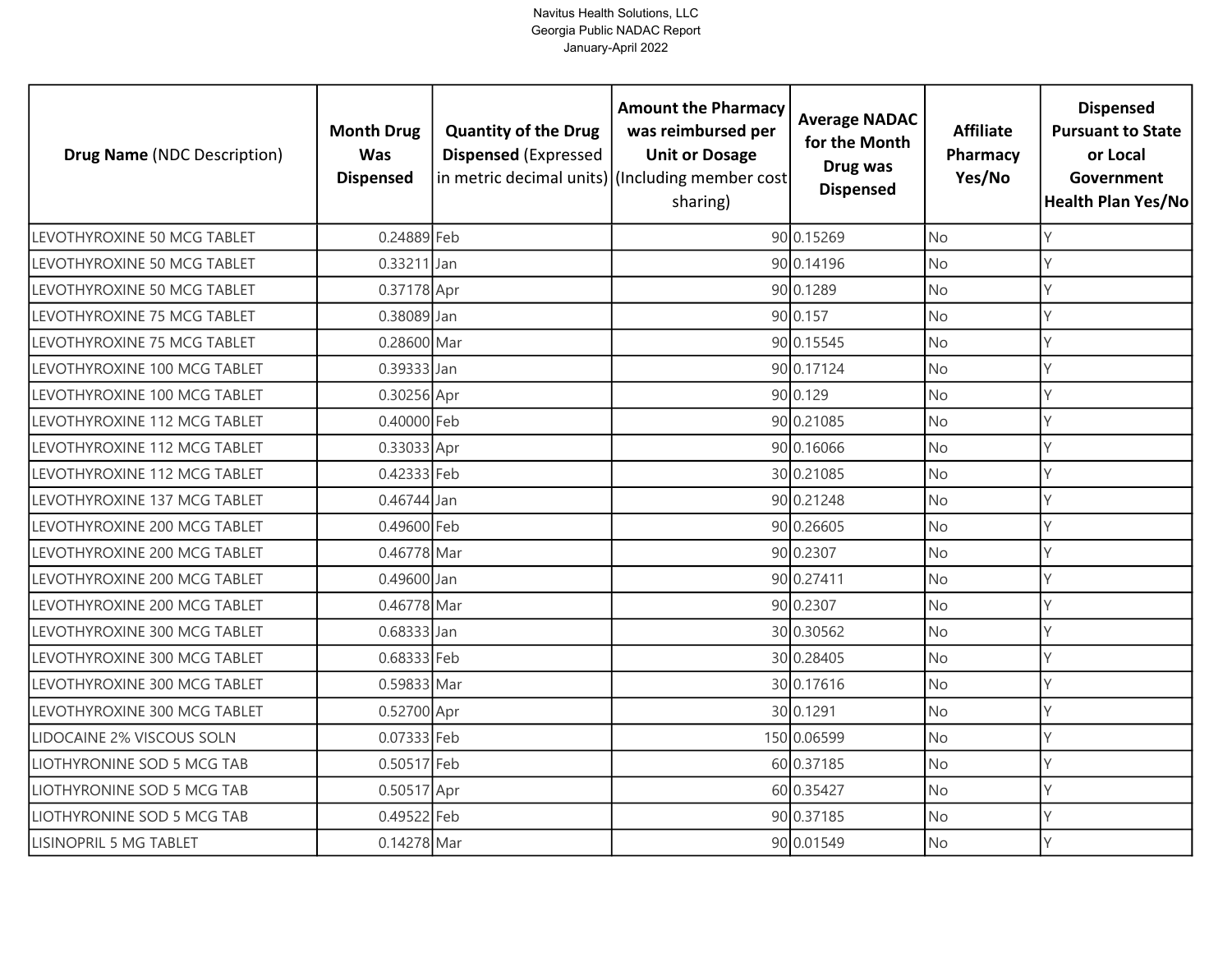| <b>Drug Name (NDC Description)</b> | <b>Month Drug</b><br><b>Was</b><br><b>Dispensed</b> | <b>Quantity of the Drug</b><br><b>Dispensed (Expressed</b> | <b>Amount the Pharmacy</b><br>was reimbursed per<br><b>Unit or Dosage</b><br>in metric decimal units) (Including member cost)<br>sharing) | <b>Average NADAC</b><br>for the Month<br>Drug was<br><b>Dispensed</b> | <b>Affiliate</b><br>Pharmacy<br>Yes/No | <b>Dispensed</b><br><b>Pursuant to State</b><br>or Local<br>Government<br><b>Health Plan Yes/No</b> |
|------------------------------------|-----------------------------------------------------|------------------------------------------------------------|-------------------------------------------------------------------------------------------------------------------------------------------|-----------------------------------------------------------------------|----------------------------------------|-----------------------------------------------------------------------------------------------------|
| <b>LISINOPRIL 5 MG TABLET</b>      | 0.25767 Jan                                         |                                                            |                                                                                                                                           | 30 0.01747                                                            | <b>No</b>                              | Υ                                                                                                   |
| <b>LISINOPRIL 5 MG TABLET</b>      | 0.25767 Mar                                         |                                                            |                                                                                                                                           | 30 0.01549                                                            | No                                     | Υ                                                                                                   |
| <b>LISINOPRIL 5 MG TABLET</b>      | 0.26556 Apr                                         |                                                            |                                                                                                                                           | 90 0.01578                                                            | <b>No</b>                              | Υ                                                                                                   |
| LISINOPRIL 10 MG TABLET            | 0.00011 Jan                                         |                                                            |                                                                                                                                           | 90 0.01956                                                            | No                                     | Υ                                                                                                   |
| LISINOPRIL 10 MG TABLET            | 0.14556 Feb                                         |                                                            |                                                                                                                                           | 90 0.01891                                                            | <b>No</b>                              | Y                                                                                                   |
| LISINOPRIL 10 MG TABLET            | 0.00011 Apr                                         |                                                            |                                                                                                                                           | 90 0.0191                                                             | No                                     |                                                                                                     |
| LISINOPRIL 10 MG TABLET            | 0.00033 Jan                                         |                                                            |                                                                                                                                           | 30 0.01956                                                            | No                                     |                                                                                                     |
| LISINOPRIL 10 MG TABLET            | 0.00033 Feb                                         |                                                            |                                                                                                                                           | 30 0.01891                                                            | No                                     |                                                                                                     |
| LISINOPRIL 10 MG TABLET            | 0.00033 Mar                                         |                                                            |                                                                                                                                           | 30 0.01914                                                            | <b>No</b>                              |                                                                                                     |
| LISINOPRIL 10 MG TABLET            | 0.00033 Apr                                         |                                                            |                                                                                                                                           | 30 0.0191                                                             | <b>No</b>                              |                                                                                                     |
| LISINOPRIL 10 MG TABLET            | 0.00011 Mar                                         |                                                            |                                                                                                                                           | 90 0.01914                                                            | No                                     |                                                                                                     |
| LISINOPRIL 10 MG TABLET            | 0.14556 Mar                                         |                                                            |                                                                                                                                           | 90 0.01914                                                            | <b>No</b>                              |                                                                                                     |
| LISINOPRIL 10 MG TABLET            | 0.06667 Jan                                         |                                                            |                                                                                                                                           | 90 0.01956                                                            | No                                     |                                                                                                     |
| LISINOPRIL 10 MG TABLET            | 0.24878 Mar                                         |                                                            |                                                                                                                                           | 90 0.01914                                                            | <b>No</b>                              | Υ                                                                                                   |
| LISINOPRIL 20 MG TABLET            | 0.04028 Feb                                         |                                                            |                                                                                                                                           | 90 0.02701                                                            | No                                     |                                                                                                     |
| LISINOPRIL 20 MG TABLET            | 0.00011 Mar                                         |                                                            |                                                                                                                                           | 90 0.02633                                                            | <b>No</b>                              | Υ                                                                                                   |
| LISINOPRIL 20 MG TABLET            | 0.00011 Apr                                         |                                                            |                                                                                                                                           | 90 0.02587                                                            | No                                     |                                                                                                     |
| LISINOPRIL 20 MG TABLET            | 0.16078 Feb                                         |                                                            |                                                                                                                                           | 90 0.02701                                                            | <b>No</b>                              | γ                                                                                                   |
| LISINOPRIL 20 MG TABLET            | $0.06667$ Jan                                       |                                                            |                                                                                                                                           | 90 0.02602                                                            | No                                     | Υ                                                                                                   |
| LISINOPRIL 20 MG TABLET            | 0.27500 Feb                                         |                                                            |                                                                                                                                           | 90 0.02701                                                            | No                                     | γ                                                                                                   |
| LISINOPRIL 20 MG TABLET            | 0.06667 Apr                                         |                                                            |                                                                                                                                           | 90 0.02587                                                            | No                                     |                                                                                                     |
| LISINOPRIL 30 MG TABLET            | 0.18311 Apr                                         |                                                            |                                                                                                                                           | 90 0.05501                                                            | No                                     |                                                                                                     |
| LISINOPRIL 30 MG TABLET            | 0.27100 Jan                                         |                                                            |                                                                                                                                           | 90 0.054                                                              | No                                     |                                                                                                     |
| LISINOPRIL 30 MG TABLET            | 0.31311 Mar                                         |                                                            |                                                                                                                                           | 90 0.05487                                                            | No                                     |                                                                                                     |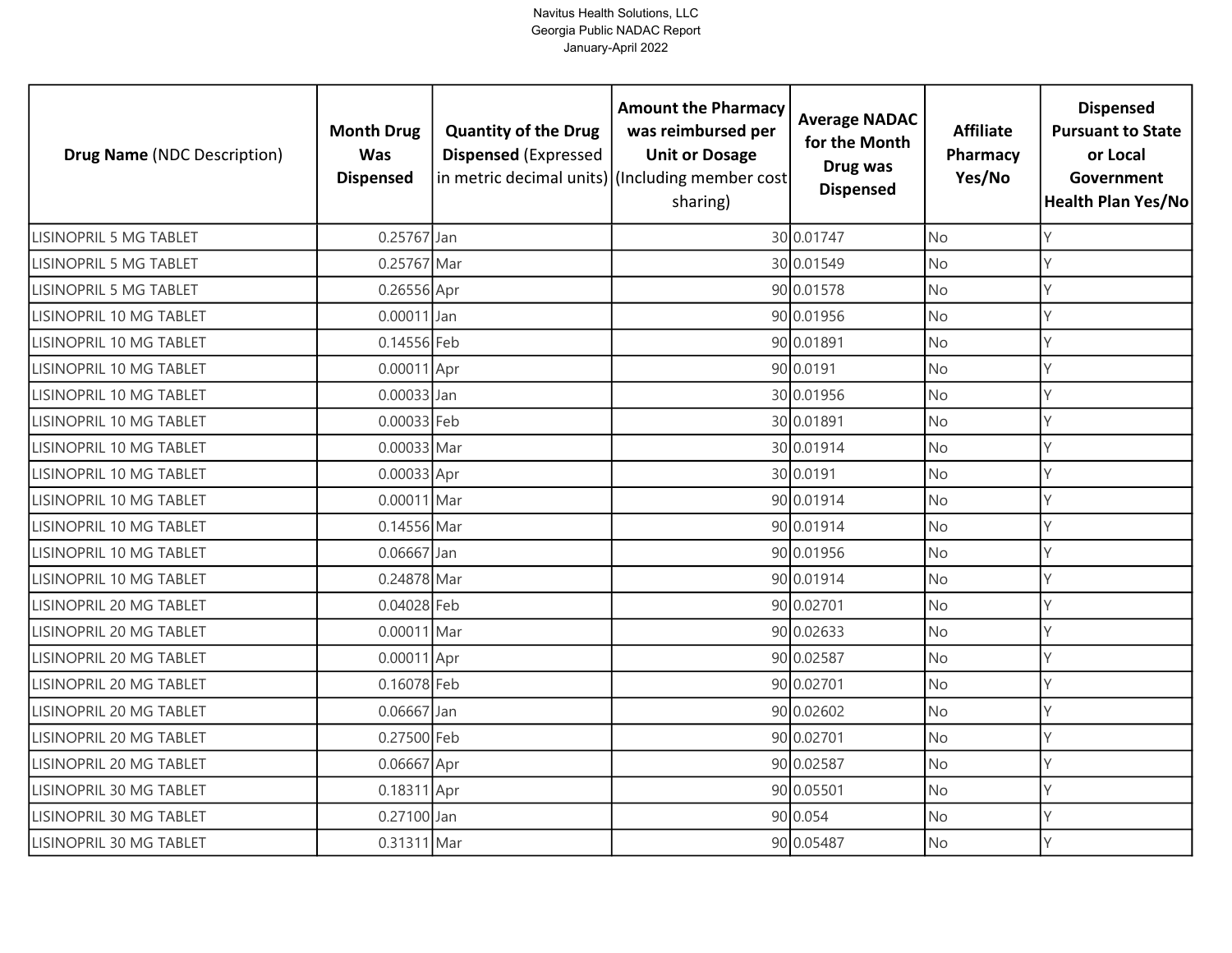| <b>Drug Name (NDC Description)</b>  | <b>Month Drug</b><br><b>Was</b><br><b>Dispensed</b> | <b>Quantity of the Drug</b><br><b>Dispensed (Expressed</b> | <b>Amount the Pharmacy</b><br>was reimbursed per<br><b>Unit or Dosage</b><br>in metric decimal units) (Including member cost)<br>sharing) | <b>Average NADAC</b><br>for the Month<br>Drug was<br><b>Dispensed</b> | <b>Affiliate</b><br>Pharmacy<br>Yes/No | <b>Dispensed</b><br><b>Pursuant to State</b><br>or Local<br>Government<br><b>Health Plan Yes/No</b> |
|-------------------------------------|-----------------------------------------------------|------------------------------------------------------------|-------------------------------------------------------------------------------------------------------------------------------------------|-----------------------------------------------------------------------|----------------------------------------|-----------------------------------------------------------------------------------------------------|
| LISINOPRIL 30 MG TABLET             | 0.31311 Apr                                         |                                                            |                                                                                                                                           | 90 0.05501                                                            | <b>No</b>                              |                                                                                                     |
| LISINOPRIL 40 MG TABLET             | 0.18456 Jan                                         |                                                            |                                                                                                                                           | 90 0.05502                                                            | No                                     |                                                                                                     |
| LISINOPRIL 40 MG TABLET             | 0.18456 Apr                                         |                                                            |                                                                                                                                           | 90 0.04928                                                            | <b>No</b>                              |                                                                                                     |
| <b>LISINOPRIL 40 MG TABLET</b>      | 0.00011 Jan                                         |                                                            |                                                                                                                                           | 90 0.05502                                                            | <b>No</b>                              |                                                                                                     |
| LISINOPRIL 40 MG TABLET             | 0.00011 Apr                                         |                                                            |                                                                                                                                           | 90 0.04928                                                            | <b>No</b>                              |                                                                                                     |
| LISINOPRIL-HYDROCHLOROTHIAZIDE 20-1 | 0.18656 Feb                                         |                                                            |                                                                                                                                           | 90 0.04976                                                            | <b>No</b>                              |                                                                                                     |
| LISINOPRIL-HYDROCHLOROTHIAZIDE 20-2 | 0.27278 Jan                                         |                                                            |                                                                                                                                           | 90 0.04766                                                            | No                                     |                                                                                                     |
| LISINOPRIL-HYDROCHLOROTHIAZIDE 20-2 | 0.31511 Apr                                         |                                                            |                                                                                                                                           | 90 0.0489                                                             | <b>No</b>                              |                                                                                                     |
| LISINOPRIL-HYDROCHLOROTHIAZIDE 20-2 | 0.11111 Mar                                         |                                                            |                                                                                                                                           | 90 0.04948                                                            | <b>No</b>                              |                                                                                                     |
| LORAZEPAM 0.5 MG TABLET             | 0.12667 Feb                                         |                                                            |                                                                                                                                           | 30 0.03994                                                            | <b>No</b>                              |                                                                                                     |
| LORAZEPAM 0.5 MG TABLET             | $0.13400$ Jan                                       |                                                            |                                                                                                                                           | 90 0.03735                                                            | No                                     | γ                                                                                                   |
| LORAZEPAM 0.5 MG TABLET             | 0.13400 Feb                                         |                                                            |                                                                                                                                           | 90 0.03994                                                            | <b>No</b>                              |                                                                                                     |
| LORAZEPAM 0.5 MG TABLET             | 0.13400 Mar                                         |                                                            |                                                                                                                                           | 90 0.03794                                                            | <b>No</b>                              |                                                                                                     |
| LORAZEPAM 0.5 MG TABLET             | 0.22644 Apr                                         |                                                            |                                                                                                                                           | 90 0.03962                                                            | <b>No</b>                              | Υ                                                                                                   |
| LORAZEPAM 1 MG TABLET               | 0.14000 Feb                                         |                                                            |                                                                                                                                           | 60 0.04805                                                            | <b>No</b>                              | Υ                                                                                                   |
| LORAZEPAM 2 MG TABLET               | $-0.05100$ Apr                                      |                                                            |                                                                                                                                           | 10 0.0724                                                             | <b>No</b>                              | Υ                                                                                                   |
| LOSARTAN POTASSIUM 25 MG TAB        | 0.18478 Apr                                         |                                                            |                                                                                                                                           | 90 0.06013                                                            | No                                     | Υ                                                                                                   |
| LOSARTAN POTASSIUM 25 MG TAB        | 0.31600 Feb                                         |                                                            |                                                                                                                                           | 90 0.05761                                                            | <b>No</b>                              | γ                                                                                                   |
| LOSARTAN POTASSIUM 25 MG TAB        | 0.18478 Feb                                         |                                                            |                                                                                                                                           | 90 0.05761                                                            | No                                     | Υ                                                                                                   |
| LOSARTAN POTASSIUM 50 MG TAB        | 0.25133 Jan                                         |                                                            |                                                                                                                                           | 30 0.06868                                                            | <b>No</b>                              | Y                                                                                                   |
| LOSARTAN POTASSIUM 50 MG TAB        | 0.21833 Mar                                         |                                                            |                                                                                                                                           | 30 0.07314                                                            | No                                     |                                                                                                     |
| LOSARTAN POTASSIUM 50 MG TAB        | 0.23144 Jan                                         |                                                            |                                                                                                                                           | 90 0.06868                                                            | No                                     | V                                                                                                   |
| LOSARTAN POTASSIUM 50 MG TAB        | 0.36589 Jan                                         |                                                            |                                                                                                                                           | 90 0.06868                                                            | <b>No</b>                              |                                                                                                     |
| LOSARTAN POTASSIUM 50 MG TAB        | 0.22000 Apr                                         |                                                            |                                                                                                                                           | 30 0.06972                                                            | No                                     | γ                                                                                                   |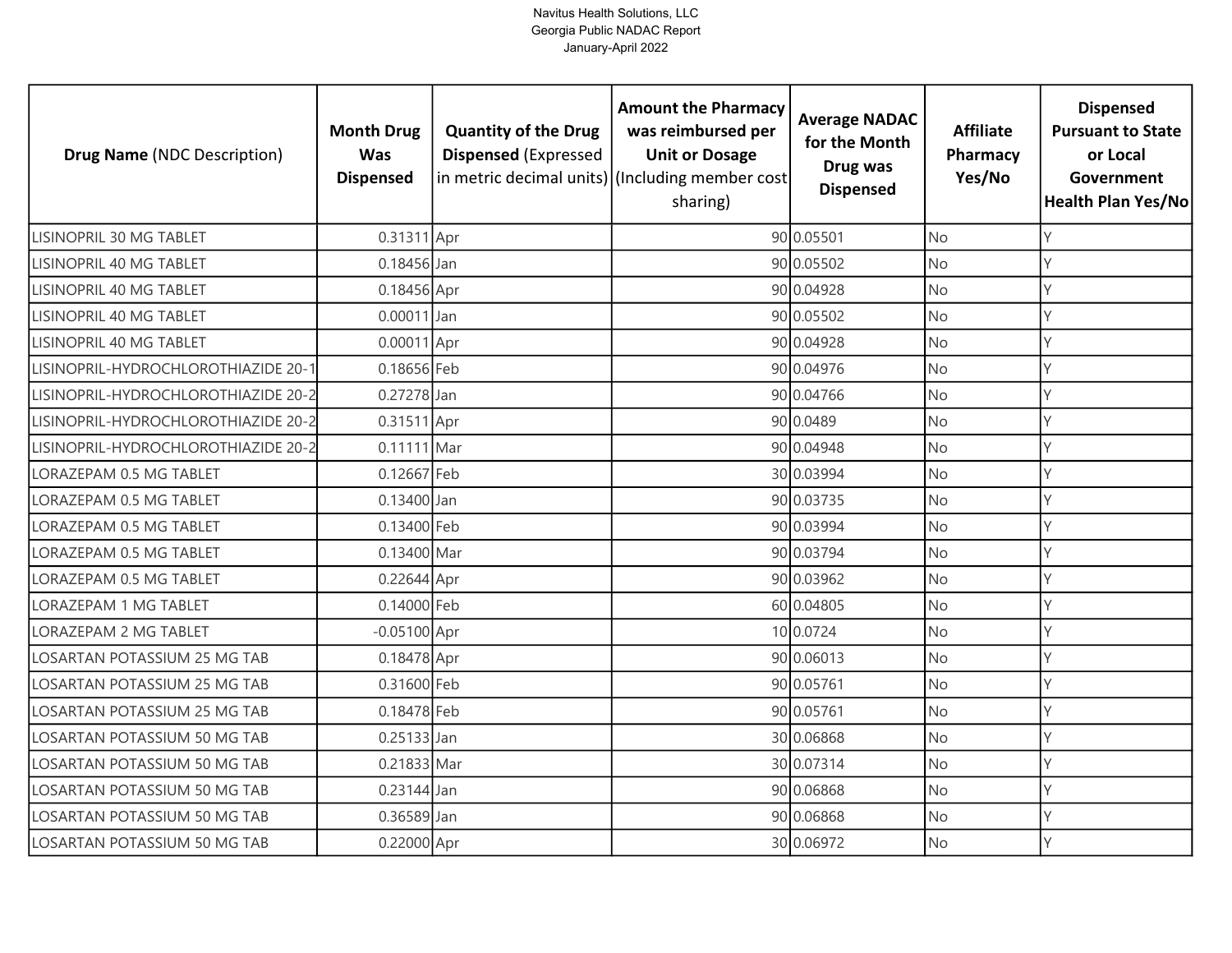| <b>Drug Name (NDC Description)</b> | <b>Month Drug</b><br><b>Was</b><br><b>Dispensed</b> | <b>Quantity of the Drug</b><br><b>Dispensed (Expressed</b> | <b>Amount the Pharmacy</b><br>was reimbursed per<br><b>Unit or Dosage</b><br>in metric decimal units) (Including member cost<br>sharing) | <b>Average NADAC</b><br>for the Month<br>Drug was<br><b>Dispensed</b> | <b>Affiliate</b><br>Pharmacy<br>Yes/No | <b>Dispensed</b><br><b>Pursuant to State</b><br>or Local<br>Government<br>Health Plan Yes/No |
|------------------------------------|-----------------------------------------------------|------------------------------------------------------------|------------------------------------------------------------------------------------------------------------------------------------------|-----------------------------------------------------------------------|----------------------------------------|----------------------------------------------------------------------------------------------|
| LOSARTAN POTASSIUM 50 MG TAB       | 0.25300 Feb                                         |                                                            |                                                                                                                                          | 30 0.08274                                                            | <b>No</b>                              | Y                                                                                            |
| LOSARTAN POTASSIUM 50 MG TAB       | 0.22000 Mar                                         |                                                            |                                                                                                                                          | 30 0.07314                                                            | No                                     | Y                                                                                            |
| LOSARTAN POTASSIUM 50 MG TAB       | 0.21833 Apr                                         |                                                            |                                                                                                                                          | 30 0.06972                                                            | <b>No</b>                              | Y                                                                                            |
| LOSARTAN POTASSIUM 50 MG TAB       | 0.35400 Mar                                         |                                                            |                                                                                                                                          | 90 0.07314                                                            | <b>No</b>                              | Y                                                                                            |
| LOSARTAN POTASSIUM 100 MG TAB      | 0.41911 Feb                                         |                                                            |                                                                                                                                          | 90 0.09644                                                            | <b>No</b>                              | Y                                                                                            |
| LOSARTAN POTASSIUM 100 MG TAB      | 0.26667 Mar                                         |                                                            |                                                                                                                                          | 30 0.10526                                                            | <b>No</b>                              | Y                                                                                            |
| LOSARTAN POTASSIUM 100 MG TAB      | 0.26667 Apr                                         |                                                            |                                                                                                                                          | 30 0.09546                                                            | No                                     | Y                                                                                            |
| LOSARTAN POTASSIUM 100 MG TAB      | $0.24511$ Feb                                       |                                                            |                                                                                                                                          | 90 0.09644                                                            | No                                     | Y                                                                                            |
| LOSARTAN POTASSIUM 100 MG TAB      | 0.24511 Mar                                         |                                                            |                                                                                                                                          | 90 0.10526                                                            | No                                     | γ                                                                                            |
| LOSARTAN POTASSIUM 100 MG TAB      | $0.24511$ Jan                                       |                                                            |                                                                                                                                          | 90 0.08879                                                            | <b>No</b>                              | Y                                                                                            |
| LOSARTAN POTASSIUM 100 MG TAB      | 0.24511 Apr                                         |                                                            |                                                                                                                                          | 90 0.09546                                                            | No                                     | γ                                                                                            |
| LOSARTAN-HYDROCHLOROTHIAZIDE 100-  | 0.36133 Apr                                         |                                                            |                                                                                                                                          | 90 0.18649                                                            | <b>No</b>                              | $\vee$                                                                                       |
| LOSARTAN-HYDROCHLOROTHIAZIDE 100-  | 0.30589 Jan                                         |                                                            |                                                                                                                                          | 90 0.1814                                                             | No                                     | $\vee$                                                                                       |
| LOSARTAN-HYDROCHLOROTHIAZIDE 100-  | 0.75000 Apr                                         |                                                            |                                                                                                                                          | 90 0.28107                                                            | No                                     | Y                                                                                            |
| LOSARTAN-HYDROCHLOROTHIAZIDE 100-  | 2.03500 Jan                                         |                                                            |                                                                                                                                          | 90 0.19209                                                            | <b>No</b>                              | Y                                                                                            |
| LOSARTAN-HYDROCHLOROTHIAZIDE 100-  | 1.37500 Jan                                         |                                                            |                                                                                                                                          | 90 0.19209                                                            | <b>No</b>                              | Y                                                                                            |
| MECLIZINE 12.5 MG TABLET           | 0.25100 Jan                                         |                                                            |                                                                                                                                          | 60 0.07607                                                            | <b>No</b>                              | Y                                                                                            |
| MECLIZINE 12.5 MG TABLET           | 0.26667 Mar                                         |                                                            |                                                                                                                                          | 60 0.08309                                                            | <b>No</b>                              | Y                                                                                            |
| MECLIZINE 25 MG TABLET             | 0.21033 Jan                                         |                                                            |                                                                                                                                          | 90 0.11087                                                            | No                                     | Y                                                                                            |
| MECLIZINE 25 MG TABLET             | 0.23238 Jan                                         |                                                            |                                                                                                                                          | 21 0.11087                                                            | <b>No</b>                              | Υ                                                                                            |
| MECLIZINE 25 MG TABLET             | 0.23238 Feb                                         |                                                            |                                                                                                                                          | 21 0.12086                                                            | No                                     | Y                                                                                            |
| MECLIZINE 25 MG TABLET             | 0.22533 Mar                                         |                                                            |                                                                                                                                          | 30 0.11433                                                            | No                                     | Y                                                                                            |
| MECLIZINE 25 MG TABLET             | 0.21367 Feb                                         |                                                            |                                                                                                                                          | 60 0.12086                                                            | No                                     | Υ                                                                                            |
| MECLIZINE 25 MG TABLET             | 0.21367 Mar                                         |                                                            |                                                                                                                                          | 60 0.11433                                                            | No                                     | Y                                                                                            |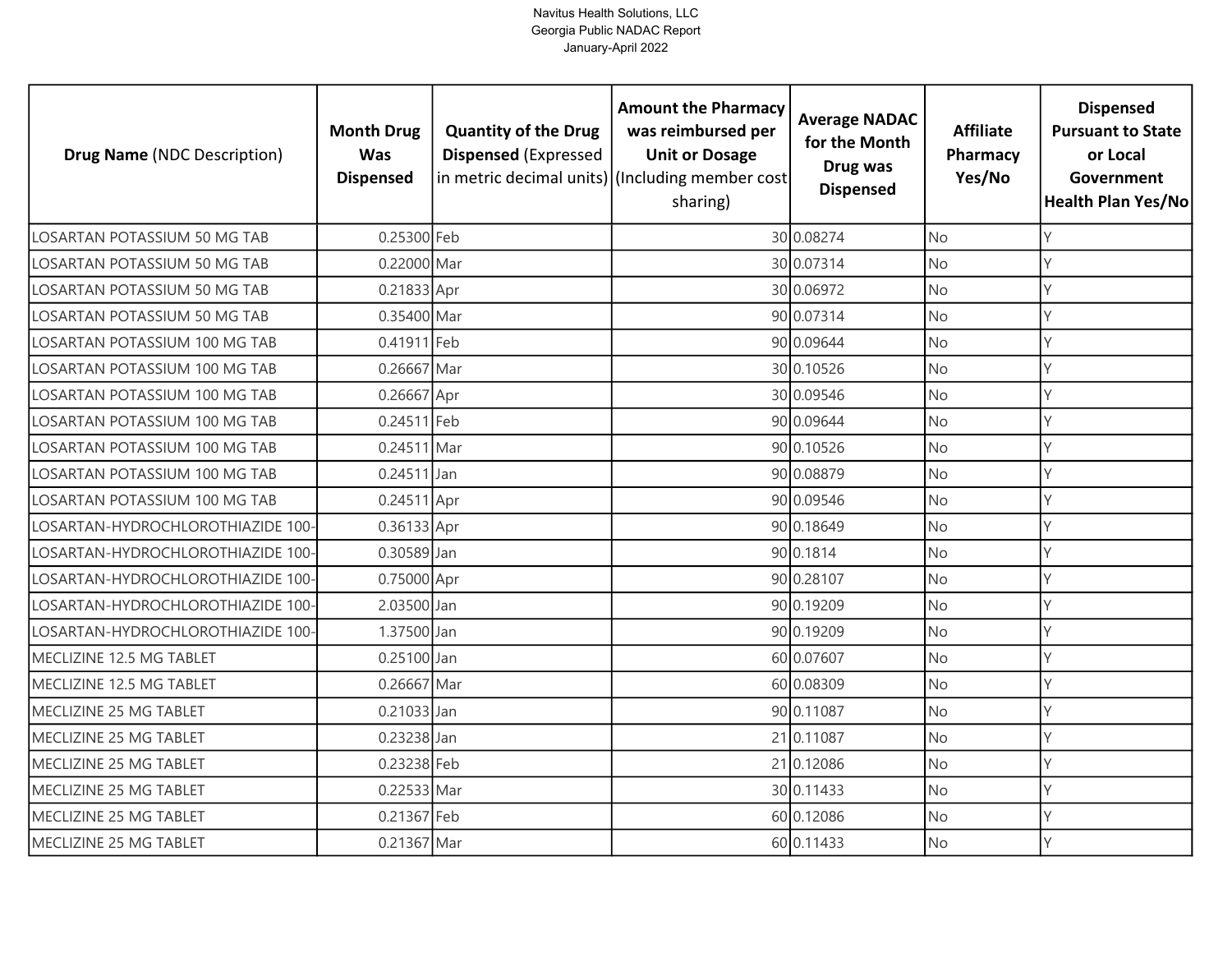| <b>Drug Name (NDC Description)</b> | <b>Month Drug</b><br><b>Was</b><br><b>Dispensed</b> | <b>Quantity of the Drug</b><br><b>Dispensed (Expressed</b> | <b>Amount the Pharmacy</b><br>was reimbursed per<br><b>Unit or Dosage</b><br>in metric decimal units) (Including member cost<br>sharing) | <b>Average NADAC</b><br>for the Month<br>Drug was<br><b>Dispensed</b> | <b>Affiliate</b><br>Pharmacy<br>Yes/No | <b>Dispensed</b><br><b>Pursuant to State</b><br>or Local<br>Government<br><b>Health Plan Yes/No</b> |
|------------------------------------|-----------------------------------------------------|------------------------------------------------------------|------------------------------------------------------------------------------------------------------------------------------------------|-----------------------------------------------------------------------|----------------------------------------|-----------------------------------------------------------------------------------------------------|
| MECLIZINE 25 MG TABLET             | 0.21033 Mar                                         |                                                            |                                                                                                                                          | 90 0.11433                                                            | <b>No</b>                              |                                                                                                     |
| MECLIZINE 25 MG TABLET             | $0.21867$ Jan                                       |                                                            |                                                                                                                                          | 30 0.11087                                                            | <b>No</b>                              | Υ                                                                                                   |
| MEDROXYPROGESTERONE 150 MG/ML      | 47.66000 Jan                                        |                                                            |                                                                                                                                          | 29.15297                                                              | <b>No</b>                              | Υ                                                                                                   |
| MEDROXYPROGESTERONE 150 MG/ML      | 48.39000 Apr                                        |                                                            |                                                                                                                                          | 32.09225                                                              | No                                     |                                                                                                     |
| MELOXICAM 7.5 MG TABLET            | 0.20000 Jan                                         |                                                            |                                                                                                                                          | 14 0.02122                                                            | <b>No</b>                              | γ                                                                                                   |
| MELOXICAM 7.5 MG TABLET            | 0.17533 Apr                                         |                                                            |                                                                                                                                          | 30 0.02299                                                            | No                                     |                                                                                                     |
| MELOXICAM 7.5 MG TABLET            | 0.24600 Jan                                         |                                                            |                                                                                                                                          | 30 0.02122                                                            | No                                     | Y                                                                                                   |
| MELOXICAM 7.5 MG TABLET            | 0.28833 Mar                                         |                                                            |                                                                                                                                          | 30 0.02308                                                            | <b>No</b>                              |                                                                                                     |
| MELOXICAM 7.5 MG TABLET            | 0.28833 Apr                                         |                                                            |                                                                                                                                          | 30 0.02299                                                            | No                                     |                                                                                                     |
| MELOXICAM 7.5 MG TABLET            | 0.27667 Apr                                         |                                                            |                                                                                                                                          | 60 0.02299                                                            | <b>No</b>                              |                                                                                                     |
| MELOXICAM 15 MG TABLET             | 0.17167 Jan                                         |                                                            |                                                                                                                                          | 30 0.02316                                                            | No                                     |                                                                                                     |
| MELOXICAM 15 MG TABLET             | 0.17167 Feb                                         |                                                            |                                                                                                                                          | 30 0.02424                                                            | <b>No</b>                              |                                                                                                     |
| MELOXICAM 15 MG TABLET             | 0.17167 Mar                                         |                                                            |                                                                                                                                          | 30 0.02416                                                            | <b>No</b>                              |                                                                                                     |
| MELOXICAM 15 MG TABLET             | 0.17167 Apr                                         |                                                            |                                                                                                                                          | 30 0.0242                                                             | No                                     | Υ                                                                                                   |
| MELOXICAM 15 MG TABLET             | 0.15156 Jan                                         |                                                            |                                                                                                                                          | 90 0.02316                                                            | No                                     | Υ                                                                                                   |
| MELOXICAM 15 MG TABLET             | 0.24300 Jan                                         |                                                            |                                                                                                                                          | 30 0.02316                                                            | <b>No</b>                              | Υ                                                                                                   |
| MELOXICAM 15 MG TABLET             | $0.22433$ Jan                                       |                                                            |                                                                                                                                          | 90 0.02316                                                            | <b>No</b>                              | Y                                                                                                   |
| MESALAMINE DR 1.2 GM TABLET        | 3.41483 Jan                                         |                                                            |                                                                                                                                          | 120 3.06227                                                           | <b>No</b>                              |                                                                                                     |
| MESALAMINE DR 1.2 GM TABLET        | 3.41483 Mar                                         |                                                            |                                                                                                                                          | 120 2.75392                                                           | No                                     | γ                                                                                                   |
| MESALAMINE DR 1.2 GM TABLET        | 3.41483 Apr                                         |                                                            |                                                                                                                                          | 120 2.61999                                                           | <b>No</b>                              |                                                                                                     |
| METFORMIN HCL 500 MG TABLET        | 0.00011 Mar                                         |                                                            |                                                                                                                                          | 90 0.01696                                                            | No                                     |                                                                                                     |
| METFORMIN HCL 500 MG TABLET        | 0.00006 Feb                                         |                                                            |                                                                                                                                          | 180 0.01674                                                           | No                                     | V                                                                                                   |
| METFORMIN HCL 500 MG TABLET        | 0.00006 Apr                                         |                                                            |                                                                                                                                          | 180 0.01651                                                           | No                                     |                                                                                                     |
| METFORMIN HCL 500 MG TABLET        | 0.00006 Feb                                         |                                                            |                                                                                                                                          | 180 0.01674                                                           | <b>No</b>                              | Y                                                                                                   |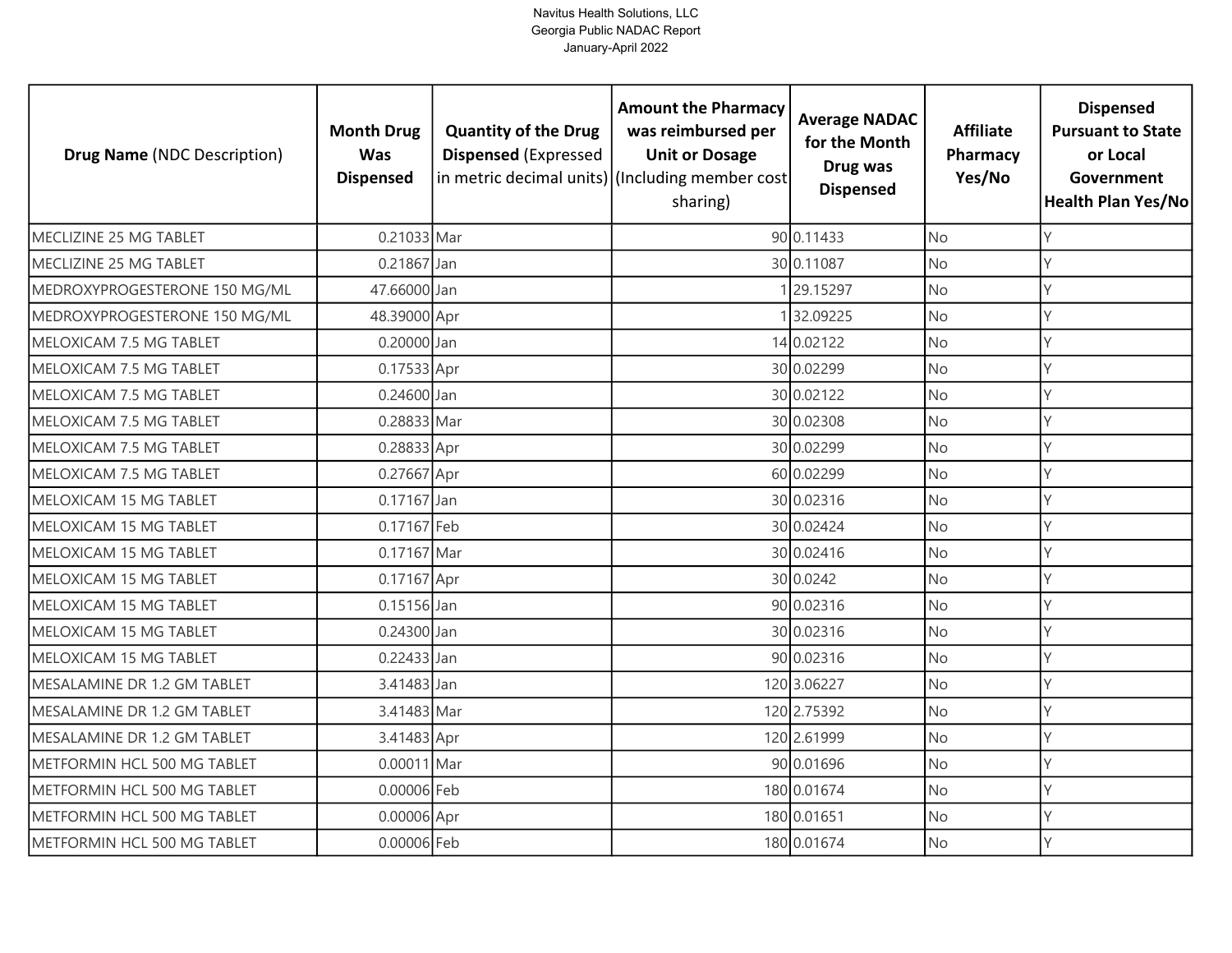| <b>Drug Name (NDC Description)</b> | <b>Month Drug</b><br><b>Was</b><br><b>Dispensed</b> | <b>Quantity of the Drug</b><br><b>Dispensed (Expressed</b> | <b>Amount the Pharmacy</b><br>was reimbursed per<br><b>Unit or Dosage</b><br>in metric decimal units) (Including member cost<br>sharing) | <b>Average NADAC</b><br>for the Month<br>Drug was<br><b>Dispensed</b> | <b>Affiliate</b><br>Pharmacy<br>Yes/No | <b>Dispensed</b><br><b>Pursuant to State</b><br>or Local<br>Government<br><b>Health Plan Yes/No</b> |
|------------------------------------|-----------------------------------------------------|------------------------------------------------------------|------------------------------------------------------------------------------------------------------------------------------------------|-----------------------------------------------------------------------|----------------------------------------|-----------------------------------------------------------------------------------------------------|
| METFORMIN HCL 500 MG TABLET        | $0.13511$ Feb                                       |                                                            |                                                                                                                                          | 90 0.01674                                                            | <b>No</b>                              | γ                                                                                                   |
| METFORMIN HCL 500 MG TABLET        | 0.13511 Feb                                         |                                                            |                                                                                                                                          | 180 0.01674                                                           | <b>No</b>                              | Υ                                                                                                   |
| METFORMIN HCL 500 MG TABLET        | $0.06667$ Jan                                       |                                                            |                                                                                                                                          | 60 0.01596                                                            | <b>No</b>                              | Υ                                                                                                   |
| METFORMIN HCL 500 MG TABLET        | 0.06667 Feb                                         |                                                            |                                                                                                                                          | 60 0.01674                                                            | No                                     | Υ                                                                                                   |
| METFORMIN HCL 500 MG TABLET        | 0.06667 Mar                                         |                                                            |                                                                                                                                          | 60 0.01696                                                            | <b>No</b>                              | γ                                                                                                   |
| METFORMIN HCL 500 MG TABLET        | 0.03056 Jan                                         |                                                            |                                                                                                                                          | 180 0.01596                                                           | <b>No</b>                              | γ                                                                                                   |
| METFORMIN HCL 500 MG TABLET        | 0.07900 Feb                                         |                                                            |                                                                                                                                          | 180 0.01674                                                           | No                                     | V                                                                                                   |
| METFORMIN HCL 500 MG TABLET        | 0.07900 Mar                                         |                                                            |                                                                                                                                          | 180 0.01696                                                           | <b>No</b>                              |                                                                                                     |
| METFORMIN HCL 500 MG TABLET        | 0.07900 Apr                                         |                                                            |                                                                                                                                          | 180 0.01651                                                           | No                                     |                                                                                                     |
| METFORMIN HCL 850 MG TABLET        | $0.00017$ Jan                                       |                                                            |                                                                                                                                          | 60 0.02786                                                            | <b>No</b>                              | γ                                                                                                   |
| METFORMIN HCL 850 MG TABLET        | 0.00017 Feb                                         |                                                            |                                                                                                                                          | 60 0.0275                                                             | No                                     | V                                                                                                   |
| METFORMIN HCL 850 MG TABLET        | $0.00017$ Apr                                       |                                                            |                                                                                                                                          | 60 0.02779                                                            | <b>No</b>                              | Y                                                                                                   |
| METFORMIN HCL 850 MG TABLET        | 0.09622 Jan                                         |                                                            |                                                                                                                                          | 180 0.02786                                                           | No                                     |                                                                                                     |
| METFORMIN HCL 850 MG TABLET        | 0.09622 Apr                                         |                                                            |                                                                                                                                          | 180 0.02779                                                           | <b>No</b>                              | Υ                                                                                                   |
| METFORMIN HCL ER 500 MG TABLET     | 0.07900 Feb                                         |                                                            |                                                                                                                                          | 90 0.03653                                                            | No                                     | Υ                                                                                                   |
| METHOCARBAMOL 500 MG TABLET        | 0.12217 Feb                                         |                                                            |                                                                                                                                          | 120 0.06944                                                           | <b>No</b>                              | Υ                                                                                                   |
| METHOCARBAMOL 750 MG TABLET        | 0.20200 Jan                                         |                                                            |                                                                                                                                          | 60 0.0918                                                             | <b>No</b>                              | Υ                                                                                                   |
| METHOCARBAMOL 750 MG TABLET        | 0.14393 Mar                                         |                                                            |                                                                                                                                          | 28 0.09307                                                            | <b>No</b>                              | γ                                                                                                   |
| METHOCARBAMOL 750 MG TABLET        | 0.13267 Jan                                         |                                                            |                                                                                                                                          | 60 0.0918                                                             | No                                     | Υ                                                                                                   |
| METHOTREXATE 2.5 MG TABLET         | 0.46667 Jan                                         |                                                            |                                                                                                                                          | 24 0.3019                                                             | <b>No</b>                              | Y                                                                                                   |
| METHOTREXATE 2.5 MG TABLET         | 0.45292 Feb                                         |                                                            |                                                                                                                                          | 24 0.2574                                                             | No                                     |                                                                                                     |
| METHOTREXATE 2.5 MG TABLET         | 0.45292 Mar                                         |                                                            |                                                                                                                                          | 24 0.26817                                                            | No                                     | V                                                                                                   |
| METHOTREXATE 2.5 MG TABLET         | 0.45292 Apr                                         |                                                            |                                                                                                                                          | 24 0.23823                                                            | <b>No</b>                              |                                                                                                     |
| METHOTREXATE 50 MG/2 ML VIAL       | 3.42000 Jan                                         |                                                            |                                                                                                                                          | 3.40288                                                               | No                                     | γ                                                                                                   |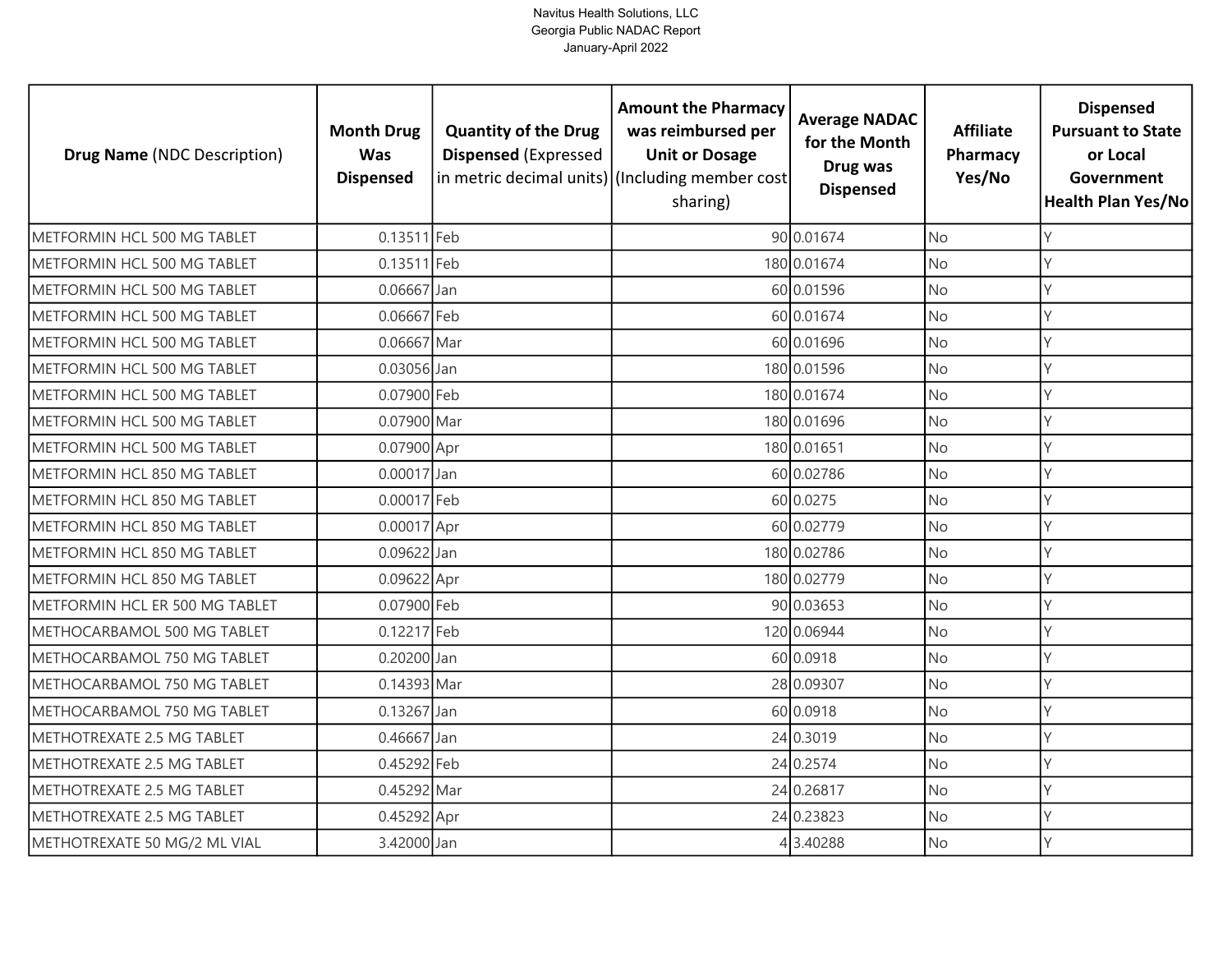| <b>Drug Name (NDC Description)</b> | <b>Month Drug</b><br><b>Was</b><br><b>Dispensed</b> | <b>Quantity of the Drug</b><br><b>Dispensed (Expressed</b> | <b>Amount the Pharmacy</b><br>was reimbursed per<br><b>Unit or Dosage</b><br>in metric decimal units) (Including member cost<br>sharing) | <b>Average NADAC</b><br>for the Month<br>Drug was<br><b>Dispensed</b> | <b>Affiliate</b><br>Pharmacy<br>Yes/No | <b>Dispensed</b><br><b>Pursuant to State</b><br>or Local<br>Government<br><b>Health Plan Yes/No</b> |
|------------------------------------|-----------------------------------------------------|------------------------------------------------------------|------------------------------------------------------------------------------------------------------------------------------------------|-----------------------------------------------------------------------|----------------------------------------|-----------------------------------------------------------------------------------------------------|
| METHOTREXATE 50 MG/2 ML VIAL       | 3.42000 Feb                                         |                                                            |                                                                                                                                          | 43.17885                                                              | <b>No</b>                              | Υ                                                                                                   |
| METHOTREXATE 50 MG/2 ML VIAL       | 3.42000 Mar                                         |                                                            |                                                                                                                                          | 3.28658                                                               | <b>No</b>                              | Y                                                                                                   |
| METHOTREXATE 50 MG/2 ML VIAL       | 3.42000 Apr                                         |                                                            |                                                                                                                                          | 43.34955                                                              | <b>No</b>                              | Υ                                                                                                   |
| METHOTREXATE 50 MG/2 ML VIAL       | 3.28167 Jan                                         |                                                            |                                                                                                                                          | 63.40288                                                              | <b>No</b>                              | Υ                                                                                                   |
| METHOTREXATE 50 MG/2 ML VIAL       | 3.26167 Apr                                         |                                                            |                                                                                                                                          | 63.34955                                                              | <b>No</b>                              | γ                                                                                                   |
| METHYLPHENIDATE 5 MG CHEW TAB      | 0.60800 Mar                                         |                                                            |                                                                                                                                          | 30 3.3966                                                             | <b>No</b>                              | Υ                                                                                                   |
| METHYLPHENIDATE 5 MG/5 ML SOLN     | $0.21133$ Jan                                       |                                                            |                                                                                                                                          | 450 0.1539                                                            | <b>No</b>                              | γ                                                                                                   |
| METHYLPHENIDATE 5 MG/5 ML SOLN     | 0.12193 Feb                                         |                                                            |                                                                                                                                          | 450 0.10177                                                           | <b>No</b>                              |                                                                                                     |
| METHYLPHENIDATE 5 MG/5 ML SOLN     | 0.12193 Mar                                         |                                                            |                                                                                                                                          | 450 0.15581                                                           | <b>No</b>                              | Y                                                                                                   |
| METHYLPHENIDATE 5 MG/5 ML SOLN     | 0.12160 Apr                                         |                                                            |                                                                                                                                          | 600 0.17101                                                           | <b>No</b>                              | Υ                                                                                                   |
| METHYLPHENIDATE 10 MG TABLET       | $0.22511$ Jan                                       |                                                            |                                                                                                                                          | 90 0.15973                                                            | <b>No</b>                              | Y                                                                                                   |
| METHYLPHENIDATE ER 18 MG TAB       | 1.76867 Mar                                         |                                                            |                                                                                                                                          | 30 0.56499                                                            | <b>No</b>                              |                                                                                                     |
| METHYLPHENIDATE ER 18 MG TAB       | 1.66167 Apr                                         |                                                            |                                                                                                                                          | 30 0.70502                                                            | No                                     |                                                                                                     |
| METHYLPHENIDATE ER 18 MG TAB       | 0.72300 Jan                                         |                                                            |                                                                                                                                          | 20 0.56499                                                            | <b>No</b>                              | γ                                                                                                   |
| METHYLPHENIDATE ER 18 MG TAB       | 1.88000 Jan                                         |                                                            |                                                                                                                                          | 30 0.87285                                                            | No                                     | γ                                                                                                   |
| METHYLPHENIDATE ER 18 MG TAB       | 1.86467 Feb                                         |                                                            |                                                                                                                                          | 30 0.64846                                                            | <b>No</b>                              | γ                                                                                                   |
| METHYLPHENIDATE ER 18 MG TAB       | 1.74167 Mar                                         |                                                            |                                                                                                                                          | 30 0.56499                                                            | <b>No</b>                              | Y                                                                                                   |
| METHYLPHENIDATE ER 27 MG TAB       | 1.69200 Mar                                         |                                                            |                                                                                                                                          | 15 0.90623                                                            | <b>No</b>                              | Υ                                                                                                   |
| METHYLPHENIDATE ER 27 MG TAB       | 0.74767 Feb                                         |                                                            |                                                                                                                                          | 30 0.90623                                                            | <b>No</b>                              | γ                                                                                                   |
| METHYLPHENIDATE ER 27 MG TAB       | 0.74767 Mar                                         |                                                            |                                                                                                                                          | 30 0.80043                                                            | <b>No</b>                              | γ                                                                                                   |
| METHYLPHENIDATE ER 27 MG TAB       | 1.57300 Mar                                         |                                                            |                                                                                                                                          | 30 0.90623                                                            | <b>No</b>                              | Υ                                                                                                   |
| METHYLPHENIDATE ER 36 MG TAB       | 2.02700 Jan                                         |                                                            |                                                                                                                                          | 30 0.98538                                                            | No                                     | Y                                                                                                   |
| METHYLPHENIDATE ER 36 MG TAB       | 1.94233 Feb                                         |                                                            |                                                                                                                                          | 30 0.92979                                                            | No                                     |                                                                                                     |
| METHYLPHENIDATE ER 36 MG TAB       | 2.30633 Mar                                         |                                                            |                                                                                                                                          | 30 0.76999                                                            | <b>No</b>                              | Y                                                                                                   |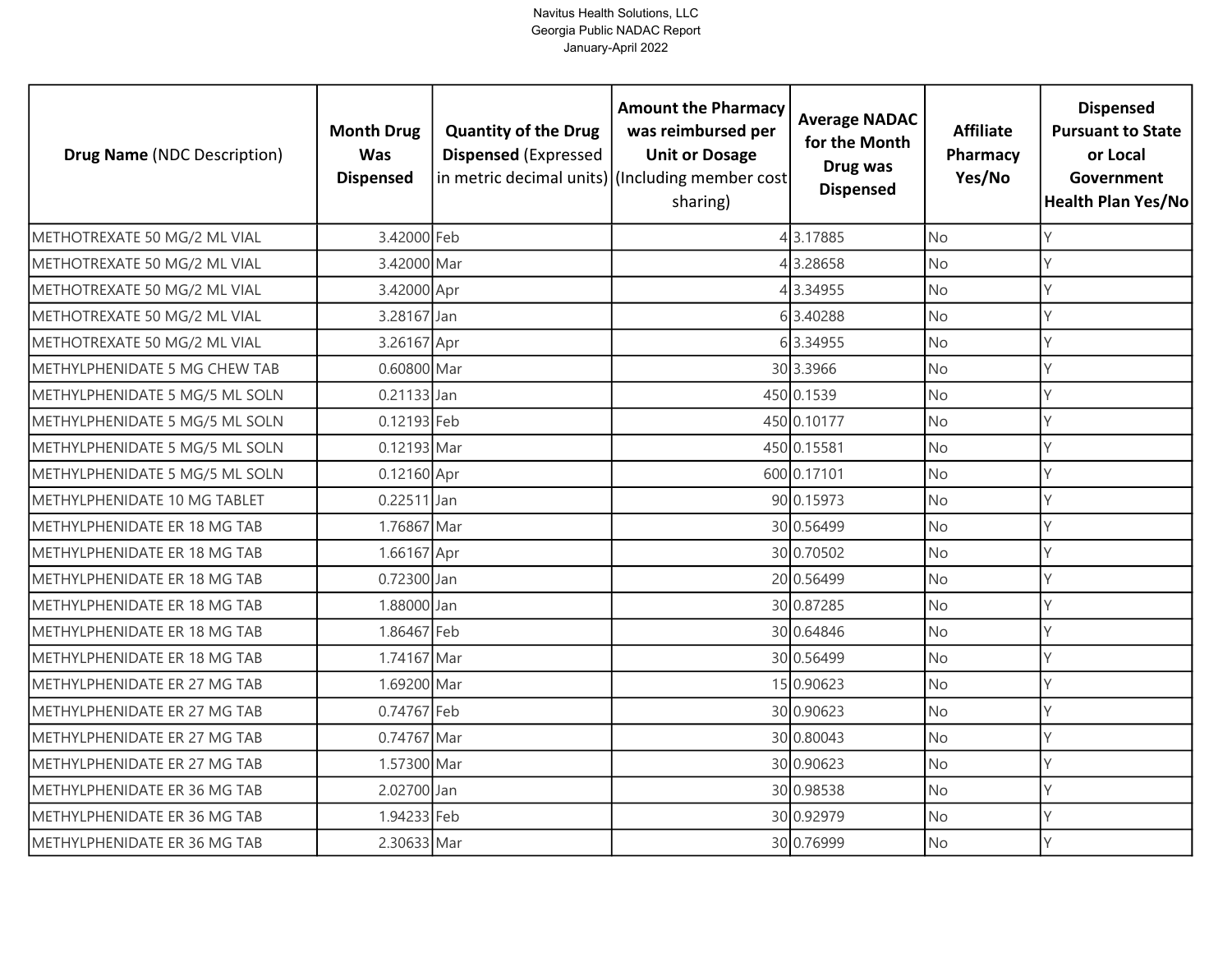| <b>Drug Name (NDC Description)</b>    | <b>Month Drug</b><br><b>Was</b><br><b>Dispensed</b> | <b>Quantity of the Drug</b><br><b>Dispensed (Expressed</b> | <b>Amount the Pharmacy</b><br>was reimbursed per<br><b>Unit or Dosage</b><br>in metric decimal units) (Including member cost<br>sharing) | <b>Average NADAC</b><br>for the Month<br>Drug was<br><b>Dispensed</b> | <b>Affiliate</b><br>Pharmacy<br>Yes/No | <b>Dispensed</b><br><b>Pursuant to State</b><br>or Local<br>Government<br><b>Health Plan Yes/No</b> |
|---------------------------------------|-----------------------------------------------------|------------------------------------------------------------|------------------------------------------------------------------------------------------------------------------------------------------|-----------------------------------------------------------------------|----------------------------------------|-----------------------------------------------------------------------------------------------------|
| METHYLPHENIDATE ER 36 MG TAB          | 2.24600 Apr                                         |                                                            |                                                                                                                                          | 30 0.95611                                                            | <b>No</b>                              | γ                                                                                                   |
| METHYLPHENIDATE ER 36 MG TAB          | 1.31500 Jan                                         |                                                            |                                                                                                                                          | 30 0.98538                                                            | <b>No</b>                              | Υ                                                                                                   |
| METHYLPHENIDATE ER 36 MG TAB          | 1.34333 Feb                                         |                                                            |                                                                                                                                          | 30 0.92979                                                            | <b>No</b>                              | Υ                                                                                                   |
| METHYLPHENIDATE ER 36 MG TAB          | 1.77700 Mar                                         |                                                            |                                                                                                                                          | 30 0.76999                                                            | <b>No</b>                              | Υ                                                                                                   |
| METHYLPHENIDATE ER 36 MG TAB          | 1.70533 Apr                                         |                                                            |                                                                                                                                          | 30 0.95611                                                            | <b>No</b>                              | γ                                                                                                   |
| METHYLPHENIDATE ER 54 MG TAB          | 1.16033 Jan                                         |                                                            |                                                                                                                                          | 30 0.98238                                                            | <b>No</b>                              | Υ                                                                                                   |
| METHYLPHENIDATE ER 54 MG TAB          | 1.09833 Feb                                         |                                                            |                                                                                                                                          | 30 0.82999                                                            | <b>No</b>                              | Y                                                                                                   |
| METHYLPHENIDATE ER 54 MG TAB          | 1.01200 Mar                                         |                                                            |                                                                                                                                          | 30 0.87218                                                            | <b>No</b>                              |                                                                                                     |
| METHYLPHENIDATE ER 54 MG TAB          | 1.01200 Apr                                         |                                                            |                                                                                                                                          | 30 1.02262                                                            | No                                     |                                                                                                     |
| METHYLPREDNISOLONE 4 MG DOSEPK        | 0.59345 Mar                                         |                                                            |                                                                                                                                          | 21 0.17447                                                            | <b>No</b>                              | γ                                                                                                   |
| <b>METHYLPREDNISOLONE 4 MG DOSEPK</b> | 0.67476 Apr                                         |                                                            |                                                                                                                                          | 21 0.17472                                                            | No                                     | V                                                                                                   |
| METHYLPREDNISOLONE 4 MG DOSEPK        | $0.81714$ Jan                                       |                                                            |                                                                                                                                          | 21 0.18274                                                            | <b>No</b>                              | Y                                                                                                   |
| METHYLPREDNISOLONE 4 MG DOSEPK        | 0.40667 Mar                                         |                                                            |                                                                                                                                          | 21 0.17447                                                            | No                                     |                                                                                                     |
| METHYLPREDNISOLONE 4 MG DOSEPK        | 0.68143 Apr                                         |                                                            |                                                                                                                                          | 21 0.17472                                                            | <b>No</b>                              | Υ                                                                                                   |
| METHYLPREDNISOLONE 4 MG DOSEPK        | 0.53619 Jan                                         |                                                            |                                                                                                                                          | 21 0.18274                                                            | No                                     | Υ                                                                                                   |
| METHYLPREDNISOLONE 4 MG DOSEPK        | 0.40429 Feb                                         |                                                            |                                                                                                                                          | 21 0.18542                                                            | <b>No</b>                              | Υ                                                                                                   |
| METHYLPREDNISOLONE 4 MG DOSEPK        | 0.85619 Jan                                         |                                                            |                                                                                                                                          | 21 0.18274                                                            | <b>No</b>                              | Υ                                                                                                   |
| METOPROLOL SUCC ER 25 MG TAB          | 0.31867 Feb                                         |                                                            |                                                                                                                                          | 90 0.08955                                                            | <b>No</b>                              | γ                                                                                                   |
| METOPROLOL SUCC ER 25 MG TAB          | 0.25867 Jan                                         |                                                            |                                                                                                                                          | 15 0.0887                                                             | No                                     | Υ                                                                                                   |
| METOPROLOL SUCC ER 25 MG TAB          | 0.25867 Feb                                         |                                                            |                                                                                                                                          | 15 0.08955                                                            | <b>No</b>                              | γ                                                                                                   |
| METOPROLOL SUCC ER 25 MG TAB          | 0.25867 Mar                                         |                                                            |                                                                                                                                          | 15 0.08799                                                            | <b>No</b>                              | γ                                                                                                   |
| METOPROLOL SUCC ER 25 MG TAB          | 0.25867 Apr                                         |                                                            |                                                                                                                                          | 15 0.08379                                                            | No                                     | V                                                                                                   |
| METOPROLOL SUCC ER 25 MG TAB          | 0.23533 Mar                                         |                                                            |                                                                                                                                          | 30 0.08799                                                            | <b>No</b>                              |                                                                                                     |
| METOPROLOL SUCC ER 25 MG TAB          | 0.21533 Feb                                         |                                                            |                                                                                                                                          | 90 0.08955                                                            | No                                     | γ                                                                                                   |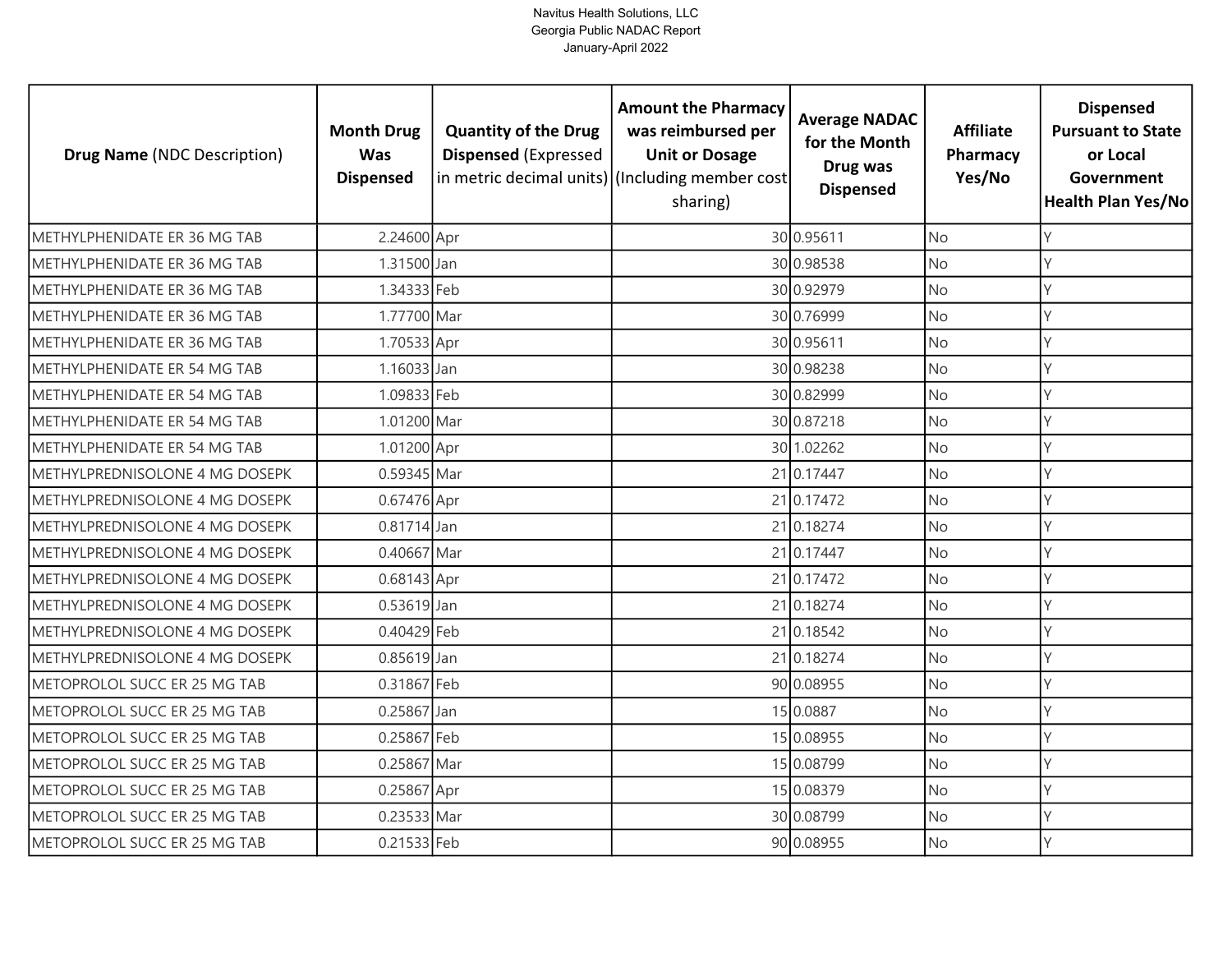| <b>Drug Name (NDC Description)</b> | <b>Month Drug</b><br><b>Was</b><br><b>Dispensed</b> | <b>Quantity of the Drug</b><br><b>Dispensed (Expressed</b> | <b>Amount the Pharmacy</b><br>was reimbursed per<br><b>Unit or Dosage</b><br>in metric decimal units) (Including member cost<br>sharing) | <b>Average NADAC</b><br>for the Month<br>Drug was<br><b>Dispensed</b> | <b>Affiliate</b><br>Pharmacy<br>Yes/No | <b>Dispensed</b><br><b>Pursuant to State</b><br>or Local<br>Government<br><b>Health Plan Yes/No</b> |
|------------------------------------|-----------------------------------------------------|------------------------------------------------------------|------------------------------------------------------------------------------------------------------------------------------------------|-----------------------------------------------------------------------|----------------------------------------|-----------------------------------------------------------------------------------------------------|
| METOPROLOL SUCC ER 25 MG TAB       | 0.21533 Apr                                         |                                                            |                                                                                                                                          | 90 0.08379                                                            | <b>No</b>                              | Υ                                                                                                   |
| METOPROLOL SUCC ER 50 MG TAB       | 0.21711 Mar                                         |                                                            |                                                                                                                                          | 90 0.10316                                                            | <b>No</b>                              | Y                                                                                                   |
| METOPROLOL SUCC ER 50 MG TAB       | 0.29417 Apr                                         |                                                            |                                                                                                                                          | 90 0.09728                                                            | <b>No</b>                              | Υ                                                                                                   |
| METOPROLOL SUCC ER 50 MG TAB       | 0.21711 Feb                                         |                                                            |                                                                                                                                          | 90 0.10872                                                            | <b>No</b>                              | Υ                                                                                                   |
| METOPROLOL SUCC ER 50 MG TAB       | 0.21711 Jan                                         |                                                            |                                                                                                                                          | 90 0.1022                                                             | <b>No</b>                              |                                                                                                     |
| METOPROLOL SUCC ER 50 MG TAB       | 0.21711 Feb                                         |                                                            |                                                                                                                                          | 90 0.10872                                                            | <b>No</b>                              |                                                                                                     |
| METOPROLOL SUCC ER 50 MG TAB       | 0.21711 Apr                                         |                                                            |                                                                                                                                          | 90 0.09728                                                            | No                                     | γ                                                                                                   |
| METOPROLOL SUCC ER 100 MG TAB      | 0.27256 Jan                                         |                                                            |                                                                                                                                          | 90 0.13368                                                            | <b>No</b>                              |                                                                                                     |
| METOPROLOL SUCC ER 100 MG TAB      | 0.38556 Feb                                         |                                                            |                                                                                                                                          | 90 0.16383                                                            | <b>No</b>                              |                                                                                                     |
| METOPROLOL SUCC ER 100 MG TAB      | 0.26056 Apr                                         |                                                            |                                                                                                                                          | 90 0.14974                                                            | <b>No</b>                              | Υ                                                                                                   |
| METOPROLOL TARTRATE 25 MG TAB      | 0.11000 Apr                                         |                                                            |                                                                                                                                          | 30 0.01772                                                            | <b>No</b>                              | Y                                                                                                   |
| METOPROLOL TARTRATE 25 MG TAB      | $0.06667$ Jan                                       |                                                            |                                                                                                                                          | 60 0.01935                                                            | <b>No</b>                              |                                                                                                     |
| METOPROLOL TARTRATE 25 MG TAB      | 0.13978 Jan                                         |                                                            |                                                                                                                                          | 90 0.01935                                                            | No                                     |                                                                                                     |
| METOPROLOL TARTRATE 25 MG TAB      | 0.05556 Mar                                         |                                                            |                                                                                                                                          | 180 0.01777                                                           | <b>No</b>                              | Υ                                                                                                   |
| METOPROLOL TARTRATE 100 MG TAB     | 0.18072 Jan                                         |                                                            |                                                                                                                                          | 180 0.03359                                                           | No                                     | Υ                                                                                                   |
| METOPROLOL TARTRATE 100 MG TAB     | 0.18528 Apr                                         |                                                            |                                                                                                                                          | 180 0.03497                                                           | No                                     | γ                                                                                                   |
| METRONIDAZOLE 500 MG TABLET        | 0.25857 Jan                                         |                                                            |                                                                                                                                          | 14 0.14389                                                            | <b>No</b>                              | Y                                                                                                   |
| METRONIDAZOLE 500 MG TABLET        | 0.47429 Mar                                         |                                                            |                                                                                                                                          | 14 0.15479                                                            | <b>No</b>                              | Υ                                                                                                   |
| METRONIDAZOLE 500 MG TABLET        | 0.24450 Jan                                         |                                                            |                                                                                                                                          | 20 0.14389                                                            | <b>No</b>                              | γ                                                                                                   |
| METRONIDAZOLE 500 MG TABLET        | 0.45905 Mar                                         |                                                            |                                                                                                                                          | 21 0.15479                                                            | <b>No</b>                              | Y                                                                                                   |
| METRONIDAZOLE 500 MG TABLET        | 0.23367 Jan                                         |                                                            |                                                                                                                                          | 30 0.14389                                                            | <b>No</b>                              | Υ                                                                                                   |
| METRONIDAZOLE 500 MG TABLET        | 0.62000 Mar                                         |                                                            |                                                                                                                                          | 14 0.15479                                                            | <b>No</b>                              | V                                                                                                   |
| METRONIDAZOLE 500 MG TABLET        | 0.60333 Feb                                         |                                                            |                                                                                                                                          | 21 0.14706                                                            | No                                     |                                                                                                     |
| METRONIDAZOLE 500 MG TABLET        | 0.47071 Mar                                         |                                                            |                                                                                                                                          | 14 0.15479                                                            | <b>No</b>                              | γ                                                                                                   |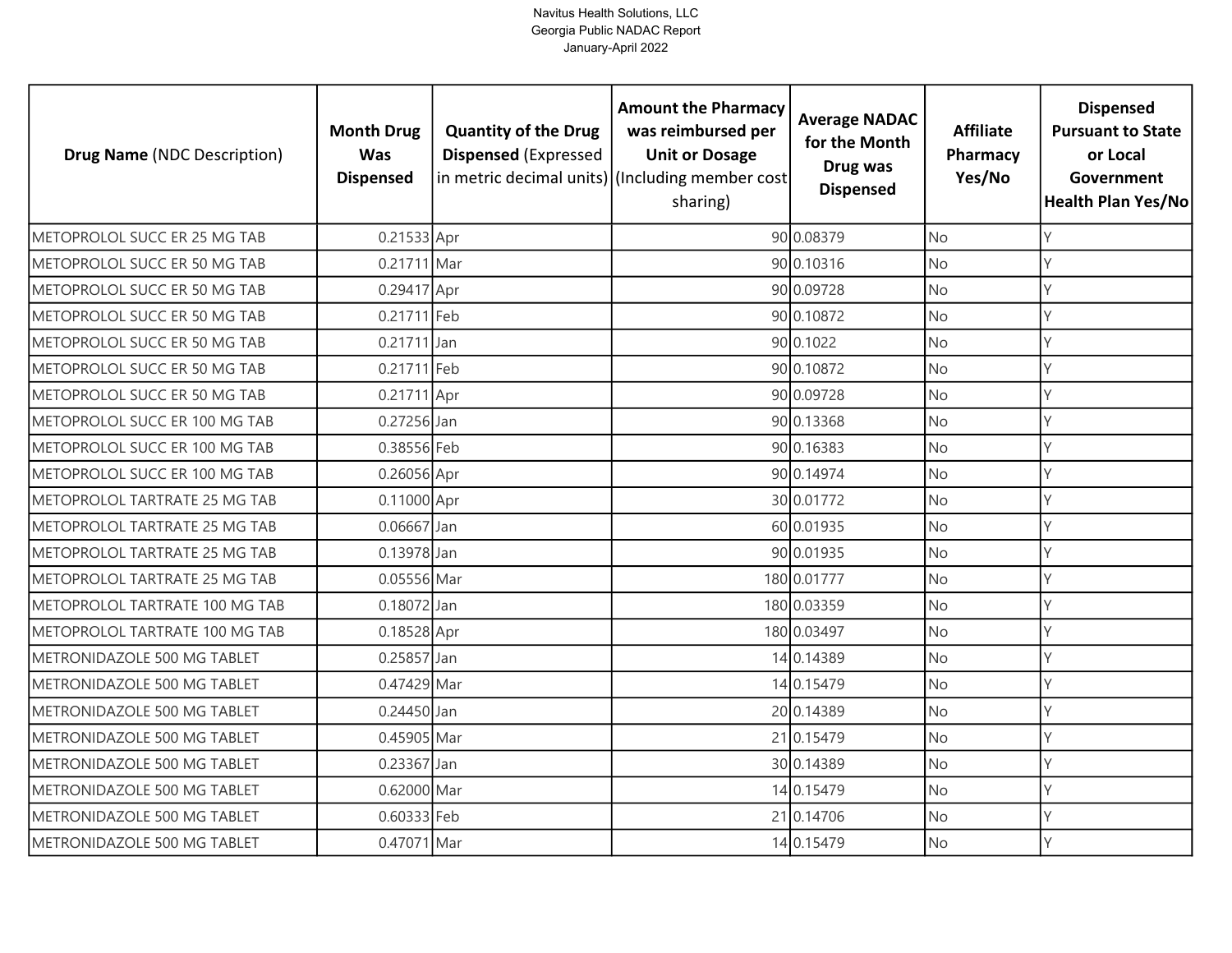| <b>Drug Name (NDC Description)</b> | <b>Month Drug</b><br><b>Was</b><br><b>Dispensed</b> | <b>Quantity of the Drug</b><br><b>Dispensed (Expressed</b> | <b>Amount the Pharmacy</b><br>was reimbursed per<br><b>Unit or Dosage</b><br>in metric decimal units) (Including member cost<br>sharing) | <b>Average NADAC</b><br>for the Month<br>Drug was<br><b>Dispensed</b> | <b>Affiliate</b><br>Pharmacy<br>Yes/No | <b>Dispensed</b><br><b>Pursuant to State</b><br>or Local<br>Government<br><b>Health Plan Yes/No</b> |
|------------------------------------|-----------------------------------------------------|------------------------------------------------------------|------------------------------------------------------------------------------------------------------------------------------------------|-----------------------------------------------------------------------|----------------------------------------|-----------------------------------------------------------------------------------------------------|
| METRONIDAZOLE TOPICAL 1% GEL       | 2.84633 Jan                                         |                                                            |                                                                                                                                          | 60 1.34654                                                            | <b>No</b>                              | Υ                                                                                                   |
| MINOCYCLINE 100 MG CAPSULE         | 0.82267 Jan                                         |                                                            |                                                                                                                                          | 90 0.38314                                                            | <b>No</b>                              | Υ                                                                                                   |
| MODAFINIL 200 MG TABLET            | 1.00400 Jan                                         |                                                            |                                                                                                                                          | 60 0.56962                                                            | <b>No</b>                              |                                                                                                     |
| MODAFINIL 200 MG TABLET            | 1.10667 Feb                                         |                                                            |                                                                                                                                          | 60 0.56494                                                            | <b>No</b>                              |                                                                                                     |
| MODAFINIL 200 MG TABLET            | 1.10667 Mar                                         |                                                            |                                                                                                                                          | 60 0.55328                                                            | <b>No</b>                              |                                                                                                     |
| MODAFINIL 200 MG TABLET            | 1.14900 Apr                                         |                                                            |                                                                                                                                          | 60 0.57376                                                            | No                                     |                                                                                                     |
| MOMETASONE FUROATE 0.1% OINT       | 0.29556 Mar                                         |                                                            |                                                                                                                                          | 45 0.17309                                                            | No                                     | Y                                                                                                   |
| MOMETASONE FUROATE 0.1% OINT       | 0.29556 Apr                                         |                                                            |                                                                                                                                          | 45 0.17496                                                            | <b>No</b>                              |                                                                                                     |
| MONTELUKAST SOD 4 MG GRANULES      | 1.47567 Mar                                         |                                                            |                                                                                                                                          | 30 1.25796                                                            | <b>No</b>                              |                                                                                                     |
| MONTELUKAST SOD 4 MG GRANULES      | 2.63133 Jan                                         |                                                            |                                                                                                                                          | 30 1.20993                                                            | <b>No</b>                              | Υ                                                                                                   |
| MONTELUKAST SOD 4 MG GRANULES      | 1.40933 Feb                                         |                                                            |                                                                                                                                          | 30 1.29392                                                            | <b>No</b>                              |                                                                                                     |
| MONTELUKAST SOD 4 MG TAB CHEW      | 0.40500 Mar                                         |                                                            |                                                                                                                                          | 30 0.09891                                                            | <b>No</b>                              |                                                                                                     |
| MONTELUKAST SOD 4 MG TAB CHEW      | 0.40500 Apr                                         |                                                            |                                                                                                                                          | 30 0.09465                                                            | No                                     |                                                                                                     |
| MONTELUKAST SOD 10 MG TABLET       | 0.19400 Jan                                         |                                                            |                                                                                                                                          | 90 0.05994                                                            | <b>No</b>                              | γ                                                                                                   |
| MONTELUKAST SOD 10 MG TABLET       | 0.19400 Mar                                         |                                                            |                                                                                                                                          | 90 0.06589                                                            | No                                     | γ                                                                                                   |
| MONTELUKAST SOD 10 MG TABLET       | 0.34067 Feb                                         |                                                            |                                                                                                                                          | 30 0.06314                                                            | <b>No</b>                              |                                                                                                     |
| MONTELUKAST SOD 10 MG TABLET       | 0.21567 Jan                                         |                                                            |                                                                                                                                          | 30 0.05994                                                            | <b>No</b>                              | Y                                                                                                   |
| MONTELUKAST SOD 10 MG TABLET       | 0.21567 Mar                                         |                                                            |                                                                                                                                          | 30 0.06589                                                            | <b>No</b>                              |                                                                                                     |
| MONTELUKAST SOD 10 MG TABLET       | 0.21567 Apr                                         |                                                            |                                                                                                                                          | 30 0.0614                                                             | No                                     |                                                                                                     |
| MONTELUKAST SOD 10 MG TABLET       | 0.19400 Jan                                         |                                                            |                                                                                                                                          | 90 0.05994                                                            | <b>No</b>                              | γ                                                                                                   |
| MONTELUKAST SOD 10 MG TABLET       | 0.30467 Jan                                         |                                                            |                                                                                                                                          | 30 0.05994                                                            | <b>No</b>                              | Υ                                                                                                   |
| MONTELUKAST SOD 10 MG TABLET       | 0.30467 Feb                                         |                                                            |                                                                                                                                          | 30 0.06314                                                            | <b>No</b>                              | Y                                                                                                   |
| MONTELUKAST SOD 10 MG TABLET       | 0.35800 Mar                                         |                                                            |                                                                                                                                          | 30 0.06589                                                            | No                                     |                                                                                                     |
| MONTELUKAST SOD 10 MG TABLET       | 0.35800 Apr                                         |                                                            |                                                                                                                                          | 30 0.0614                                                             | <b>No</b>                              | Y                                                                                                   |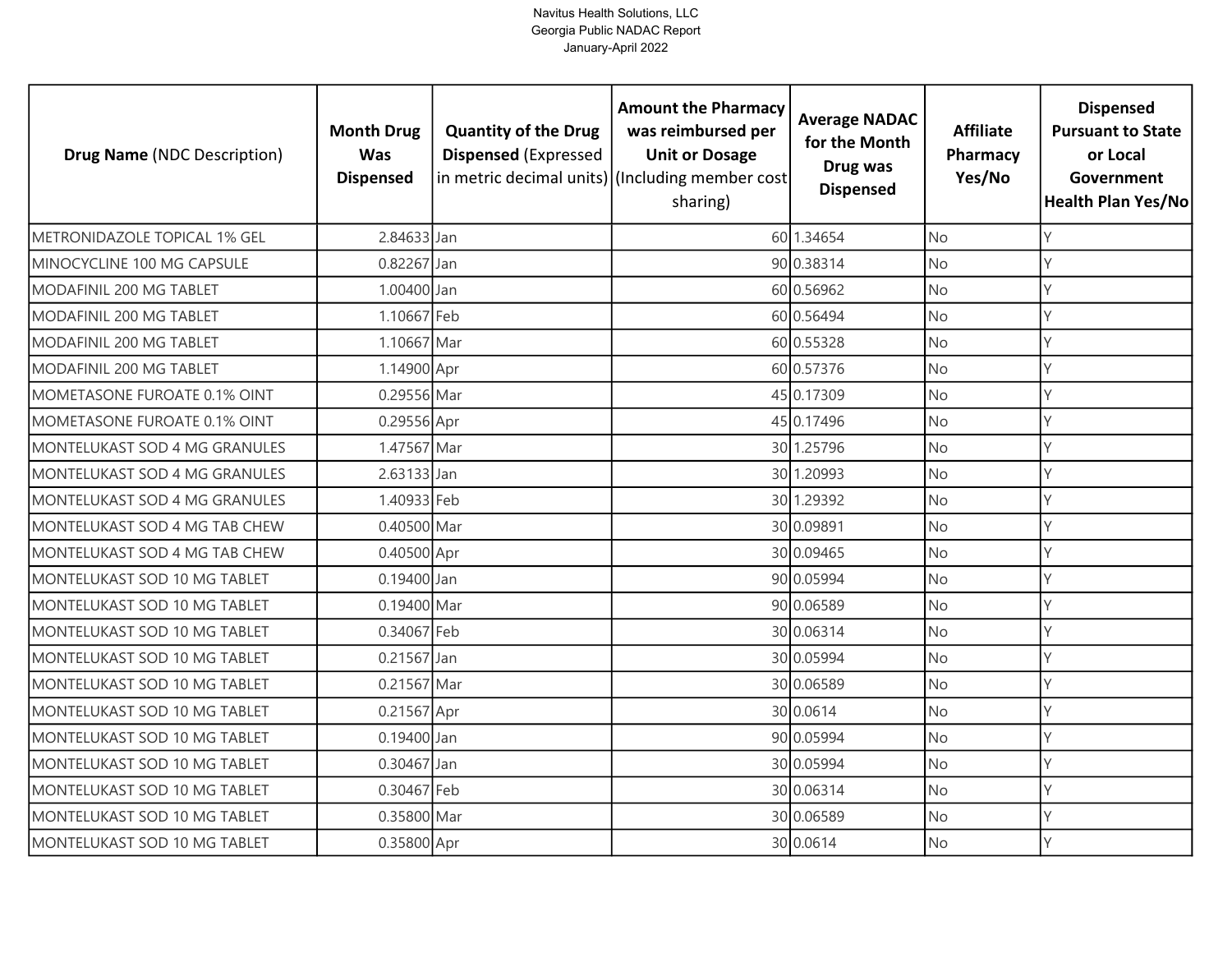| <b>Drug Name (NDC Description)</b> | <b>Month Drug</b><br><b>Was</b><br><b>Dispensed</b> | <b>Quantity of the Drug</b><br><b>Dispensed (Expressed</b> | <b>Amount the Pharmacy</b><br>was reimbursed per<br><b>Unit or Dosage</b><br>in metric decimal units) (Including member cost<br>sharing) | <b>Average NADAC</b><br>for the Month<br>Drug was<br><b>Dispensed</b> | <b>Affiliate</b><br>Pharmacy<br>Yes/No | <b>Dispensed</b><br><b>Pursuant to State</b><br>or Local<br>Government<br><b>Health Plan Yes/No</b> |
|------------------------------------|-----------------------------------------------------|------------------------------------------------------------|------------------------------------------------------------------------------------------------------------------------------------------|-----------------------------------------------------------------------|----------------------------------------|-----------------------------------------------------------------------------------------------------|
| MOXIFLOXACIN 0.5% EYE DROPS        | 5.92333 Mar                                         |                                                            |                                                                                                                                          | 33.97371                                                              | <b>No</b>                              | Y                                                                                                   |
| MUPIROCIN 2% OINTMENT              | 0.40273 Apr                                         |                                                            |                                                                                                                                          | 22 0.16909                                                            | No                                     | Y                                                                                                   |
| NALTREXONE 50 MG TABLET            | 0.61567 Apr                                         |                                                            |                                                                                                                                          | 30 0.71786                                                            | <b>No</b>                              | Y                                                                                                   |
| NAPROXEN 250 MG TABLET             | 0.12156 Apr                                         |                                                            |                                                                                                                                          | 90 0.05835                                                            | No                                     | Y                                                                                                   |
| NAPROXEN 500 MG TABLET             | 0.14600 Jan                                         |                                                            |                                                                                                                                          | 60 0.07774                                                            | <b>No</b>                              | Y                                                                                                   |
| NAPROXEN 500 MG TABLET             | 0.14267 Jan                                         |                                                            |                                                                                                                                          | 60 0.07774                                                            | No                                     | Y                                                                                                   |
| NAPROXEN 500 MG TABLET             | 0.14517 Feb                                         |                                                            |                                                                                                                                          | 60 0.07841                                                            | No                                     | Y                                                                                                   |
| NAPROXEN 500 MG TABLET             | 0.14517 Mar                                         |                                                            |                                                                                                                                          | 60 0.07731                                                            | No                                     | γ                                                                                                   |
| NARATRIPTAN HCL 2.5 MG TABLET      | 2.13611 Jan                                         |                                                            |                                                                                                                                          | 9 1.57441                                                             | No                                     | Y                                                                                                   |
| NEOMYCIN-POLYMYXIN-HC EAR SOLN     | 7.95300 Apr                                         |                                                            |                                                                                                                                          | 10 5.52218                                                            | No                                     | Υ                                                                                                   |
| NEOMYCIN-POLYMYXIN-HC EAR SOLN     | 8.34500 Mar                                         |                                                            |                                                                                                                                          | 10 5.83849                                                            | No                                     | Y                                                                                                   |
| NIFEDIPINE ER 30 MG TABLET         | $0.56167$ Jan                                       |                                                            |                                                                                                                                          | 30 0.17991                                                            | <b>No</b>                              | $\mathsf{Y}$                                                                                        |
| NIFEDIPINE ER 60 MG TABLET         | 0.37789 Apr                                         |                                                            |                                                                                                                                          | 180 0.23424                                                           | No                                     | $\vee$                                                                                              |
| NIFEDIPINE ER 60 MG TABLET         | 0.40289 Jan                                         |                                                            |                                                                                                                                          | 180 0.26272                                                           | <b>No</b>                              | Y                                                                                                   |
| NITROFURANTOIN MONO-MCR 100 MG     | 0.89500 Jan                                         |                                                            |                                                                                                                                          | 60.5012                                                               | No                                     | Y                                                                                                   |
| NITROGLYCERIN 0.4 MG TABLET SL     | 0.44120 Jan                                         |                                                            |                                                                                                                                          | 25 0.28467                                                            | <b>No</b>                              | Y                                                                                                   |
| NITROGLYCERIN 0.4 MG TABLET SL     | 0.43120 Apr                                         |                                                            |                                                                                                                                          | 25 0.25957                                                            | No                                     | Y                                                                                                   |
| NORETHIND-ETH ESTRAD 1-0.02 MG     | 0.48317 Apr                                         |                                                            |                                                                                                                                          | 63 0.26967                                                            | <b>No</b>                              | Υ                                                                                                   |
| NORETHINDRONE 5 MG TABLET          | 0.85533 Jan                                         |                                                            |                                                                                                                                          | 30 0.59995                                                            | No                                     | Υ                                                                                                   |
| NORETHINDRONE 5 MG TABLET          | 0.84450 Jan                                         |                                                            |                                                                                                                                          | 60 0.59995                                                            | No                                     | Y                                                                                                   |
| NORG-ETHIN ESTRA 0.25-0.035 MG     | 0.52238 Mar                                         |                                                            |                                                                                                                                          | 84 0.1742                                                             | No                                     | Υ                                                                                                   |
| NUCYNTA 50 MG TABLET               | 8.60350 Mar                                         |                                                            |                                                                                                                                          | 40 8.47004                                                            | No                                     | Y                                                                                                   |
| NUVARING VAGINAL RING              | 152.22333 Jan                                       |                                                            |                                                                                                                                          | 3 156.19036                                                           | No                                     | Υ                                                                                                   |
| OFLOXACIN 0.3% EYE DROPS           | 2.55800 Jan                                         |                                                            |                                                                                                                                          | 5 1.70396                                                             | No                                     | $\vee$                                                                                              |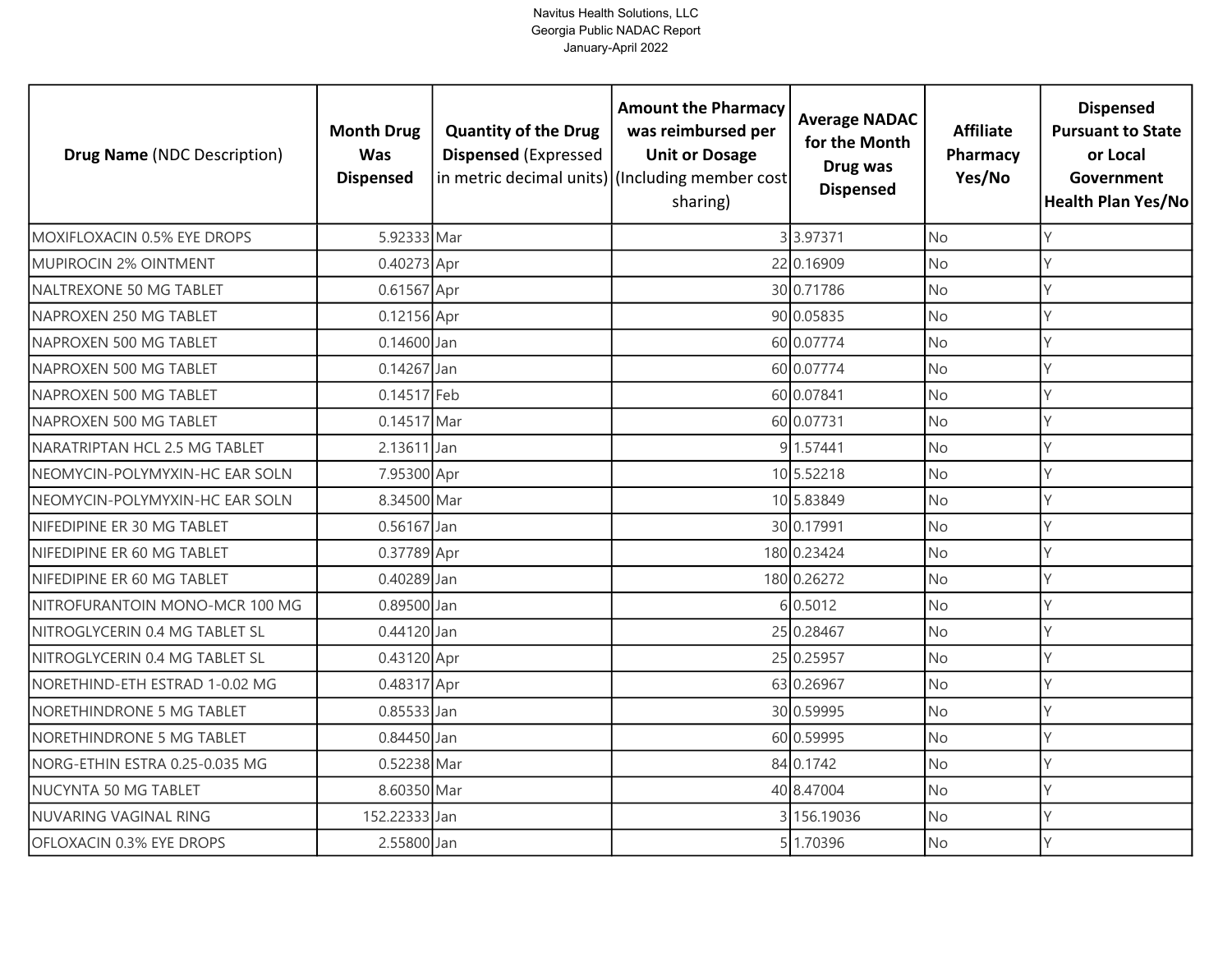| <b>Drug Name (NDC Description)</b> | <b>Month Drug</b><br><b>Was</b><br><b>Dispensed</b> | <b>Quantity of the Drug</b><br><b>Dispensed (Expressed</b> | <b>Amount the Pharmacy</b><br>was reimbursed per<br><b>Unit or Dosage</b><br>in metric decimal units) (Including member cost<br>sharing) | <b>Average NADAC</b><br>for the Month<br>Drug was<br><b>Dispensed</b> | <b>Affiliate</b><br>Pharmacy<br>Yes/No | <b>Dispensed</b><br><b>Pursuant to State</b><br>or Local<br>Government<br><b>Health Plan Yes/No</b> |
|------------------------------------|-----------------------------------------------------|------------------------------------------------------------|------------------------------------------------------------------------------------------------------------------------------------------|-----------------------------------------------------------------------|----------------------------------------|-----------------------------------------------------------------------------------------------------|
| OFLOXACIN 0.3% EYE DROPS           | 1.87400 Feb                                         |                                                            |                                                                                                                                          | 5 1.81312                                                             | <b>No</b>                              | Υ                                                                                                   |
| <b>OFLOXACIN 0.3% EYE DROPS</b>    | 2.55800 Mar                                         |                                                            |                                                                                                                                          | 51.80843                                                              | <b>No</b>                              | Υ                                                                                                   |
| OFLOXACIN 0.3% EYE DROPS           | 2.55800 Feb                                         |                                                            |                                                                                                                                          | 5 1.81312                                                             | <b>No</b>                              |                                                                                                     |
| OFLOXACIN 0.3% EYE DROPS           | 2.52800 Mar                                         |                                                            |                                                                                                                                          | 1.80843                                                               | <b>No</b>                              |                                                                                                     |
| <b>OLANZAPINE 5 MG TABLET</b>      | 0.34467 Jan                                         |                                                            |                                                                                                                                          | 90 0.09819                                                            | <b>No</b>                              |                                                                                                     |
| <b>OLANZAPINE 5 MG TABLET</b>      | 0.37278 Apr                                         |                                                            |                                                                                                                                          | 90 0.08923                                                            | <b>No</b>                              |                                                                                                     |
| OLANZAPINE 10 MG TABLET            | 0.24856 Jan                                         |                                                            |                                                                                                                                          | 90 0.12364                                                            | <b>No</b>                              |                                                                                                     |
| OLANZAPINE 10 MG TABLET            | $0.25944$ Apr                                       |                                                            |                                                                                                                                          | 90 0.1161                                                             | <b>No</b>                              |                                                                                                     |
| OLMESARTAN MEDOXOMIL 20 MG TAB     | 0.23300 Apr                                         |                                                            |                                                                                                                                          | 90 0.10749                                                            | <b>No</b>                              |                                                                                                     |
| OLMESARTAN MEDOXOMIL 20 MG TAB     | 0.34489 Feb                                         |                                                            |                                                                                                                                          | 90 0.10617                                                            | <b>No</b>                              | Υ                                                                                                   |
| OLMESARTAN MEDOXOMIL 20 MG TAB     | 0.27033 Jan                                         |                                                            |                                                                                                                                          | 30 0.10697                                                            | <b>No</b>                              |                                                                                                     |
| OLMESARTAN MEDOXOMIL 20 MG TAB     | 0.25300 Feb                                         |                                                            |                                                                                                                                          | 30 0.10617                                                            | <b>No</b>                              |                                                                                                     |
| OLMESARTAN MEDOXOMIL 20 MG TAB     | 0.25300 Mar                                         |                                                            |                                                                                                                                          | 30 0.1002                                                             | No                                     |                                                                                                     |
| OLMESARTAN MEDOXOMIL 20 MG TAB     | 0.25300 Apr                                         |                                                            |                                                                                                                                          | 30 0.10749                                                            | <b>No</b>                              | γ                                                                                                   |
| OLMESARTAN MEDOXOMIL 20 MG TAB     | 0.25022 Jan                                         |                                                            |                                                                                                                                          | 90 0.10697                                                            | No                                     | γ                                                                                                   |
| OLMESARTAN MEDOXOMIL 20 MG TAB     | 0.23300 Apr                                         |                                                            |                                                                                                                                          | 90 0.10749                                                            | No                                     |                                                                                                     |
| OLMESARTAN MEDOXOMIL 40 MG TAB     | 0.30567 Feb                                         |                                                            |                                                                                                                                          | 30 0.14564                                                            | <b>No</b>                              | Y                                                                                                   |
| OLMESARTAN MEDOXOMIL 40 MG TAB     | 0.26856 Apr                                         |                                                            |                                                                                                                                          | 90 0.14429                                                            | <b>No</b>                              |                                                                                                     |
| OLMESARTAN MEDOXOMIL 40 MG TAB     | 0.28867 Mar                                         |                                                            |                                                                                                                                          | 30 0.15714                                                            | No                                     |                                                                                                     |
| OLMESARTAN MEDOXOMIL 40 MG TAB     | 0.28867 Apr                                         |                                                            |                                                                                                                                          | 30 0.14429                                                            | <b>No</b>                              |                                                                                                     |
| OLMESARTAN-HYDROCHLOROTHIAZIDE 2   | 0.37533 Feb                                         |                                                            |                                                                                                                                          | 30 0.2252                                                             | <b>No</b>                              |                                                                                                     |
| OLMESARTAN-HYDROCHLOROTHIAZIDE 2   | 0.37533 Mar                                         |                                                            |                                                                                                                                          | 30 0.22565                                                            | <b>No</b>                              |                                                                                                     |
| OLMESARTAN-HYDROCHLOROTHIAZIDE 2   | 0.37533 Apr                                         |                                                            |                                                                                                                                          | 30 0.23176                                                            | No                                     |                                                                                                     |
| OLMESARTAN-HYDROCHLOROTHIAZIDE 4   | 0.74711 Mar                                         |                                                            |                                                                                                                                          | 90 0.29168                                                            | No                                     |                                                                                                     |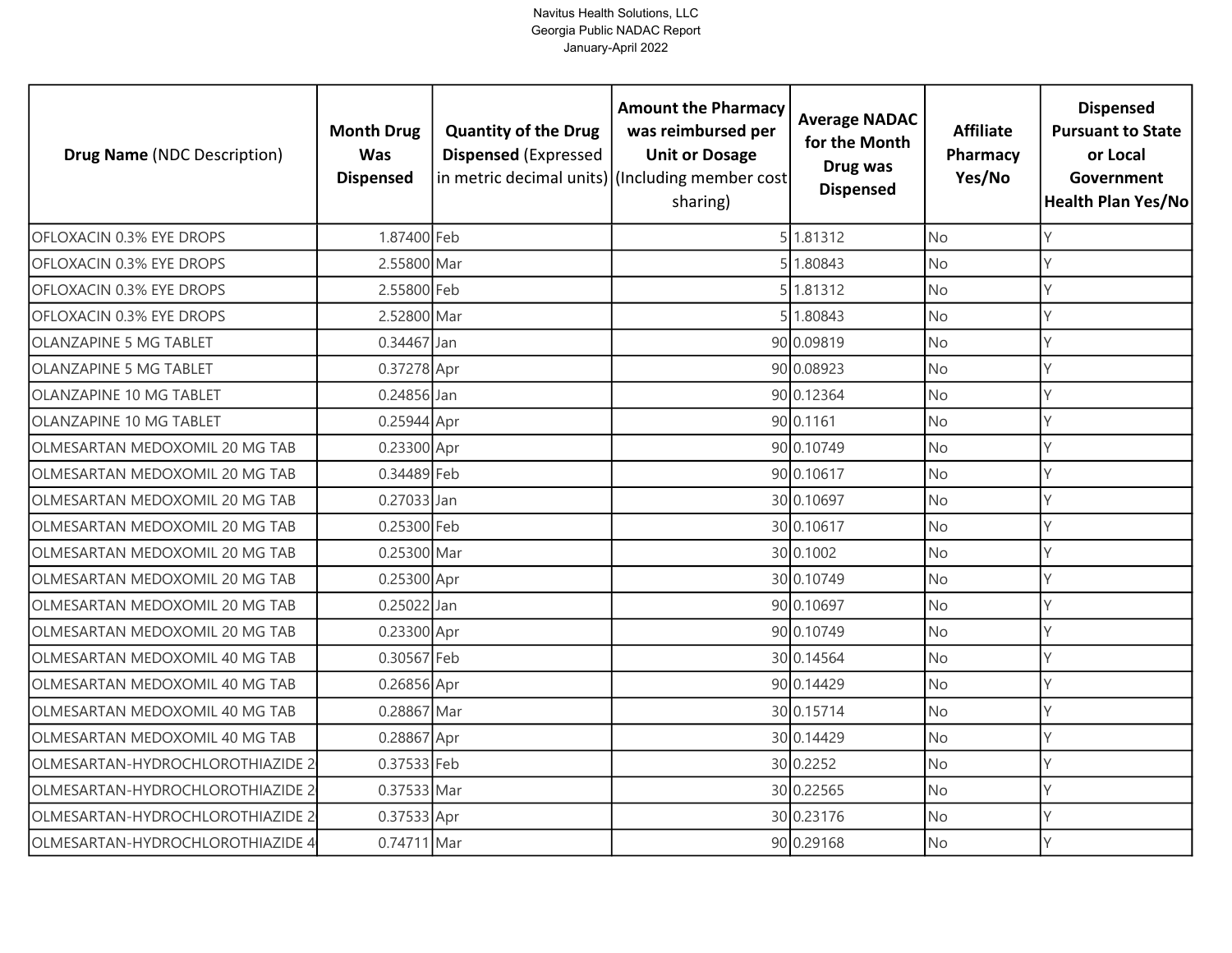| <b>Drug Name (NDC Description)</b> | <b>Month Drug</b><br><b>Was</b><br><b>Dispensed</b> | <b>Quantity of the Drug</b><br><b>Dispensed (Expressed</b> | <b>Amount the Pharmacy</b><br>was reimbursed per<br><b>Unit or Dosage</b><br>in metric decimal units) (Including member cost<br>sharing) | <b>Average NADAC</b><br>for the Month<br>Drug was<br><b>Dispensed</b> | <b>Affiliate</b><br>Pharmacy<br>Yes/No | <b>Dispensed</b><br><b>Pursuant to State</b><br>or Local<br>Government<br><b>Health Plan Yes/No</b> |
|------------------------------------|-----------------------------------------------------|------------------------------------------------------------|------------------------------------------------------------------------------------------------------------------------------------------|-----------------------------------------------------------------------|----------------------------------------|-----------------------------------------------------------------------------------------------------|
| OLMESARTAN-HYDROCHLOROTHIAZIDE 4   | 0.43567 Feb                                         |                                                            |                                                                                                                                          | 90 0.30236                                                            | <b>No</b>                              | Y                                                                                                   |
| OLMESARTAN-HYDROCHLOROTHIAZIDE 4   | 0.45567 Jan                                         |                                                            |                                                                                                                                          | 30 0.2896                                                             | <b>No</b>                              | Y                                                                                                   |
| OLMESARTAN-HYDROCHLOROTHIAZIDE 4   | 0.45567 Mar                                         |                                                            |                                                                                                                                          | 30 0.29227                                                            | <b>No</b>                              | $\mathsf{Y}$                                                                                        |
| OLMESARTAN-HYDROCHLOROTHIAZIDE 4   | 0.45567 Apr                                         |                                                            |                                                                                                                                          | 30 0.29931                                                            | No                                     | Y                                                                                                   |
| OMEGA-3 ETHYL ESTERS 1 GM CAP      | 0.23083 Jan                                         |                                                            |                                                                                                                                          | 120 0.17829                                                           | <b>No</b>                              | Y                                                                                                   |
| OMEGA-3 ETHYL ESTERS 1 GM CAP      | 0.21058 Feb                                         |                                                            |                                                                                                                                          | 120 0.17915                                                           | No                                     | Y                                                                                                   |
| OMEGA-3 ETHYL ESTERS 1 GM CAP      | 0.21058 Mar                                         |                                                            |                                                                                                                                          | 120 0.18363                                                           | No                                     | $\vee$                                                                                              |
| OMEGA-3 ETHYL ESTERS 1 GM CAP      | 0.21542 Apr                                         |                                                            |                                                                                                                                          | 120 0.1679                                                            | No                                     | Υ                                                                                                   |
| OMEPRAZOLE DR 20 MG CAPSULE        | 0.08333 Jan                                         |                                                            |                                                                                                                                          | 90 0.03398                                                            | No                                     |                                                                                                     |
| OMEPRAZOLE DR 20 MG CAPSULE        | 0.08333 Feb                                         |                                                            |                                                                                                                                          | 90 0.03398                                                            | No                                     | Y                                                                                                   |
| OMEPRAZOLE DR 20 MG CAPSULE        | 0.08333 Feb                                         |                                                            |                                                                                                                                          | 90 0.03581                                                            | No                                     | $\vee$                                                                                              |
| OMEPRAZOLE DR 20 MG CAPSULE        | 0.08333 Mar                                         |                                                            |                                                                                                                                          | 90 0.03558                                                            | <b>No</b>                              | $\mathsf{Y}$                                                                                        |
| OMEPRAZOLE DR 20 MG CAPSULE        | 0.08333 Apr                                         |                                                            |                                                                                                                                          | 90 0.03902                                                            | No                                     | Y                                                                                                   |
| OMEPRAZOLE DR 20 MG CAPSULE        | 0.16322 Feb                                         |                                                            |                                                                                                                                          | 180 0.03581                                                           | <b>No</b>                              | Y                                                                                                   |
| OMEPRAZOLE DR 20 MG CAPSULE        | 0.16322 Mar                                         |                                                            |                                                                                                                                          | 180 0.03558                                                           | No                                     | Y                                                                                                   |
| OMEPRAZOLE DR 20 MG CAPSULE        | 0.30500 Mar                                         |                                                            |                                                                                                                                          | 30 0.03558                                                            | <b>No</b>                              | Y                                                                                                   |
| OMEPRAZOLE DR 20 MG CAPSULE        | 0.24156 Jan                                         |                                                            |                                                                                                                                          | 90 0.03398                                                            | No                                     | Y                                                                                                   |
| OMEPRAZOLE DR 20 MG CAPSULE        | 0.29100 Jan                                         |                                                            |                                                                                                                                          | 180 0.03398                                                           | <b>No</b>                              | Y                                                                                                   |
| OMEPRAZOLE DR 20 MG CAPSULE        | 0.30356 Apr                                         |                                                            |                                                                                                                                          | 180 0.03902                                                           | No                                     | Y                                                                                                   |
| OMEPRAZOLE DR 40 MG CAPSULE        | 0.19661 Mar                                         |                                                            |                                                                                                                                          | 180 0.05959                                                           | <b>No</b>                              | Y                                                                                                   |
| OMEPRAZOLE DR 40 MG CAPSULE        | 0.22700 Feb                                         |                                                            |                                                                                                                                          | 30 0.06206                                                            | No                                     |                                                                                                     |
| OMEPRAZOLE DR 40 MG CAPSULE        | 0.21167 Apr                                         |                                                            |                                                                                                                                          | 30 0.0555                                                             | No                                     | $\vee$                                                                                              |
| OMEPRAZOLE DR 40 MG CAPSULE        | 0.37500 Feb                                         |                                                            |                                                                                                                                          | 30 0.06206                                                            | No                                     | Y                                                                                                   |
| OMEPRAZOLE DR 40 MG CAPSULE        | 0.34856 Feb                                         |                                                            |                                                                                                                                          | 90 0.06206                                                            | No                                     | Y                                                                                                   |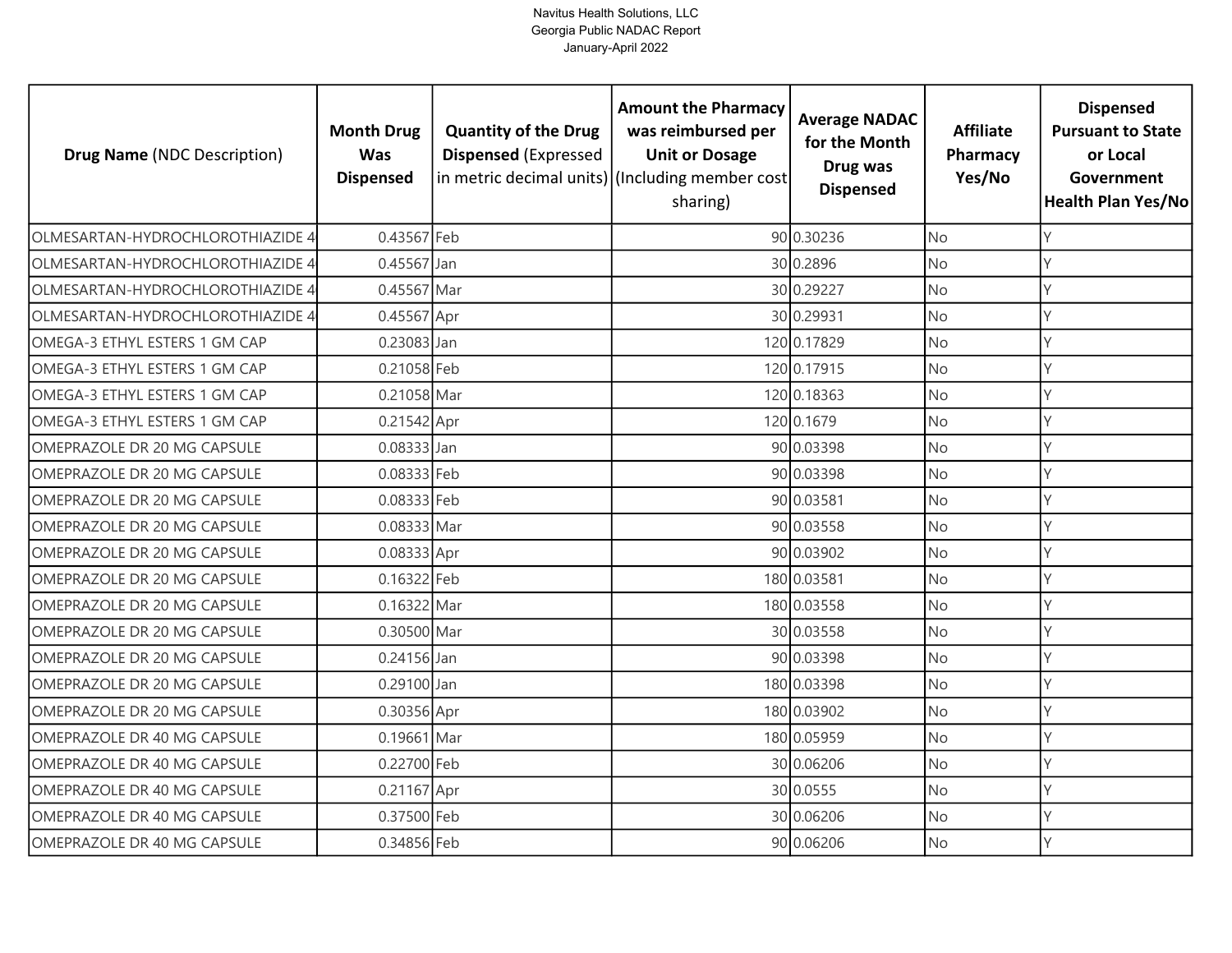| <b>Drug Name (NDC Description)</b> | <b>Month Drug</b><br>Was<br><b>Dispensed</b> | <b>Quantity of the Drug</b><br><b>Dispensed (Expressed</b> | <b>Amount the Pharmacy</b><br>was reimbursed per<br><b>Unit or Dosage</b><br>in metric decimal units) (Including member cost<br>sharing) | <b>Average NADAC</b><br>for the Month<br>Drug was<br><b>Dispensed</b> | <b>Affiliate</b><br>Pharmacy<br>Yes/No | <b>Dispensed</b><br><b>Pursuant to State</b><br>or Local<br>Government<br>Health Plan Yes/No |
|------------------------------------|----------------------------------------------|------------------------------------------------------------|------------------------------------------------------------------------------------------------------------------------------------------|-----------------------------------------------------------------------|----------------------------------------|----------------------------------------------------------------------------------------------|
| OMEPRAZOLE DR 40 MG CAPSULE        | 0.33622 Mar                                  |                                                            |                                                                                                                                          | 90 0.05959                                                            | <b>No</b>                              | Y                                                                                            |
| OMEPRAZOLE DR 40 MG CAPSULE        | 0.19656 Mar                                  |                                                            |                                                                                                                                          | 90 0.05959                                                            | <b>No</b>                              | Y                                                                                            |
| OMEPRAZOLE DR 40 MG CAPSULE        | 0.21467 Feb                                  |                                                            |                                                                                                                                          | 60 0.06206                                                            | <b>No</b>                              | Y                                                                                            |
| OMEPRAZOLE DR 40 MG CAPSULE        | 0.23433 Jan                                  |                                                            |                                                                                                                                          | 90 0.06362                                                            | No                                     | Y                                                                                            |
| OMEPRAZOLE DR 40 MG CAPSULE        | 0.22611 Apr                                  |                                                            |                                                                                                                                          | 90 0.0555                                                             | <b>No</b>                              | Y                                                                                            |
| OMEPRAZOLE DR 40 MG CAPSULE        | 0.20378 Mar                                  |                                                            |                                                                                                                                          | 180 0.05959                                                           | No                                     | Y                                                                                            |
| OMEPRAZOLE DR 40 MG CAPSULE        | 0.34143 Feb                                  |                                                            |                                                                                                                                          | 70 0.06206                                                            | No                                     | Y                                                                                            |
| OMEPRAZOLE DR 40 MG CAPSULE        | 0.36339 Jan                                  |                                                            |                                                                                                                                          | 180 0.06362                                                           | No                                     |                                                                                              |
| OMEPRAZOLE DR 40 MG CAPSULE        | 0.36339 Mar                                  |                                                            |                                                                                                                                          | 180 0.05959                                                           | <b>No</b>                              | γ                                                                                            |
| OMEPRAZOLE DR 40 MG CAPSULE        | 0.36567 Apr                                  |                                                            |                                                                                                                                          | 180 0.0555                                                            | No                                     | Y                                                                                            |
| OMEPRAZOLE DR 40 MG CAPSULE        | 0.20378 Jan                                  |                                                            |                                                                                                                                          | 90 0.06362                                                            | No                                     | $\vee$                                                                                       |
| OMEPRAZOLE DR 40 MG CAPSULE        | 0.20378 Feb                                  |                                                            |                                                                                                                                          | 90 0.06206                                                            | <b>No</b>                              | Y                                                                                            |
| OMEPRAZOLE DR 40 MG CAPSULE        | 0.20137 Mar                                  |                                                            |                                                                                                                                          | 90 0.05959                                                            | No                                     | $\mathsf{Y}$                                                                                 |
| ONDANSETRON 4 MG/5 ML SOLUTION     | 0.35660 Mar                                  |                                                            |                                                                                                                                          | 150 0.25985                                                           | No                                     | Y                                                                                            |
| ONDANSETRON HCL 4 MG TABLET        | 0.38000 Apr                                  |                                                            |                                                                                                                                          | 30.06443                                                              | No                                     | Y                                                                                            |
| ONDANSETRON HCL 4 MG TABLET        | 0.18567 Feb                                  |                                                            |                                                                                                                                          | 30 0.07073                                                            | <b>No</b>                              | Y                                                                                            |
| ONDANSETRON HCL 4 MG TABLET        | 0.18567 Mar                                  |                                                            |                                                                                                                                          | 30 0.06763                                                            | <b>No</b>                              | Y                                                                                            |
| ONDANSETRON HCL 4 MG TABLET        | 0.18567 Apr                                  |                                                            |                                                                                                                                          | 30 0.06443                                                            | <b>No</b>                              | Y                                                                                            |
| ONDANSETRON HCL 4 MG TABLET        | 0.32500 Jan                                  |                                                            |                                                                                                                                          | 8 0.07071                                                             | No                                     | Y                                                                                            |
| ONDANSETRON HCL 4 MG TABLET        | 0.34083 Apr                                  |                                                            |                                                                                                                                          | 12 0.06443                                                            | <b>No</b>                              | Y                                                                                            |
| ONDANSETRON HCL 4 MG TABLET        | 0.17056 Mar                                  |                                                            |                                                                                                                                          | 90 0.06763                                                            | <b>No</b>                              | Y                                                                                            |
| ONDANSETRON HCL 4 MG TABLET        | 0.38000 Jan                                  |                                                            |                                                                                                                                          | 30.07071                                                              | No                                     | Y                                                                                            |
| ONDANSETRON HCL 4 MG TABLET        | 0.18567 Jan                                  |                                                            |                                                                                                                                          | 30 0.07071                                                            | No                                     | Υ                                                                                            |
| ONDANSETRON HCL 4 MG TABLET        | 0.53000 Apr                                  |                                                            |                                                                                                                                          | 3 0.06443                                                             | <b>No</b>                              | Y                                                                                            |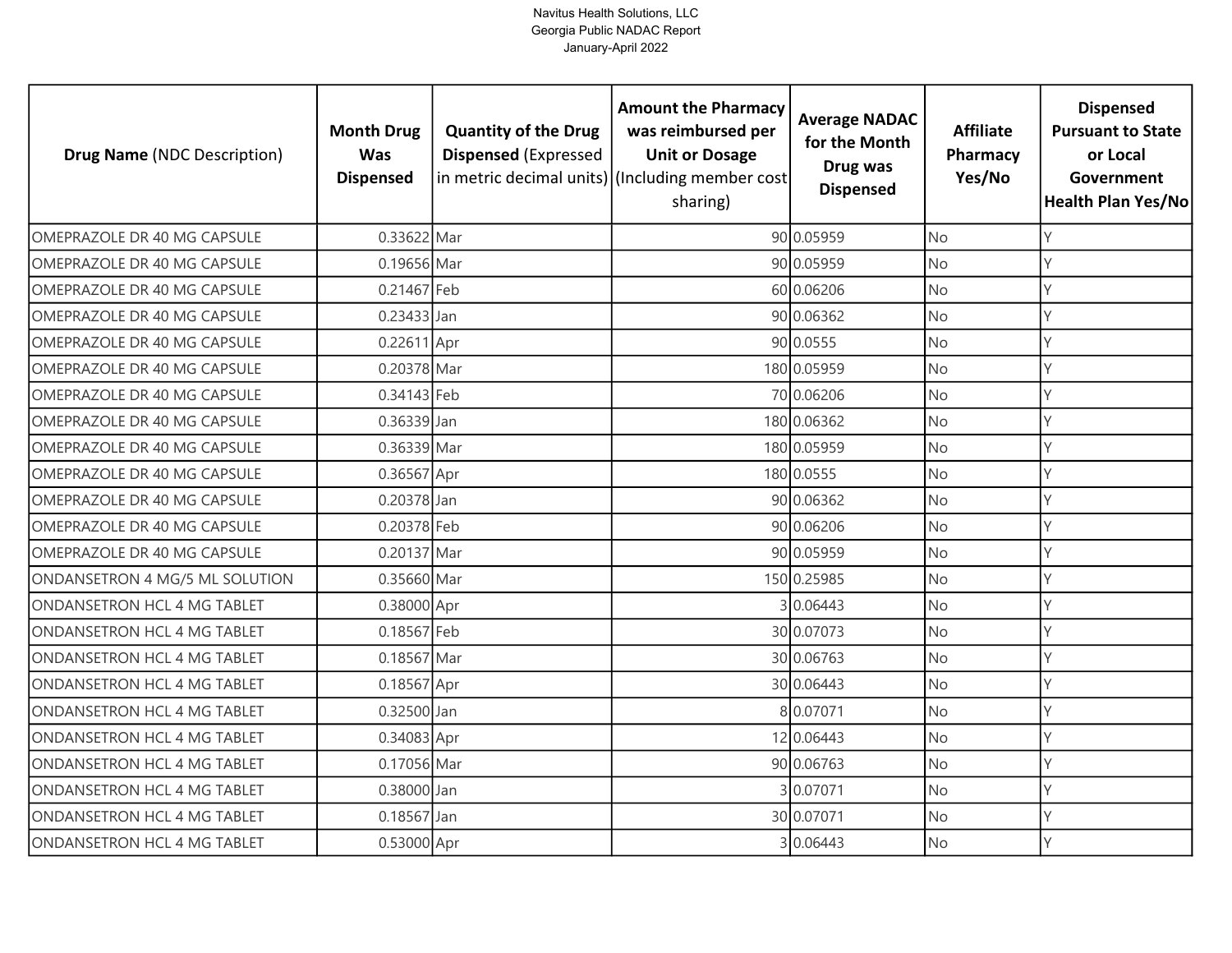| <b>Drug Name (NDC Description)</b> | <b>Month Drug</b><br><b>Was</b><br><b>Dispensed</b> | <b>Quantity of the Drug</b><br><b>Dispensed (Expressed</b> | <b>Amount the Pharmacy</b><br>was reimbursed per<br><b>Unit or Dosage</b><br>in metric decimal units) (Including member cost<br>sharing) | <b>Average NADAC</b><br>for the Month<br>Drug was<br><b>Dispensed</b> | <b>Affiliate</b><br>Pharmacy<br>Yes/No | <b>Dispensed</b><br><b>Pursuant to State</b><br>or Local<br>Government<br>Health Plan Yes/No |
|------------------------------------|-----------------------------------------------------|------------------------------------------------------------|------------------------------------------------------------------------------------------------------------------------------------------|-----------------------------------------------------------------------|----------------------------------------|----------------------------------------------------------------------------------------------|
| ONDANSETRON HCL 8 MG TABLET        | 0.24833 Jan                                         |                                                            |                                                                                                                                          | 30 0.10264                                                            | <b>No</b>                              | Y                                                                                            |
| ONDANSETRON HCL 8 MG TABLET        | 0.24750 Mar                                         |                                                            |                                                                                                                                          | 30 0.09975                                                            | No                                     | Y                                                                                            |
| ONDANSETRON HCL 8 MG TABLET        | 0.24667 Apr                                         |                                                            |                                                                                                                                          | 30 0.10052                                                            | No                                     | $\mathsf{Y}$                                                                                 |
| ONDANSETRON HCL 8 MG TABLET        | 0.24667 Mar                                         |                                                            |                                                                                                                                          | 30 0.09975                                                            | <b>No</b>                              | Y                                                                                            |
| ONDANSETRON HCL 8 MG TABLET        | 0.23378 Jan                                         |                                                            |                                                                                                                                          | 90 0.10264                                                            | <b>No</b>                              | γ                                                                                            |
| ONDANSETRON ODT 4 MG TABLET        | 0.61750 Jan                                         |                                                            |                                                                                                                                          | 12 0.21765                                                            | <b>No</b>                              |                                                                                              |
| ONDANSETRON ODT 4 MG TABLET        | 0.62300 Jan                                         |                                                            |                                                                                                                                          | 10 0.21765                                                            | No                                     | Y                                                                                            |
| ONDANSETRON ODT 4 MG TABLET        | 0.62300 Feb                                         |                                                            |                                                                                                                                          | 10 0.23031                                                            | No                                     |                                                                                              |
| ONDANSETRON ODT 4 MG TABLET        | 0.60333 Feb                                         |                                                            |                                                                                                                                          | 15 0.23031                                                            | No                                     | γ                                                                                            |
| ONDANSETRON ODT 4 MG TABLET        | 0.59350 Apr                                         |                                                            |                                                                                                                                          | 20 0.23716                                                            | No                                     | $\mathsf{Y}$                                                                                 |
| ONDANSETRON ODT 4 MG TABLET        | 0.93095 Feb                                         |                                                            |                                                                                                                                          | 42 0.23031                                                            | No                                     | $\mathsf{Y}$                                                                                 |
| ONDANSETRON ODT 4 MG TABLET        | 0.57762 Apr                                         |                                                            |                                                                                                                                          | 42 0.23716                                                            | No                                     | $\vee$                                                                                       |
| ONDANSETRON ODT 4 MG TABLET        | 0.62800 Mar                                         |                                                            |                                                                                                                                          | 10 0.24125                                                            | No                                     | Y                                                                                            |
| ONDANSETRON ODT 4 MG TABLET        | 0.61750 Jan                                         |                                                            |                                                                                                                                          | 12 0.21765                                                            | No                                     | Y                                                                                            |
| ONDANSETRON ODT 4 MG TABLET        | 0.59600 Jan                                         |                                                            |                                                                                                                                          | 20 0.21765                                                            | No                                     | Y                                                                                            |
| ONDANSETRON ODT 4 MG TABLET        | 0.90375 Feb                                         |                                                            |                                                                                                                                          | 8 0.23031                                                             | <b>No</b>                              | Y                                                                                            |
| ONDANSETRON ODT 4 MG TABLET        | 0.94600 Jan                                         |                                                            |                                                                                                                                          | 10 0.21765                                                            | No                                     | Y                                                                                            |
| ONDANSETRON ODT 4 MG TABLET        | 1.01867 Feb                                         |                                                            |                                                                                                                                          | 15 0.23031                                                            | <b>No</b>                              | Y                                                                                            |
| ONDANSETRON ODT 8 MG TABLET        | 0.72000 Feb                                         |                                                            |                                                                                                                                          | 10 0.24388                                                            | No                                     | Y                                                                                            |
| ONDANSETRON ODT 8 MG TABLET        | 0.46000 Mar                                         |                                                            |                                                                                                                                          | 10 0.24386                                                            | No                                     | Y                                                                                            |
| ONDANSETRON ODT 8 MG TABLET        | 0.41750 Apr                                         |                                                            |                                                                                                                                          | 20 0.24769                                                            | No                                     | Y                                                                                            |
| OSELTAMIVIR 6 MG/ML SUSPENSION     | 0.59450 Apr                                         |                                                            |                                                                                                                                          | 120 0.45546                                                           | No                                     | γ                                                                                            |
| OSELTAMIVIR PHOS 75 MG CAPSULE     | 2.09500 Feb                                         |                                                            |                                                                                                                                          | 10 1.33325                                                            | No                                     | Y                                                                                            |
| OSELTAMIVIR PHOS 75 MG CAPSULE     | 2.09500 Apr                                         |                                                            |                                                                                                                                          | 10 1.35964                                                            | No                                     | $\mathsf{Y}$                                                                                 |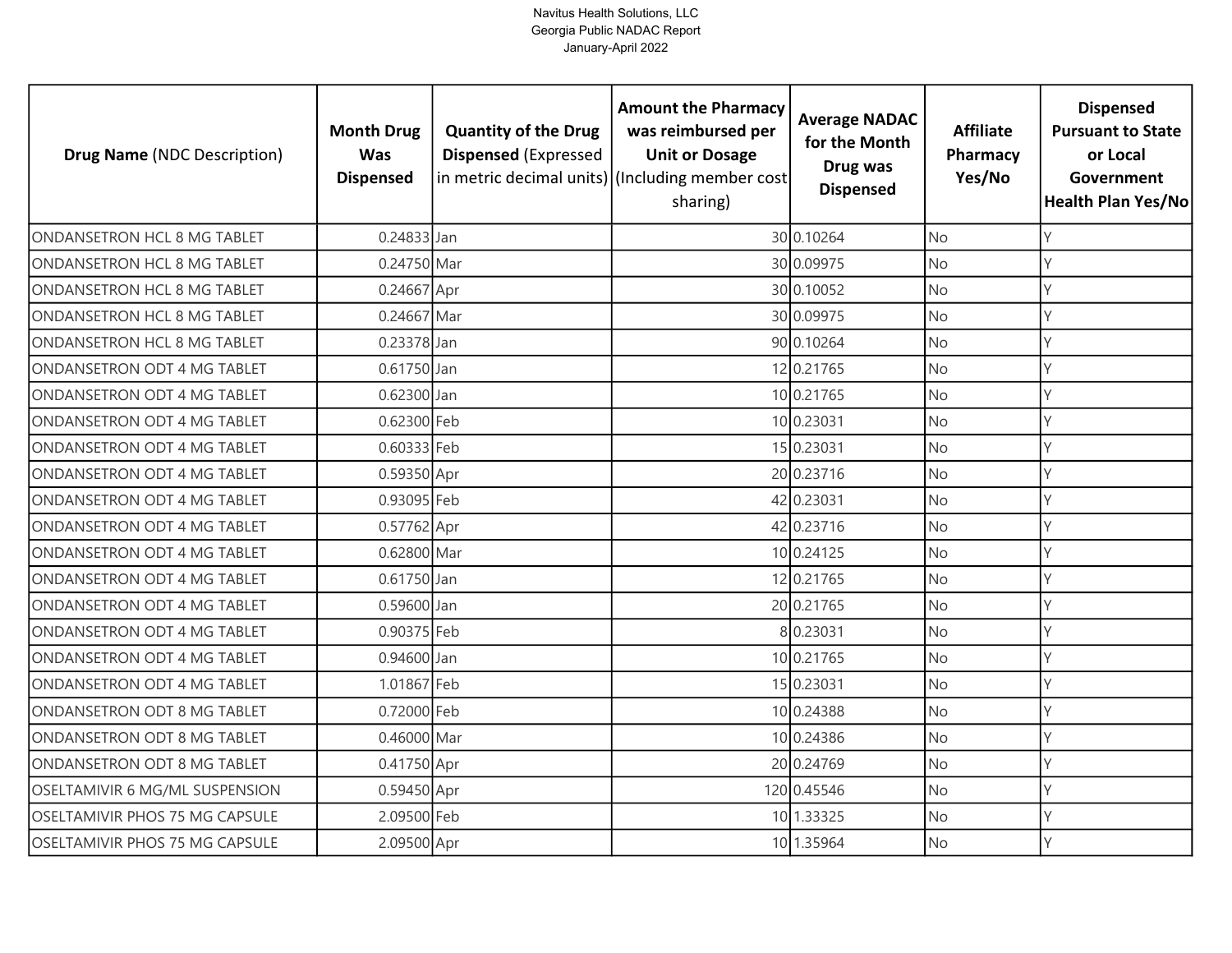| <b>Drug Name (NDC Description)</b> | <b>Month Drug</b><br>Was<br><b>Dispensed</b> | <b>Quantity of the Drug</b><br><b>Dispensed (Expressed</b> | <b>Amount the Pharmacy</b><br>was reimbursed per<br><b>Unit or Dosage</b><br>in metric decimal units) (Including member cost<br>sharing) | <b>Average NADAC</b><br>for the Month<br>Drug was<br><b>Dispensed</b> | <b>Affiliate</b><br>Pharmacy<br>Yes/No | <b>Dispensed</b><br><b>Pursuant to State</b><br>or Local<br>Government<br>Health Plan Yes/No |
|------------------------------------|----------------------------------------------|------------------------------------------------------------|------------------------------------------------------------------------------------------------------------------------------------------|-----------------------------------------------------------------------|----------------------------------------|----------------------------------------------------------------------------------------------|
| OXCARBAZEPINE 150 MG TABLET        | 0.21433 Apr                                  |                                                            |                                                                                                                                          | 60 0.13649                                                            | <b>No</b>                              | Y                                                                                            |
| OXYBUTYNIN CL ER 15 MG TABLET      | 0.35000 Jan                                  |                                                            |                                                                                                                                          | 90 0.20545                                                            | <b>No</b>                              | Y                                                                                            |
| OXYBUTYNIN CL ER 15 MG TABLET      | 0.33244 Mar                                  |                                                            |                                                                                                                                          | 90 0.19948                                                            | <b>No</b>                              | Y                                                                                            |
| OXYCODONE HCL (IR) 5 MG TABLET     | 0.18083 Feb                                  |                                                            |                                                                                                                                          | 12 0.06952                                                            | No                                     | Y                                                                                            |
| OXYCODONE HCL (IR) 15 MG TAB       | 0.23617 Jan                                  |                                                            |                                                                                                                                          | 60 0.12503                                                            | <b>No</b>                              | Υ                                                                                            |
| OXYCODONE HCL (IR) 15 MG TAB       | 0.27867 Mar                                  |                                                            |                                                                                                                                          | 60 0.15895                                                            | No                                     | Y                                                                                            |
| OXYCODONE HCL (IR) 15 MG TAB       | 0.30883 Apr                                  |                                                            |                                                                                                                                          | 60 0.12637                                                            | No                                     | Y                                                                                            |
| OXYCODONE HCL (IR) 15 MG TAB       | 0.23367 Jan                                  |                                                            |                                                                                                                                          | 120 0.12503                                                           | No                                     | Υ                                                                                            |
| OXYCODONE-ACETAMINOPHEN 5-325 MG   | 0.12417 Mar                                  |                                                            |                                                                                                                                          | 12 0.09091                                                            | No                                     | Y                                                                                            |
| OXYCODONE-ACETAMINOPHEN 7.5-325 M  | 0.25225 Jan                                  |                                                            |                                                                                                                                          | 40 0.10509                                                            | No                                     | Y                                                                                            |
| OXYCODONE-ACETAMINOPHEN 10-325 M   | $0.16333$ Jan                                |                                                            |                                                                                                                                          | 12 0.17862                                                            | No                                     | $\vee$                                                                                       |
| OXYCODONE-ACETAMINOPHEN 10-325 M   | $0.11067$ Jan                                |                                                            |                                                                                                                                          | 60 0.17862                                                            | No                                     | Y                                                                                            |
| OXYCODONE-ACETAMINOPHEN 10-325 M   | 0.11067 Mar                                  |                                                            |                                                                                                                                          | 60 0.19233                                                            | No                                     | Y                                                                                            |
| OXYCODONE-ACETAMINOPHEN 10-325 M   | 0.11067 Apr                                  |                                                            |                                                                                                                                          | 60 0.17961                                                            | No                                     | Y                                                                                            |
| PANTOPRAZOLE SOD DR 40 MG TAB      | 0.20467 Jan                                  |                                                            |                                                                                                                                          | 30 0.05946                                                            | No                                     | Y                                                                                            |
| PANTOPRAZOLE SOD DR 40 MG TAB      | 0.20467 Mar                                  |                                                            |                                                                                                                                          | 30 0.05828                                                            | No                                     | Y                                                                                            |
| PANTOPRAZOLE SOD DR 40 MG TAB      | 0.20467 Apr                                  |                                                            |                                                                                                                                          | 30 0.06073                                                            | <b>No</b>                              | Y                                                                                            |
| PANTOPRAZOLE SOD DR 40 MG TAB      | 0.18467 Mar                                  |                                                            |                                                                                                                                          | 90 0.05828                                                            | <b>No</b>                              | Y                                                                                            |
| PANTOPRAZOLE SOD DR 40 MG TAB      | 0.18467 Apr                                  |                                                            |                                                                                                                                          | 90 0.06073                                                            | No                                     | Y                                                                                            |
| PANTOPRAZOLE SOD DR 40 MG TAB      | 0.19967 Jan                                  |                                                            |                                                                                                                                          | 30 0.05946                                                            | <b>No</b>                              | Y                                                                                            |
| PANTOPRAZOLE SOD DR 40 MG TAB      | 0.19967 Feb                                  |                                                            |                                                                                                                                          | 30 0.06576                                                            | <b>No</b>                              | Y                                                                                            |
| PANTOPRAZOLE SOD DR 40 MG TAB      | 0.19967 Apr                                  |                                                            |                                                                                                                                          | 30 0.06073                                                            | No                                     | Y                                                                                            |
| PANTOPRAZOLE SOD DR 40 MG TAB      | 0.18472 Feb                                  |                                                            |                                                                                                                                          | 180 0.06576                                                           | No                                     | Υ                                                                                            |
| PANTOPRAZOLE SOD DR 40 MG TAB      | 0.29800 Jan                                  |                                                            |                                                                                                                                          | 60 0.05946                                                            | No                                     | Y                                                                                            |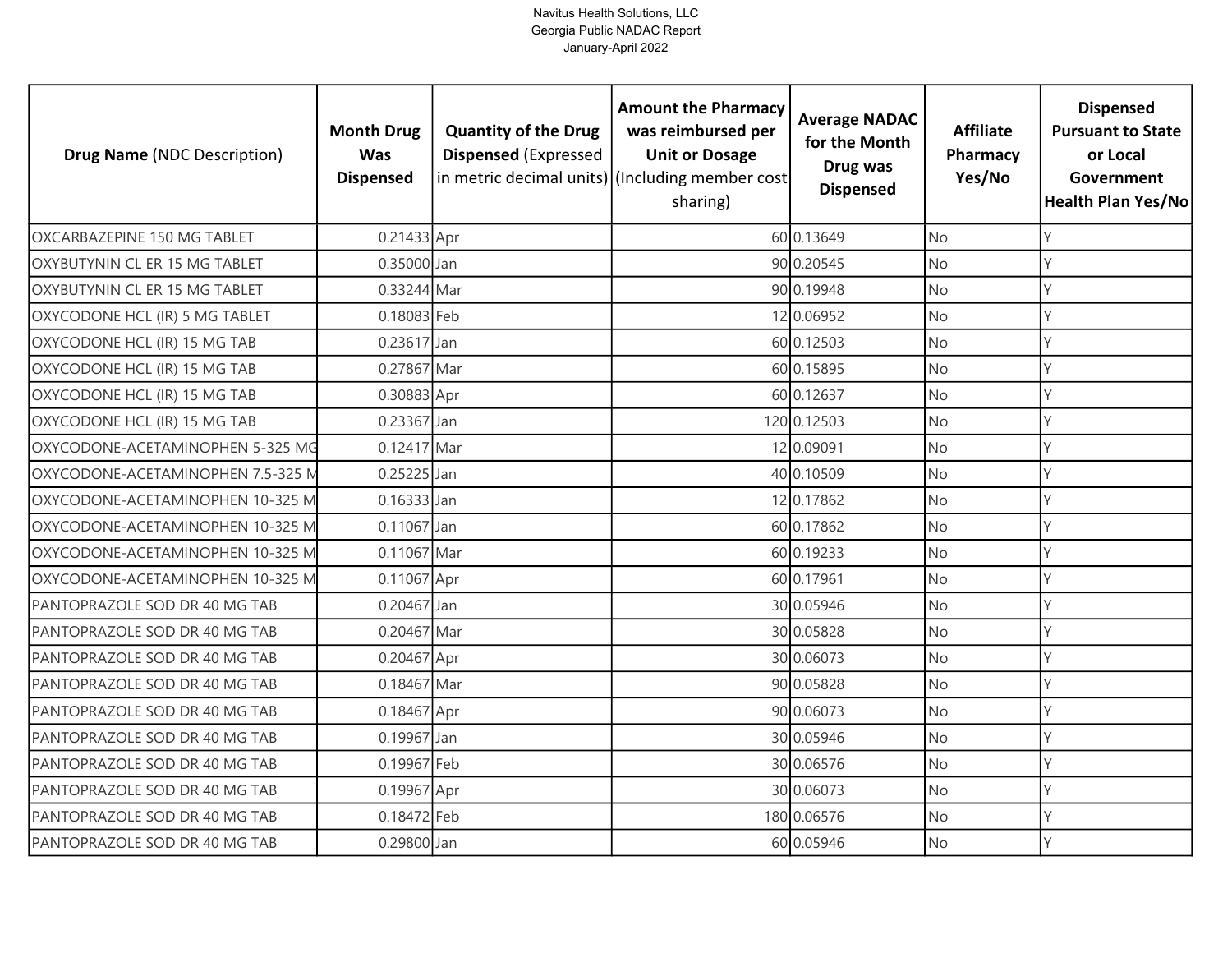| <b>Drug Name (NDC Description)</b> | <b>Month Drug</b><br><b>Was</b><br><b>Dispensed</b> | <b>Quantity of the Drug</b><br><b>Dispensed (Expressed</b> | <b>Amount the Pharmacy</b><br>was reimbursed per<br><b>Unit or Dosage</b><br>in metric decimal units) (Including member cost<br>sharing) | <b>Average NADAC</b><br>for the Month<br>Drug was<br><b>Dispensed</b> | <b>Affiliate</b><br>Pharmacy<br>Yes/No | <b>Dispensed</b><br><b>Pursuant to State</b><br>or Local<br>Government<br>Health Plan Yes/No |
|------------------------------------|-----------------------------------------------------|------------------------------------------------------------|------------------------------------------------------------------------------------------------------------------------------------------|-----------------------------------------------------------------------|----------------------------------------|----------------------------------------------------------------------------------------------|
| PANTOPRAZOLE SOD DR 40 MG TAB      | 0.33033 Feb                                         |                                                            |                                                                                                                                          | 60 0.06576                                                            | <b>No</b>                              | γ                                                                                            |
| PANTOPRAZOLE SOD DR 40 MG TAB      | 0.33033 Mar                                         |                                                            |                                                                                                                                          | 60 0.05828                                                            | <b>No</b>                              | Υ                                                                                            |
| PANTOPRAZOLE SOD DR 40 MG TAB      | 0.31589 Feb                                         |                                                            |                                                                                                                                          | 90 0.06576                                                            | <b>No</b>                              | Y                                                                                            |
| PANTOPRAZOLE SOD DR 40 MG TAB      | 0.31589 Mar                                         |                                                            |                                                                                                                                          | 90 0.05828                                                            | <b>No</b>                              | Υ                                                                                            |
| PANTOPRAZOLE SOD DR 40 MG TAB      | 0.18467 Jan                                         |                                                            |                                                                                                                                          | 90 0.05946                                                            | <b>No</b>                              | Υ                                                                                            |
| PANTOPRAZOLE SOD DR 40 MG TAB      | 0.33033 Apr                                         |                                                            |                                                                                                                                          | 60 0.06073                                                            | <b>No</b>                              | Υ                                                                                            |
| PANTOPRAZOLE SOD DR 40 MG TAB      | 0.18467 Feb                                         |                                                            |                                                                                                                                          | 90 0.06576                                                            | <b>No</b>                              | γ                                                                                            |
| PANTOPRAZOLE SOD DR 40 MG TAB      | 0.18467 Mar                                         |                                                            |                                                                                                                                          | 90 0.05828                                                            | No                                     |                                                                                              |
| PANTOPRAZOLE SOD DR 40 MG TAB      | 0.18467 Apr                                         |                                                            |                                                                                                                                          | 90 0.06073                                                            | No                                     |                                                                                              |
| PANTOPRAZOLE SOD DR 40 MG TAB      | 0.31583 Mar                                         |                                                            |                                                                                                                                          | 180 0.05828                                                           | <b>No</b>                              | Υ                                                                                            |
| PANTOPRAZOLE SOD DR 40 MG TAB      | 0.26411 Apr                                         |                                                            |                                                                                                                                          | 180 0.06073                                                           | <b>No</b>                              | γ                                                                                            |
| PAROXETINE HCL 40 MG TABLET        | 0.25533 Apr                                         |                                                            |                                                                                                                                          | 30 0.11858                                                            | <b>No</b>                              | Y                                                                                            |
| PEG 3350-ELECTROLYTE SOLUTION      | 0.00956 Jan                                         |                                                            |                                                                                                                                          | 4000 0.00892                                                          | <b>No</b>                              | Y                                                                                            |
| PEG-3350 AND ELECTROLYTES SOLN     | 0.00340 Feb                                         |                                                            |                                                                                                                                          | 4000 0.00332                                                          | <b>No</b>                              | Υ                                                                                            |
| PEG-3350 AND ELECTROLYTES SOLN     | 0.00323 Apr                                         |                                                            |                                                                                                                                          | 4000 0.00451                                                          | No                                     | Υ                                                                                            |
| PHENAZOPYRIDINE 100 MG TAB         | 1.01111 Apr                                         |                                                            |                                                                                                                                          | 9 0.33791                                                             | <b>No</b>                              | γ                                                                                            |
| POLYETHYLENE GLYCOL 3350 POWD      | 0.02718 Feb                                         |                                                            |                                                                                                                                          | 510 0.02053                                                           | <b>No</b>                              | Υ                                                                                            |
| POTASSIUM CL ER 10 MEQ CAPSULE     | 0.26344 Mar                                         |                                                            |                                                                                                                                          | 90 0.15494                                                            | <b>No</b>                              | Υ                                                                                            |
| POTASSIUM CL ER 10 MEQ CAPSULE     | 0.29350 Apr                                         |                                                            |                                                                                                                                          | 20 0.14132                                                            | <b>No</b>                              | γ                                                                                            |
| POTASSIUM CL ER 10 MEQ TABLET      | 0.28211 Feb                                         |                                                            |                                                                                                                                          | 360 0.18082                                                           | <b>No</b>                              | γ                                                                                            |
| POTASSIUM CL ER 20 MEQ TABLET      | 0.33967 Feb                                         |                                                            |                                                                                                                                          | 30 0.18796                                                            | No                                     | Υ                                                                                            |
| POTASSIUM CL ER 20 MEQ TABLET      | 0.33967 Mar                                         |                                                            |                                                                                                                                          | 30 0.18912                                                            | <b>No</b>                              | γ                                                                                            |
| POTASSIUM CL ER 20 MEQ TABLET      | 0.33967 Mar                                         |                                                            |                                                                                                                                          | 30 0.19104                                                            | No                                     |                                                                                              |
| POTASSIUM CL ER 20 MEQ TABLET      | 0.33967 Apr                                         |                                                            |                                                                                                                                          | 30 0.18912                                                            | <b>No</b>                              | γ                                                                                            |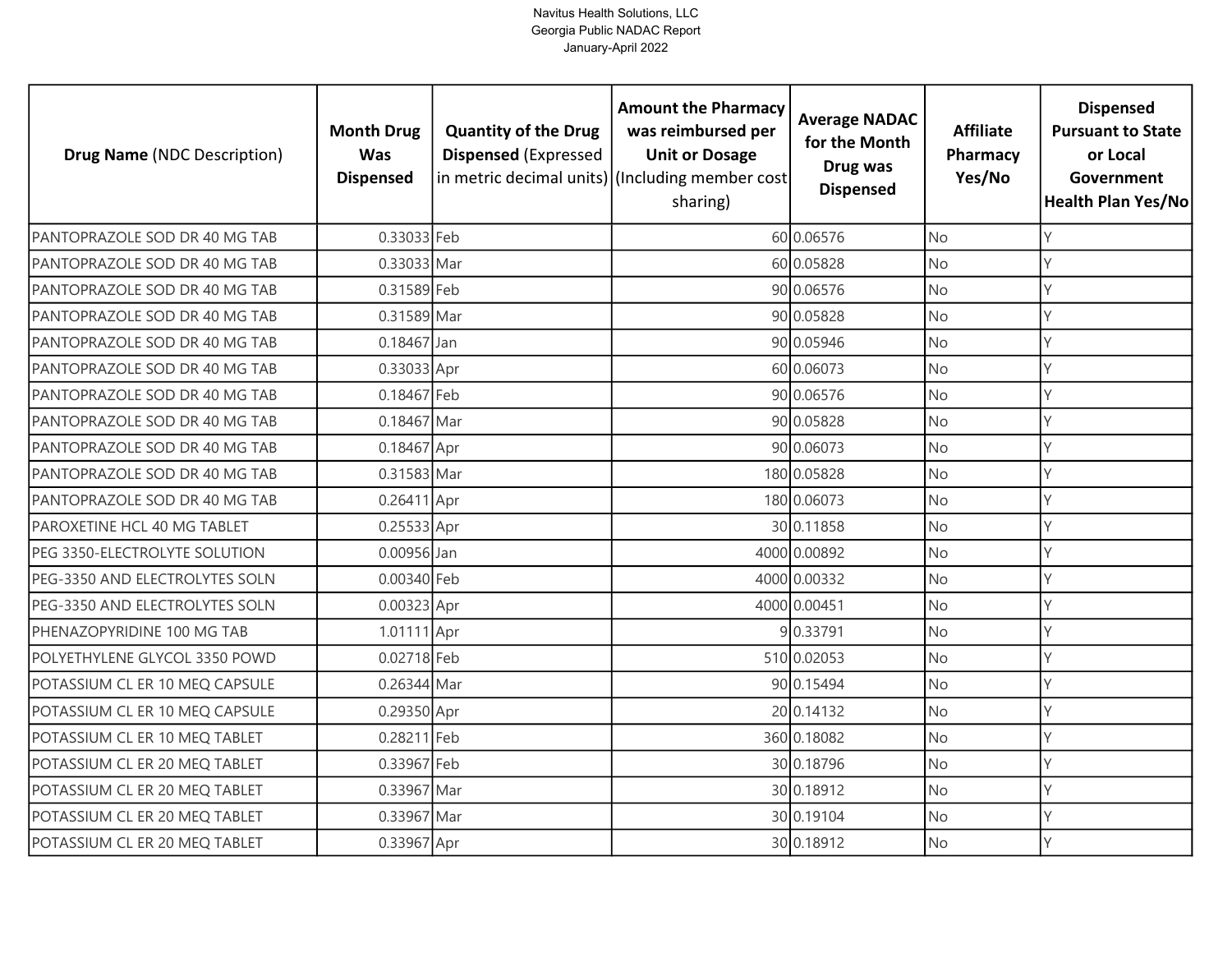| <b>Drug Name (NDC Description)</b> | <b>Month Drug</b><br><b>Was</b><br><b>Dispensed</b> | <b>Quantity of the Drug</b><br><b>Dispensed (Expressed</b> | <b>Amount the Pharmacy</b><br>was reimbursed per<br><b>Unit or Dosage</b><br>in metric decimal units) (Including member cost<br>sharing) | <b>Average NADAC</b><br>for the Month<br>Drug was<br><b>Dispensed</b> | <b>Affiliate</b><br>Pharmacy<br>Yes/No | <b>Dispensed</b><br><b>Pursuant to State</b><br>or Local<br>Government<br><b>Health Plan Yes/No</b> |
|------------------------------------|-----------------------------------------------------|------------------------------------------------------------|------------------------------------------------------------------------------------------------------------------------------------------|-----------------------------------------------------------------------|----------------------------------------|-----------------------------------------------------------------------------------------------------|
| PRAMIPEXOLE 0.125 MG TABLET        | 0.17800 Mar                                         |                                                            |                                                                                                                                          | 90 0.05408                                                            | <b>No</b>                              | Υ                                                                                                   |
| PRAVASTATIN SODIUM 40 MG TAB       | 0.23189 Feb                                         |                                                            |                                                                                                                                          | 90 0.09005                                                            | <b>No</b>                              | Y                                                                                                   |
| PREDNISOLONE 15 MG/5 ML SOLN       | 0.32262 Jan                                         |                                                            |                                                                                                                                          | 42 0.16622                                                            | <b>No</b>                              | Υ                                                                                                   |
| PREDNISOLONE AC 1% EYE DROP        | 9.08200 Jan                                         |                                                            |                                                                                                                                          | 5 5.76214                                                             | <b>No</b>                              | Υ                                                                                                   |
| PREDNISOLONE AC 1% EYE DROP        | 8.49300 Feb                                         |                                                            |                                                                                                                                          | 55.85116                                                              | <b>No</b>                              | γ                                                                                                   |
| PREDNISOLONE AC 1% EYE DROP        | 9.10400 Mar                                         |                                                            |                                                                                                                                          | 55.90936                                                              | No                                     | Υ                                                                                                   |
| PREDNISOLONE AC 1% EYE DROP        | 9.08200 Apr                                         |                                                            |                                                                                                                                          | 55.78129                                                              | No                                     | Y                                                                                                   |
| PREDNISONE 5 MG TABLET             | 0.16489 Feb                                         |                                                            |                                                                                                                                          | 90 0.08242                                                            | No                                     |                                                                                                     |
| PREDNISONE 10 MG TABLET            | 0.19159 Mar                                         |                                                            |                                                                                                                                          | 63 0.07092                                                            | No                                     |                                                                                                     |
| PREDNISONE 10 MG TABLET            | 0.24700 Feb                                         |                                                            |                                                                                                                                          | 10 0.0702                                                             | <b>No</b>                              |                                                                                                     |
| PREDNISONE 10 MG TABLET            | 0.22250 Feb                                         |                                                            |                                                                                                                                          | 16 0.0702                                                             | No                                     |                                                                                                     |
| PREDNISONE 20 MG TABLET            | 0.26300 Mar                                         |                                                            |                                                                                                                                          | 10 0.11229                                                            | <b>No</b>                              |                                                                                                     |
| PREDNISONE 20 MG TABLET            | 0.23200 Feb                                         |                                                            |                                                                                                                                          | 10 0.10952                                                            | <b>No</b>                              |                                                                                                     |
| PREGABALIN 50 MG CAPSULE           | 0.15544 Mar                                         |                                                            |                                                                                                                                          | 90 0.09128                                                            | <b>No</b>                              | Y                                                                                                   |
| PREGABALIN 50 MG CAPSULE           | $0.25333$ Jan                                       |                                                            |                                                                                                                                          | 60 0.08514                                                            | No                                     | Υ                                                                                                   |
| PREGABALIN 50 MG CAPSULE           | 0.25333 Feb                                         |                                                            |                                                                                                                                          | 60 0.08534                                                            | <b>No</b>                              | Υ                                                                                                   |
| PREGABALIN 50 MG CAPSULE           | 0.26450 Mar                                         |                                                            |                                                                                                                                          | 60 0.09128                                                            | <b>No</b>                              | Y                                                                                                   |
| PREGABALIN 50 MG CAPSULE           | 0.26450 Apr                                         |                                                            |                                                                                                                                          | 60 0.0931                                                             | <b>No</b>                              | Υ                                                                                                   |
| PREGABALIN 75 MG CAPSULE           | 0.15350 Apr                                         |                                                            |                                                                                                                                          | 60 0.08425                                                            | <b>No</b>                              | γ                                                                                                   |
| PREGABALIN 150 MG CAPSULE          | 0.16344 Apr                                         |                                                            |                                                                                                                                          | 90 0.09435                                                            | <b>No</b>                              |                                                                                                     |
| PREGABALIN 150 MG CAPSULE          | 0.16344 Jan                                         |                                                            |                                                                                                                                          | 90 0.09157                                                            | <b>No</b>                              | Υ                                                                                                   |
| PREGABALIN 150 MG CAPSULE          | 0.16344 Mar                                         |                                                            |                                                                                                                                          | 90 0.10646                                                            | <b>No</b>                              | Y                                                                                                   |
| PREGABALIN 150 MG CAPSULE          | 0.16700 Jan                                         |                                                            |                                                                                                                                          | 60 0.09157                                                            | No                                     |                                                                                                     |
| PREGABALIN 150 MG CAPSULE          | 0.16700 Feb                                         |                                                            |                                                                                                                                          | 60 0.09215                                                            | <b>No</b>                              | γ                                                                                                   |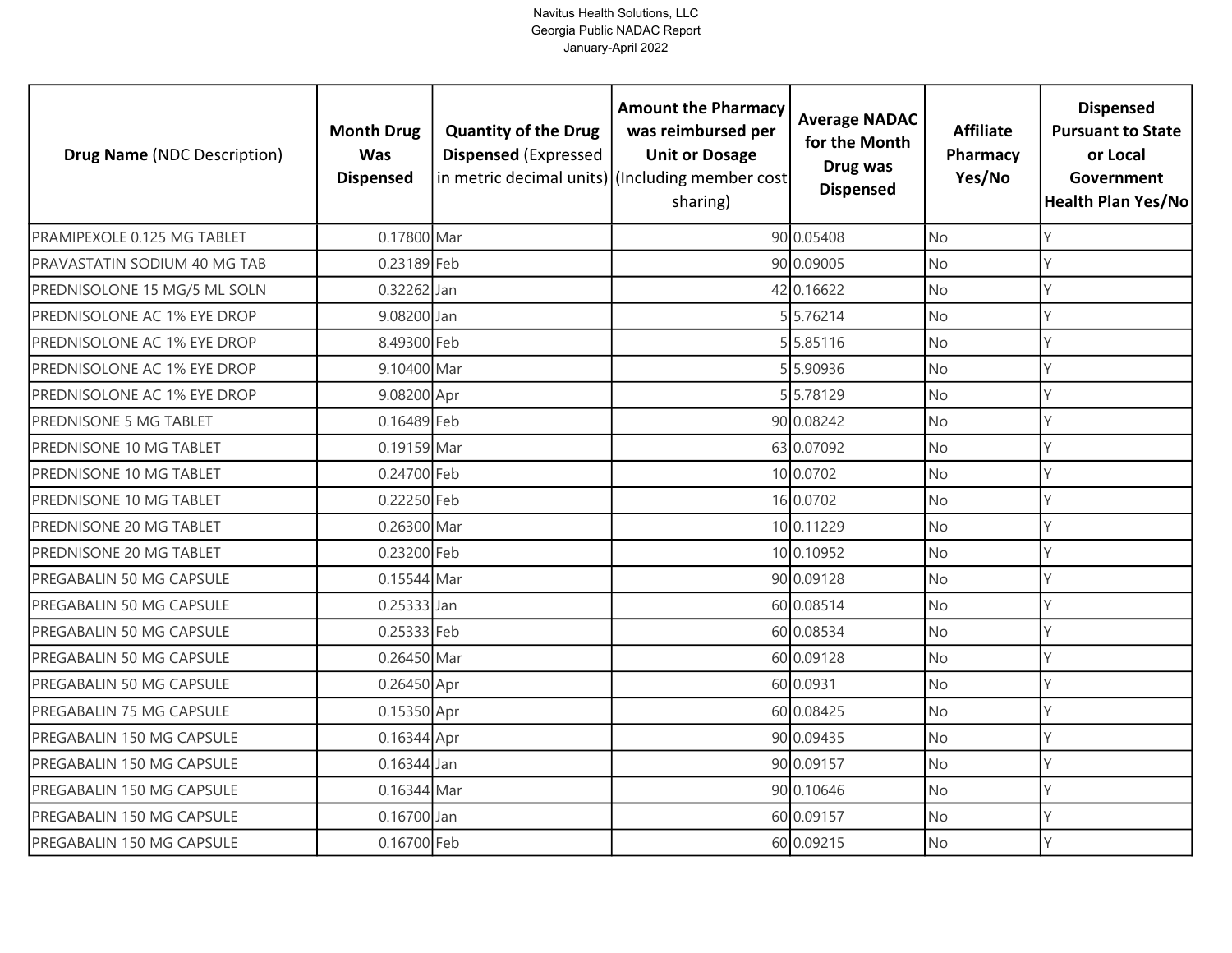| <b>Drug Name (NDC Description)</b> | <b>Month Drug</b><br><b>Was</b><br><b>Dispensed</b> | <b>Quantity of the Drug</b><br><b>Dispensed (Expressed</b> | <b>Amount the Pharmacy</b><br>was reimbursed per<br><b>Unit or Dosage</b><br>in metric decimal units) (Including member cost<br>sharing) | <b>Average NADAC</b><br>for the Month<br>Drug was<br><b>Dispensed</b> | <b>Affiliate</b><br>Pharmacy<br>Yes/No | <b>Dispensed</b><br><b>Pursuant to State</b><br>or Local<br>Government<br><b>Health Plan Yes/No</b> |
|------------------------------------|-----------------------------------------------------|------------------------------------------------------------|------------------------------------------------------------------------------------------------------------------------------------------|-----------------------------------------------------------------------|----------------------------------------|-----------------------------------------------------------------------------------------------------|
| PREGABALIN 150 MG CAPSULE          | 0.16700 Mar                                         |                                                            |                                                                                                                                          | 60 0.10646                                                            | <b>No</b>                              | Y                                                                                                   |
| PREGABALIN 150 MG CAPSULE          | 0.15622 Feb                                         |                                                            |                                                                                                                                          | 90 0.09215                                                            | No                                     | Y                                                                                                   |
| PREGABALIN 150 MG CAPSULE          | 0.26178 Feb                                         |                                                            |                                                                                                                                          | 90 0.09215                                                            | <b>No</b>                              | Y                                                                                                   |
| PREGABALIN 150 MG CAPSULE          | 0.15622 Feb                                         |                                                            |                                                                                                                                          | 180 0.09215                                                           | No                                     | Y                                                                                                   |
| PREGABALIN 150 MG CAPSULE          | 0.16786 Apr                                         |                                                            |                                                                                                                                          | 56 0.09435                                                            | <b>No</b>                              | Y                                                                                                   |
| PREGABALIN 225 MG CAPSULE          | 0.17356 Mar                                         |                                                            |                                                                                                                                          | 90 0.12393                                                            | No                                     | Y                                                                                                   |
| PROCHLORPERAZINE 10 MG TAB         | 0.55233 Mar                                         |                                                            |                                                                                                                                          | 60 0.39111                                                            | No                                     | Y                                                                                                   |
| PROCHLORPERAZINE 10 MG TAB         | 0.55233 Apr                                         |                                                            |                                                                                                                                          | 60 0.39928                                                            | No                                     | γ                                                                                                   |
| PROGESTERONE 200 MG CAPSULE        | 0.83917 Jan                                         |                                                            |                                                                                                                                          | 12 0.46487                                                            | No                                     | V                                                                                                   |
| PROGESTERONE 200 MG CAPSULE        | 0.83917 Feb                                         |                                                            |                                                                                                                                          | 12 0.43202                                                            | No                                     | Y                                                                                                   |
| PROGESTERONE 200 MG CAPSULE        | 0.67917 Mar                                         |                                                            |                                                                                                                                          | 12 0.48257                                                            | No                                     | Y                                                                                                   |
| PROMETHAZINE 12.5 MG TABLET        | 0.33800 Feb                                         |                                                            |                                                                                                                                          | 20 0.04663                                                            | <b>No</b>                              | $\mathsf{Y}$                                                                                        |
| PROMETHAZINE 12.5 MG TABLET        | 0.31483 Apr                                         |                                                            |                                                                                                                                          | 60 0.04993                                                            | No                                     | $\vee$                                                                                              |
| PROMETHAZINE 12.5 MG TABLET        | 0.23000 Apr                                         |                                                            |                                                                                                                                          | 12 0.04993                                                            | <b>No</b>                              | Y                                                                                                   |
| PROMETHAZINE 25 MG TABLET          | 0.21350 Feb                                         |                                                            |                                                                                                                                          | 20 0.05215                                                            | No                                     | Y                                                                                                   |
| PROMETHAZINE 25 MG TABLET          | $0.19033$ Jan                                       |                                                            |                                                                                                                                          | 30 0.04647                                                            | <b>No</b>                              | Y                                                                                                   |
| PROMETHAZINE 25 MG TABLET          | 0.11200 Feb                                         |                                                            |                                                                                                                                          | 120 0.05215                                                           | No                                     | Y                                                                                                   |
| PROMETHAZINE 25 MG TABLET          | $-0.03464$ Apr                                      |                                                            |                                                                                                                                          | 28 0.0546                                                             | <b>No</b>                              | Υ                                                                                                   |
| PROMETHAZINE 25 MG TABLET          | 0.11075 Mar                                         |                                                            |                                                                                                                                          | 120 0.05271                                                           | No                                     | Υ                                                                                                   |
| PROMETHAZINE 25 MG TABLET          | 0.11242 Apr                                         |                                                            |                                                                                                                                          | 120 0.0546                                                            | No                                     | Y                                                                                                   |
| PROMETHAZINE 25 MG TABLET          | 0.10950 Jan                                         |                                                            |                                                                                                                                          | 180 0.04647                                                           | No                                     | Υ                                                                                                   |
| PROMETHAZINE 25 MG TABLET          | 0.11200 Jan                                         |                                                            |                                                                                                                                          | 120 0.04647                                                           | No                                     | Y                                                                                                   |
| PROMETHAZINE 25 MG TABLET          | 0.11200 Mar                                         |                                                            |                                                                                                                                          | 120 0.05271                                                           | No                                     | Υ                                                                                                   |
| PROMETHAZINE-CODEINE SYRUP         | 0.05442 Apr                                         |                                                            |                                                                                                                                          | 240 0.04157                                                           | No.                                    | Y                                                                                                   |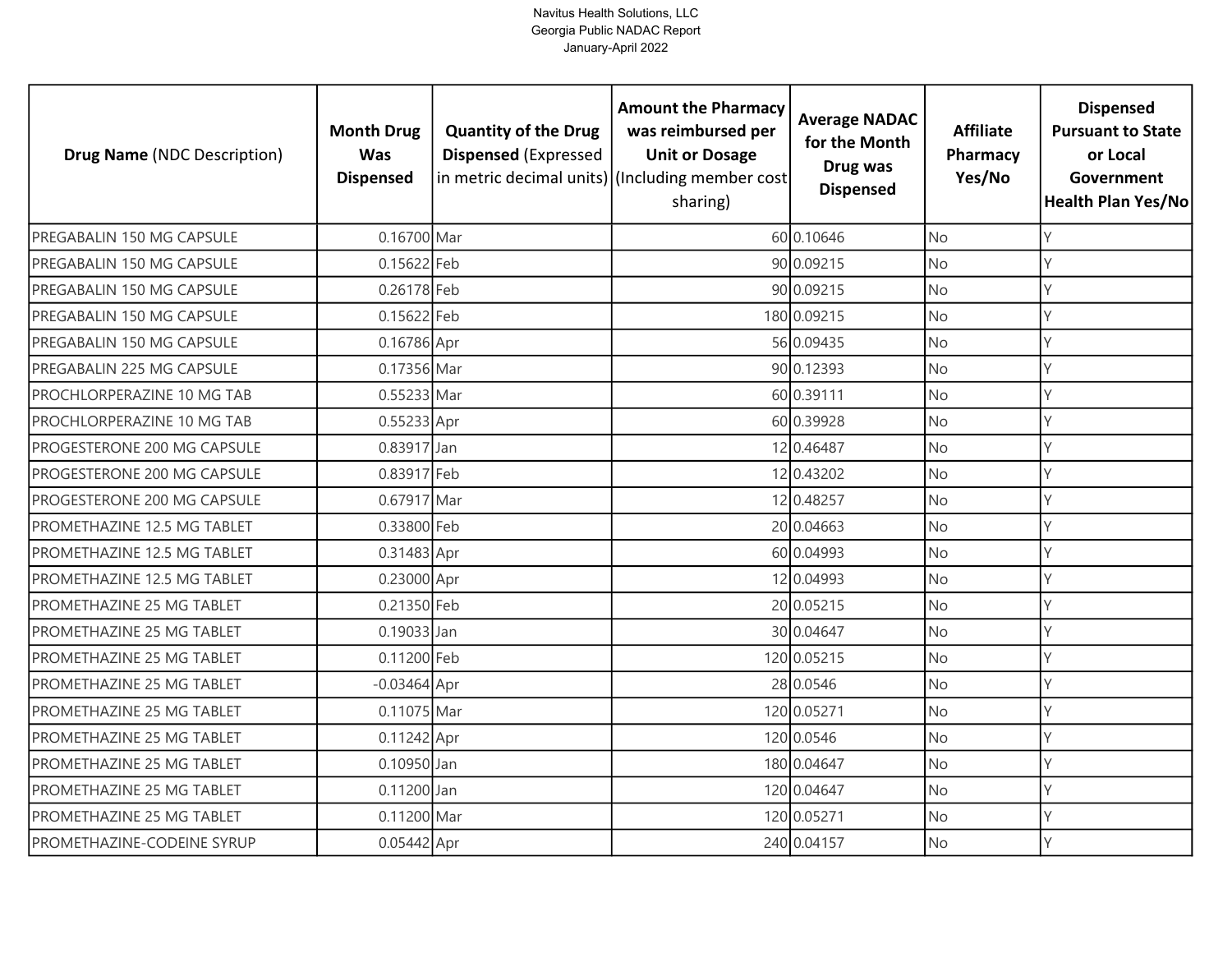| <b>Drug Name (NDC Description)</b> | <b>Month Drug</b><br><b>Was</b><br><b>Dispensed</b> | <b>Quantity of the Drug</b><br><b>Dispensed (Expressed</b> | <b>Amount the Pharmacy</b><br>was reimbursed per<br><b>Unit or Dosage</b><br>in metric decimal units) (Including member cost<br>sharing) | <b>Average NADAC</b><br>for the Month<br>Drug was<br><b>Dispensed</b> | <b>Affiliate</b><br>Pharmacy<br>Yes/No | <b>Dispensed</b><br><b>Pursuant to State</b><br>or Local<br>Government<br><b>Health Plan Yes/No</b> |
|------------------------------------|-----------------------------------------------------|------------------------------------------------------------|------------------------------------------------------------------------------------------------------------------------------------------|-----------------------------------------------------------------------|----------------------------------------|-----------------------------------------------------------------------------------------------------|
| PROMETHAZINE-DM 6.25-15 MG/5 ML    | 0.07671 Apr                                         |                                                            |                                                                                                                                          | 210 0.06124                                                           | <b>No</b>                              | γ                                                                                                   |
| PROMETHAZINE-DM 6.25-15 MG/5 ML    | 0.06892 Apr                                         |                                                            |                                                                                                                                          | 120 0.06124                                                           | <b>No</b>                              | Υ                                                                                                   |
| PROPRANOLOL 10 MG TABLET           | 0.19700 Jan                                         |                                                            |                                                                                                                                          | 270 0.07624                                                           | <b>No</b>                              | Υ                                                                                                   |
| PROPRANOLOL 10 MG TABLET           | 0.22759 Apr                                         |                                                            |                                                                                                                                          | 270 0.07136                                                           | <b>No</b>                              |                                                                                                     |
| QUETIAPINE FUMARATE 50 MG TAB      | 0.12900 Apr                                         |                                                            |                                                                                                                                          | 30 0.04735                                                            | <b>No</b>                              | γ                                                                                                   |
| QUETIAPINE FUMARATE 100 MG TAB     | $-0.93000$ Apr                                      |                                                            |                                                                                                                                          | 0.05454                                                               | <b>No</b>                              | Υ                                                                                                   |
| QUINAPRIL-HYDROCHLOROTHIAZIDE 20-2 | 0.86033 Feb                                         |                                                            |                                                                                                                                          | 180 0.31711                                                           | No                                     |                                                                                                     |
| RAMIPRIL 1.25 MG CAPSULE           | 0.22978 Jan                                         |                                                            |                                                                                                                                          | 180 0.10496                                                           | <b>No</b>                              |                                                                                                     |
| RAMIPRIL 1.25 MG CAPSULE           | 0.22978 Apr                                         |                                                            |                                                                                                                                          | 180 0.09784                                                           | <b>No</b>                              |                                                                                                     |
| <b>REXULTI 1 MG TABLET</b>         | 40.40433 Jan                                        |                                                            |                                                                                                                                          | 30 39.83702                                                           | No                                     |                                                                                                     |
| REXULTI 2 MG TABLET                | 41.43867 Feb                                        |                                                            |                                                                                                                                          | 90 42.6404                                                            | <b>No</b>                              |                                                                                                     |
| RISPERIDONE 0.25 MG TABLET         | 0.12500 Apr                                         |                                                            |                                                                                                                                          | 120 0.04381                                                           | <b>No</b>                              |                                                                                                     |
| RISPERIDONE 0.25 MG TABLET         | 0.10833 Feb                                         |                                                            |                                                                                                                                          | 180 0.04436                                                           | <b>No</b>                              |                                                                                                     |
| RIZATRIPTAN 10 MG TABLET           | 1.01417 Apr                                         |                                                            |                                                                                                                                          | 12 0.49787                                                            | <b>No</b>                              | Υ                                                                                                   |
| RIZATRIPTAN 10 MG TABLET           | 1.05367 Jan                                         |                                                            |                                                                                                                                          | 30 0.53461                                                            | <b>No</b>                              | Υ                                                                                                   |
| ROPINIROLE HCL 0.5 MG TABLET       | 0.27778 Jan                                         |                                                            |                                                                                                                                          | 180 0.04996                                                           | <b>No</b>                              | Υ                                                                                                   |
| ROPINIROLE HCL 0.5 MG TABLET       | 0.32094 Apr                                         |                                                            |                                                                                                                                          | 180 0.04662                                                           | <b>No</b>                              | Υ                                                                                                   |
| ROPINIROLE HCL 1 MG TABLET         | 0.34650 Mar                                         |                                                            |                                                                                                                                          | 180 0.05246                                                           | <b>No</b>                              | γ                                                                                                   |
| ROPINIROLE HCL 3 MG TABLET         | 0.24067 Apr                                         |                                                            |                                                                                                                                          | 30 0.09491                                                            | No                                     | Υ                                                                                                   |
| ROSUVASTATIN CALCIUM 5 MG TAB      | 0.21767 Mar                                         |                                                            |                                                                                                                                          | 30 0.06753                                                            | <b>No</b>                              | Y                                                                                                   |
| ROSUVASTATIN CALCIUM 5 MG TAB      | 0.21767 Apr                                         |                                                            |                                                                                                                                          | 30 0.05947                                                            | <b>No</b>                              | γ                                                                                                   |
| ROSUVASTATIN CALCIUM 5 MG TAB      | 0.35211 Jan                                         |                                                            |                                                                                                                                          | 90 0.0667                                                             | No                                     | V                                                                                                   |
| ROSUVASTATIN CALCIUM 10 MG TAB     | 0.28989 Jan                                         |                                                            |                                                                                                                                          | 90 0.06379                                                            | <b>No</b>                              |                                                                                                     |
| ROSUVASTATIN CALCIUM 10 MG TAB     | 0.33500 Mar                                         |                                                            |                                                                                                                                          | 90 0.05981                                                            | No                                     | γ                                                                                                   |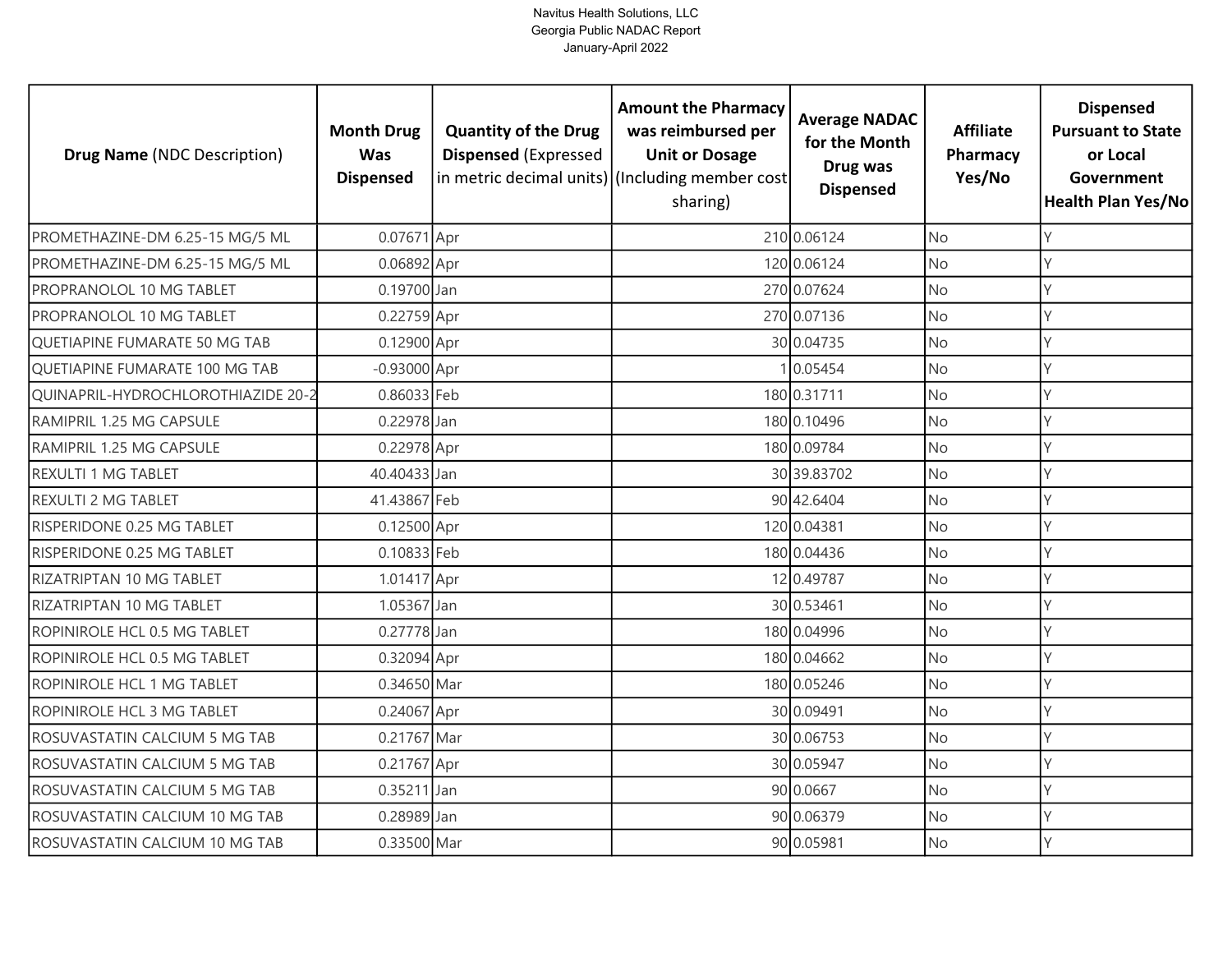| <b>Drug Name (NDC Description)</b> | <b>Month Drug</b><br><b>Was</b><br><b>Dispensed</b> | <b>Quantity of the Drug</b><br><b>Dispensed (Expressed</b> | <b>Amount the Pharmacy</b><br>was reimbursed per<br><b>Unit or Dosage</b><br>in metric decimal units) (Including member cost<br>sharing) | <b>Average NADAC</b><br>for the Month<br>Drug was<br><b>Dispensed</b> | <b>Affiliate</b><br>Pharmacy<br>Yes/No | <b>Dispensed</b><br><b>Pursuant to State</b><br>or Local<br>Government<br>Health Plan Yes/No |
|------------------------------------|-----------------------------------------------------|------------------------------------------------------------|------------------------------------------------------------------------------------------------------------------------------------------|-----------------------------------------------------------------------|----------------------------------------|----------------------------------------------------------------------------------------------|
| ROSUVASTATIN CALCIUM 10 MG TAB     | 0.33500 Apr                                         |                                                            |                                                                                                                                          | 90 0.05983                                                            | <b>No</b>                              | Y                                                                                            |
| ROSUVASTATIN CALCIUM 20 MG TAB     | 0.21011 Jan                                         |                                                            |                                                                                                                                          | 90 0.07742                                                            | No                                     | Y                                                                                            |
| ROSUVASTATIN CALCIUM 20 MG TAB     | 0.21011 Apr                                         |                                                            |                                                                                                                                          | 90 0.07551                                                            | <b>No</b>                              | Y                                                                                            |
| ROSUVASTATIN CALCIUM 20 MG TAB     | 0.21011 Feb                                         |                                                            |                                                                                                                                          | 90 0.07877                                                            | No                                     | Y                                                                                            |
| ROSUVASTATIN CALCIUM 40 MG TAB     | 0.48267 Mar                                         |                                                            |                                                                                                                                          | 90 0.12651                                                            | <b>No</b>                              | Y                                                                                            |
| ROSUVASTATIN CALCIUM 40 MG TAB     | 0.25956 Mar                                         |                                                            |                                                                                                                                          | 90 0.12651                                                            | No                                     | Y                                                                                            |
| SCOPOLAMINE 1 MG/3 DAY PATCH       | 18.30250 Mar                                        |                                                            |                                                                                                                                          | 4 11.10069                                                            | No                                     | Y                                                                                            |
| SERTRALINE 20 MG/ML ORAL CONC      | 0.90567 Feb                                         |                                                            |                                                                                                                                          | 60 0.6529                                                             | No                                     | Υ                                                                                            |
| SERTRALINE 20 MG/ML ORAL CONC      | 0.90567 Mar                                         |                                                            |                                                                                                                                          | 60 0.67787                                                            | No                                     | Y                                                                                            |
| SERTRALINE HCL 50 MG TABLET        | 0.28100 Jan                                         |                                                            |                                                                                                                                          | 30 0.04157                                                            | No                                     | Y                                                                                            |
| SERTRALINE HCL 100 MG TABLET       | 0.30633 Jan                                         |                                                            |                                                                                                                                          | 30 0.05966                                                            | No                                     | $\vee$                                                                                       |
| SERTRALINE HCL 100 MG TABLET       | 0.36000 Mar                                         |                                                            |                                                                                                                                          | 30 0.06021                                                            | <b>No</b>                              | $\mathsf{Y}$                                                                                 |
| SERTRALINE HCL 100 MG TABLET       | 0.28889 Jan                                         |                                                            |                                                                                                                                          | 90 0.05966                                                            | No                                     | $\vee$                                                                                       |
| SERTRALINE HCL 100 MG TABLET       | 0.33378 Apr                                         |                                                            |                                                                                                                                          | 90 0.05921                                                            | <b>No</b>                              | Y                                                                                            |
| SF 5000 PLUS CREAM                 | 0.14843 Jan                                         |                                                            |                                                                                                                                          | 51 0.09301                                                            | No                                     | Y                                                                                            |
| SF 5000 PLUS CREAM                 | 0.14843 Feb                                         |                                                            |                                                                                                                                          | 51 0.09566                                                            | <b>No</b>                              | Y                                                                                            |
| SF 5000 PLUS CREAM                 | 0.14843 Mar                                         |                                                            |                                                                                                                                          | 51 0.09748                                                            | No                                     | Y                                                                                            |
| SILDENAFIL 50 MG TABLET            | 0.43667 Apr                                         |                                                            |                                                                                                                                          | 6 0.1919                                                              | <b>No</b>                              | Y                                                                                            |
| SIMPESSE 0.15-0.03-0.01 MG TAB     | 0.64615 Feb                                         |                                                            |                                                                                                                                          | 91 0.43406                                                            | No                                     | Υ                                                                                            |
| SIMPESSE 0.15-0.03-0.01 MG TAB     | 0.67275 Apr                                         |                                                            |                                                                                                                                          | 91 0.4795                                                             | No                                     | Y                                                                                            |
| SIMVASTATIN 40 MG TABLET           | $0.11111$ Jan                                       |                                                            |                                                                                                                                          | 90 0.04339                                                            | No                                     | Υ                                                                                            |
| SIMVASTATIN 40 MG TABLET           | 0.19611 Mar                                         |                                                            |                                                                                                                                          | 90 0.04431                                                            | No                                     | Y                                                                                            |
| SIMVASTATIN 40 MG TABLET           | 0.17056 Feb                                         |                                                            |                                                                                                                                          | 90 0.04381                                                            | No                                     | Y                                                                                            |
| SODIUM FLUORIDE 5000 PLUS CRM      | 0.20392 Apr                                         |                                                            |                                                                                                                                          | 51 0.09447                                                            | No                                     | $\vee$                                                                                       |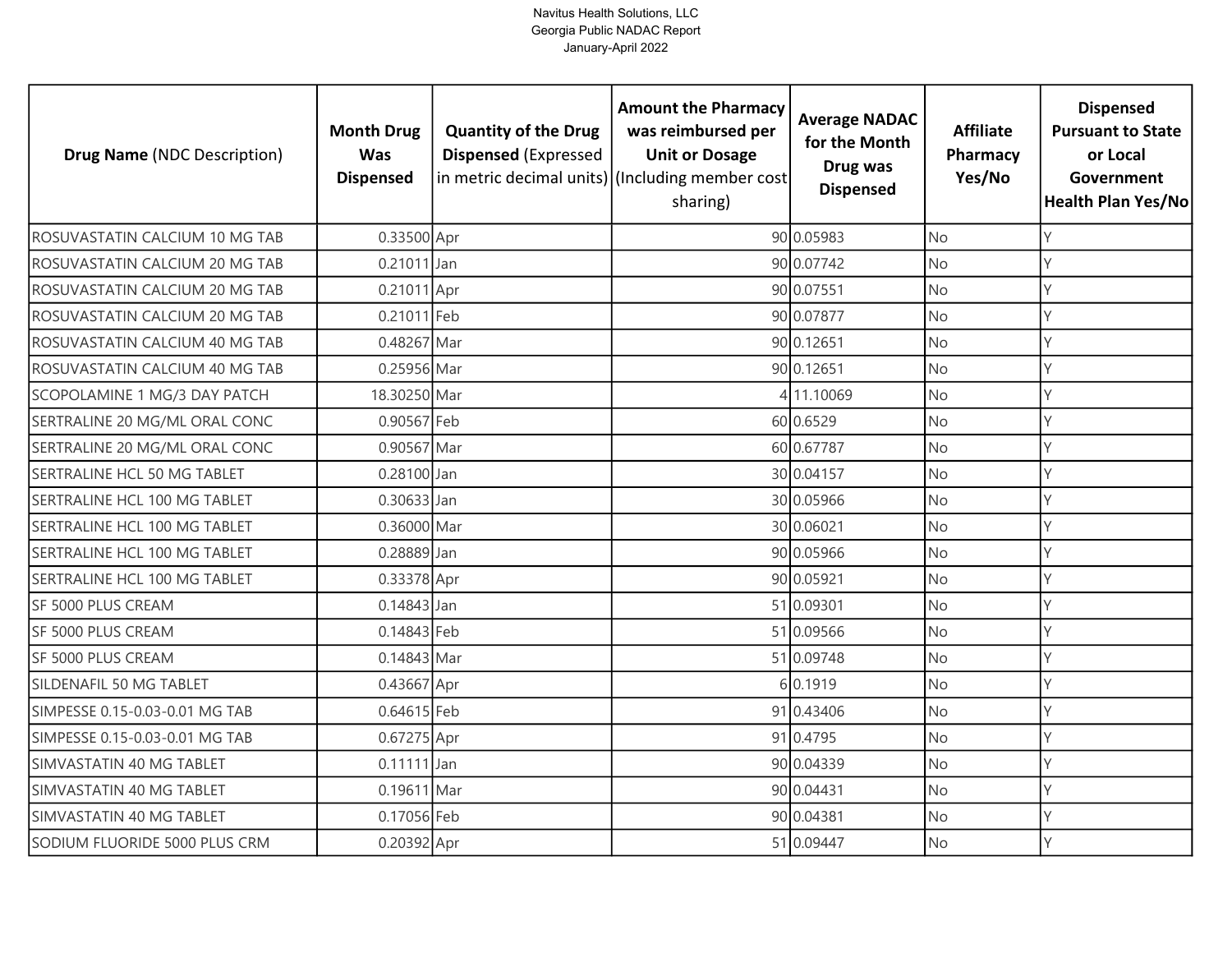| <b>Drug Name (NDC Description)</b> | <b>Month Drug</b><br><b>Was</b><br><b>Dispensed</b> | <b>Quantity of the Drug</b><br><b>Dispensed (Expressed</b> | <b>Amount the Pharmacy</b><br>was reimbursed per<br><b>Unit or Dosage</b><br>in metric decimal units) (Including member cost<br>sharing) | <b>Average NADAC</b><br>for the Month<br>Drug was<br><b>Dispensed</b> | <b>Affiliate</b><br>Pharmacy<br>Yes/No | <b>Dispensed</b><br><b>Pursuant to State</b><br>or Local<br>Government<br><b>Health Plan Yes/No</b> |
|------------------------------------|-----------------------------------------------------|------------------------------------------------------------|------------------------------------------------------------------------------------------------------------------------------------------|-----------------------------------------------------------------------|----------------------------------------|-----------------------------------------------------------------------------------------------------|
| SPIRONOLACTONE 25 MG TABLET        | 0.18167 Feb                                         |                                                            |                                                                                                                                          | 30 0.05369                                                            | <b>No</b>                              | γ                                                                                                   |
| SPIRONOLACTONE 25 MG TABLET        | 0.16011 Mar                                         |                                                            |                                                                                                                                          | 90 0.05188                                                            | <b>No</b>                              | Υ                                                                                                   |
| SPIRONOLACTONE 25 MG TABLET        | 0.16011 Feb                                         |                                                            |                                                                                                                                          | 90 0.05369                                                            | <b>No</b>                              | Υ                                                                                                   |
| SPIRONOLACTONE 25 MG TABLET        | 0.27389 Mar                                         |                                                            |                                                                                                                                          | 90 0.05188                                                            | <b>No</b>                              | Υ                                                                                                   |
| SPIRONOLACTONE 25 MG TABLET        | 0.29789 Mar                                         |                                                            |                                                                                                                                          | 90 0.05188                                                            | <b>No</b>                              | γ                                                                                                   |
| SPIRONOLACTONE 50 MG TABLET        | 0.24256 Feb                                         |                                                            |                                                                                                                                          | 90 0.11583                                                            | <b>No</b>                              | Υ                                                                                                   |
| SPIRONOLACTONE 50 MG TABLET        | 0.24256 Apr                                         |                                                            |                                                                                                                                          | 90 0.11634                                                            | No                                     | γ                                                                                                   |
| SPIRONOLACTONE 100 MG TABLET       | 0.31956 Mar                                         |                                                            |                                                                                                                                          | 90 0.2048                                                             | <b>No</b>                              |                                                                                                     |
| SSD 1% CREAM                       | 0.23520 Mar                                         |                                                            |                                                                                                                                          | 50 0.13137                                                            | No                                     |                                                                                                     |
| STELARA 90 MG/ML SYRINGE           | 24,708.93000 Mar                                    |                                                            |                                                                                                                                          | 24619.96404                                                           | Yes                                    |                                                                                                     |
| <b>SUCRALFATE 1 GM TABLET</b>      | 0.23696 Mar                                         |                                                            |                                                                                                                                          | 56 0.19448                                                            | No                                     |                                                                                                     |
| <b>SUCRALFATE 1 GM TABLET</b>      | $0.24025$ Jan                                       |                                                            |                                                                                                                                          | 40 0.19592                                                            | <b>No</b>                              |                                                                                                     |
| SUCRALFATE 1 GM TABLET             | 0.40172 Jan                                         |                                                            |                                                                                                                                          | 360 0.19592                                                           | No                                     |                                                                                                     |
| <b>SUCRALFATE 1 GM TABLET</b>      | 0.23075 Jan                                         |                                                            |                                                                                                                                          | 120 0.19592                                                           | <b>No</b>                              | Υ                                                                                                   |
| <b>SUCRALFATE 1 GM TABLET</b>      | 0.23075 Mar                                         |                                                            |                                                                                                                                          | 120 0.19448                                                           | No                                     | Υ                                                                                                   |
| <b>SUCRALFATE 1 GM TABLET</b>      | $0.22531$ Jan                                       |                                                            |                                                                                                                                          | 360 0.19592                                                           | <b>No</b>                              | Υ                                                                                                   |
| <b>SUCRALFATE 1 GM TABLET</b>      | 0.23761 Apr                                         |                                                            |                                                                                                                                          | 360 0.19803                                                           | <b>No</b>                              | Υ                                                                                                   |
| SULFACETAMIDE 10% EYE DROPS        | 1.74933 Mar                                         |                                                            |                                                                                                                                          | 15 2.60378                                                            | <b>No</b>                              | γ                                                                                                   |
| SULFAMETHOXAZOLE-TMP DS TABLET     | 0.25700 Mar                                         |                                                            |                                                                                                                                          | 10 0.06566                                                            | <b>No</b>                              | Υ                                                                                                   |
| SULFAMETHOXAZOLE-TMP DS TABLET     | 0.39000 Apr                                         |                                                            |                                                                                                                                          | 14 0.0628                                                             | <b>No</b>                              | γ                                                                                                   |
| SULFAMETHOXAZOLE-TMP DS TABLET     | 0.27200 Jan                                         |                                                            |                                                                                                                                          | 20 0.06116                                                            | <b>No</b>                              | γ                                                                                                   |
| SULFAMETHOXAZOLE-TMP DS TABLET     | 0.21900 Feb                                         |                                                            |                                                                                                                                          | 30 0.07202                                                            | No                                     | V                                                                                                   |
| SULFAMETHOXAZOLE-TMP SUSP          | 0.11589 Apr                                         |                                                            |                                                                                                                                          | 180 0.05934                                                           | <b>No</b>                              |                                                                                                     |
| SUMATRIPTAN SUCC 100 MG TABLET     | 1.09556 Feb                                         |                                                            |                                                                                                                                          | 9 0.54221                                                             | No                                     | γ                                                                                                   |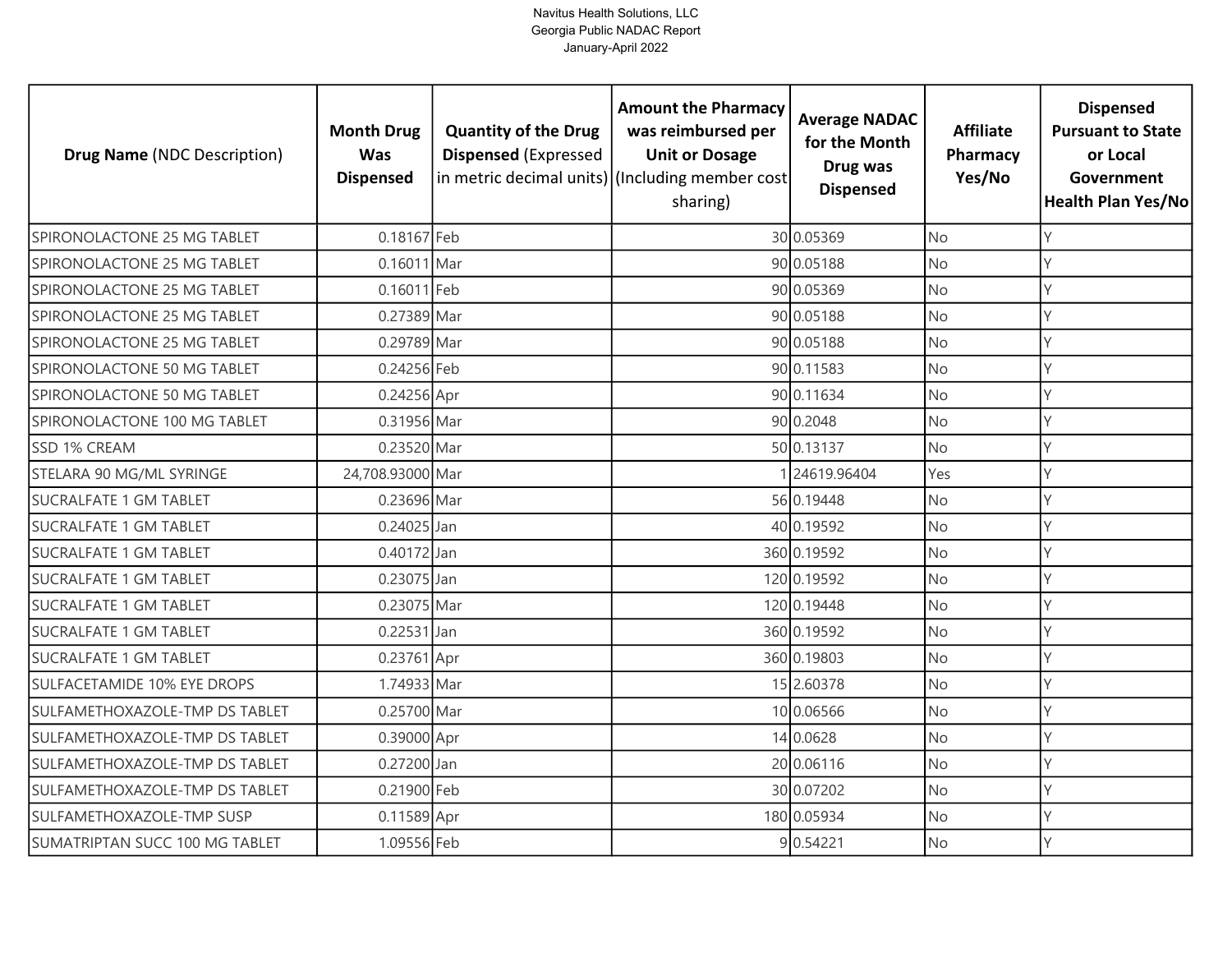| <b>Drug Name (NDC Description)</b> | <b>Month Drug</b><br><b>Was</b><br><b>Dispensed</b> | <b>Quantity of the Drug</b><br><b>Dispensed (Expressed</b> | <b>Amount the Pharmacy</b><br>was reimbursed per<br><b>Unit or Dosage</b><br>in metric decimal units) (Including member cost<br>sharing) | <b>Average NADAC</b><br>for the Month<br>Drug was<br><b>Dispensed</b> | <b>Affiliate</b><br>Pharmacy<br>Yes/No | <b>Dispensed</b><br><b>Pursuant to State</b><br>or Local<br>Government<br><b>Health Plan Yes/No</b> |
|------------------------------------|-----------------------------------------------------|------------------------------------------------------------|------------------------------------------------------------------------------------------------------------------------------------------|-----------------------------------------------------------------------|----------------------------------------|-----------------------------------------------------------------------------------------------------|
| SUMATRIPTAN SUCC 100 MG TABLET     | 1.07333 Mar                                         |                                                            |                                                                                                                                          | 9 0.54919                                                             | <b>No</b>                              | Υ                                                                                                   |
| SUMATRIPTAN SUCC 100 MG TABLET     | 1.56222 Feb                                         |                                                            |                                                                                                                                          | 9 0.54221                                                             | <b>No</b>                              | Υ                                                                                                   |
| SUMATRIPTAN SUCC 100 MG TABLET     | 1.84333 Mar                                         |                                                            |                                                                                                                                          | 9 0.54919                                                             | <b>No</b>                              |                                                                                                     |
| SUMATRIPTAN SUCC 100 MG TABLET     | 1.09000 Jan                                         |                                                            |                                                                                                                                          | 90.55636                                                              | <b>No</b>                              |                                                                                                     |
| SUMATRIPTAN SUCC 100 MG TABLET     | 1.09000 Feb                                         |                                                            |                                                                                                                                          | 9 0.54221                                                             | <b>No</b>                              |                                                                                                     |
| SUMATRIPTAN SUCC 100 MG TABLET     | 1.06333 Mar                                         |                                                            |                                                                                                                                          | 90.54919                                                              | <b>No</b>                              |                                                                                                     |
| TADALAFIL 20 MG TABLET             | 0.65000 Jan                                         |                                                            |                                                                                                                                          | 6 0.46291                                                             | <b>No</b>                              | Y                                                                                                   |
| <b>TADALAFIL 20 MG TABLET</b>      | 0.65000 Mar                                         |                                                            |                                                                                                                                          | 60.43899                                                              | <b>No</b>                              |                                                                                                     |
| <b>TADALAFIL 20 MG TABLET</b>      | 0.65000 Apr                                         |                                                            |                                                                                                                                          | 6 0.39926                                                             | <b>No</b>                              |                                                                                                     |
| TAMSULOSIN HCL 0.4 MG CAPSULE      | 0.21867 Jan                                         |                                                            |                                                                                                                                          | 30 0.06176                                                            | <b>No</b>                              | Υ                                                                                                   |
| TAMSULOSIN HCL 0.4 MG CAPSULE      | 0.21867 Mar                                         |                                                            |                                                                                                                                          | 30 0.06447                                                            | <b>No</b>                              | V                                                                                                   |
| TAMSULOSIN HCL 0.4 MG CAPSULE      | 0.21867 Apr                                         |                                                            |                                                                                                                                          | 30 0.06094                                                            | <b>No</b>                              |                                                                                                     |
| TAMSULOSIN HCL 0.4 MG CAPSULE      | 0.19878 Feb                                         |                                                            |                                                                                                                                          | 90 0.06298                                                            | <b>No</b>                              |                                                                                                     |
| TAMSULOSIN HCL 0.4 MG CAPSULE      | 0.22033 Jan                                         |                                                            |                                                                                                                                          | 30 0.06176                                                            | <b>No</b>                              | γ                                                                                                   |
| TAMSULOSIN HCL 0.4 MG CAPSULE      | 0.22033 Feb                                         |                                                            |                                                                                                                                          | 30 0.06298                                                            | No                                     | γ                                                                                                   |
| TAMSULOSIN HCL 0.4 MG CAPSULE      | 0.22033 Mar                                         |                                                            |                                                                                                                                          | 30 0.06447                                                            | No                                     | γ                                                                                                   |
| TAMSULOSIN HCL 0.4 MG CAPSULE      | 0.22033 Apr                                         |                                                            |                                                                                                                                          | 30 0.06094                                                            | <b>No</b>                              | Y                                                                                                   |
| TAMSULOSIN HCL 0.4 MG CAPSULE      | 0.22867 Feb                                         |                                                            |                                                                                                                                          | 90 0.06298                                                            | <b>No</b>                              | Υ                                                                                                   |
| TAMSULOSIN HCL 0.4 MG CAPSULE      | 0.22867 Apr                                         |                                                            |                                                                                                                                          | 90 0.06094                                                            | <b>No</b>                              |                                                                                                     |
| TAMSULOSIN HCL 0.4 MG CAPSULE      | 0.21867 Feb                                         |                                                            |                                                                                                                                          | 30 0.06298                                                            | <b>No</b>                              | γ                                                                                                   |
| TAMSULOSIN HCL 0.4 MG CAPSULE      | 0.21867 Mar                                         |                                                            |                                                                                                                                          | 30 0.06447                                                            | <b>No</b>                              | Υ                                                                                                   |
| TAMSULOSIN HCL 0.4 MG CAPSULE      | 0.21867 Apr                                         |                                                            |                                                                                                                                          | 30 0.06094                                                            | No                                     | Y                                                                                                   |
| TAMSULOSIN HCL 0.4 MG CAPSULE      | 0.19878 Mar                                         |                                                            |                                                                                                                                          | 90 0.06447                                                            | <b>No</b>                              |                                                                                                     |
| TELMISARTAN 80 MG TABLET           | 0.49700 Mar                                         |                                                            |                                                                                                                                          | 90 0.33958                                                            | No                                     | Y                                                                                                   |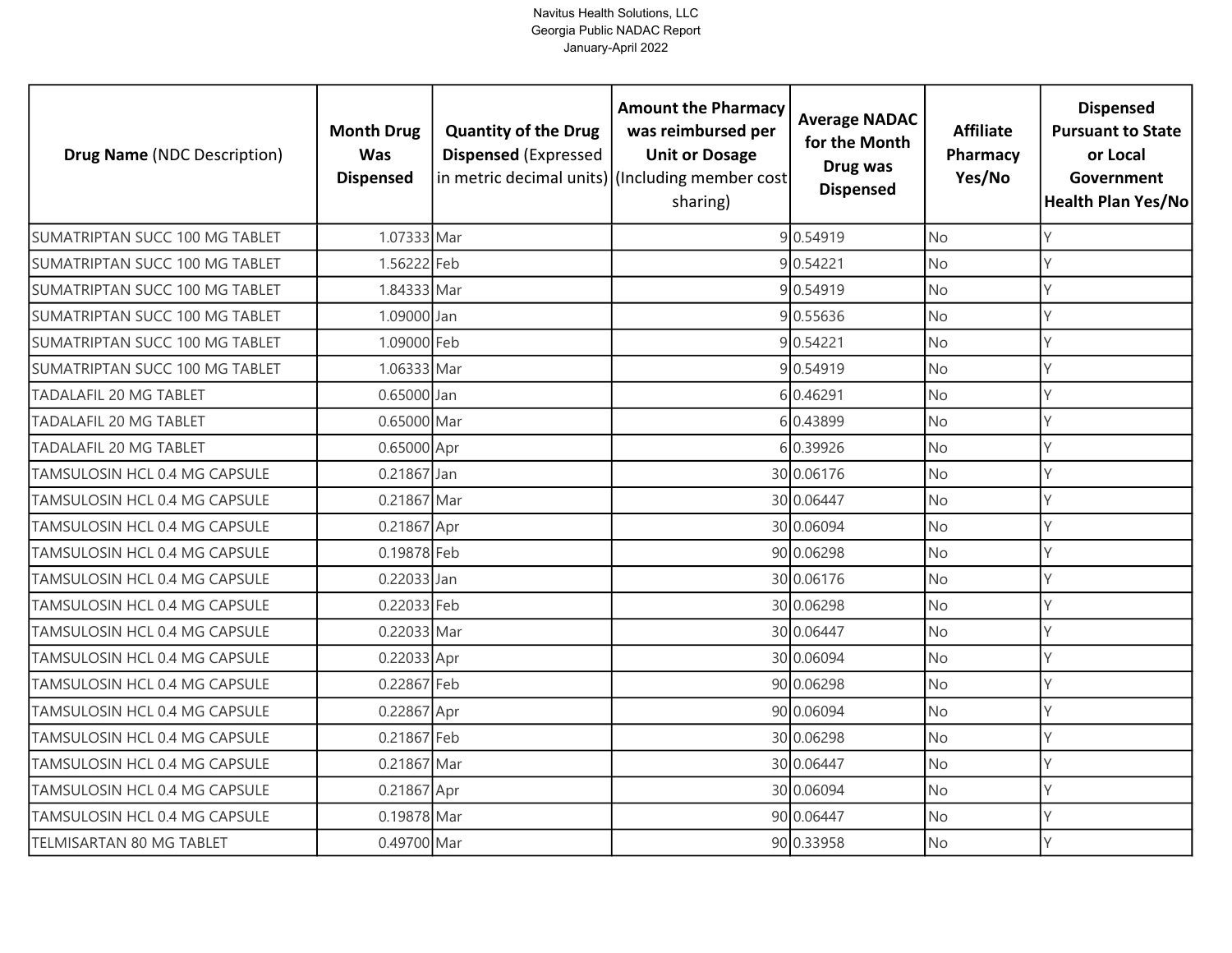| <b>Drug Name (NDC Description)</b> | <b>Month Drug</b><br><b>Was</b><br><b>Dispensed</b> | <b>Quantity of the Drug</b><br><b>Dispensed (Expressed</b> | <b>Amount the Pharmacy</b><br>was reimbursed per<br><b>Unit or Dosage</b><br>in metric decimal units) (Including member cost<br>sharing) | <b>Average NADAC</b><br>for the Month<br>Drug was<br><b>Dispensed</b> | <b>Affiliate</b><br>Pharmacy<br>Yes/No | <b>Dispensed</b><br><b>Pursuant to State</b><br>or Local<br>Government<br><b>Health Plan Yes/No</b> |
|------------------------------------|-----------------------------------------------------|------------------------------------------------------------|------------------------------------------------------------------------------------------------------------------------------------------|-----------------------------------------------------------------------|----------------------------------------|-----------------------------------------------------------------------------------------------------|
| TEMAZEPAM 15 MG CAPSULE            | 0.20100 Feb                                         |                                                            |                                                                                                                                          | 30 0.07721                                                            | <b>No</b>                              |                                                                                                     |
| TEMAZEPAM 15 MG CAPSULE            | 0.19100 Apr                                         |                                                            |                                                                                                                                          | 60 0.0822                                                             | <b>No</b>                              |                                                                                                     |
| TERAZOSIN 2 MG CAPSULE             | 0.24672 Mar                                         |                                                            |                                                                                                                                          | 180 0.15336                                                           | <b>No</b>                              |                                                                                                     |
| TESTOSTERONE 1.62% GEL PUMP        | 0.79307 Jan                                         |                                                            |                                                                                                                                          | 75 0.80021                                                            | <b>No</b>                              | γ                                                                                                   |
| TESTOSTERONE 1.62% GEL PUMP        | 0.80560 Feb                                         |                                                            |                                                                                                                                          | 75 0.67029                                                            | <b>No</b>                              | γ                                                                                                   |
| TESTOSTERONE 1.62% GEL PUMP        | 0.73347 Mar                                         |                                                            |                                                                                                                                          | 75 0.65888                                                            | <b>No</b>                              | Υ                                                                                                   |
| TESTOSTERONE 1.62% GEL PUMP        | 0.67800 Apr                                         |                                                            |                                                                                                                                          | 75 0.60124                                                            | No                                     | γ                                                                                                   |
| TESTOSTERONE CYP 200 MG/ML         | 14.66333 Apr                                        |                                                            |                                                                                                                                          | 6 14.9397                                                             | <b>No</b>                              |                                                                                                     |
| TESTOSTERONE CYP 200 MG/ML         | 12.33500 Jan                                        |                                                            |                                                                                                                                          | 215.25866                                                             | <b>No</b>                              | Y                                                                                                   |
| TESTOSTERONE CYP 200 MG/ML         | 12.46500 Feb                                        |                                                            |                                                                                                                                          | 2 15.24965                                                            | <b>No</b>                              | Υ                                                                                                   |
| TESTOSTERONE CYP 200 MG/ML         | 13.07500 Mar                                        |                                                            |                                                                                                                                          | 2 15.53502                                                            | <b>No</b>                              | Y                                                                                                   |
| TESTOSTERONE CYP 200 MG/ML         | 13.07500 Apr                                        |                                                            |                                                                                                                                          | 2 14.9397                                                             | <b>No</b>                              |                                                                                                     |
| TESTOSTERONE CYP 200 MG/ML         | 12.14100 Jan                                        |                                                            |                                                                                                                                          | 10 15.25866                                                           | No                                     |                                                                                                     |
| TIZANIDINE HCL 2 MG TABLET         | 0.12933 Jan                                         |                                                            |                                                                                                                                          | 120 0.05945                                                           | <b>No</b>                              | γ                                                                                                   |
| TIZANIDINE HCL 2 MG TABLET         | $0.13483$ Jan                                       |                                                            |                                                                                                                                          | 60 0.05945                                                            | No                                     | Υ                                                                                                   |
| TIZANIDINE HCL 2 MG TABLET         | 0.13483 Feb                                         |                                                            |                                                                                                                                          | 60 0.05075                                                            | <b>No</b>                              | γ                                                                                                   |
| TIZANIDINE HCL 2 MG TABLET         | 0.13483 Apr                                         |                                                            |                                                                                                                                          | 60 0.05711                                                            | <b>No</b>                              | Y                                                                                                   |
| TIZANIDINE HCL 4 MG TABLET         | 0.08983 Jan                                         |                                                            |                                                                                                                                          | 60 0.05596                                                            | <b>No</b>                              | Υ                                                                                                   |
| <b>TIZANIDINE HCL 4 MG TABLET</b>  | 0.15267 Feb                                         |                                                            |                                                                                                                                          | 30 0.05                                                               | <b>No</b>                              | γ                                                                                                   |
| <b>TIZANIDINE HCL 4 MG TABLET</b>  | 0.15267 Mar                                         |                                                            |                                                                                                                                          | 30 0.05014                                                            | <b>No</b>                              | γ                                                                                                   |
| TIZANIDINE HCL 4 MG TABLET         | 0.10333 Jan                                         |                                                            |                                                                                                                                          | 45 0.05596                                                            | <b>No</b>                              | Υ                                                                                                   |
| TIZANIDINE HCL 4 MG TABLET         | 0.14622 Mar                                         |                                                            |                                                                                                                                          | 45 0.05014                                                            | No                                     | Y                                                                                                   |
| TIZANIDINE HCL 4 MG TABLET         | 0.14622 Apr                                         |                                                            |                                                                                                                                          | 45 0.04748                                                            | <b>No</b>                              |                                                                                                     |
| TIZANIDINE HCL 4 MG TABLET         | 0.13944 Mar                                         |                                                            |                                                                                                                                          | 90 0.05014                                                            | <b>No</b>                              | γ                                                                                                   |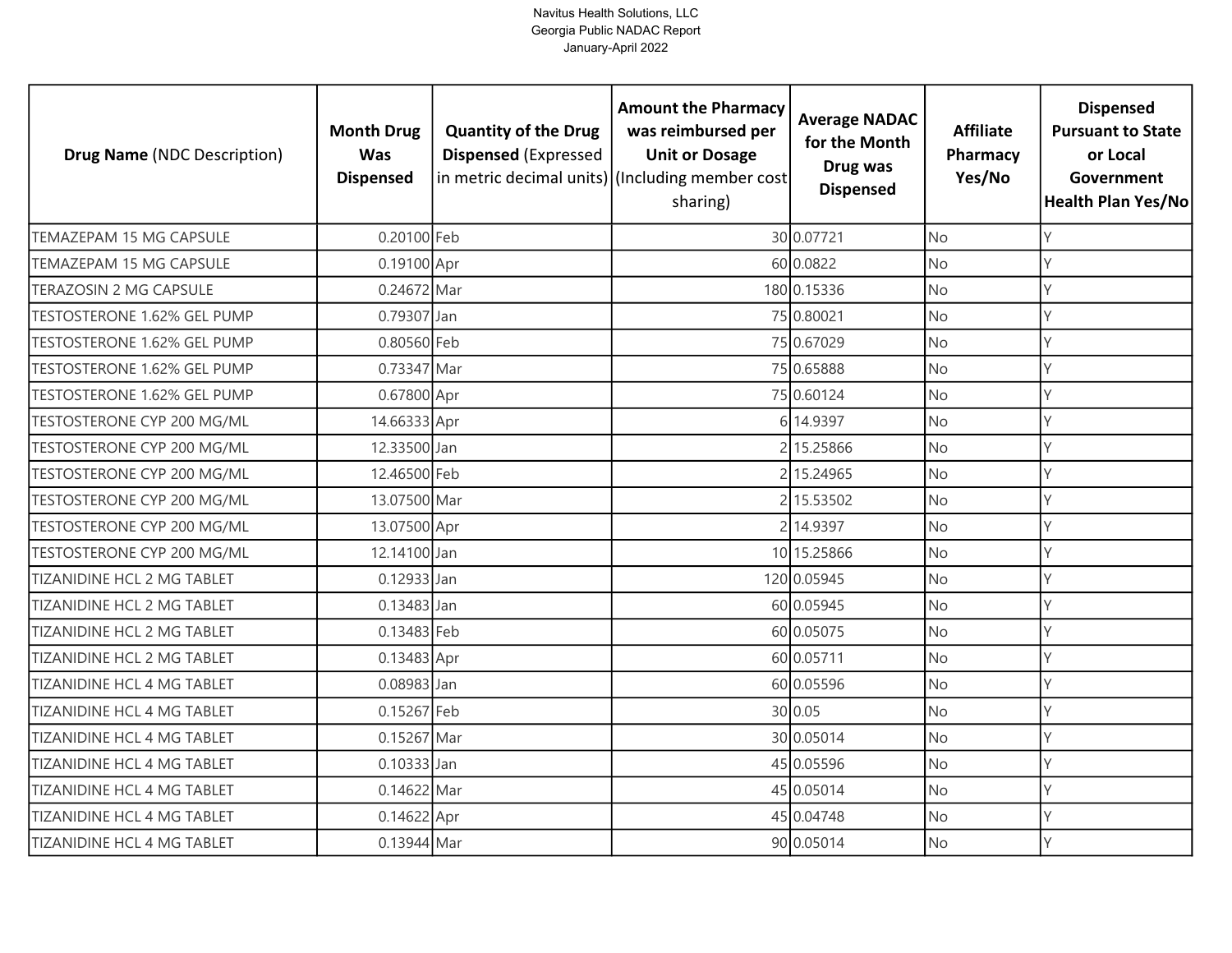| <b>Drug Name (NDC Description)</b> | <b>Month Drug</b><br><b>Was</b><br><b>Dispensed</b> | <b>Quantity of the Drug</b><br><b>Dispensed (Expressed</b> | <b>Amount the Pharmacy</b><br>was reimbursed per<br><b>Unit or Dosage</b><br>in metric decimal units) (Including member cost<br>sharing) | <b>Average NADAC</b><br>for the Month<br>Drug was<br><b>Dispensed</b> | <b>Affiliate</b><br>Pharmacy<br>Yes/No | <b>Dispensed</b><br><b>Pursuant to State</b><br>or Local<br>Government<br>Health Plan Yes/No |
|------------------------------------|-----------------------------------------------------|------------------------------------------------------------|------------------------------------------------------------------------------------------------------------------------------------------|-----------------------------------------------------------------------|----------------------------------------|----------------------------------------------------------------------------------------------|
| TIZANIDINE HCL 4 MG TABLET         | 0.13944 Apr                                         |                                                            |                                                                                                                                          | 90 0.04748                                                            | <b>No</b>                              | Y                                                                                            |
| TIZANIDINE HCL 4 MG TABLET         | 0.08989 Feb                                         |                                                            |                                                                                                                                          | 270 0.05                                                              | No                                     | Y                                                                                            |
| TIZANIDINE HCL 4 MG TABLET         | 0.13281 Apr                                         |                                                            |                                                                                                                                          | 270 0.04748                                                           | <b>No</b>                              | Y                                                                                            |
| <b>TIZANIDINE HCL 4 MG TABLET</b>  | 0.08991 Jan                                         |                                                            |                                                                                                                                          | 540 0.05596                                                           | No                                     | Y                                                                                            |
| <b>TIZANIDINE HCL 4 MG TABLET</b>  | 0.15433 Mar                                         |                                                            |                                                                                                                                          | 30 0.05014                                                            | <b>No</b>                              | Y                                                                                            |
| TIZANIDINE HCL 4 MG TABLET         | 0.08989 Feb                                         |                                                            |                                                                                                                                          | 90 0.05                                                               | No                                     | Y                                                                                            |
| TIZANIDINE HCL 4 MG TABLET         | 0.14200 Jan                                         |                                                            |                                                                                                                                          | 60 0.05596                                                            | No                                     | Y                                                                                            |
| <b>TIZANIDINE HCL 4 MG TABLET</b>  | 0.22711 Feb                                         |                                                            |                                                                                                                                          | 180 0.05                                                              | No                                     | Y                                                                                            |
| TOPIRAMATE 25 MG TABLET            | 0.10744 Feb                                         |                                                            |                                                                                                                                          | 90 0.0352                                                             | No                                     | γ                                                                                            |
| TOPIRAMATE 50 MG TABLET            | $0.11378$ Jan                                       |                                                            |                                                                                                                                          | 90 0.04521                                                            | <b>No</b>                              | Y                                                                                            |
| TOPIRAMATE 50 MG TABLET            | 0.11378 Feb                                         |                                                            |                                                                                                                                          | 90 0.04659                                                            | No                                     | $\mathsf{Y}$                                                                                 |
| TOPIRAMATE 50 MG TABLET            | 0.11711 Apr                                         |                                                            |                                                                                                                                          | 90 0.04648                                                            | No                                     | $\vee$                                                                                       |
| TOPIRAMATE 100 MG TABLET           | 0.13344 Mar                                         |                                                            |                                                                                                                                          | 180 0.06953                                                           | No                                     | Y                                                                                            |
| TOPIRAMATE 200 MG TABLET           | 0.17800 Feb                                         |                                                            |                                                                                                                                          | 60 0.11013                                                            | <b>No</b>                              | Y                                                                                            |
| TOPIRAMATE 200 MG TABLET           | 0.17800 Mar                                         |                                                            |                                                                                                                                          | 60 0.12326                                                            | No                                     | Y                                                                                            |
| TOPIRAMATE 200 MG TABLET           | 0.18533 Apr                                         |                                                            |                                                                                                                                          | 60 0.11396                                                            | <b>No</b>                              | Y                                                                                            |
| TOPIRAMATE 200 MG TABLET           | 0.20158 Apr                                         |                                                            |                                                                                                                                          | 360 0.11396                                                           | <b>No</b>                              | Y                                                                                            |
| <b>TORSEMIDE 20 MG TABLET</b>      | 0.20922 Mar                                         |                                                            |                                                                                                                                          | 90 0.08257                                                            | <b>No</b>                              | Y                                                                                            |
| TRAMADOL HCL 50 MG TABLET          | 0.14556 Mar                                         |                                                            |                                                                                                                                          | 9 0.02459                                                             | No                                     | Y                                                                                            |
| TRAMADOL HCL 50 MG TABLET          | 0.10333 Apr                                         |                                                            |                                                                                                                                          | 15 0.02493                                                            | <b>No</b>                              | Υ                                                                                            |
| TRAMADOL HCL 50 MG TABLET          | 0.09464 Mar                                         |                                                            |                                                                                                                                          | 28 0.02459                                                            | No                                     | Y                                                                                            |
| TRAMADOL HCL 50 MG TABLET          | 0.08762 Apr                                         |                                                            |                                                                                                                                          | 42 0.02493                                                            | No                                     | Y                                                                                            |
| TRAMADOL HCL 50 MG TABLET          | 0.08167 Jan                                         |                                                            |                                                                                                                                          | 72 0.02391                                                            | No                                     | Υ                                                                                            |
| TRAMADOL HCL 50 MG TABLET          | 0.13067 Jan                                         |                                                            |                                                                                                                                          | 120 0.02391                                                           | No                                     | Y                                                                                            |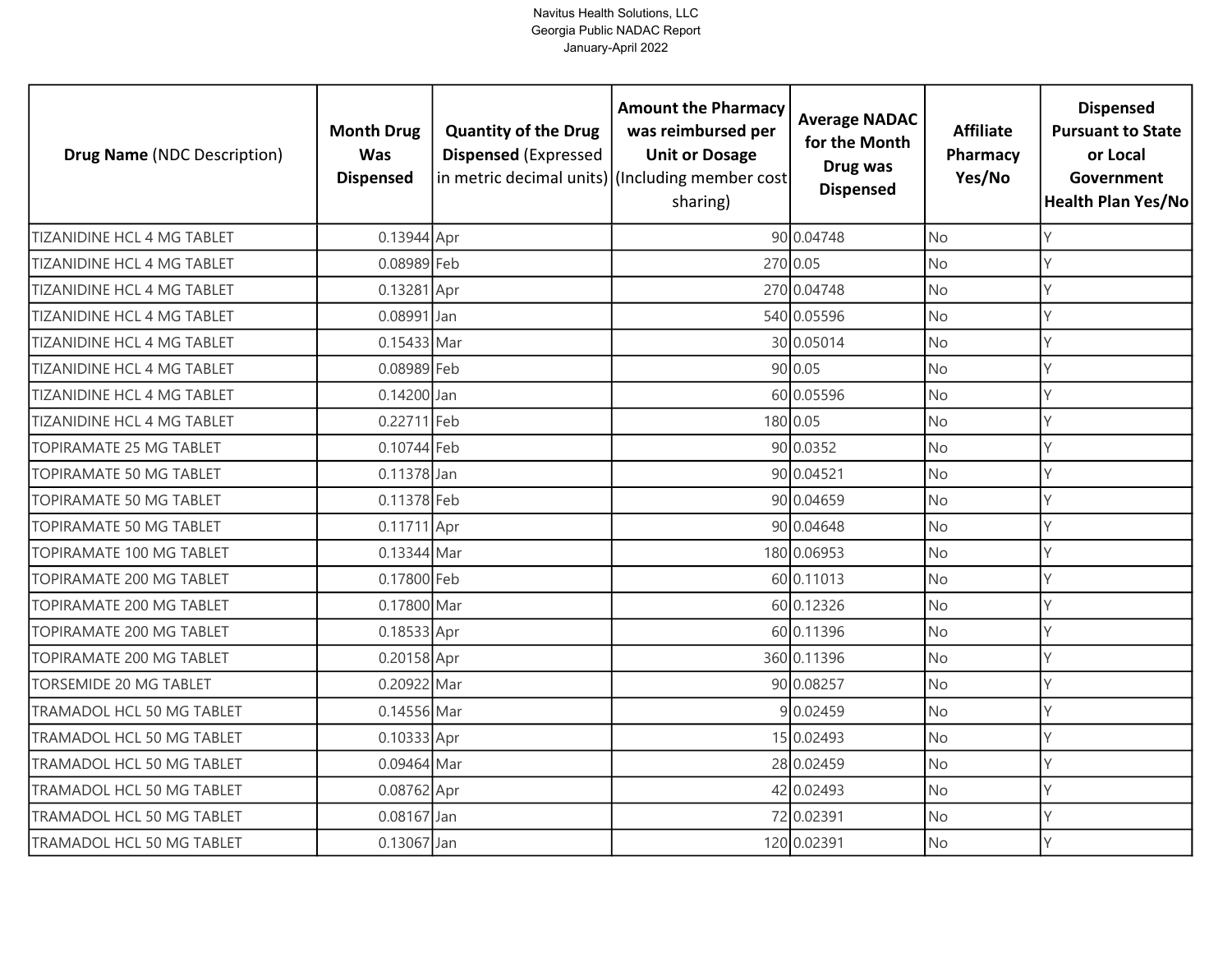| <b>Drug Name (NDC Description)</b> | <b>Month Drug</b><br><b>Was</b><br><b>Dispensed</b> | <b>Quantity of the Drug</b><br><b>Dispensed (Expressed</b> | <b>Amount the Pharmacy</b><br>was reimbursed per<br><b>Unit or Dosage</b><br>in metric decimal units) (Including member cost<br>sharing) | <b>Average NADAC</b><br>for the Month<br>Drug was<br><b>Dispensed</b> | <b>Affiliate</b><br>Pharmacy<br>Yes/No | <b>Dispensed</b><br><b>Pursuant to State</b><br>or Local<br>Government<br><b>Health Plan Yes/No</b> |
|------------------------------------|-----------------------------------------------------|------------------------------------------------------------|------------------------------------------------------------------------------------------------------------------------------------------|-----------------------------------------------------------------------|----------------------------------------|-----------------------------------------------------------------------------------------------------|
| TRAMADOL HCL 50 MG TABLET          | 0.07833 Feb                                         |                                                            |                                                                                                                                          | 120 0.0242                                                            | <b>No</b>                              | Y                                                                                                   |
| TRAMADOL HCL 50 MG TABLET          | 0.07833 Apr                                         |                                                            |                                                                                                                                          | 120 0.02493                                                           | No                                     | Y                                                                                                   |
| TRAMADOL HCL 50 MG TABLET          | $0.07661$ Jan                                       |                                                            |                                                                                                                                          | 180 0.02391                                                           | <b>No</b>                              | Y                                                                                                   |
| TRAMADOL HCL 50 MG TABLET          | 0.07661 Feb                                         |                                                            |                                                                                                                                          | 180 0.0242                                                            | No                                     | Y                                                                                                   |
| TRAMADOL HCL 50 MG TABLET          | 0.07661 Mar                                         |                                                            |                                                                                                                                          | 180 0.02459                                                           | <b>No</b>                              | Υ                                                                                                   |
| TRAMADOL HCL 50 MG TABLET          | 0.07661 Apr                                         |                                                            |                                                                                                                                          | 180 0.02493                                                           | No                                     | Y                                                                                                   |
| TRAMADOL HCL 50 MG TABLET          | 0.12200 Jan                                         |                                                            |                                                                                                                                          | 240 0.02391                                                           | No                                     | Y                                                                                                   |
| TRAMADOL HCL 50 MG TABLET          | 0.12200 Mar                                         |                                                            |                                                                                                                                          | 240 0.02459                                                           | No                                     | γ                                                                                                   |
| TRAMADOL HCL 50 MG TABLET          | 0.12758 Apr                                         |                                                            |                                                                                                                                          | 240 0.02493                                                           | No                                     | Y                                                                                                   |
| TRAMADOL-ACETAMINOPHEN 37.5-325 M  | 0.19438 Feb                                         |                                                            |                                                                                                                                          | 16 0.10686                                                            | No                                     | Y                                                                                                   |
| TRAZODONE 50 MG TABLET             | 0.30767 Apr                                         |                                                            |                                                                                                                                          | 60 0.03799                                                            | No                                     | $\vee$                                                                                              |
| <b>TRAZODONE 50 MG TABLET</b>      | 0.29344 Mar                                         |                                                            |                                                                                                                                          | 90 0.03855                                                            | <b>No</b>                              | $\mathsf{Y}$                                                                                        |
| TRAZODONE 50 MG TABLET             | 0.30600 Mar                                         |                                                            |                                                                                                                                          | 90 0.03855                                                            | No                                     | Y                                                                                                   |
| TRAZODONE 50 MG TABLET             | 0.18167 Apr                                         |                                                            |                                                                                                                                          | 60 0.03799                                                            | <b>No</b>                              | Y                                                                                                   |
| TRAZODONE 100 MG TABLET            | 0.31600 Jan                                         |                                                            |                                                                                                                                          | 30 0.07139                                                            | No                                     | Y                                                                                                   |
| TRAZODONE 100 MG TABLET            | 0.37167 Feb                                         |                                                            |                                                                                                                                          | 30 0.07091                                                            | <b>No</b>                              | Y                                                                                                   |
| TRAZODONE 100 MG TABLET            | 0.37167 Mar                                         |                                                            |                                                                                                                                          | 30 0.07015                                                            | No                                     | Y                                                                                                   |
| TRAZODONE 100 MG TABLET            | 0.26317 Apr                                         |                                                            |                                                                                                                                          | 30 0.07217                                                            | <b>No</b>                              | Υ                                                                                                   |
| TRAZODONE 100 MG TABLET            | 0.20189 Apr                                         |                                                            |                                                                                                                                          | 90 0.07217                                                            | No                                     | Υ                                                                                                   |
| TRAZODONE 100 MG TABLET            | 0.36000 Jan                                         |                                                            |                                                                                                                                          | 90 0.07139                                                            | No                                     | Y                                                                                                   |
| TRAZODONE 100 MG TABLET            | 0.37556 Apr                                         |                                                            |                                                                                                                                          | 90 0.07217                                                            | No                                     | Υ                                                                                                   |
| TRAZODONE 100 MG TABLET            | 0.20189 Feb                                         |                                                            |                                                                                                                                          | 90 0.07091                                                            | No                                     | Y                                                                                                   |
| TRAZODONE 150 MG TABLET            | 0.38833 Jan                                         |                                                            |                                                                                                                                          | 30 0.13721                                                            | No                                     | Y                                                                                                   |
| TRAZODONE 150 MG TABLET            | 0.45767 Feb                                         |                                                            |                                                                                                                                          | 30 0.13634                                                            | No                                     | $\vee$                                                                                              |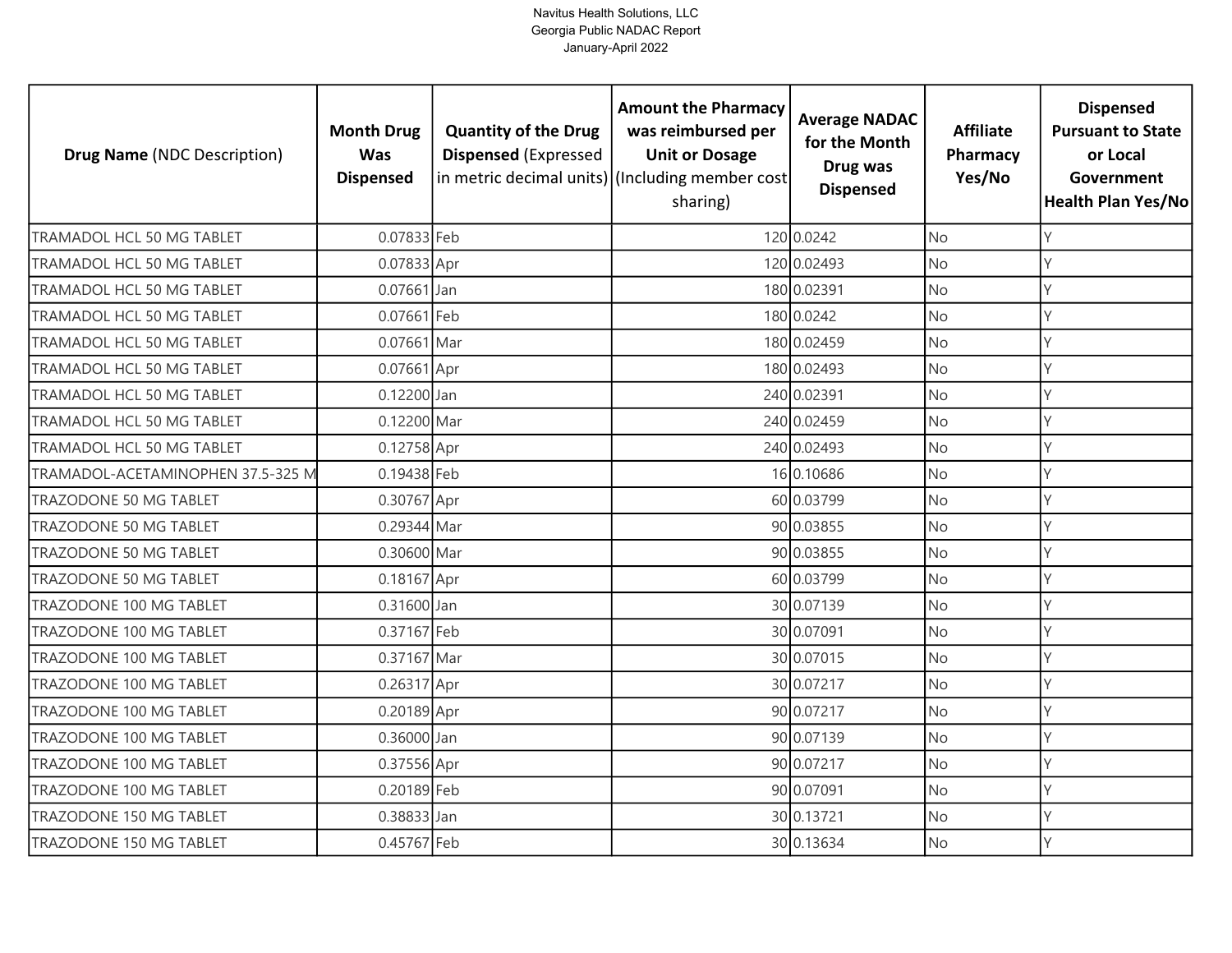| <b>Drug Name (NDC Description)</b>    | <b>Month Drug</b><br><b>Was</b><br><b>Dispensed</b> | <b>Quantity of the Drug</b><br><b>Dispensed (Expressed</b> | <b>Amount the Pharmacy</b><br>was reimbursed per<br><b>Unit or Dosage</b><br>in metric decimal units) (Including member cost<br>sharing) | <b>Average NADAC</b><br>for the Month<br>Drug was<br><b>Dispensed</b> | <b>Affiliate</b><br>Pharmacy<br>Yes/No | <b>Dispensed</b><br><b>Pursuant to State</b><br>or Local<br>Government<br><b>Health Plan Yes/No</b> |
|---------------------------------------|-----------------------------------------------------|------------------------------------------------------------|------------------------------------------------------------------------------------------------------------------------------------------|-----------------------------------------------------------------------|----------------------------------------|-----------------------------------------------------------------------------------------------------|
| TRAZODONE 150 MG TABLET               | 0.25178 Mar                                         |                                                            |                                                                                                                                          | 90 0.1311                                                             | <b>No</b>                              | Υ                                                                                                   |
| TRETINOIN 0.05% CREAM                 | 2.14356 Mar                                         |                                                            |                                                                                                                                          | 45 1.78965                                                            | <b>No</b>                              | Y                                                                                                   |
| <b>TRI-LINYAH TABLET</b>              | 0.30036 Jan                                         |                                                            |                                                                                                                                          | 84 0.17299                                                            | <b>No</b>                              | Υ                                                                                                   |
| TRI-LO-ESTARYLLA TABLET               | 0.54179 Feb                                         |                                                            |                                                                                                                                          | 84 0.1664                                                             | <b>No</b>                              | Υ                                                                                                   |
| TRINTELLIX 20 MG TABLET               | 14.41033 Jan                                        |                                                            |                                                                                                                                          | 30 14.21203                                                           | <b>No</b>                              | γ                                                                                                   |
| TRINTELLIX 20 MG TABLET               | 14.41033 Feb                                        |                                                            |                                                                                                                                          | 30 14.21203                                                           | No                                     | Υ                                                                                                   |
| TRINTELLIX 20 MG TABLET               | 13.81283 Mar                                        |                                                            |                                                                                                                                          | 60 14.21203                                                           | No                                     | Y                                                                                                   |
| TROKENDI XR 100 MG CAPSULE            | 29.12033 Jan                                        |                                                            |                                                                                                                                          | 30 28.77689                                                           | <b>No</b>                              |                                                                                                     |
| TROKENDI XR 100 MG CAPSULE            | 29.12033 Mar                                        |                                                            |                                                                                                                                          | 30 28.77689                                                           | No                                     |                                                                                                     |
| TROKENDI XR 100 MG CAPSULE            | 29.12033 Apr                                        |                                                            |                                                                                                                                          | 30 28.77689                                                           | <b>No</b>                              |                                                                                                     |
| TRULANCE 3 MG TABLET                  | 15.84511 Feb                                        |                                                            |                                                                                                                                          | 90 16.27124                                                           | No                                     |                                                                                                     |
| VALACYCLOVIR HCL 1 GRAM TABLET        | 1.15524 Apr                                         |                                                            |                                                                                                                                          | 42 0.51795                                                            | <b>No</b>                              |                                                                                                     |
| <b>VALACYCLOVIR HCL 1 GRAM TABLET</b> | 0.67048 Mar                                         |                                                            |                                                                                                                                          | 21 0.5737                                                             | <b>No</b>                              |                                                                                                     |
| VALACYCLOVIR HCL 500 MG TABLET        | 0.62750 Jan                                         |                                                            |                                                                                                                                          | 20 0.30669                                                            | <b>No</b>                              | Y                                                                                                   |
| VALACYCLOVIR HCL 500 MG TABLET        | 0.42867 Jan                                         |                                                            |                                                                                                                                          | 30 0.30669                                                            | No                                     | Υ                                                                                                   |
| <b>VALSARTAN 80 MG TABLET</b>         | 0.42500 Jan                                         |                                                            |                                                                                                                                          | 30 0.23398                                                            | <b>No</b>                              | Υ                                                                                                   |
| <b>VALSARTAN 80 MG TABLET</b>         | 0.49283 Mar                                         |                                                            |                                                                                                                                          | 30 0.21024                                                            | <b>No</b>                              | Υ                                                                                                   |
| VALSARTAN 80 MG TABLET                | 0.53556 Apr                                         |                                                            |                                                                                                                                          | 30 0.20368                                                            | <b>No</b>                              | Υ                                                                                                   |
| <b>VALSARTAN 80 MG TABLET</b>         | 0.42333 Feb                                         |                                                            |                                                                                                                                          | 30 0.21749                                                            | <b>No</b>                              | γ                                                                                                   |
| VALSARTAN 80 MG TABLET                | 0.37800 Mar                                         |                                                            |                                                                                                                                          | 30 0.21024                                                            | <b>No</b>                              |                                                                                                     |
| <b>VALSARTAN 80 MG TABLET</b>         | 0.36333 Apr                                         |                                                            |                                                                                                                                          | 30 0.20368                                                            | <b>No</b>                              | Υ                                                                                                   |
| VALSARTAN 160 MG TABLET               | 0.70844 Feb                                         |                                                            |                                                                                                                                          | 90 0.245                                                              | <b>No</b>                              | Y                                                                                                   |
| VALSARTAN 160 MG TABLET               | 0.38050 Mar                                         |                                                            |                                                                                                                                          | 180 0.23007                                                           | No                                     |                                                                                                     |
| VALSARTAN 160 MG TABLET               | 0.39728 Jan                                         |                                                            |                                                                                                                                          | 180 0.2785                                                            | <b>No</b>                              |                                                                                                     |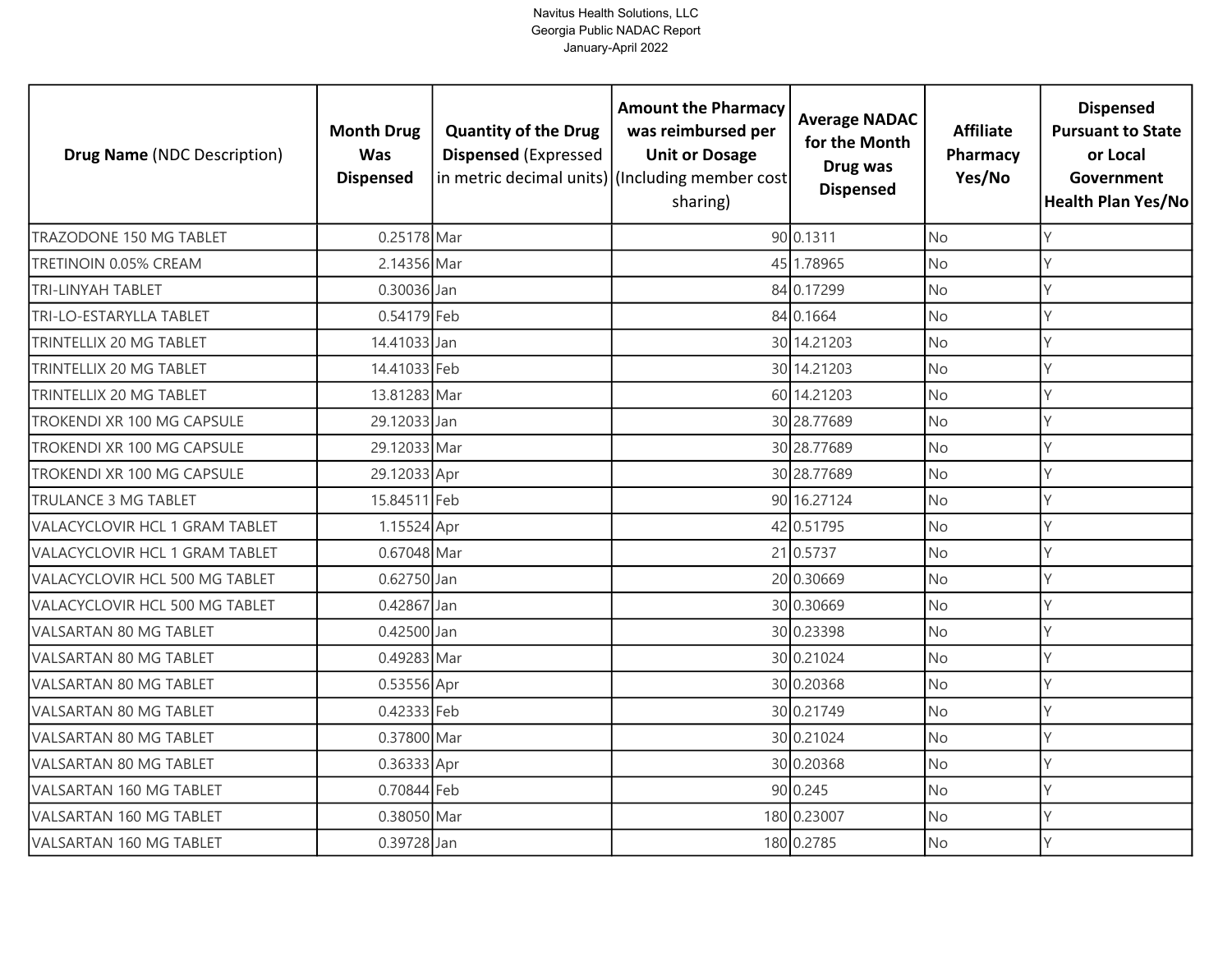| <b>Drug Name (NDC Description)</b> | <b>Month Drug</b><br><b>Was</b><br><b>Dispensed</b> | <b>Quantity of the Drug</b><br><b>Dispensed (Expressed</b> | <b>Amount the Pharmacy</b><br>was reimbursed per<br><b>Unit or Dosage</b><br>in metric decimal units) (Including member cost<br>sharing) | <b>Average NADAC</b><br>for the Month<br>Drug was<br><b>Dispensed</b> | <b>Affiliate</b><br>Pharmacy<br>Yes/No | <b>Dispensed</b><br><b>Pursuant to State</b><br>or Local<br>Government<br><b>Health Plan Yes/No</b> |
|------------------------------------|-----------------------------------------------------|------------------------------------------------------------|------------------------------------------------------------------------------------------------------------------------------------------|-----------------------------------------------------------------------|----------------------------------------|-----------------------------------------------------------------------------------------------------|
| VARDENAFIL HCL 20 MG TABLET        | 16.18833 Feb                                        |                                                            |                                                                                                                                          | 64.41443                                                              | <b>No</b>                              | Υ                                                                                                   |
| VASCEPA 1 GM CAPSULE               | 2.76372 Mar                                         |                                                            |                                                                                                                                          | 360 2.83737                                                           | <b>No</b>                              | Y                                                                                                   |
| VENLAFAXINE HCL ER 75 MG CAP       | 0.24156 Feb                                         |                                                            |                                                                                                                                          | 90 0.12001                                                            | <b>No</b>                              | Υ                                                                                                   |
| VENLAFAXINE HCL ER 75 MG CAP       | 0.43059 Jan                                         |                                                            |                                                                                                                                          | 270 0.12194                                                           | No                                     | Υ                                                                                                   |
| VENLAFAXINE HCL ER 150 MG CAP      | 0.28233 Mar                                         |                                                            |                                                                                                                                          | 90 0.16516                                                            | <b>No</b>                              | γ                                                                                                   |
| <b>VERAPAMIL ER 240 MG TABLET</b>  | 0.31744 Jan                                         |                                                            |                                                                                                                                          | 90 0.16724                                                            | No                                     | Υ                                                                                                   |
| <b>VERAPAMIL ER 240 MG TABLET</b>  | 0.29956 Apr                                         |                                                            |                                                                                                                                          | 90 0.17444                                                            | <b>No</b>                              | Y                                                                                                   |
| VOLNEA 0.15-0.02-0.01 MG TAB       | 0.49595 Mar                                         |                                                            |                                                                                                                                          | 84 0.21935                                                            | No                                     |                                                                                                     |
| VYVANSE 20 MG CAPSULE              | 11.46167 Jan                                        |                                                            |                                                                                                                                          | 30 11.23942                                                           | No                                     |                                                                                                     |
| <b>VYVANSE 20 MG CAPSULE</b>       | 11.46167 Mar                                        |                                                            |                                                                                                                                          | 30 11.23942                                                           | <b>No</b>                              |                                                                                                     |
| <b>VYVANSE 20 MG CAPSULE</b>       | 11.46167 Apr                                        |                                                            |                                                                                                                                          | 30 11.23942                                                           | No                                     |                                                                                                     |
| <b>VYVANSE 30 MG CAPSULE</b>       | 11.48200 Mar                                        |                                                            |                                                                                                                                          | 15 11.25494                                                           | <b>No</b>                              |                                                                                                     |
| <b>VYVANSE 30 MG CAPSULE</b>       | 11.48200 Apr                                        |                                                            |                                                                                                                                          | 15 11.25494                                                           | <b>No</b>                              |                                                                                                     |
| <b>VYVANSE 30 MG CAPSULE</b>       | 11.46000 Apr                                        |                                                            |                                                                                                                                          | 30 11.25494                                                           | <b>No</b>                              | Y                                                                                                   |
| <b>VYVANSE 40 MG CAPSULE</b>       | 11.46167 Mar                                        |                                                            |                                                                                                                                          | 30 11.24447                                                           | No                                     | Υ                                                                                                   |
| <b>VYVANSE 40 MG CAPSULE</b>       | 11.46167 Apr                                        |                                                            |                                                                                                                                          | 30 11.24447                                                           | <b>No</b>                              | Υ                                                                                                   |
| XARELTO 10 MG TABLET               | 16.75900 Jan                                        |                                                            |                                                                                                                                          | 30 15.75492                                                           | <b>No</b>                              | Y                                                                                                   |
| XARELTO 10 MG TABLET               | 16.75900 Feb                                        |                                                            |                                                                                                                                          | 30 16.52691                                                           | <b>No</b>                              | Υ                                                                                                   |
| XARELTO 10 MG TABLET               | 16.75900 Apr                                        |                                                            |                                                                                                                                          | 30 16.52691                                                           | <b>No</b>                              | γ                                                                                                   |
| XARELTO 20 MG TABLET               | 16.06733 Feb                                        |                                                            |                                                                                                                                          | 90 16.54483                                                           | <b>No</b>                              |                                                                                                     |
| XTAMPZA ER 18 MG CAPSULE           | 10.78450 Jan                                        |                                                            |                                                                                                                                          | 60 10.63878                                                           | <b>No</b>                              | Υ                                                                                                   |
| XTAMPZA ER 18 MG CAPSULE           | 10.78450 Mar                                        |                                                            |                                                                                                                                          | 60 10.63878                                                           | No                                     | Y                                                                                                   |
| XTAMPZA ER 27 MG CAPSULE           | 14.99767 Apr                                        |                                                            |                                                                                                                                          | 60 14.72303                                                           | No                                     |                                                                                                     |
| ZOLPIDEM TARTRATE 10 MG TABLET     | $0.18400$ Jan                                       |                                                            |                                                                                                                                          | 90 0.03129                                                            | <b>No</b>                              | γ                                                                                                   |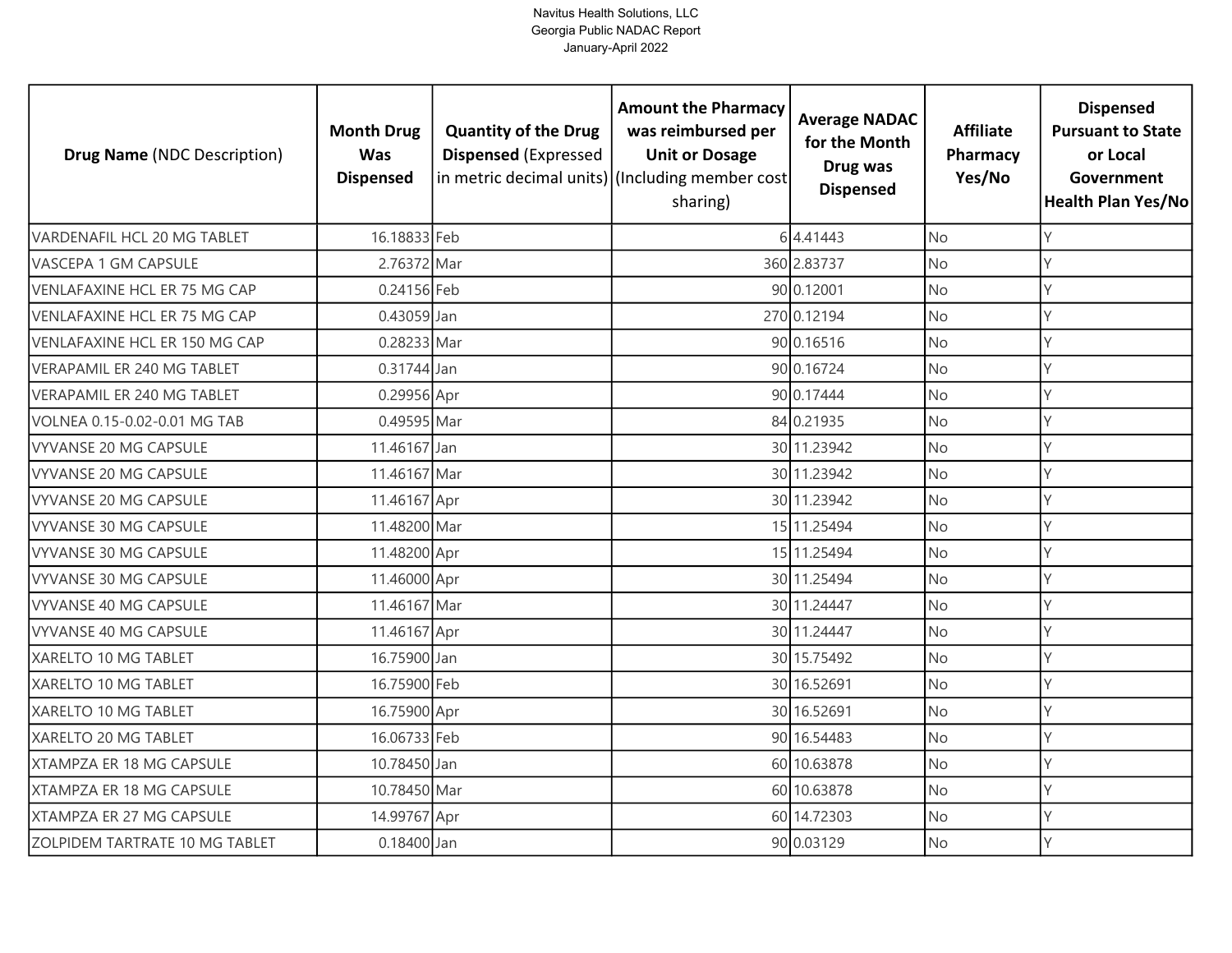| <b>Drug Name (NDC Description)</b> | <b>Month Drug</b><br><b>Was</b><br><b>Dispensed</b> | <b>Quantity of the Drug</b><br><b>Dispensed (Expressed</b> | <b>Amount the Pharmacy</b><br>was reimbursed per<br><b>Unit or Dosage</b><br>in metric decimal units) (Including member cost<br>sharing) | <b>Average NADAC</b><br>for the Month<br>Drug was<br><b>Dispensed</b> | <b>Affiliate</b><br>Pharmacy<br>Yes/No | <b>Dispensed</b><br><b>Pursuant to State</b><br>or Local<br>Government<br><b>Health Plan Yes/No</b> |
|------------------------------------|-----------------------------------------------------|------------------------------------------------------------|------------------------------------------------------------------------------------------------------------------------------------------|-----------------------------------------------------------------------|----------------------------------------|-----------------------------------------------------------------------------------------------------|
| ZOLPIDEM TARTRATE 10 MG TABLET     | 0.17200 Feb                                         |                                                            |                                                                                                                                          | 90 0.03213                                                            | <b>No</b>                              | γ                                                                                                   |
| ZOLPIDEM TARTRATE 10 MG TABLET     | 0.18400 Mar                                         |                                                            |                                                                                                                                          | 90 0.0301                                                             | <b>No</b>                              | Υ                                                                                                   |
| ZOLPIDEM TARTRATE 10 MG TABLET     | 0.18400 Apr                                         |                                                            |                                                                                                                                          | 90 0.02909                                                            | <b>No</b>                              | Y                                                                                                   |
| ZOLPIDEM TARTRATE 10 MG TABLET     | 0.29683 Jan                                         |                                                            |                                                                                                                                          | 30 0.03129                                                            | <b>No</b>                              | Υ                                                                                                   |
| ZOLPIDEM TARTRATE 10 MG TABLET     | 0.28567 Feb                                         |                                                            |                                                                                                                                          | 30 0.03213                                                            | <b>No</b>                              | V                                                                                                   |
| ZOLPIDEM TARTRATE 10 MG TABLET     | 0.29800 Mar                                         |                                                            |                                                                                                                                          | 30 0.0301                                                             | <b>No</b>                              |                                                                                                     |
| ZOLPIDEM TARTRATE 10 MG TABLET     | 0.29800 Apr                                         |                                                            |                                                                                                                                          | 30 0.02909                                                            | No                                     | Y                                                                                                   |
|                                    | 410.66000 Jan                                       |                                                            | 2                                                                                                                                        |                                                                       | No                                     |                                                                                                     |
|                                    | 431.17000 Feb                                       |                                                            | $\overline{2}$                                                                                                                           |                                                                       | <b>No</b>                              |                                                                                                     |
|                                    | 431.17000 Mar                                       |                                                            | $\overline{2}$                                                                                                                           |                                                                       | No                                     |                                                                                                     |
|                                    | 431.17000 Apr                                       |                                                            | 2                                                                                                                                        |                                                                       | <b>No</b>                              |                                                                                                     |
|                                    | 635.17000 Jan                                       |                                                            |                                                                                                                                          |                                                                       | No                                     |                                                                                                     |
|                                    | 635.17000 Mar                                       |                                                            |                                                                                                                                          |                                                                       | No                                     |                                                                                                     |
|                                    | 8.27372 Jan                                         |                                                            | 180                                                                                                                                      |                                                                       | No                                     | Υ                                                                                                   |
|                                    | 8.27372 Apr                                         |                                                            | 180                                                                                                                                      |                                                                       | <b>No</b>                              |                                                                                                     |
|                                    | 8.65883 Jan                                         |                                                            | 60                                                                                                                                       |                                                                       | No                                     | γ                                                                                                   |
|                                    | 8.66800 Feb                                         |                                                            | 60                                                                                                                                       |                                                                       | No                                     |                                                                                                     |
|                                    | 8.66800 Mar                                         |                                                            | 60                                                                                                                                       |                                                                       | No                                     |                                                                                                     |
|                                    | 8.66800 Apr                                         |                                                            | 60                                                                                                                                       |                                                                       | No                                     | Υ                                                                                                   |
|                                    | 8.22611 Feb                                         |                                                            | 180                                                                                                                                      |                                                                       | <b>No</b>                              |                                                                                                     |
|                                    | 8.22611 Apr                                         |                                                            | 180                                                                                                                                      |                                                                       | No                                     |                                                                                                     |
|                                    | 8.48883 Mar                                         |                                                            | 60                                                                                                                                       |                                                                       | <b>No</b>                              |                                                                                                     |
|                                    | 8.48883 Apr                                         |                                                            | 60                                                                                                                                       |                                                                       | No                                     |                                                                                                     |
|                                    | 8.48883 Jan                                         |                                                            | 60                                                                                                                                       |                                                                       | <b>No</b>                              |                                                                                                     |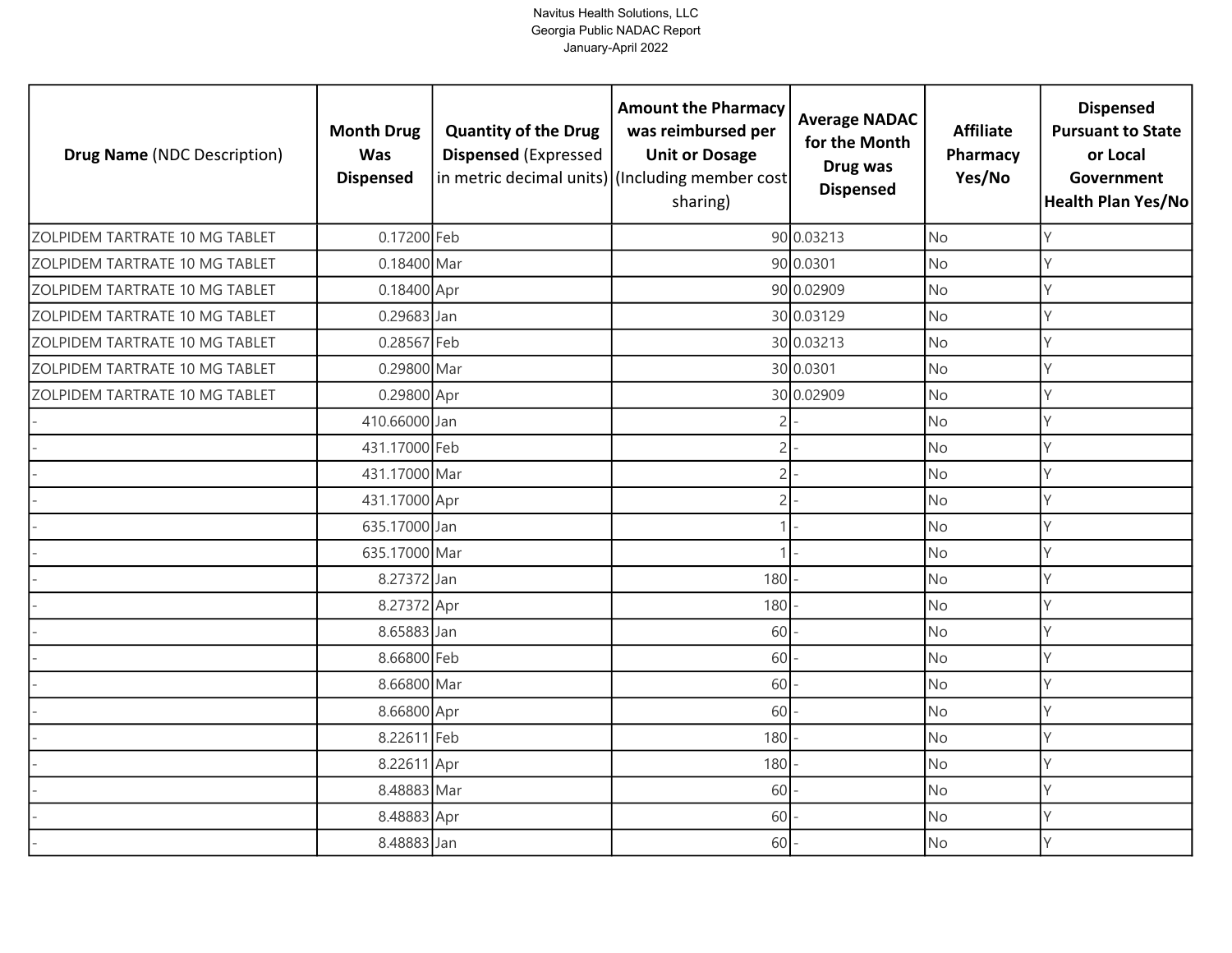| <b>Drug Name (NDC Description)</b> | <b>Month Drug</b><br><b>Was</b><br><b>Dispensed</b> | <b>Quantity of the Drug</b><br><b>Dispensed (Expressed</b> | <b>Amount the Pharmacy</b><br>was reimbursed per<br><b>Unit or Dosage</b><br>in metric decimal units) (Including member cost<br>sharing) | <b>Average NADAC</b><br>for the Month<br>Drug was<br><b>Dispensed</b> | <b>Affiliate</b><br>Pharmacy<br>Yes/No | <b>Dispensed</b><br><b>Pursuant to State</b><br>or Local<br>Government<br>Health Plan Yes/No |
|------------------------------------|-----------------------------------------------------|------------------------------------------------------------|------------------------------------------------------------------------------------------------------------------------------------------|-----------------------------------------------------------------------|----------------------------------------|----------------------------------------------------------------------------------------------|
|                                    | 16.22600 Mar                                        |                                                            | $90 -$                                                                                                                                   |                                                                       | <b>No</b>                              | Y                                                                                            |
|                                    | 16.22600 Mar                                        |                                                            | 90                                                                                                                                       |                                                                       | No                                     | Y                                                                                            |
|                                    | 16.64278 Jan                                        |                                                            | 30                                                                                                                                       |                                                                       | No                                     | $\mathsf{Y}$                                                                                 |
|                                    | 16.91500 Feb                                        |                                                            | 30                                                                                                                                       |                                                                       | <b>No</b>                              | Y                                                                                            |
|                                    | 16.50667 Mar                                        |                                                            | 30                                                                                                                                       |                                                                       | <b>No</b>                              | Y                                                                                            |
|                                    | 16.66367 Apr                                        |                                                            | 30                                                                                                                                       |                                                                       | <b>No</b>                              | Y                                                                                            |
|                                    | 16.25722 Mar                                        |                                                            | 90                                                                                                                                       |                                                                       | No                                     | Y                                                                                            |
|                                    | 16.22600 Apr                                        |                                                            | 90                                                                                                                                       |                                                                       | <b>No</b>                              | $\mathsf{Y}$                                                                                 |
|                                    | 5.06050 Jan                                         |                                                            | 180                                                                                                                                      |                                                                       | <b>No</b>                              | Y                                                                                            |
|                                    | 5.06050 Feb                                         |                                                            | 180                                                                                                                                      |                                                                       | No                                     | Y                                                                                            |
|                                    | 5.06050 Apr                                         |                                                            | 180                                                                                                                                      |                                                                       | No                                     | Y                                                                                            |
|                                    | 85.54933 Feb                                        |                                                            | 7.5                                                                                                                                      |                                                                       | No                                     | $\mathsf{Y}$                                                                                 |
|                                    | 86.81600 Jan                                        |                                                            | 10                                                                                                                                       |                                                                       | No                                     | Y                                                                                            |
|                                    | 80.59444 Feb                                        |                                                            | 9 <sup>1</sup>                                                                                                                           |                                                                       | <b>No</b>                              | Y                                                                                            |
|                                    | 15.38800 Feb                                        |                                                            | $10 -$                                                                                                                                   |                                                                       | No                                     | Y                                                                                            |
|                                    | 0.18478 Mar                                         |                                                            | 90                                                                                                                                       |                                                                       | <b>No</b>                              | Y                                                                                            |
|                                    | 0.26667 Jan                                         |                                                            | 30                                                                                                                                       |                                                                       | <b>No</b>                              | Y                                                                                            |
|                                    | 0.26667 Feb                                         |                                                            | 30                                                                                                                                       |                                                                       | <b>No</b>                              | $\mathsf{Y}$                                                                                 |
|                                    | 0.52688 Feb                                         |                                                            | 16                                                                                                                                       |                                                                       | <b>No</b>                              | Y                                                                                            |
|                                    | 0.56750 Mar                                         |                                                            | 16                                                                                                                                       |                                                                       | No                                     | Y                                                                                            |
|                                    | 0.95313 Apr                                         |                                                            | 16                                                                                                                                       |                                                                       | <b>No</b>                              | Y                                                                                            |
|                                    | 0.80667 Jan                                         |                                                            | 48                                                                                                                                       |                                                                       | <b>No</b>                              | Y                                                                                            |
|                                    | 0.90125 Apr                                         |                                                            | 48                                                                                                                                       |                                                                       | No                                     | Y                                                                                            |
|                                    | 0.11040 Jan                                         |                                                            | 100                                                                                                                                      |                                                                       | No                                     | Y                                                                                            |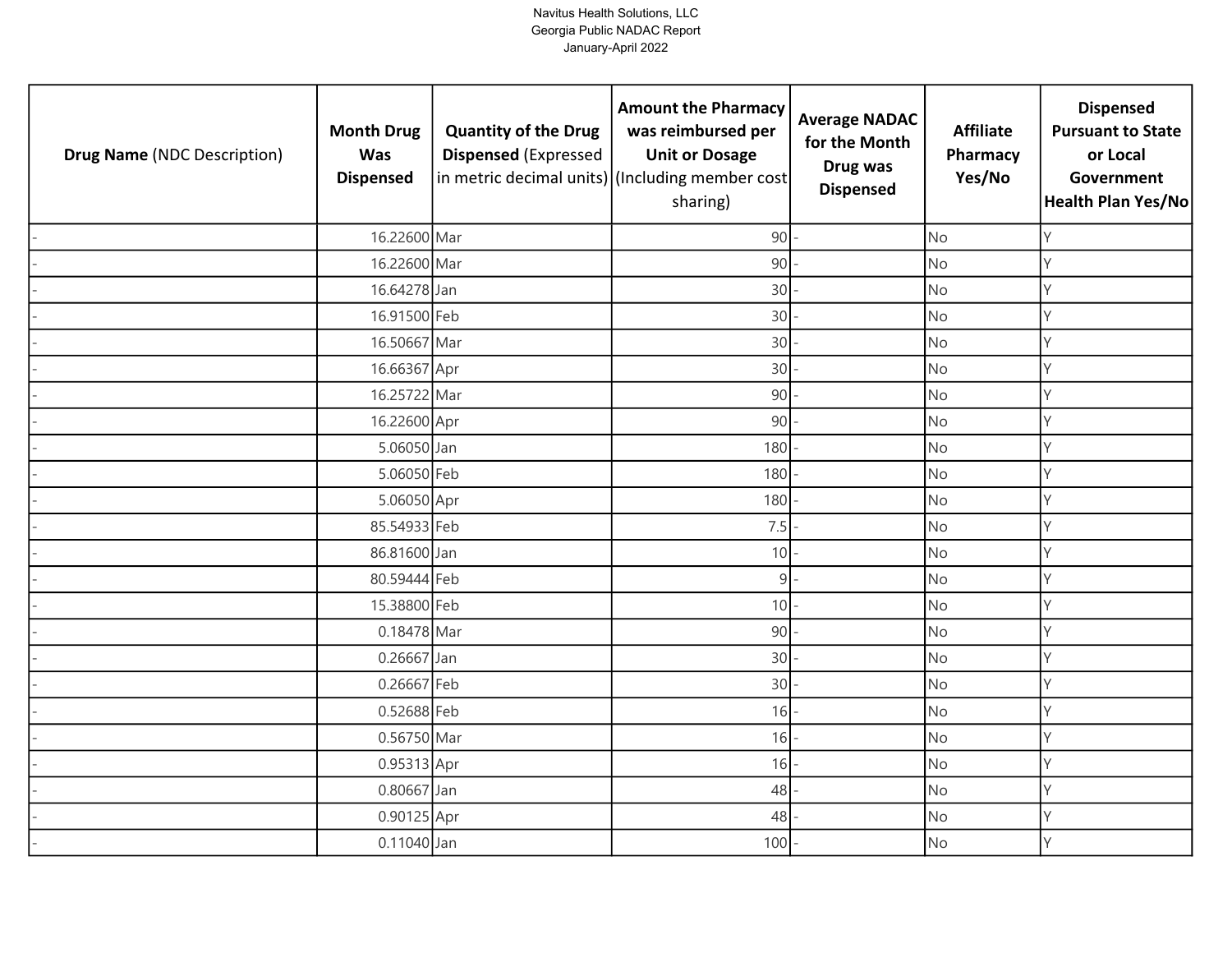| <b>Drug Name (NDC Description)</b> | <b>Month Drug</b><br><b>Was</b><br><b>Dispensed</b> | <b>Quantity of the Drug</b><br><b>Dispensed (Expressed</b> | <b>Amount the Pharmacy</b><br>was reimbursed per<br><b>Unit or Dosage</b><br>in metric decimal units) (Including member cost<br>sharing) | <b>Average NADAC</b><br>for the Month<br>Drug was<br><b>Dispensed</b> | <b>Affiliate</b><br>Pharmacy<br>Yes/No | <b>Dispensed</b><br><b>Pursuant to State</b><br>or Local<br>Government<br>Health Plan Yes/No |
|------------------------------------|-----------------------------------------------------|------------------------------------------------------------|------------------------------------------------------------------------------------------------------------------------------------------|-----------------------------------------------------------------------|----------------------------------------|----------------------------------------------------------------------------------------------|
|                                    | 0.53000 Jan                                         |                                                            | $14$ -                                                                                                                                   |                                                                       | <b>No</b>                              | Y                                                                                            |
|                                    | 0.98143 Jan                                         |                                                            | 14                                                                                                                                       |                                                                       | <b>No</b>                              | Y                                                                                            |
|                                    | 0.91450 Jan                                         |                                                            | 20                                                                                                                                       |                                                                       | No                                     | $\mathsf{Y}$                                                                                 |
|                                    | 0.26181 Jan                                         |                                                            | 270                                                                                                                                      |                                                                       | <b>No</b>                              | Y                                                                                            |
|                                    | 0.26181 Mar                                         |                                                            | 270                                                                                                                                      |                                                                       | <b>No</b>                              | Y                                                                                            |
|                                    | 0.11533 Feb                                         |                                                            | 90                                                                                                                                       |                                                                       | <b>No</b>                              | Y                                                                                            |
|                                    | 2,918.50500 Jan                                     |                                                            | 2                                                                                                                                        |                                                                       | Yes                                    | Y                                                                                            |
|                                    | 3,130.06000 Feb                                     |                                                            | 2                                                                                                                                        |                                                                       | Yes                                    | Y                                                                                            |
|                                    | 3,130.06000 Mar                                     |                                                            | 2                                                                                                                                        |                                                                       | Yes                                    | Y                                                                                            |
|                                    | 3,130.06000 Apr                                     |                                                            | 2                                                                                                                                        |                                                                       | Yes                                    | Y                                                                                            |
|                                    | 1.33511 Feb                                         |                                                            | 90                                                                                                                                       |                                                                       | No                                     | Y                                                                                            |
|                                    | 1.64862 Jan                                         |                                                            | 210                                                                                                                                      |                                                                       | No                                     | $\mathsf{Y}$                                                                                 |
|                                    | 1.64862 Feb                                         |                                                            | $210 -$                                                                                                                                  |                                                                       | No                                     | Y                                                                                            |
|                                    | 1.64862 Mar                                         |                                                            | 210                                                                                                                                      |                                                                       | <b>No</b>                              | Y                                                                                            |
|                                    | 1.64862 Apr                                         |                                                            | 210                                                                                                                                      |                                                                       | No                                     | Y                                                                                            |
|                                    | 1.39067 Jan                                         |                                                            | $15 -$                                                                                                                                   |                                                                       | <b>No</b>                              | Y                                                                                            |
|                                    | 1.45733 Feb                                         |                                                            | $15$ –                                                                                                                                   |                                                                       | <b>No</b>                              | Y                                                                                            |
|                                    | 1.45733 Mar                                         |                                                            | $15$ -                                                                                                                                   |                                                                       | <b>No</b>                              | Y                                                                                            |
|                                    | 1.45733 Apr                                         |                                                            | 15                                                                                                                                       |                                                                       | <b>No</b>                              | Y                                                                                            |
|                                    | 1.41000 Mar                                         |                                                            | 30                                                                                                                                       |                                                                       | <b>No</b>                              | Y                                                                                            |
|                                    | 1.33433 Jan                                         |                                                            | 90                                                                                                                                       |                                                                       | <b>No</b>                              | Y                                                                                            |
|                                    | 1.33433 Apr                                         |                                                            | 90                                                                                                                                       |                                                                       | <b>No</b>                              | Y                                                                                            |
|                                    | 1.41100 Mar                                         |                                                            | 30                                                                                                                                       |                                                                       | No                                     | Y                                                                                            |
|                                    | 1.33522 Feb                                         |                                                            | 90                                                                                                                                       |                                                                       | No                                     | Y                                                                                            |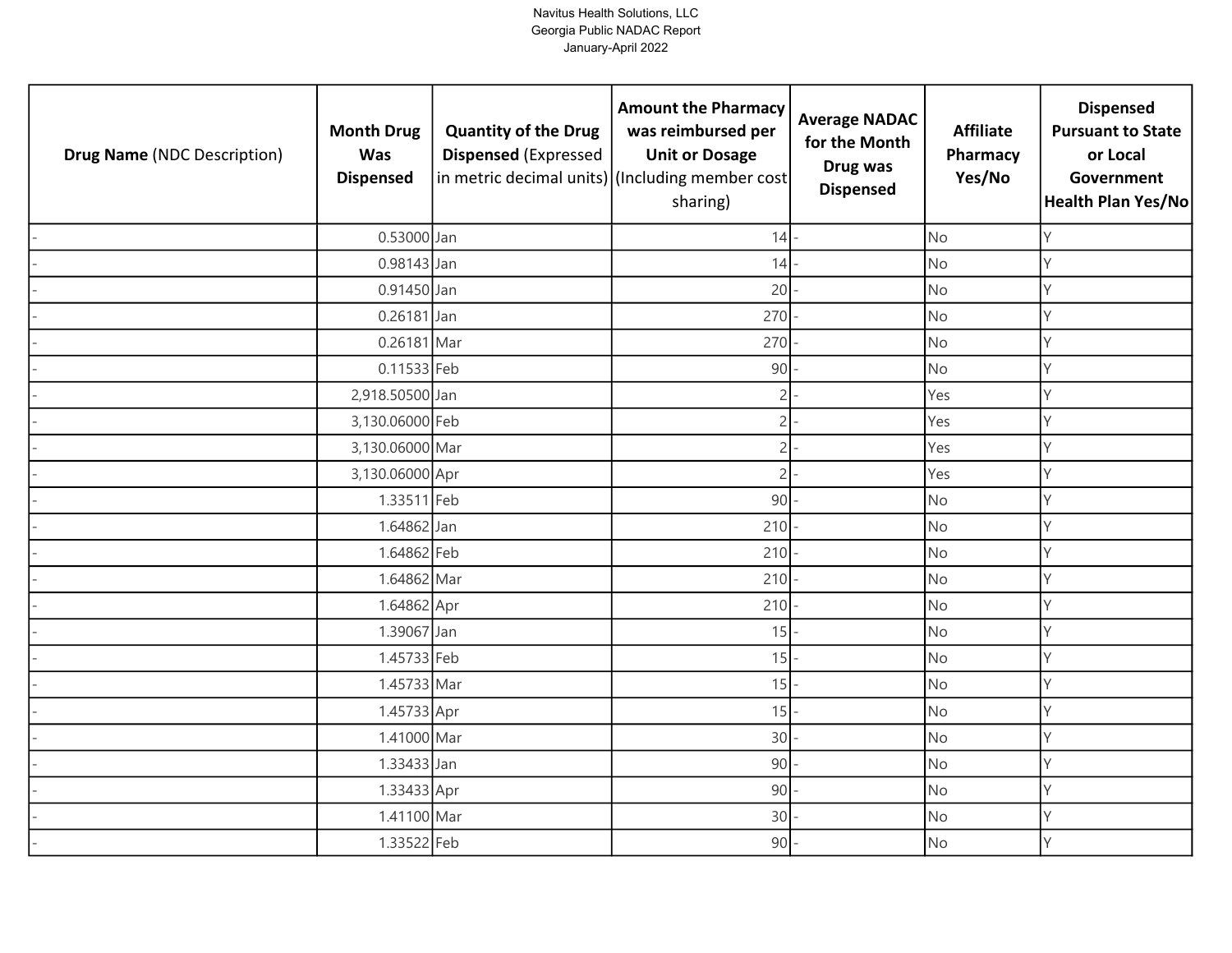| <b>Drug Name (NDC Description)</b> | <b>Month Drug</b><br><b>Was</b><br><b>Dispensed</b> | <b>Quantity of the Drug</b><br><b>Dispensed (Expressed</b> | <b>Amount the Pharmacy</b><br>was reimbursed per<br><b>Unit or Dosage</b><br>in metric decimal units) (Including member cost<br>sharing) | <b>Average NADAC</b><br>for the Month<br>Drug was<br><b>Dispensed</b> | <b>Affiliate</b><br>Pharmacy<br>Yes/No | <b>Dispensed</b><br><b>Pursuant to State</b><br>or Local<br>Government<br><b>Health Plan Yes/No</b> |
|------------------------------------|-----------------------------------------------------|------------------------------------------------------------|------------------------------------------------------------------------------------------------------------------------------------------|-----------------------------------------------------------------------|----------------------------------------|-----------------------------------------------------------------------------------------------------|
|                                    | 1.33522 Apr                                         |                                                            | 90                                                                                                                                       |                                                                       | <b>No</b>                              | Υ                                                                                                   |
|                                    | 1.27156 Jan                                         |                                                            | 90                                                                                                                                       |                                                                       | <b>No</b>                              | Υ                                                                                                   |
|                                    | 1.33522 Apr                                         |                                                            | 90                                                                                                                                       |                                                                       | No                                     | Υ                                                                                                   |
|                                    | 1.32133 Mar                                         |                                                            | 90                                                                                                                                       |                                                                       | <b>No</b>                              | Υ                                                                                                   |
|                                    | 1.33778 Feb                                         |                                                            | 180                                                                                                                                      |                                                                       | <b>No</b>                              | Y                                                                                                   |
|                                    | 9.69839 Feb                                         |                                                            | 180                                                                                                                                      |                                                                       | <b>No</b>                              | Υ                                                                                                   |
|                                    | 9.70467 Jan                                         |                                                            | 180                                                                                                                                      |                                                                       | No                                     | Y                                                                                                   |
|                                    | 9.72333 Mar                                         |                                                            | 180                                                                                                                                      |                                                                       | <b>No</b>                              | Y                                                                                                   |
|                                    | 9.70467 Apr                                         |                                                            | 180                                                                                                                                      |                                                                       | <b>No</b>                              |                                                                                                     |
|                                    | 9.69850 Mar                                         |                                                            | 180                                                                                                                                      |                                                                       | <b>No</b>                              | Υ                                                                                                   |
|                                    | 71.69600 Mar                                        |                                                            | 7.5                                                                                                                                      |                                                                       | No                                     |                                                                                                     |
|                                    | 26.53933 Dec                                        |                                                            | 15                                                                                                                                       |                                                                       | <b>No</b>                              | Υ                                                                                                   |
|                                    | 0.11606 Jan                                         |                                                            | 180                                                                                                                                      |                                                                       | No                                     | Υ                                                                                                   |
|                                    | 0.16714 Jan                                         |                                                            | 14                                                                                                                                       |                                                                       | <b>No</b>                              | Υ                                                                                                   |
|                                    | 0.15643 Feb                                         |                                                            | 14                                                                                                                                       |                                                                       | No                                     | Υ                                                                                                   |
|                                    | 0.13817 Feb                                         |                                                            | 60                                                                                                                                       |                                                                       | <b>No</b>                              | Υ                                                                                                   |
|                                    | 0.13422 Apr                                         |                                                            | 90                                                                                                                                       |                                                                       | <b>No</b>                              | Υ                                                                                                   |
|                                    | 0.92400 Jan                                         |                                                            | $15$ –                                                                                                                                   |                                                                       | <b>No</b>                              | Y                                                                                                   |
|                                    | 0.91300 Mar                                         |                                                            | 20                                                                                                                                       |                                                                       | <b>No</b>                              | Υ                                                                                                   |
|                                    | 0.36033 Jan                                         |                                                            | 90                                                                                                                                       |                                                                       | <b>No</b>                              | Υ                                                                                                   |
|                                    | 0.37589 Apr                                         |                                                            | 90                                                                                                                                       |                                                                       | <b>No</b>                              | Υ                                                                                                   |
|                                    | 0.11317 Feb                                         |                                                            | 180                                                                                                                                      |                                                                       | <b>No</b>                              | Y                                                                                                   |
|                                    | 0.11600 Apr                                         |                                                            | 180                                                                                                                                      |                                                                       | No                                     | Υ                                                                                                   |
|                                    | 0.64091 Feb                                         |                                                            | 22                                                                                                                                       |                                                                       | No                                     | γ                                                                                                   |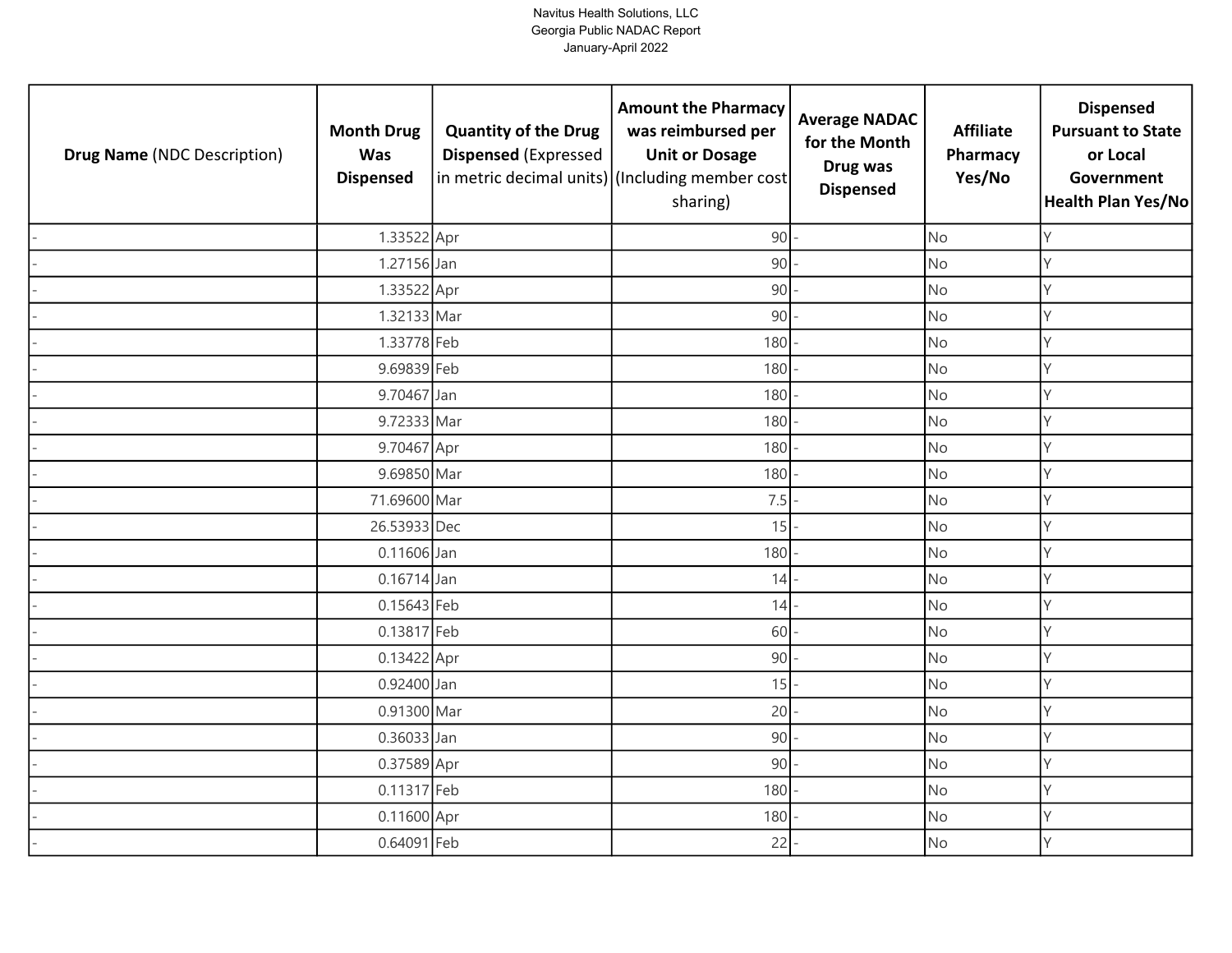| <b>Drug Name (NDC Description)</b> | <b>Month Drug</b><br><b>Was</b><br><b>Dispensed</b> | <b>Quantity of the Drug</b><br><b>Dispensed (Expressed</b> | <b>Amount the Pharmacy</b><br>was reimbursed per<br><b>Unit or Dosage</b><br>in metric decimal units) (Including member cost<br>sharing) | <b>Average NADAC</b><br>for the Month<br>Drug was<br><b>Dispensed</b> | <b>Affiliate</b><br>Pharmacy<br>Yes/No | <b>Dispensed</b><br><b>Pursuant to State</b><br>or Local<br>Government<br>Health Plan Yes/No |
|------------------------------------|-----------------------------------------------------|------------------------------------------------------------|------------------------------------------------------------------------------------------------------------------------------------------|-----------------------------------------------------------------------|----------------------------------------|----------------------------------------------------------------------------------------------|
|                                    | 0.67591 Apr                                         |                                                            | 22                                                                                                                                       |                                                                       | <b>No</b>                              | Y                                                                                            |
|                                    | 0.47533 Mar                                         |                                                            | 15                                                                                                                                       |                                                                       | No                                     | Y                                                                                            |
|                                    | 0.13333 Apr                                         |                                                            | 30                                                                                                                                       |                                                                       | No                                     | $\mathsf{Y}$                                                                                 |
|                                    | 0.06667 Apr                                         |                                                            | 120                                                                                                                                      |                                                                       | <b>No</b>                              | Y                                                                                            |
|                                    | 0.19100 Jan                                         |                                                            | 20                                                                                                                                       |                                                                       | <b>No</b>                              | Y                                                                                            |
|                                    | 0.40033 Feb                                         |                                                            | 60                                                                                                                                       |                                                                       | <b>No</b>                              | Y                                                                                            |
|                                    | 0.42150 Mar                                         |                                                            | 60                                                                                                                                       |                                                                       | No                                     | Y                                                                                            |
|                                    | 0.39450 Feb                                         |                                                            | 120                                                                                                                                      |                                                                       | <b>No</b>                              | $\mathsf{Y}$                                                                                 |
|                                    | 0.41567 Apr                                         |                                                            | 120                                                                                                                                      |                                                                       | <b>No</b>                              | Y                                                                                            |
|                                    | 0.38000 Jan                                         |                                                            | $\overline{4}$                                                                                                                           |                                                                       | No                                     | Y                                                                                            |
|                                    | 0.40500 Mar                                         |                                                            | $\overline{4}$                                                                                                                           |                                                                       | No                                     | Y                                                                                            |
|                                    | 0.30000 Jan                                         |                                                            | 8 <sup>1</sup>                                                                                                                           |                                                                       | No                                     | Y                                                                                            |
|                                    | 0.26333 Mar                                         |                                                            | 21                                                                                                                                       |                                                                       | No                                     | Y                                                                                            |
|                                    | 0.50696 Feb                                         |                                                            | 56                                                                                                                                       |                                                                       | <b>No</b>                              | Y                                                                                            |
|                                    | 0.16567 Jan                                         |                                                            | 30                                                                                                                                       |                                                                       | No                                     | Y                                                                                            |
|                                    | 0.19267 Feb                                         |                                                            | 30                                                                                                                                       |                                                                       | <b>No</b>                              | Y                                                                                            |
|                                    | 0.19267 Mar                                         |                                                            | 30                                                                                                                                       |                                                                       | No                                     | Y                                                                                            |
|                                    | 0.19267 Apr                                         |                                                            | 30                                                                                                                                       |                                                                       | <b>No</b>                              | Y                                                                                            |
|                                    | 0.77944 Feb                                         |                                                            | 90                                                                                                                                       |                                                                       | <b>No</b>                              | Y                                                                                            |
|                                    | 0.18389 Mar                                         |                                                            | 90                                                                                                                                       |                                                                       | No                                     | Y                                                                                            |
|                                    | 0.14667 Jan                                         |                                                            | 30                                                                                                                                       |                                                                       | No                                     | Y                                                                                            |
|                                    | 2.60400 Mar                                         |                                                            | 42.5                                                                                                                                     |                                                                       | <b>No</b>                              | Y                                                                                            |
|                                    | 0.03943 Mar                                         |                                                            | 300                                                                                                                                      |                                                                       | No                                     | Y                                                                                            |
|                                    | 0.04000 Apr                                         |                                                            | 100                                                                                                                                      |                                                                       | No                                     | Y                                                                                            |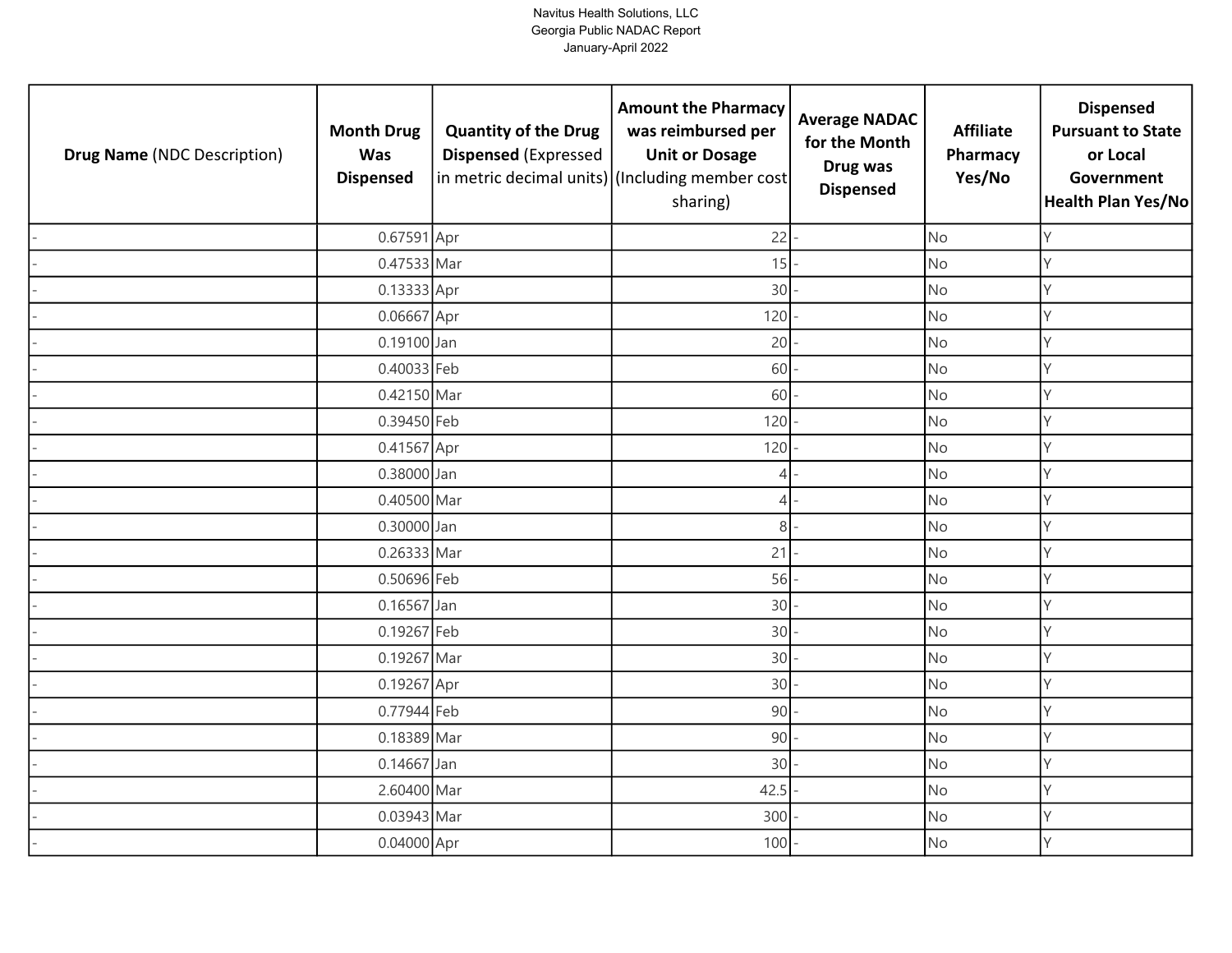| <b>Drug Name (NDC Description)</b> | <b>Month Drug</b><br><b>Was</b><br><b>Dispensed</b> | <b>Quantity of the Drug</b><br><b>Dispensed (Expressed</b> | <b>Amount the Pharmacy</b><br>was reimbursed per<br><b>Unit or Dosage</b><br>in metric decimal units) (Including member cost<br>sharing) | <b>Average NADAC</b><br>for the Month<br>Drug was<br><b>Dispensed</b> | <b>Affiliate</b><br>Pharmacy<br>Yes/No | <b>Dispensed</b><br><b>Pursuant to State</b><br>or Local<br>Government<br>Health Plan Yes/No |
|------------------------------------|-----------------------------------------------------|------------------------------------------------------------|------------------------------------------------------------------------------------------------------------------------------------------|-----------------------------------------------------------------------|----------------------------------------|----------------------------------------------------------------------------------------------|
|                                    | 0.05135 Feb                                         |                                                            | 200                                                                                                                                      |                                                                       | <b>No</b>                              | Y                                                                                            |
|                                    | 0.02850 Mar                                         |                                                            | 200                                                                                                                                      |                                                                       | No                                     | Y                                                                                            |
|                                    | 0.08030 Apr                                         |                                                            | 200                                                                                                                                      |                                                                       | No                                     | $\mathsf{Y}$                                                                                 |
|                                    | 0.23200 Jan                                         |                                                            | 90                                                                                                                                       |                                                                       | <b>No</b>                              | Y                                                                                            |
|                                    | 0.23200 Apr                                         |                                                            | 90                                                                                                                                       |                                                                       | <b>No</b>                              | Y                                                                                            |
|                                    | 0.18144 Mar                                         |                                                            | 90                                                                                                                                       |                                                                       | <b>No</b>                              | Y                                                                                            |
|                                    | 0.17867 Apr                                         |                                                            | 30                                                                                                                                       |                                                                       | No                                     | Y                                                                                            |
|                                    | 0.80833 Feb                                         |                                                            | 6                                                                                                                                        |                                                                       | <b>No</b>                              | $\mathsf{Y}$                                                                                 |
|                                    | 0.80833 Mar                                         |                                                            | $6\overline{1}$                                                                                                                          |                                                                       | <b>No</b>                              | Y                                                                                            |
|                                    | 0.80833 Apr                                         |                                                            | $6 \mid$                                                                                                                                 |                                                                       | No                                     | Y                                                                                            |
|                                    | 1.26361 Jan                                         |                                                            | 360                                                                                                                                      |                                                                       | No                                     | Y                                                                                            |
|                                    | 0.33000 Feb                                         |                                                            | 10                                                                                                                                       |                                                                       | No                                     | Y                                                                                            |
|                                    | 0.55317 Jan                                         |                                                            | 60                                                                                                                                       |                                                                       | No                                     | Y                                                                                            |
|                                    | 0.55317 Mar                                         |                                                            | 60                                                                                                                                       |                                                                       | No                                     | Y                                                                                            |
|                                    | 0.42944 Apr                                         |                                                            | 180                                                                                                                                      |                                                                       | No                                     | Y                                                                                            |
|                                    | 0.53911 Jan                                         |                                                            | 180                                                                                                                                      |                                                                       | <b>No</b>                              | Y                                                                                            |
|                                    | 0.58311 Apr                                         |                                                            | 180                                                                                                                                      |                                                                       | <b>No</b>                              | Y                                                                                            |
|                                    | 0.85511 Jan                                         |                                                            | 90                                                                                                                                       |                                                                       | <b>No</b>                              | Y                                                                                            |
|                                    | 0.85511 Mar                                         |                                                            | 90                                                                                                                                       |                                                                       | <b>No</b>                              | Y                                                                                            |
|                                    | 0.85511 Apr                                         |                                                            | 90                                                                                                                                       |                                                                       | No                                     | Y                                                                                            |
|                                    | 0.36240 Feb                                         |                                                            | 150                                                                                                                                      |                                                                       | <b>No</b>                              | Y                                                                                            |
|                                    | 0.01598 Feb                                         |                                                            | 473                                                                                                                                      |                                                                       | <b>No</b>                              | Y                                                                                            |
|                                    | 0.01886 Mar                                         |                                                            | 473                                                                                                                                      |                                                                       | No                                     | Y                                                                                            |
|                                    | 2.25150 Mar                                         |                                                            | 40                                                                                                                                       |                                                                       | No                                     | Y                                                                                            |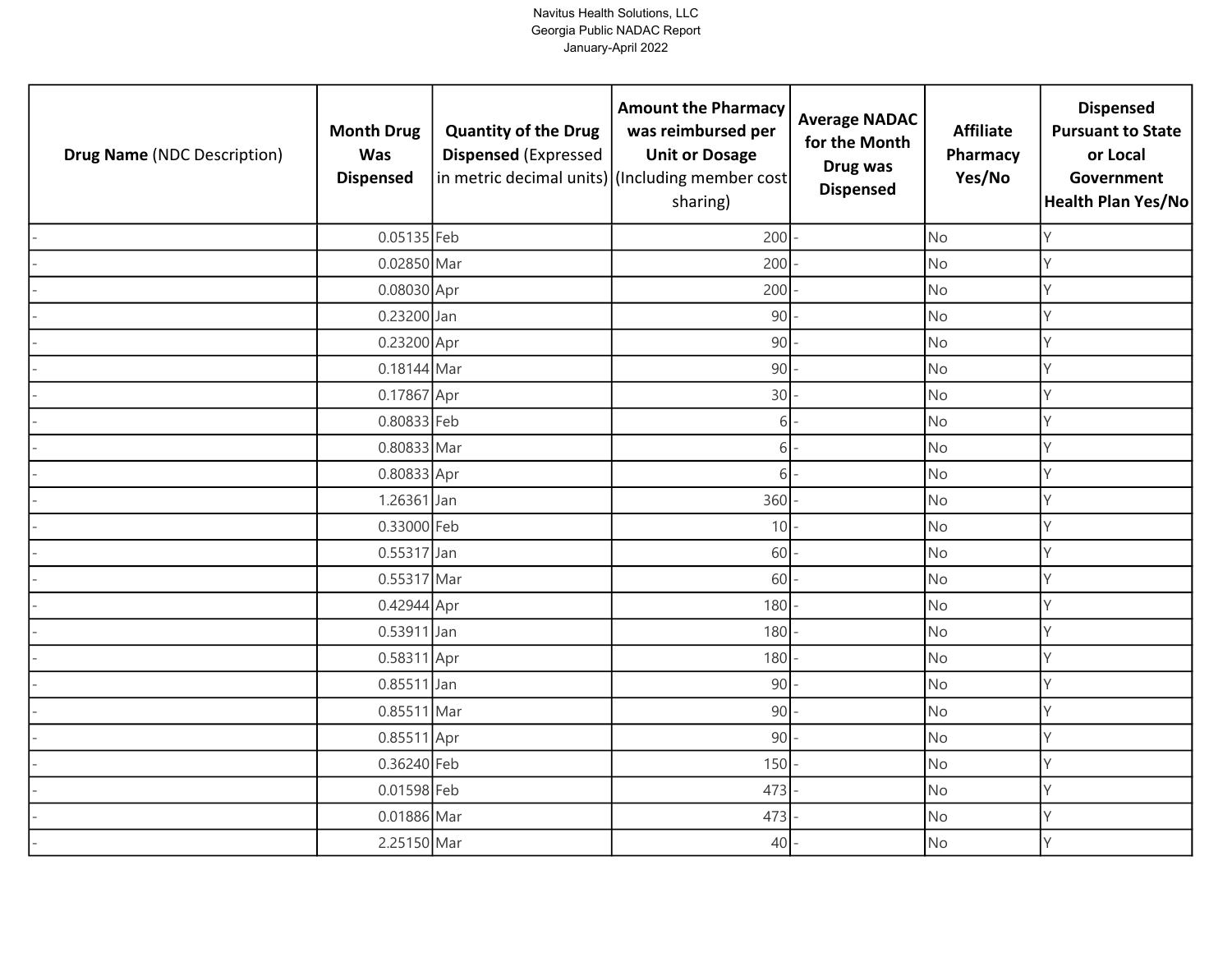| <b>Drug Name (NDC Description)</b> | <b>Month Drug</b><br><b>Was</b><br><b>Dispensed</b> | <b>Quantity of the Drug</b><br><b>Dispensed (Expressed</b> | <b>Amount the Pharmacy</b><br>was reimbursed per<br><b>Unit or Dosage</b><br>in metric decimal units) (Including member cost<br>sharing) | <b>Average NADAC</b><br>for the Month<br>Drug was<br><b>Dispensed</b> | <b>Affiliate</b><br>Pharmacy<br>Yes/No | <b>Dispensed</b><br><b>Pursuant to State</b><br>or Local<br>Government<br><b>Health Plan Yes/No</b> |
|------------------------------------|-----------------------------------------------------|------------------------------------------------------------|------------------------------------------------------------------------------------------------------------------------------------------|-----------------------------------------------------------------------|----------------------------------------|-----------------------------------------------------------------------------------------------------|
|                                    | 0.08148 Feb                                         |                                                            | 240                                                                                                                                      |                                                                       | <b>No</b>                              | Υ                                                                                                   |
|                                    | 0.06079 Mar                                         |                                                            | 240                                                                                                                                      |                                                                       | <b>No</b>                              | Υ                                                                                                   |
|                                    | 17.29567 Jan                                        |                                                            | 60                                                                                                                                       |                                                                       | No                                     | Υ                                                                                                   |
|                                    | 0.44917 Jan                                         |                                                            | 12                                                                                                                                       |                                                                       | <b>No</b>                              | Υ                                                                                                   |
|                                    | 0.47800 Feb                                         |                                                            | 15                                                                                                                                       |                                                                       | <b>No</b>                              | V                                                                                                   |
|                                    | 0.25992 Feb                                         |                                                            | 120                                                                                                                                      |                                                                       | <b>No</b>                              | Υ                                                                                                   |
|                                    | 0.25931 Jan                                         |                                                            | 360                                                                                                                                      |                                                                       | No                                     | Y                                                                                                   |
|                                    | 0.29958 Feb                                         |                                                            | 360                                                                                                                                      |                                                                       | <b>No</b>                              |                                                                                                     |
|                                    | 0.55350 Mar                                         |                                                            | 20                                                                                                                                       |                                                                       | <b>No</b>                              |                                                                                                     |
|                                    | 0.22450 Jan                                         |                                                            | 20                                                                                                                                       |                                                                       | <b>No</b>                              | γ                                                                                                   |
|                                    | 16.15625 Feb                                        |                                                            | 8 <sup>1</sup>                                                                                                                           |                                                                       | No                                     |                                                                                                     |
|                                    | 0.39857 Feb                                         |                                                            | 14                                                                                                                                       |                                                                       | <b>No</b>                              | Υ                                                                                                   |
|                                    | 0.59500 Feb                                         |                                                            | 42                                                                                                                                       |                                                                       | No                                     |                                                                                                     |
|                                    | 0.05480 Jan                                         |                                                            | 100                                                                                                                                      |                                                                       | <b>No</b>                              | Υ                                                                                                   |
|                                    | 0.02900 Jan                                         |                                                            | 200                                                                                                                                      |                                                                       | No                                     | Υ                                                                                                   |
|                                    | 0.08233 Apr                                         |                                                            | 150                                                                                                                                      |                                                                       | <b>No</b>                              | Υ                                                                                                   |
|                                    | 0.24300 Jan                                         |                                                            | 20                                                                                                                                       |                                                                       | <b>No</b>                              | Υ                                                                                                   |
|                                    | 0.47167 Apr                                         |                                                            | 30                                                                                                                                       |                                                                       | <b>No</b>                              | Y                                                                                                   |
|                                    | 0.40533 Jan                                         |                                                            | 30                                                                                                                                       |                                                                       | <b>No</b>                              |                                                                                                     |
|                                    | 0.40533 Feb                                         |                                                            | 30                                                                                                                                       |                                                                       | <b>No</b>                              | γ                                                                                                   |
|                                    | 0.40533 Mar                                         |                                                            | 30                                                                                                                                       |                                                                       | <b>No</b>                              | Υ                                                                                                   |
|                                    | 0.47267 Apr                                         |                                                            | 30                                                                                                                                       |                                                                       | <b>No</b>                              | Y                                                                                                   |
|                                    | 0.39211 Apr                                         |                                                            | 90                                                                                                                                       |                                                                       | No                                     | Υ                                                                                                   |
|                                    | 564.94000 Jan                                       |                                                            | 1.5                                                                                                                                      |                                                                       | No                                     | Υ                                                                                                   |